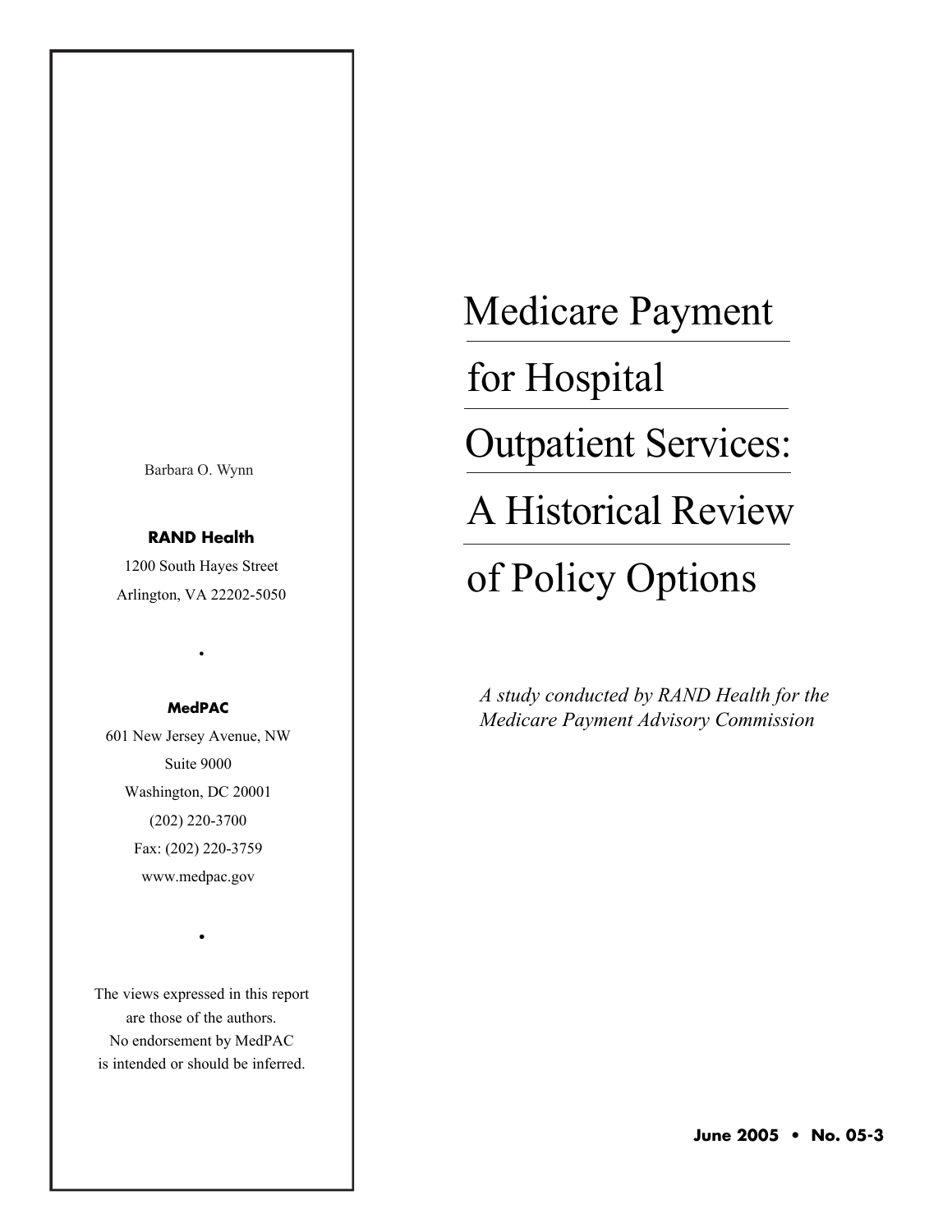# WORKING P A P E R

# Medicare Payment for Hospital Outpatient Services

A Historical Review of Policy **Options** 

BARBARA O. WYNN

WR-267-MedPAC

June 2005

Prepared for the Medicare Payment Advisory Commission

This product is part of the RAND Health working paper series. RAND working papers are intended to share researchers' latest findings and to solicit informal peer review. They have been approved for circulation by RAND Health but have not been formally edited or peer reviewed. Unless otherwise indicated, working papers can be quoted and cited without permission of the author, provided the source is clearly referred to as a working paper. RAND's publications do not necessarily reflect the opinions of its research clients and sponsors. RAND<sup>®</sup> is a registered trademark.

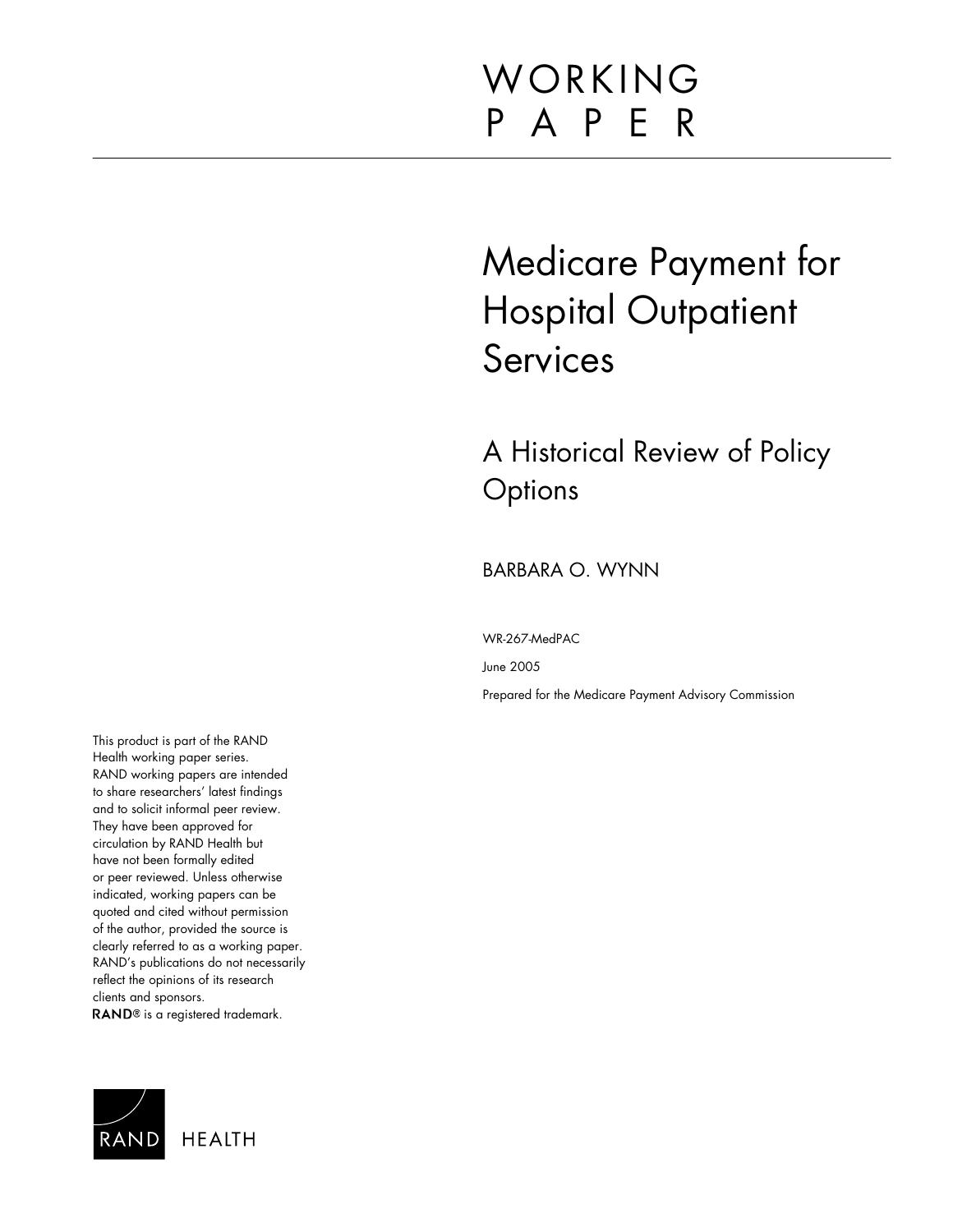#### **PREFACE**

The Medicare prospective payment system for hospital outpatient services has been subject to continuing debate since it was implemented August 1, 2000. Policy issues include how the unit of payment is defined, how the payment rate is established, and how the costs of new technology and expensive drugs are recognized. In addition, there are concerns over using different payment methodologies across ambulatory settings and the lack of an effective mechanism to control aggregate Medicare expenditures for ambulatory services. This study reviews the alternative approaches that were considered for payment of hospital outpatient services when the outpatient prospective payment system was designed and considers their relevance today. The intended audience is policymakers considering refinements to the current payment system.

This study was funded by the Medicare Payment Advisory Commission under Contract ACT-EE-2135.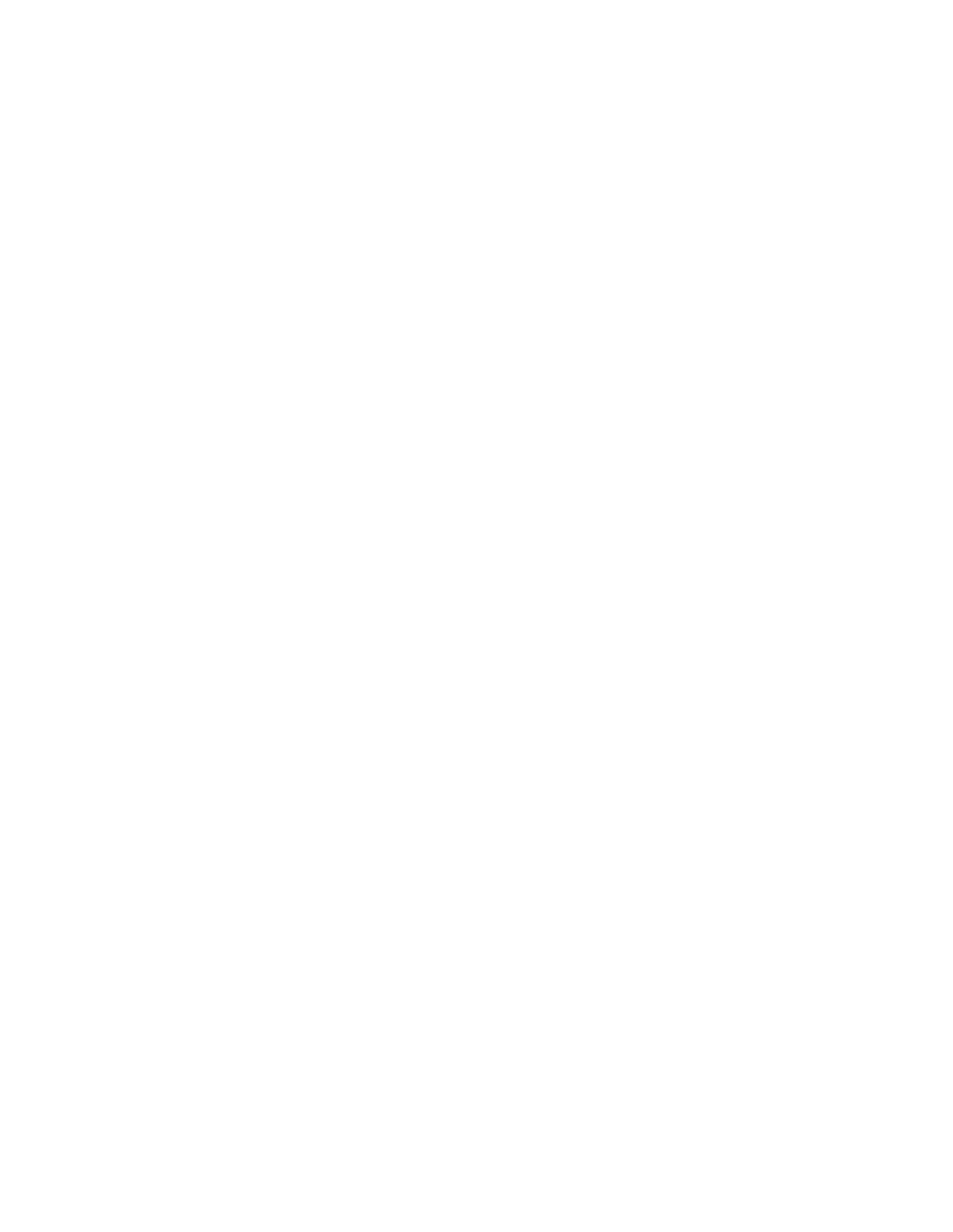## **CONTENTS**

| $1$ .                                                                                                                                                                                                                                                                                                                                                                                                            |
|------------------------------------------------------------------------------------------------------------------------------------------------------------------------------------------------------------------------------------------------------------------------------------------------------------------------------------------------------------------------------------------------------------------|
| Chronological Overview of the Development of the Outpatient<br>2.<br>Development of the OPPS: From OBRA-86 to the 1995 HHS Report<br>Α.<br>Initial Implementation of OPPS: From the BBA to the Final OPPS<br>B.<br>Balanced Budget Act of 1997 (BBA) 14<br>Proposed Rule Implementing the OPPS 15<br>Balanced Budget Refinement Act of 1999 (BBRA) 17<br>Final Rule Implementing the OPPS 17                     |
| Major Design Considerations for the OPPS19<br>3.<br>Type of Services Covered by the OPPS21<br>Α.<br><b>B</b> .<br>Medical Visit Classification Logic 30<br>Establishing the Standard Payment Rate38<br>$\mathsf{C}$ .<br>Leveling the Playing Field 38<br>Establishing Relative Weights 40<br>D.<br>Pass-through for Drugs, Devices and Biologicals 41<br>Quarterly Updates to Recognize New Technology 44<br>Е. |
| Implications for Refining the Current OPPS49<br>4.                                                                                                                                                                                                                                                                                                                                                               |
| Appendix A: Key Documents in OPPS Development53<br>Legislative Provisions Impacting Development and<br>Ι.<br>II. Major Research Reports Related to the Design of OPPS61<br>III. Reports to Congress on the Design and Implementation of OPPS71<br>Appendix B: Materials Sent to Interviewees75                                                                                                                   |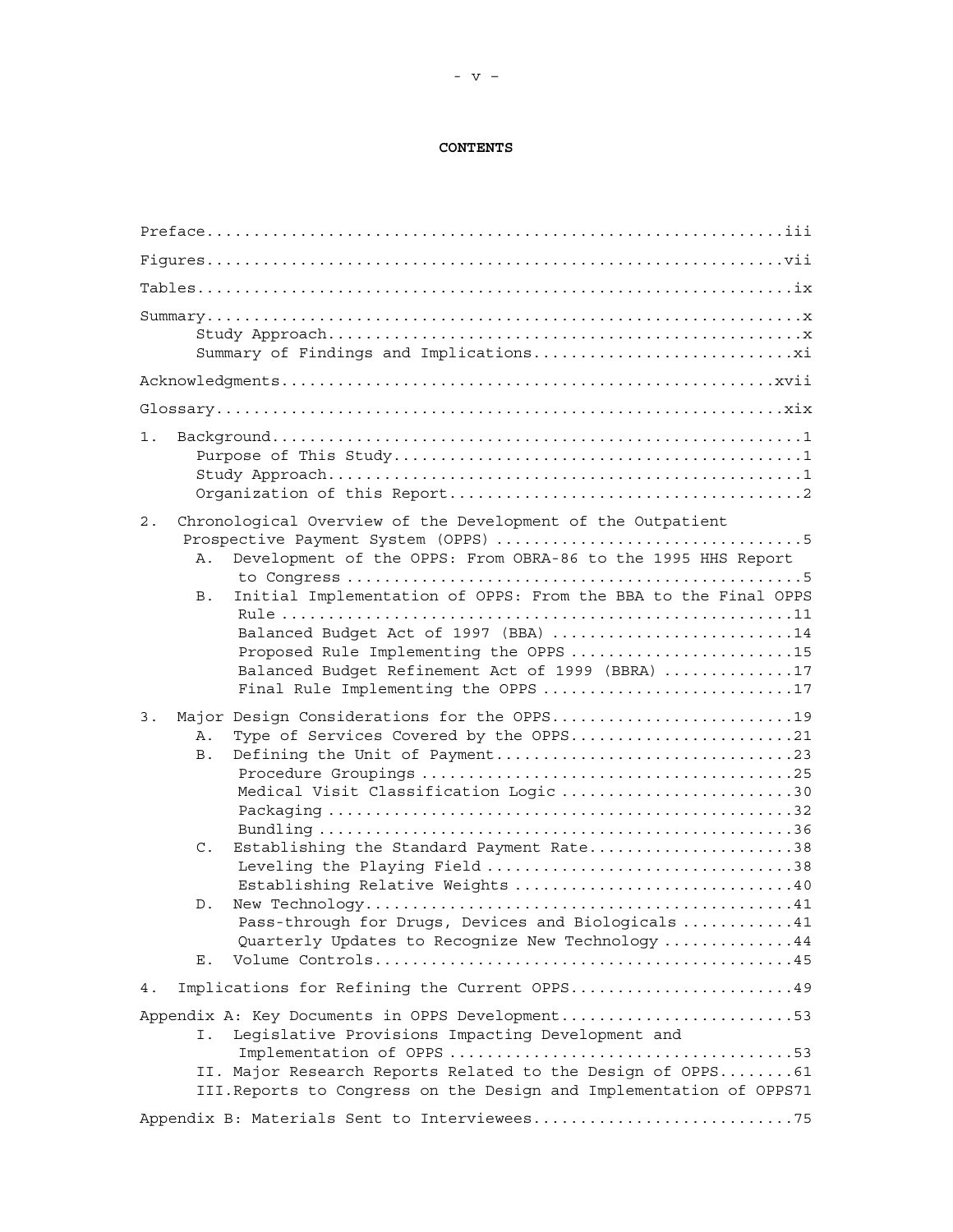I. Letter Sent to Potential Interviewees.......................75 II. Letter Enclosure: Medicare Hospital Outpatient System......77 Bibliography..........................................................81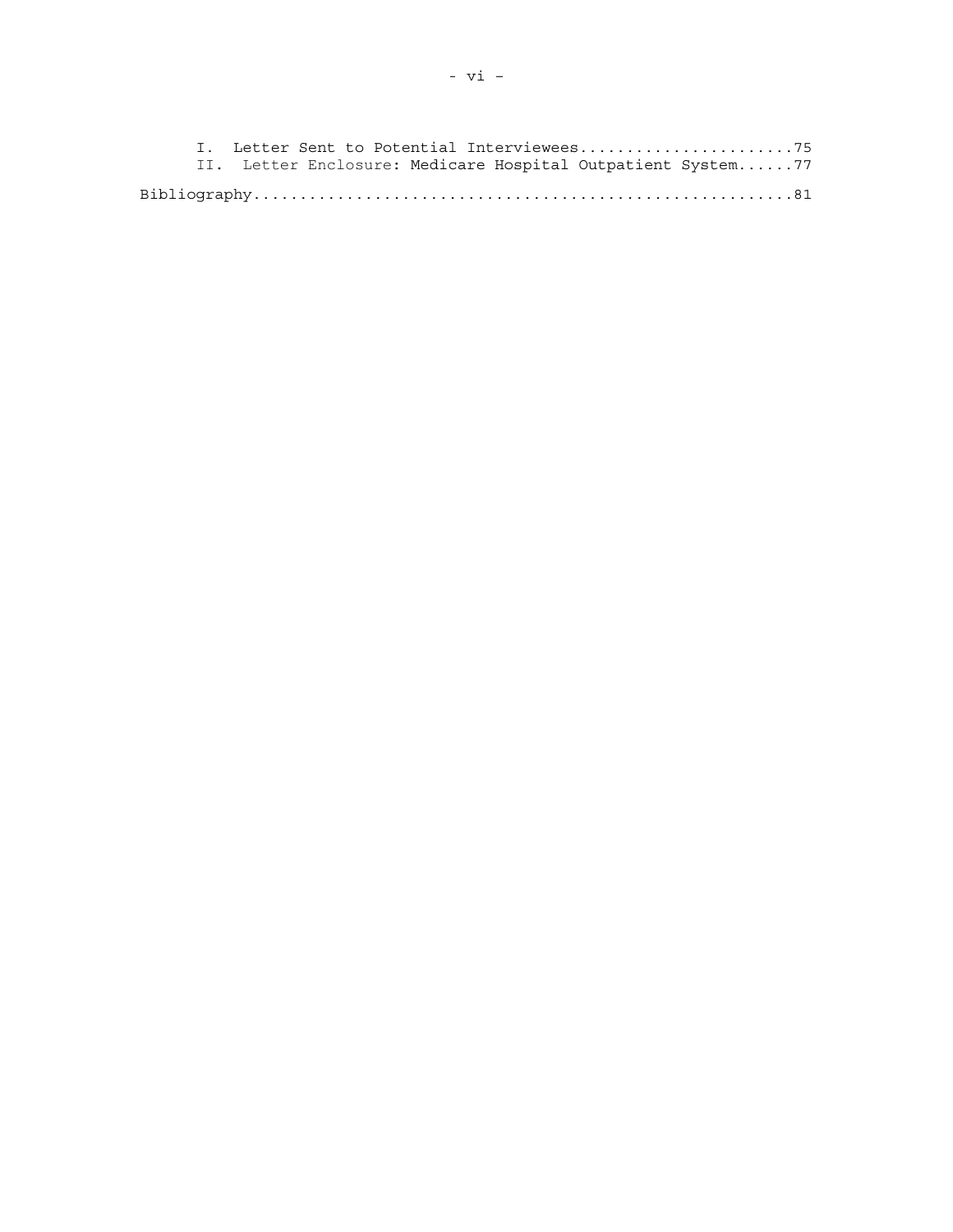#### **FIGURES**

Figure 2.1—Factors Identified by ProPAC to Evaluate Proposals for OPPS.8

Figure 2.2—Factors Identified by HHS to Evaluate Proposals for OPPS...10

Figure 3.1—Criteria Used in the April 2000 Interim Final Rule for the New Technology Pass-ThroughAPCs for New Technology Services ......44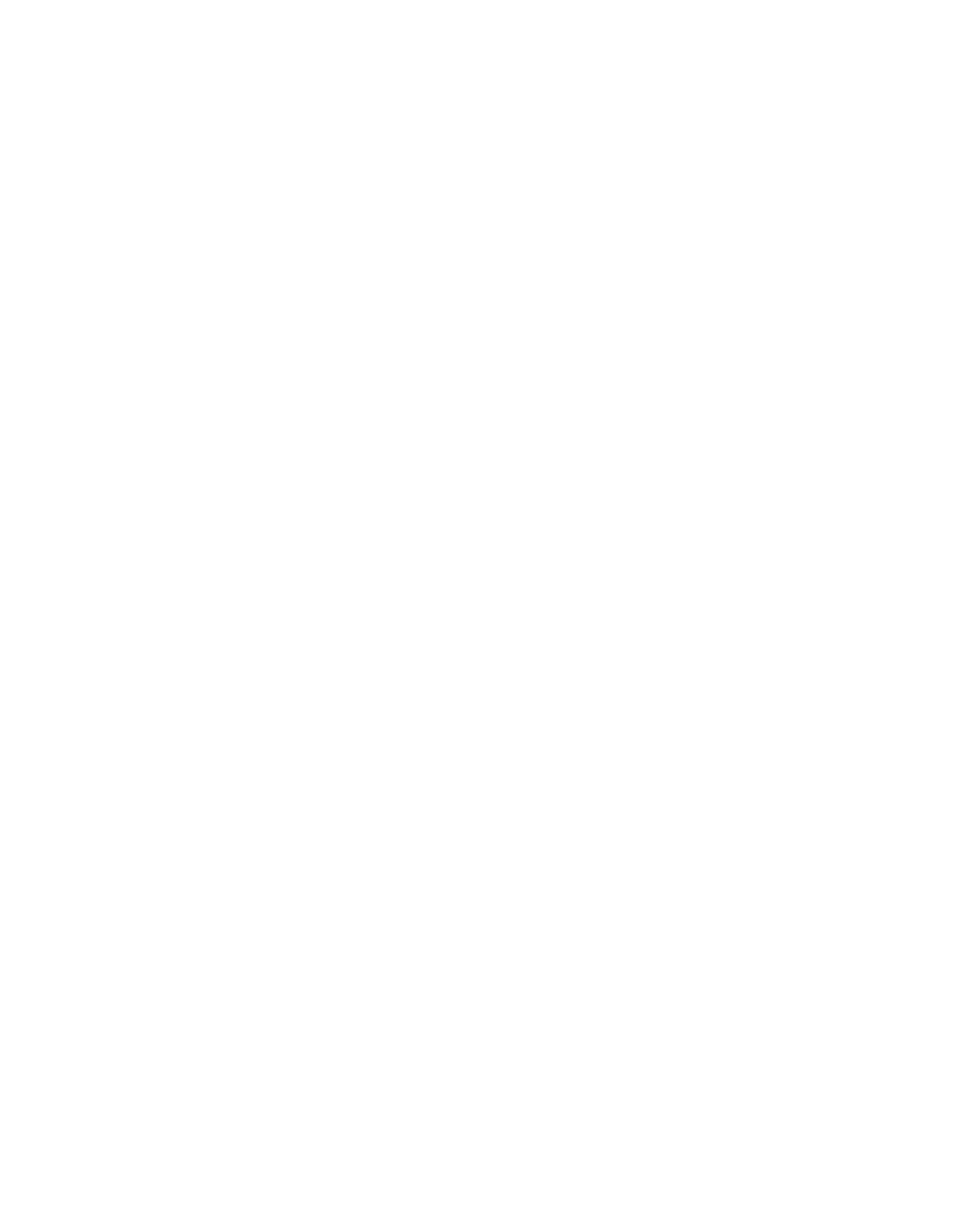## **TABLES**

| Table 2.1-Medicare Payment Methodologies for Hospital Outpatient      |
|-----------------------------------------------------------------------|
|                                                                       |
| Table 2.2—Major Features of the OPPS: From the BBA through the April  |
| Table 3.1—Comparison of the Number of APGs by Service Category in the |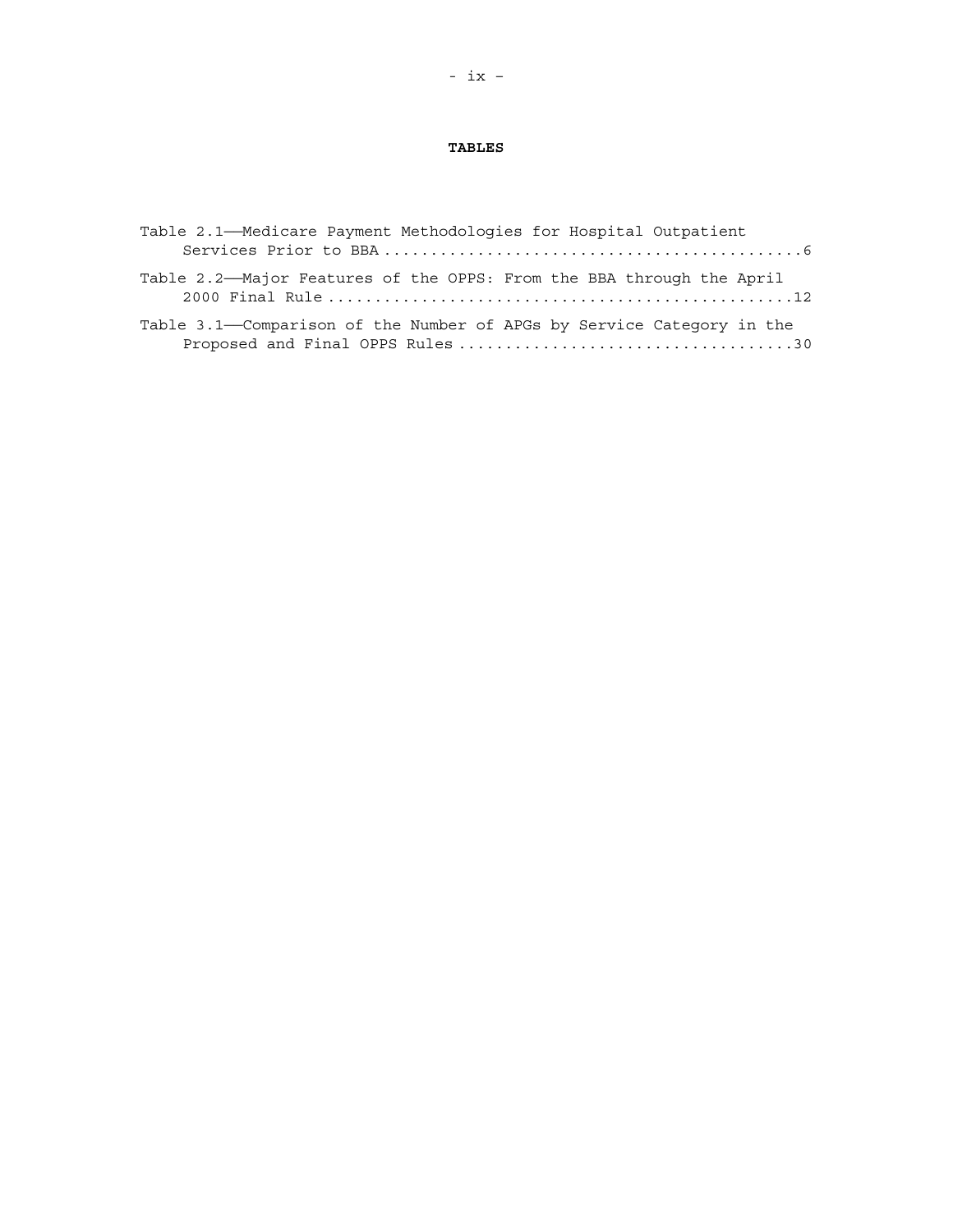#### **SUMMARY**

The Medicare prospective payment system for hospital outpatient services has been subject to continuing debate since it was implemented August 1, 2000. Policy issues directly related to how payment is determined under the under the current system include:

- The ambulatory payment classification (APC) system used to group procedures for payment purposes,
- The items and services that are packaged into the APC payment,
- The methodology used to determine the costliness of one APC relative to other APCs, and
- The treatment of new technology and high cost drugs.

In addition, there are concerns over using different payment methodologies across ambulatory settings and the lack of an effective mechanism to control aggregate Medicare expenditures for ambulatory services.

The purpose of this study was to identify the alternative approaches that were considered for payment of hospital outpatient services when the outpatient prospective payment system (OPPS) was designed and to consider their relevance today.

### **STUDY APPROACH**

The study focuses on the policy development period preceding the initial implementation of the OPPS. It begins with the first mandate for a prospective payment system for hospital outpatient services in the Omnibus Budget Reconciliation Act of 1986 (OBRA-86) and ends with the implementation of the OPPS in August 2000. A two-fold approach was taken to identifying the issues and policy alternatives that were considered during the period. First, government documents and research reports dating from this period were collected and reviewed. Second, individuals who were involved at various stages and in different roles in the development and implementation of the OPPS were interviewed.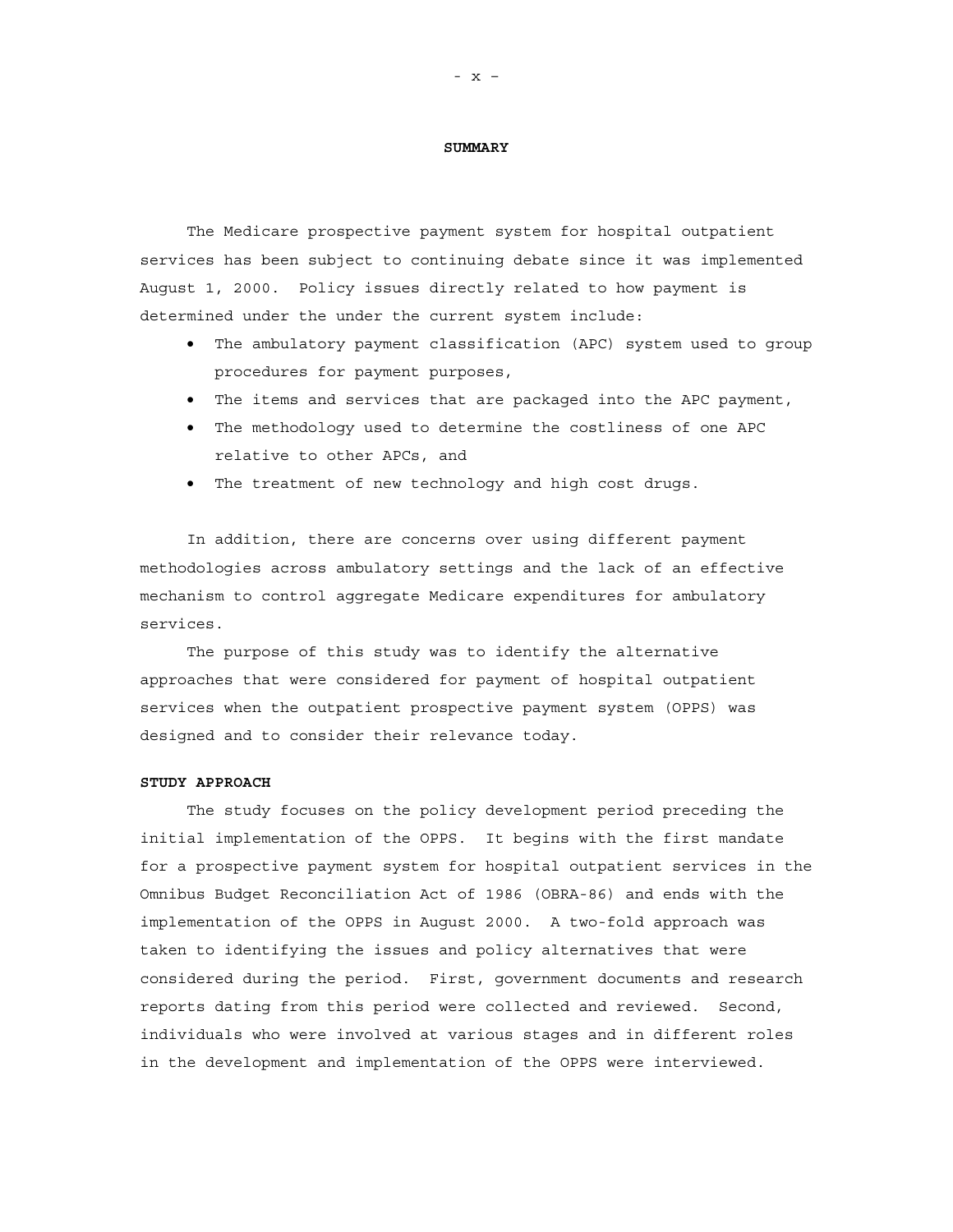### **SUMMARY OF FINDINGS AND IMPLICATIONS**

The rapid growth of hospital outpatient services following the implementation of the PPS for acute care hospital inpatient services in 1983 led to interest in creating payment incentives to promote more efficient delivery of outpatient services. Most hospital outpatient services were paid the lesser of the hospital's reasonable cost or customary charges for services furnished to Medicare beneficiaries. Over time, service-based payment methodologies were developed for certain types of services, including fee schedules for clinical laboratory tests and for durable medical equipment, prosthetics, orthotics, and supplies (DMEPOS). Payments for ambulatory surgical procedures and for radiology and other diagnostic tests were based on a blend of the hospital's aggregate Medicare costs for these services and Medicare's payments for similar services in other ambulatory settings. In all, there was a confusing mix of at least eight different payment methodologies by the time the OPPS was implemented in 2000.

OBRA-86 spurred the development of an OPPS. The legislation required the Department of Health and Human Services (HHS) to develop and report to Congress on a fully prospective payment system for hospital outpatient services in two stages. The first stage was to focus on ambulatory surgical procedures and, to the extent practical, was to provide for an all-inclusive rate for the services. The second stage was to develop a model system for other hospital outpatient services. Subsequent legislation provided additional requirements for the full OPPS. The final statutory requirements for the OPPS were established by the Balanced Budget Act of 1997 (BBA) and the Balanced Budget Refinement Act of 1999 (BBRA).

Reports to Congress by the HHS Secretary and the Prospective Payment Assessment Commission (ProPAC) articulated common policy goals for the OPPS. $<sup>1</sup>$  The overall goal was to provide incentives for the</sup> efficient delivery of high quality medically necessary outpatient care to Medicare beneficiaries. Other important attributes were whether the system provided similar financial incentives for care across ambulatory

 $1$  ProPAC was one of the predecessor agencies to the Medicare Payment Advisory Commission (MedPAC).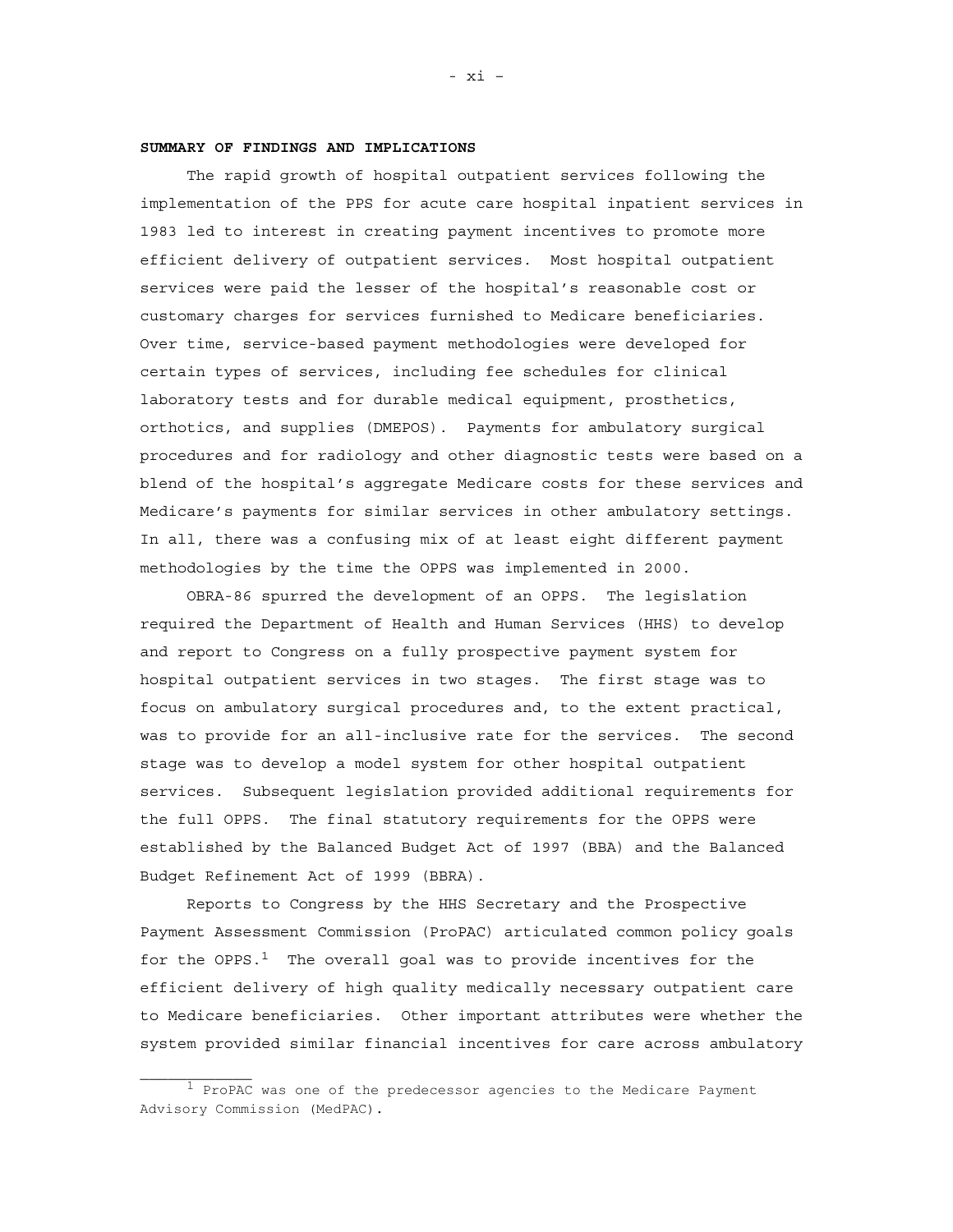settings, administrative simplicity, predictability, limited opportunities for "gaming", and incentives for controlling total program expenditures.

The policy debate in the reports to Congress on the OPPS raised three basic issues related to defining the unit of payment:

- *Grouping*. One issue was the extent to which clinically similar procedures should be grouped for payment purposes and the logic that should be used for the groupings. The advantages of grouping were that it created a manageable number of units of payment and provided a method for pricing low-volume procedures. Commonly cited disadvantages were that it created units of payment that were inconsistent with the procedure-level fee schedules already in use in other ambulatory settings and reduced procedure-level payment accuracy for higher volume procedures.
- *Packaging*. A second issue was the extent to which ancillary services associated with a significant procedure should be packaged into a single payment for the procedure. Packaging was seen as a way to create incentives for efficiency. Commonly cited disadvantages of extensive packaging were that it was inconsistent with the fee schedules already in use in other ambulatory settings, reduced payment accuracy, and potentially created incentives for "gaming" by shifting the delivery of packaged ancillary services to other settings.
- *Bundling*. The third issue was the extent to which multiple significant procedures related to an outpatient encounter or to an episode of care should be bundled into a single unit of payment. This issue included the question of whether services prescribed during an outpatient encounter but furnished in a non-hospital setting should be bundled into the payment. Bundling was seen as a way to create incentives for efficiency comparable to the inpatient PPS. The policy disadvantages were similar to those applicable to packaging. The technical policy issues related to developing and implementing a bundling policy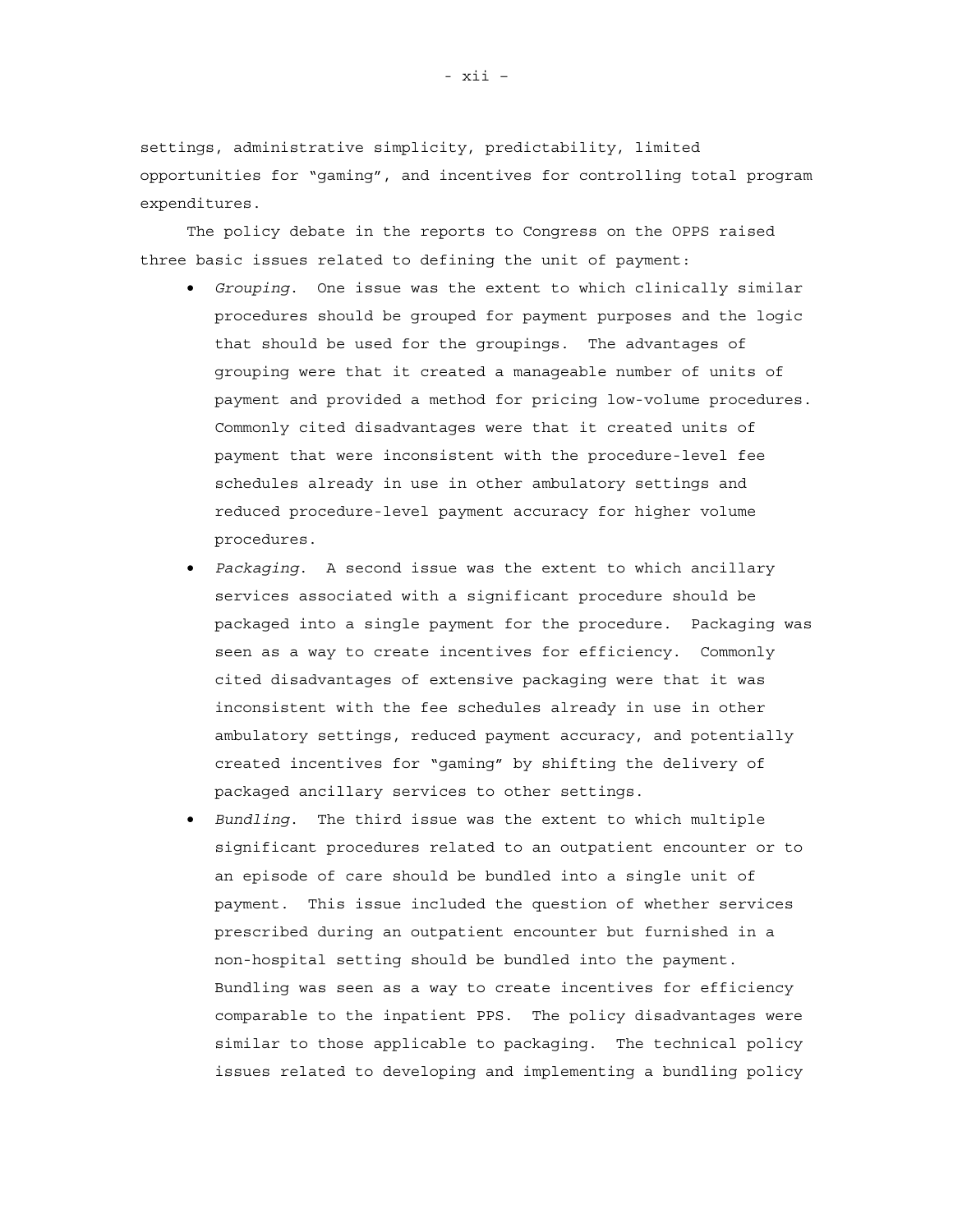that involved services provided over a span of time and by different providers made bundling a long-term policy objective.

A prospective payment system relies on an "averaging" concept, so that payment may be more or less than the estimated costs of providing particular services, but on average it is adequate to assure access to high quality care. The policy decisions regarding grouping, packaging and bundling involved a trade-off between establishing incentives for efficiency through larger units of payment and payment accuracy. Different aspects of payment accuracy were raised in the OPPS policy debate:

- One aspect relates to establishing an accurate payment rate for unit each of payment. Here, a major issue is the use of *accounting costs* to reflect differences in resource costs. Accounting costs refers to a method of determining the costs of outpatient services using annual cost reports filed by hospitals. Direct and indirect costs are allocated to each ancillary service department through a cost finding methodology and then apportioned to Medicare based on a ratio of Medicare charges to total charges for the ancillary service department. The methodology relies on accurate cost finding and on charges that are consistently related to costs. Other issues include: the use of median or mean costs to determine payment rates; the reliability of cost data for low-volume procedures; assigning ancillary procedures when multiple significant procedures are performed; and, combining services that were separately billed into a single unit of payment.
- A second aspect relates to the amount of cost variation within the payment groupings. There is variation across hospitals in the cost of providing a particular procedure. Additional variation is introduced through broad procedure groupings, packaging of associated ancillary services with the primary procedure, and bundling of multiple procedures related to an outpatient encounter into a single payment (or bundling of all procedures performed over a period of time into a single per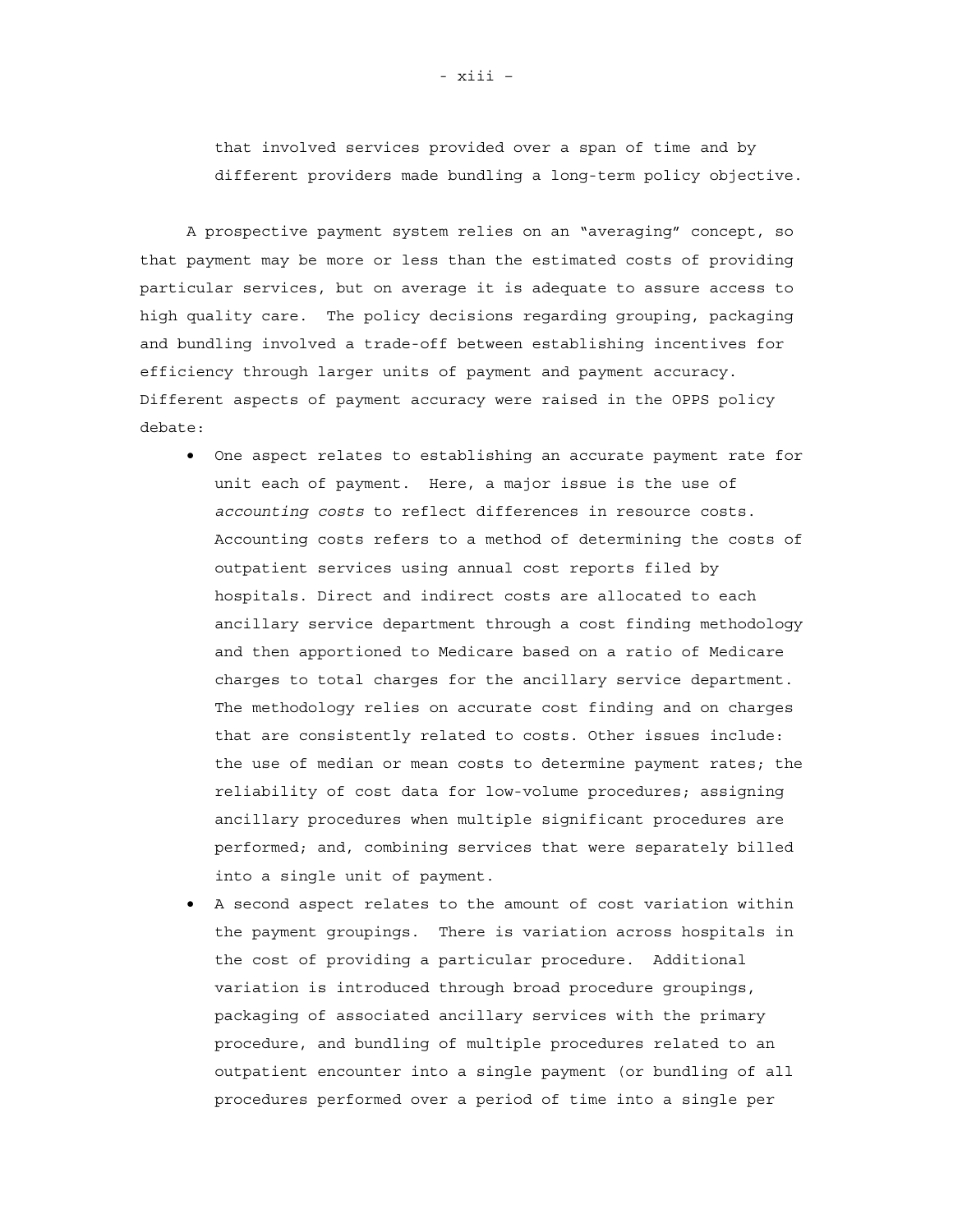episode of care payment). Here, the issue is the likelihood that on average the payment will be accurate given the amount of cost variation within the grouping. Increased cost variation does not necessarily reduce payment accuracy at the hospitallevel unless there are systematic differences across hospitals in the services included in the unit of payment. However, it reduces service-level payment accuracy and could create inappropriate incentives for "gaming" by shifting higher cost services to alternative ambulatory settings.

The two aspects of payment accuracy are somewhat inter-related. If the unit of payment is relatively large, there is more room for balancing inaccuracies in establishing the cost of the services covered by the rate than if the rate covers a small unit of payment such as an individual procedure.

The HHS report to Congress on the OPPS was issued in 1995. The report recommended using Ambulatory Payment Group (APG)-like procedure groupings as the basic unit of payment (which the Health Care Financing Administration (HCFA) later called APCs). The groupings consisted of procedures that were similar clinically and with respect to resource costs. Four general areas were identified as requiring additional research: defining the unit of payment (bundling and packaging policies), determining how well accounting costs reflect resource costs, examining use of the procedure groupings in other ambulatory settings, and accounting for legitimate cost differences across classes of hospitals. The report indicated that as further research was completed and better data became available, the OPPS could evolve to include more extensive packaging of ancillary services and to cover services in other ambulatory settings. The report made no recommendations regarding mechanisms to control aggregate expenditures.

The 1995 HHS report to Congress also raised a major concern with beneficiary coinsurance. The law required that beneficiaries pay 20 percent of submitted charges for hospital outpatient services paid on a cost-related basis. Hospital charges substantially exceeded Medicare's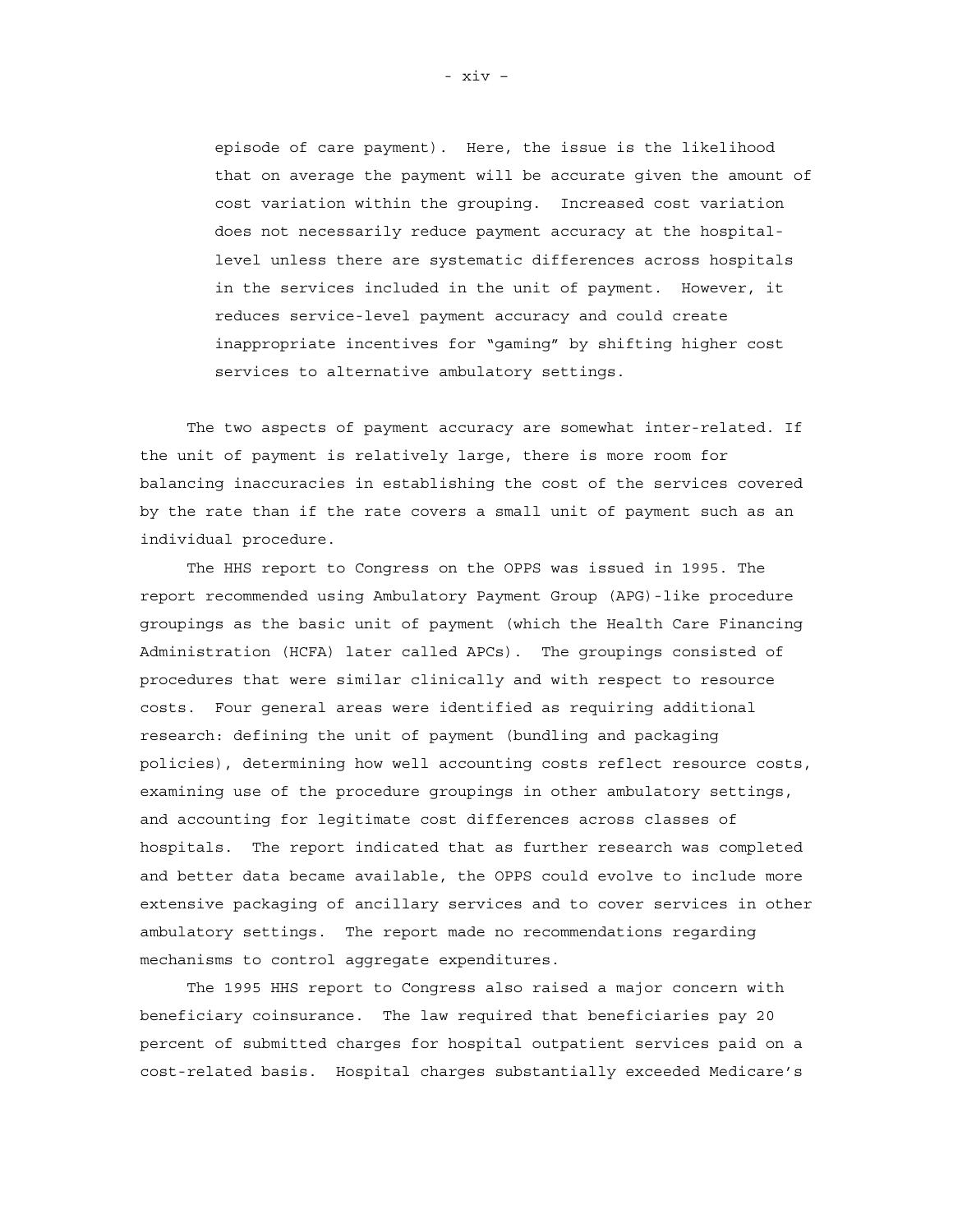cost-based payment amount. As a result, beneficiaries typically paid substantially more than 20 percent of Medicare's payment amount.

The beneficiary coinsurance issue created an impetus for adopting an OPPS as soon as possible. Adopting policies that were technically feasible to implement in the short-run and were unlikely to involve protracted policy development and debate became overriding considerations in the initial PPS design. Articulated policy goals that were deferred as implementation became the paramount concern were:

- Creating financial incentives for the efficient use of ambulatory services through packaging and bundling policies;
- Establishing consistent payment policies across ambulatory settings; and,
- Controlling aggregate expenditures for hospital outpatient services.

The perceived advantages and disadvantages of alternative policies that were considered when OPPS was initially implemented generally remain relevant. However, as the OPPS has evolved, concerns over the payment accuracy for services furnished to particular patients have been given precedence over creating incentives for efficient delivery of care. The "averaging" concept that underlies the inpatient PPS and the initial OPPS-construct has eroded as the OPPS payments have become increasingly less packaged and the procedure groupings have narrowed. Arguably, unpackaging further increases the importance of payment accuracy since there is increasingly less room within the payment to offset higher costs for some items and services with lower costs (or no usage) for others.

Goals such as administrative simplicity and financial incentives for efficient use of ancillary services have been given less attention in the post-implementation period. At the same time, the OPPS payment policies increasingly resemble those for other ambulatory settings. Indeed, the more fee schedule-like appearance of the OPPS rates coupled with other developments——such as growth of ambulatory surgical center (ASC) services, implementation of the resource-based relative value scale for the practice expense component of the physician fee schedule,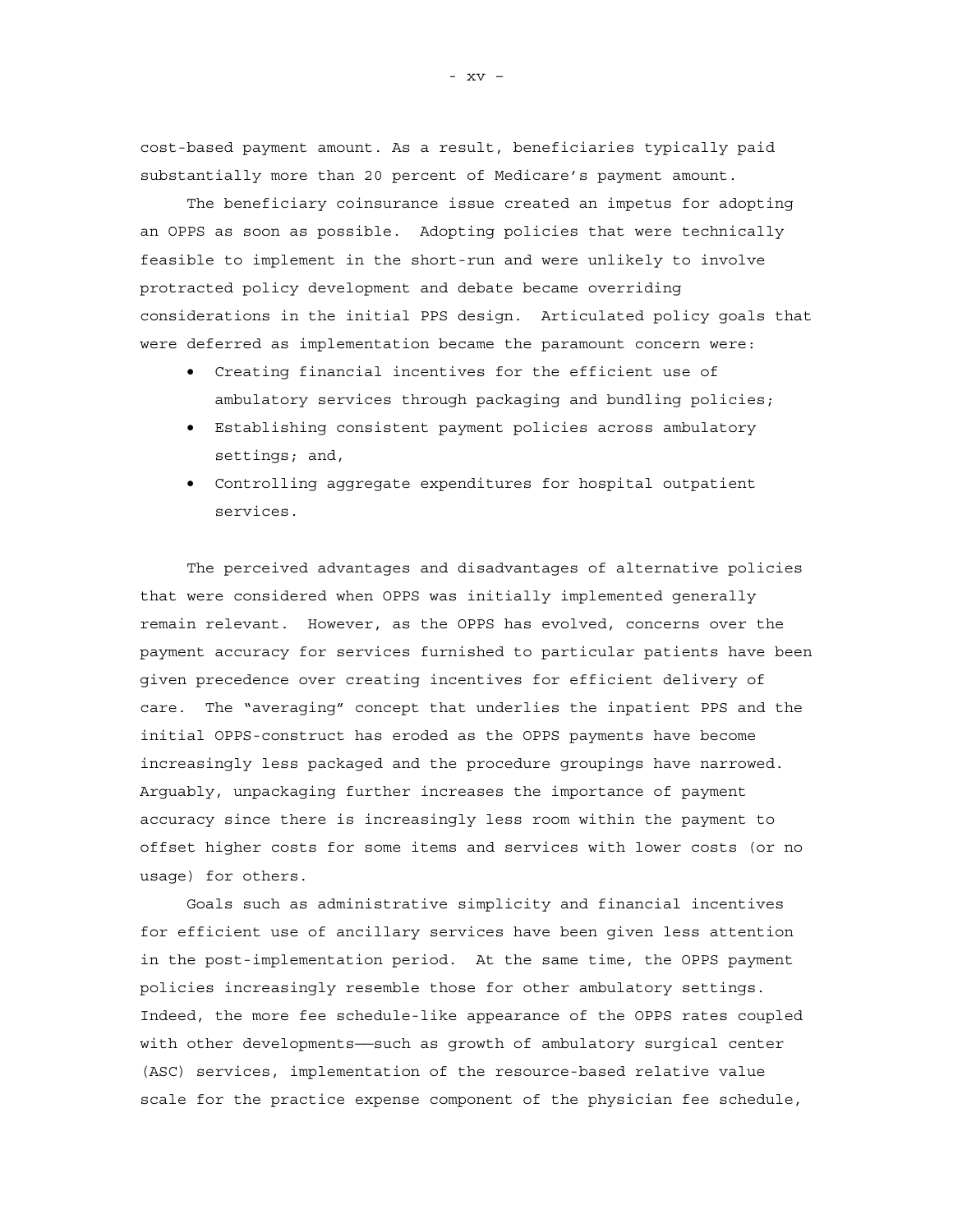improved coding on hospital outpatient claims——suggest that progress might still be made on rationalizing the payment systems across ambulatory settings. Updating the research on differences in resource costs for high volume procedures across ambulatory settings should be considered as part of this initiative. In using accounting costs to set the APC relative weights, the OPPS depends on hospital charges being consistently related to costs. Hospital charges have been increasing rapidly relative to costs and there is evidence of substantial differences in hospital markups across hospitals and by type of services. Current hospital charging practices challenge more than ever the assumption that accounting costs accurately reflect a hospital's costs for specific items and services.

Several issues that have created extensive policy debate during the post-implementation stage——new technology, devices and expensive drugs— received minimal attention in the initial PPS development. As a result, there is little information on alternatives that were considered for new technology during the OPPS design period.

The reports produced by HHS and ProPAC during the preimplementation period envisioned that work would proceed towards the longer-term policy goals after the initial PPS was implemented and that the payment system would evolve to include more packaging and to expand to other ambulatory settings. However, other priorities and the resource demands imposed by the current system over the years, particularly with continuing legislative changes, interfered with research and policy development activities on the longer-term goals. When the OPPS is viewed independently, the individuals that were interviewed for this study seemed to believe that for the most part the OPPS payment system was maturing and stabilizing. However, when OPPS is considered within the broader context of ambulatory care payment, the goals of rationalizing payment methodologies across ambulatory settings and using financial incentives to control aggregate ambulatory expenditures remain important but unrealized.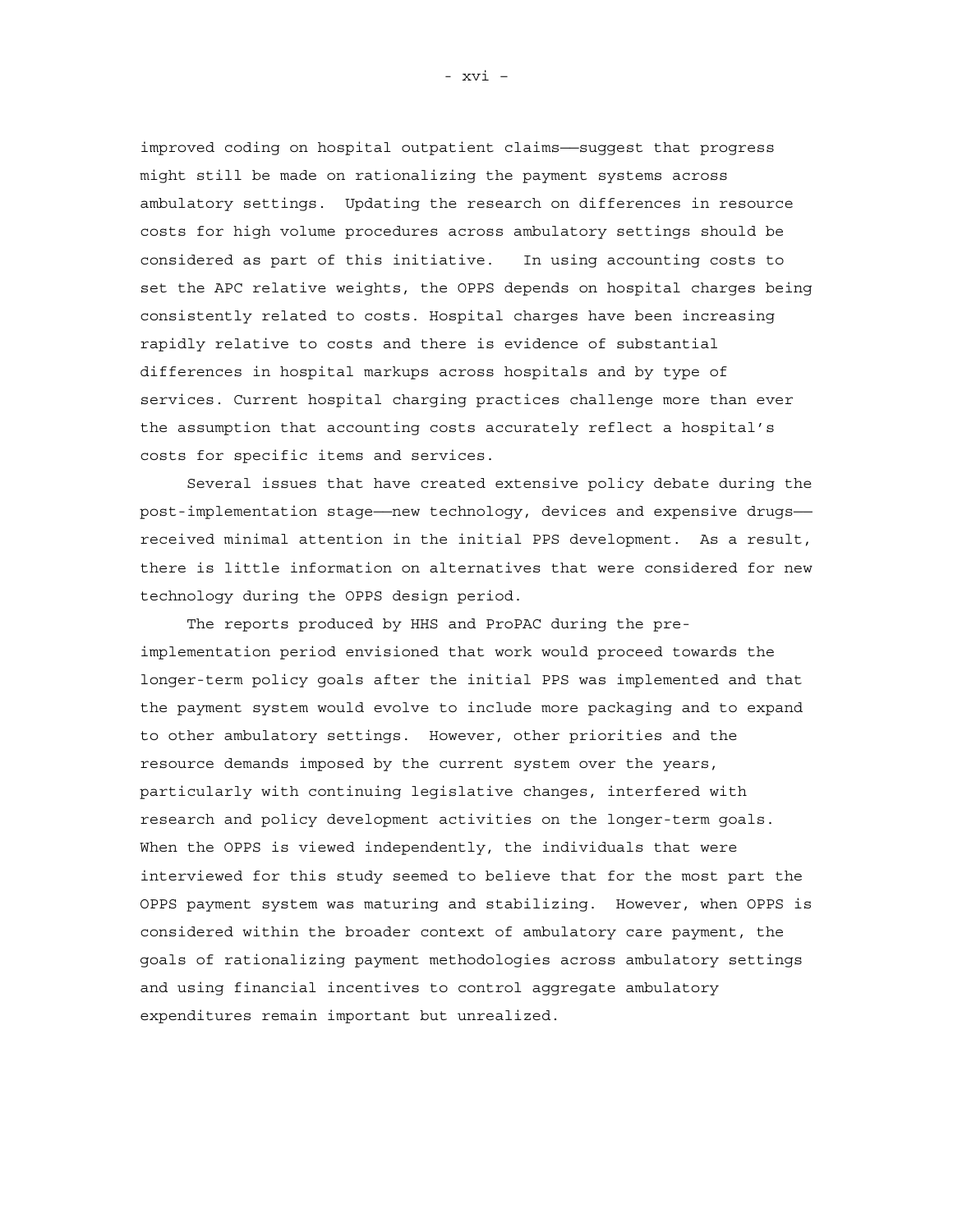#### **ACKNOWLEDGMENTS**

This report would not have been possible without individuals sharing their perspectives on the development of the initial hospital outpatient prospective payment system. I appreciate the willingness of the following individuals to participate and openly share their different views of the initial OPPS: Richard Averill, Thomas Ault, George Greenberg, Thomas Gustafson, William Kelly, Anne Marie Lynch, James Mathews, Henry Miller, Steven Sheingold, Deborah Williams, Janet Wellham, and Mark Wynn.

The study benefited from the guidance of Chantal Wortzala, the initial MedPAC project officer for the study, and Rachel Schmidt, who assumed this role and provided insightful comments on an earlier version of the report.

I would also like to thank Kathryn Khamsi for her administrative assistance in scheduling the interviews and preparing the report.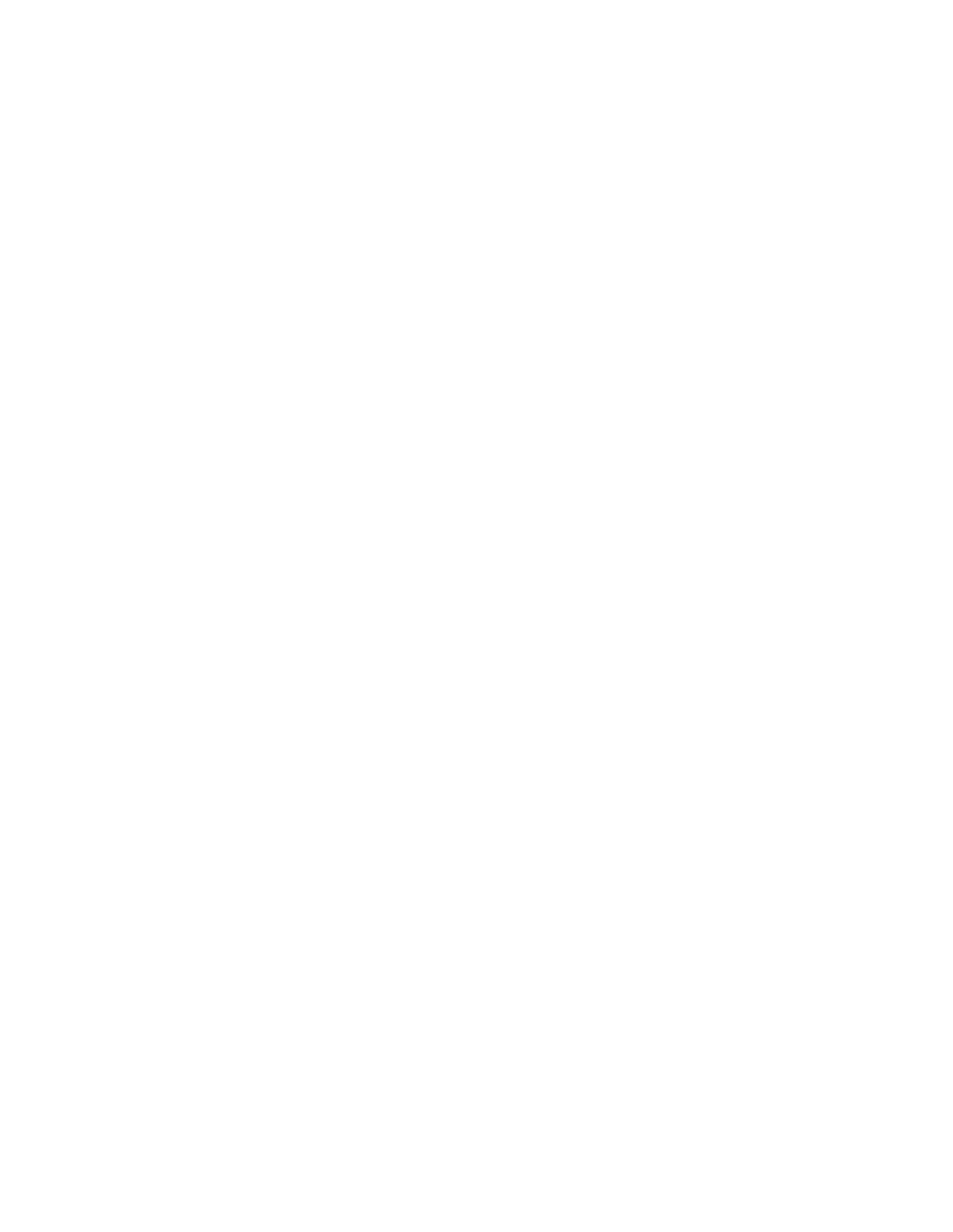## **GLOSSARY**

| Symbol      | Definition                                             |  |  |  |  |
|-------------|--------------------------------------------------------|--|--|--|--|
| APC         | Ambulatory Payment Classification                      |  |  |  |  |
| APG         | Ambulatory Payment Groups                              |  |  |  |  |
| ASC         | Ambulatory Surgical Center                             |  |  |  |  |
| AVG         | Ambulatory Visit Groups                                |  |  |  |  |
| AWP         | Average Wholesale Price                                |  |  |  |  |
| <b>BBA</b>  | Balanced Budget Act                                    |  |  |  |  |
| BBRA        | Balanced Budget Refinement Act                         |  |  |  |  |
| CMHC        | Community Mental Health Center                         |  |  |  |  |
| CMS         | Centers for Medicare and Medicaid Services             |  |  |  |  |
| $CPT-4$     | Common Procedure Terminology-Version 4                 |  |  |  |  |
| DME         | Durable Medical Equipment                              |  |  |  |  |
| DMEPOS      | Durable Medical Equipment, Prosthetics, Orthotics, and |  |  |  |  |
|             | Supplies                                               |  |  |  |  |
| DRG.        | Diagnosis-related Groups                               |  |  |  |  |
| ESRD        | End-stage Renal Dialysis                               |  |  |  |  |
| <b>HCFA</b> | Health Care Financing Administration                   |  |  |  |  |
| HCPCS       | HCFA Common Procedure Coding System                    |  |  |  |  |
| HHS         | Department of Health and Human Services                |  |  |  |  |
| HOPD        | Hospital Outpatient Department                         |  |  |  |  |
| ICD-9-CM    | International Classification of Diseases--Version 9    |  |  |  |  |
|             | Clinical Modifications                                 |  |  |  |  |
| IOL         | Intraocular Lens                                       |  |  |  |  |
| MВ          | Market Basket                                          |  |  |  |  |
| MedPAC      | Medicare Payment Advisory Commission                   |  |  |  |  |
| OBRA-86     | Omnibus Budget Reconciliation Act of 1986              |  |  |  |  |
| OPPS        | Outpatient Prospective Payment System                  |  |  |  |  |
| PAC         | Products of Ambulatory Care                            |  |  |  |  |
| PACS        | Products of Ambulatory Care and Surgery                |  |  |  |  |
| PAS         | Products of Ambulatory Surgery                         |  |  |  |  |
| PPS         | Prospective Payment System                             |  |  |  |  |
|             |                                                        |  |  |  |  |

**ProPAC Prospective Payment Assessment Commission**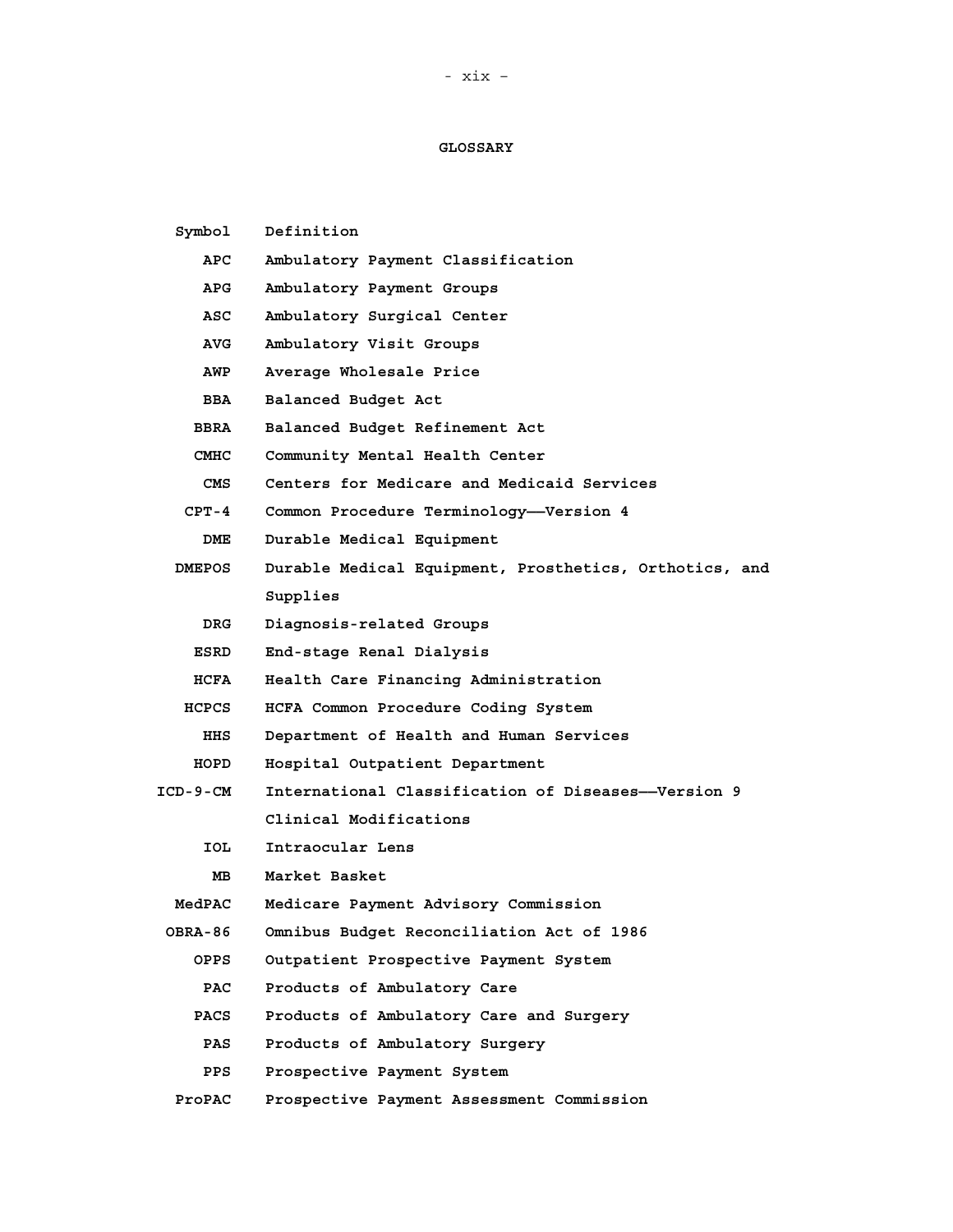Sustainable Growth Rate SRG

VPS Volume Performance Standard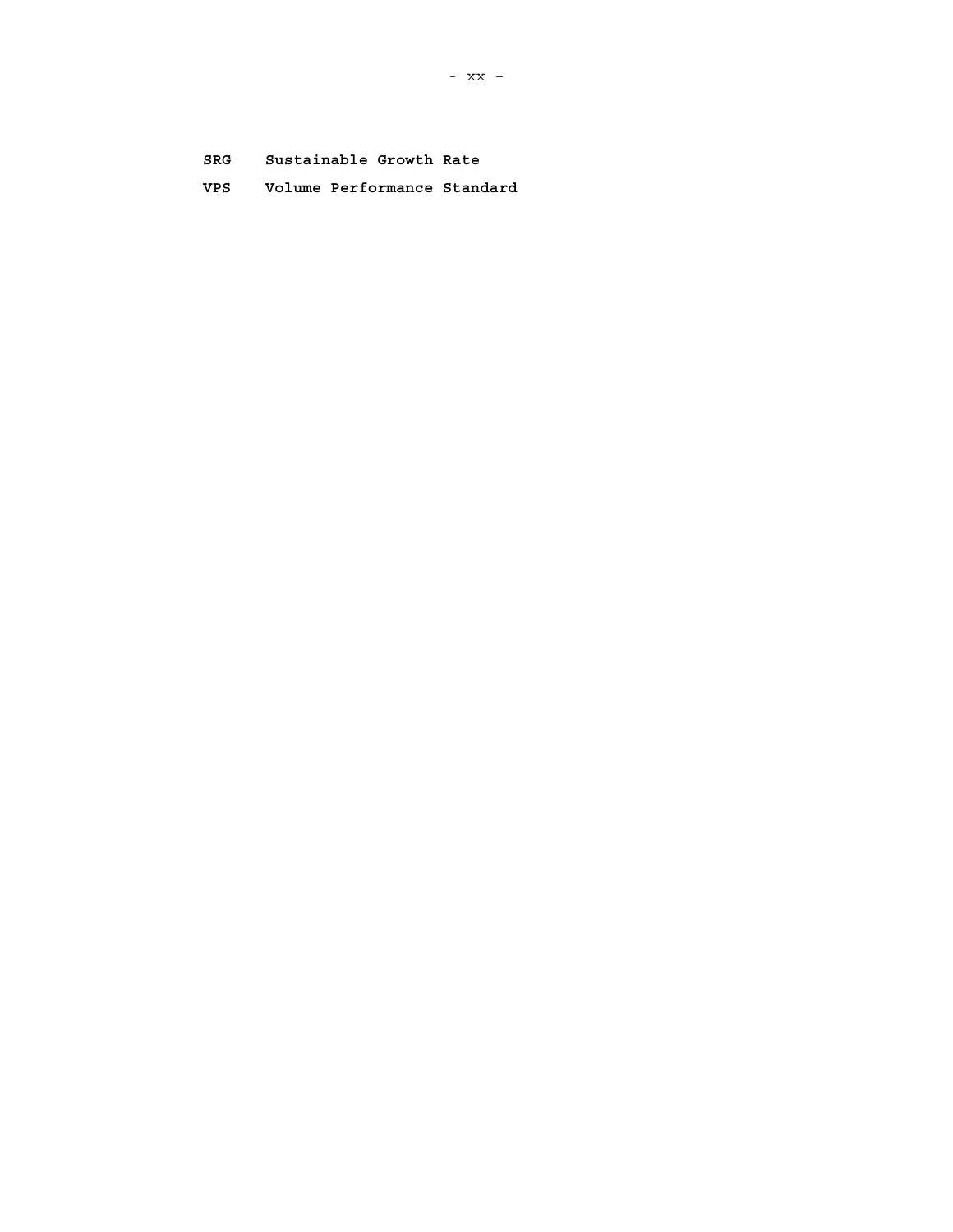## **1. BACKGROUND**

#### **PURPOSE OF THIS STUDY**

The Medicare prospective payment system for hospital outpatient services has been subject to continuing debate since it was implemented August 1, 2000. Policy issues directly related to how payment is determined under the under the current system include:

- The Ambulatory Payment Classification (APC) system used to group procedures for payment purposes,
- The items and services that are packaged into the APC payment,
- The methodology used to determine the costliness of one APC relative to other APCs, and
- The treatment of new technology and high cost drugs.

In addition, there are concerns over using different payment methodologies across ambulatory settings and the lack of an effective mechanism to control aggregate Medicare expenditures for ambulatory services.

The purpose of this study was to:

- Identify the alternative approaches that were considered for payment of hospital outpatient services when the outpatient prospective payment system (OPPS) was designed.
- Outline the strengths and weaknesses of the alternative approaches and consider their relevance today.
- Identify the policy arguments used to support the final design of the initial outpatient PPS and consider their relevance today.

#### **STUDY APPROACH**

The study focus was on the policy development period preceding the initial implementation of the OPPS. It begins with the first mandate for a prospective payment system for hospital outpatient services in the Omnibus Budget Reconciliation Act of 1986 (OBRA-86) and ends with the implementation of the OPPS in August 2000. A two-fold approach was taken to identifying the issues and policy alternatives that were considered during this period. First, written materials dating from this period were collected and reviewed.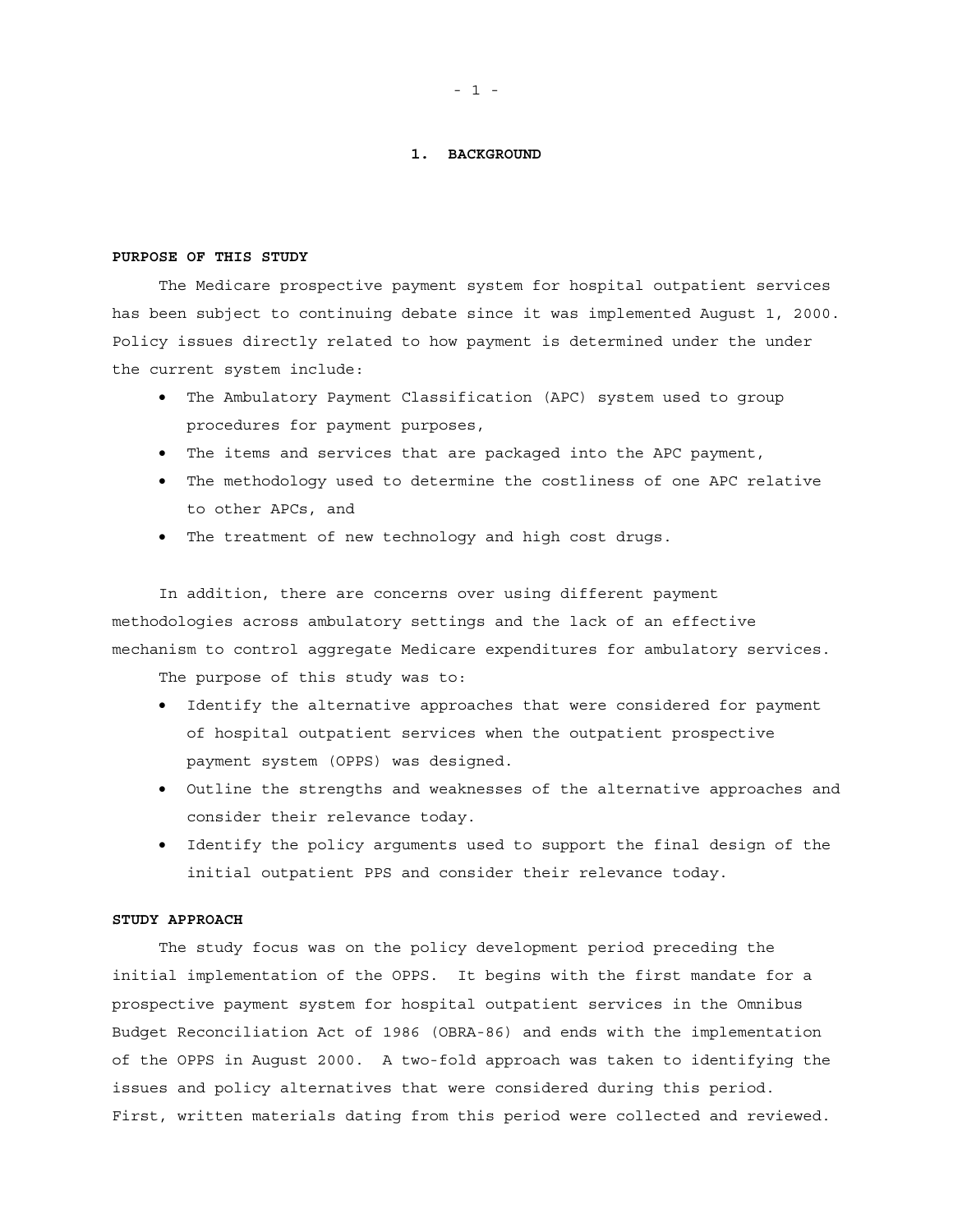The review covered government documents such as reports to Congress issued by the Prospective Payment Assessment Commission (ProPAC- one of the predecessor agencies to the Medicare Payment Advisory Commission) and the Secretary of Health and Human Services (HHS), the enabling legislation, and the proposed and final rules for the initial OPPS. The review also included research reports that investigated issues related to a new payment system for hospital outpatient services. Some research studies focused specifically on the design of the payment system. Other studies were broader examinations of differences across ambulatory settings in the cost of providing services or in the existing payment methodologies. The review concentrated on the reports that focused on OPPS design issues. An annotated listing of the main documents that were relied on in developing this report is in Appendix A.

Second, 12 individuals were interviewed who were involved at various stages and in different roles in the development and implementation of the OPPS. The interviews started with an initial list of persons who had been involved from different perspectives as researchers, policy analysts and decision-makers, legislative analysts, and industry representatives. A "snowball" technique was used to identify other individuals who interviewees believed had key roles in bringing the initial OPPS into being. A semistructured interview process was used that concentrated on the interviewee's role in the development of the outpatient PPS, the stages at which that involvement occurred, and the research and/or policy issues that the individual was involved in. Because considerable time had elapsed between the developmental period for the OPPS and our interviews in March 2005, the letter asking individuals to participate in an interview identified the areas that have been identified as issues and included a summary of the payment system. A copy of the letter sent to potential interviewees is included in Appendix B. None of the individuals who were contacted declined to participate; however, the study team was unable to contact one individual whose perspective on the OPPS final design would have enriched the findings.

#### **ORGANIZATION OF THIS REPORT**

The remainder of this report is divided into three chapters. Chapter 2 provides a chronological overview of the development of the OPPS. It begins with the mandate in the Omnibus Budget Reconciliation Act of 1986 that the Secretary of Health and Human Services (HHS) develop a model PPS. It ends

- 2 –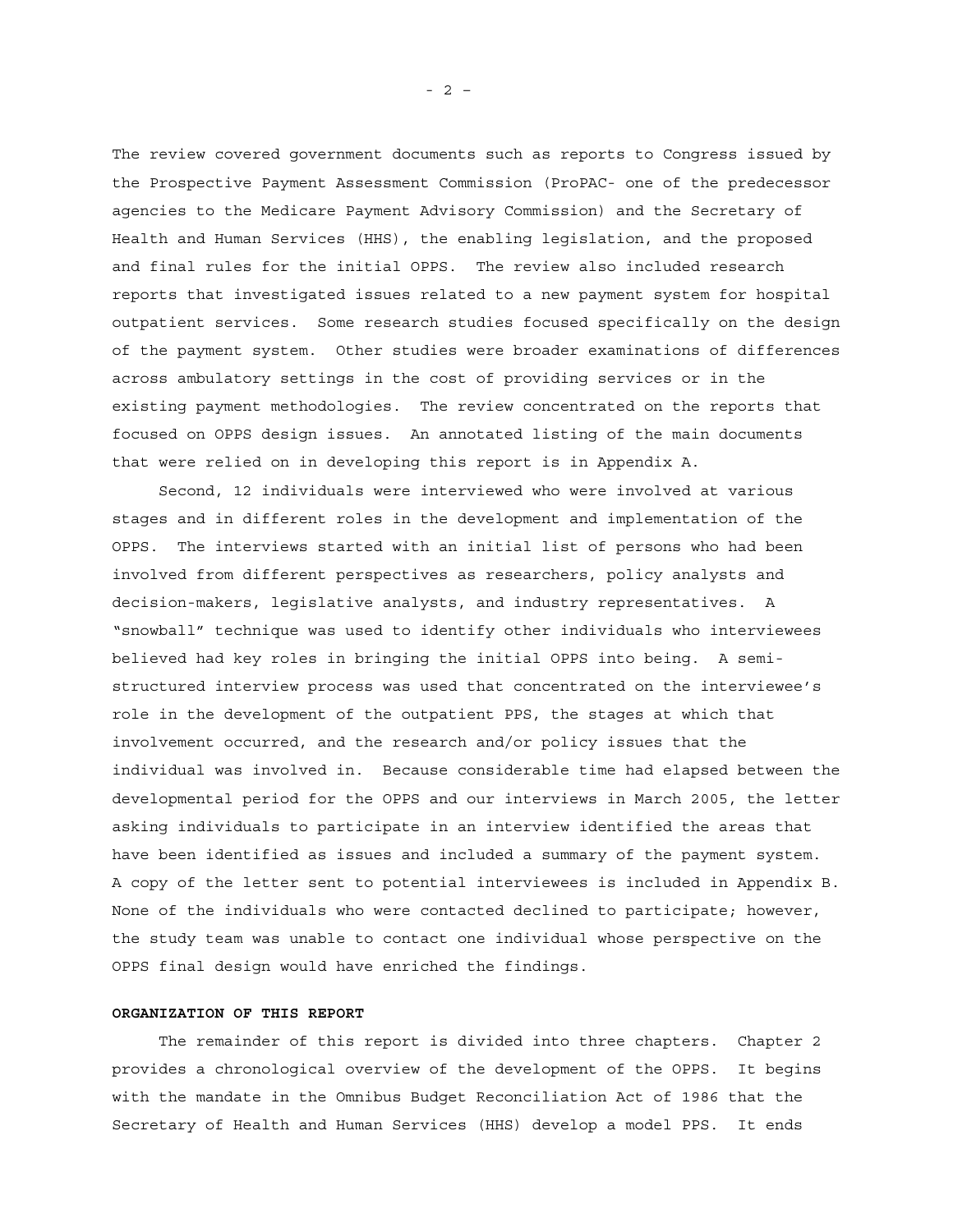with a description of the policies in the final rules implementing the OPPS and the changes required by the Balanced Budget Refinement Act of 1999 (BBRA). Chapter 3 presents the study findings with respect to key design considerations during the development and implementation of the OPPS. Chapter 4 summarizes the findings and discusses the implications and relevancy for refining the current OPPS.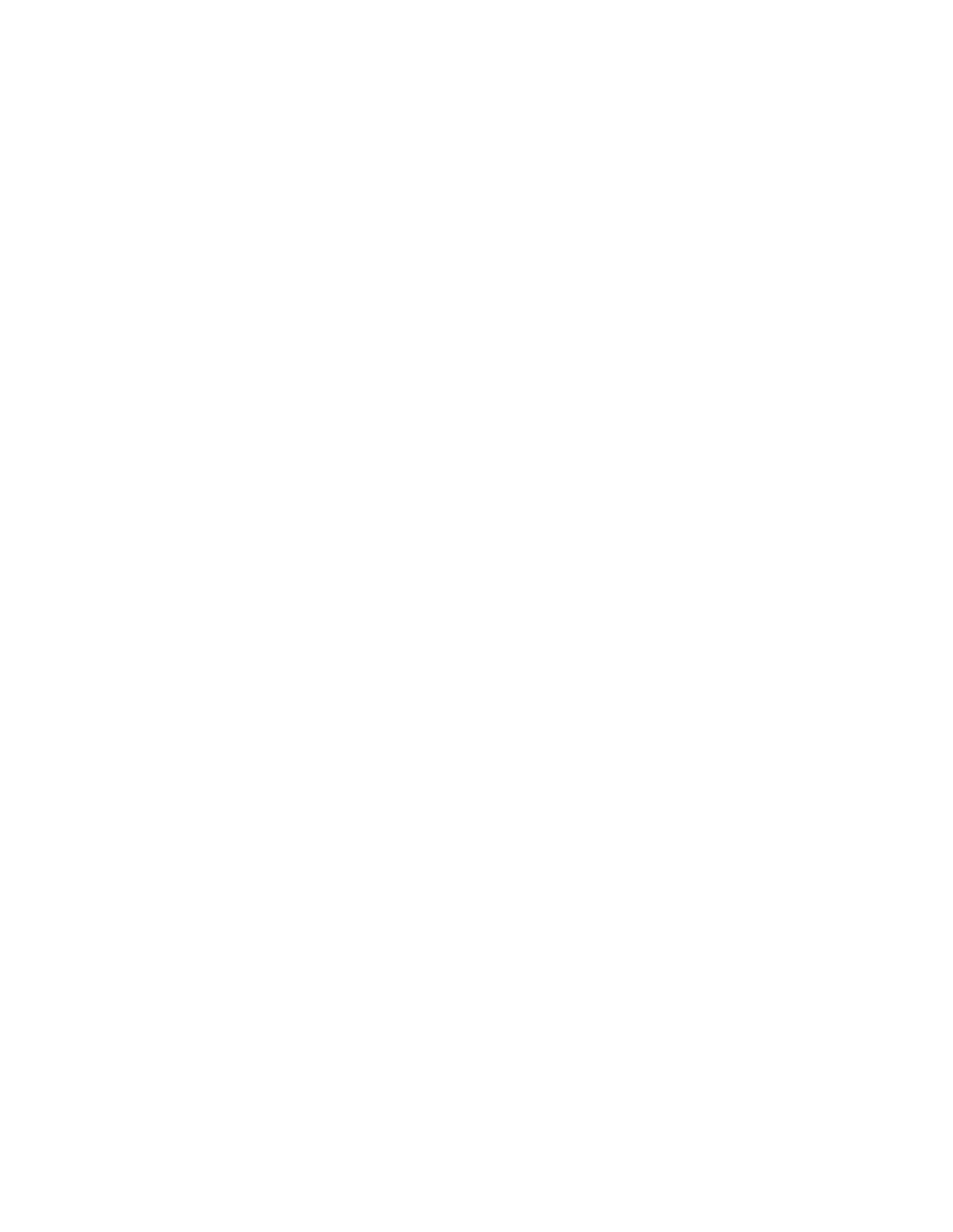### **A. DEVELOPMENT OF THE OPPS: FROM OBRA-86 TO THE 1995 HHS REPORT TO CONGRESS**

This section provides a chronological overview of the development of the OPPS. It begins with the mandate in OBRA-86 that the Secretary of HHS develop a model PPS for hospital outpatient services. It ends with the mandated HHS report to Congress that was submitted in 1995. The details of the OPPS design that were examined during this period are covered in the next chapter.

The rapid growth of outpatient hospital services following the implementation of the PPS for acute care hospital inpatient services in 1983 led to interest in creating payment incentives to promote more efficient delivery of services. The inpatient PPS created incentives for efficiency by making a pre-determined per discharge payment for facility services provided during an inpatient stay. Most hospital outpatient services were paid based on the lesser of the hospital's reasonable cost or customary charges for the services furnished to Medicare beneficiaries. Reasonable costs were determined on a departmental basis by applying a ratio of Medicare charges to total charges for all patients to the department's total allowed costs. The payment methodology provided no incentives to contain costs. Over time, service-based payment methodologies were developed for certain types of services, including fee schedules for clinical laboratory tests and for DMEPOS. Blended payment rates were established for ambulatory surgical procedures and for radiology and other diagnostic tests based on a blend of the hospital's aggregate Medicare costs for these services and Medicare's payment rates for similar services in other ambulatory settings. In all, there was a confusing mix of at least eight different payment methodologies by the time the OPPS was implemented in 2000 (see Table 2.1).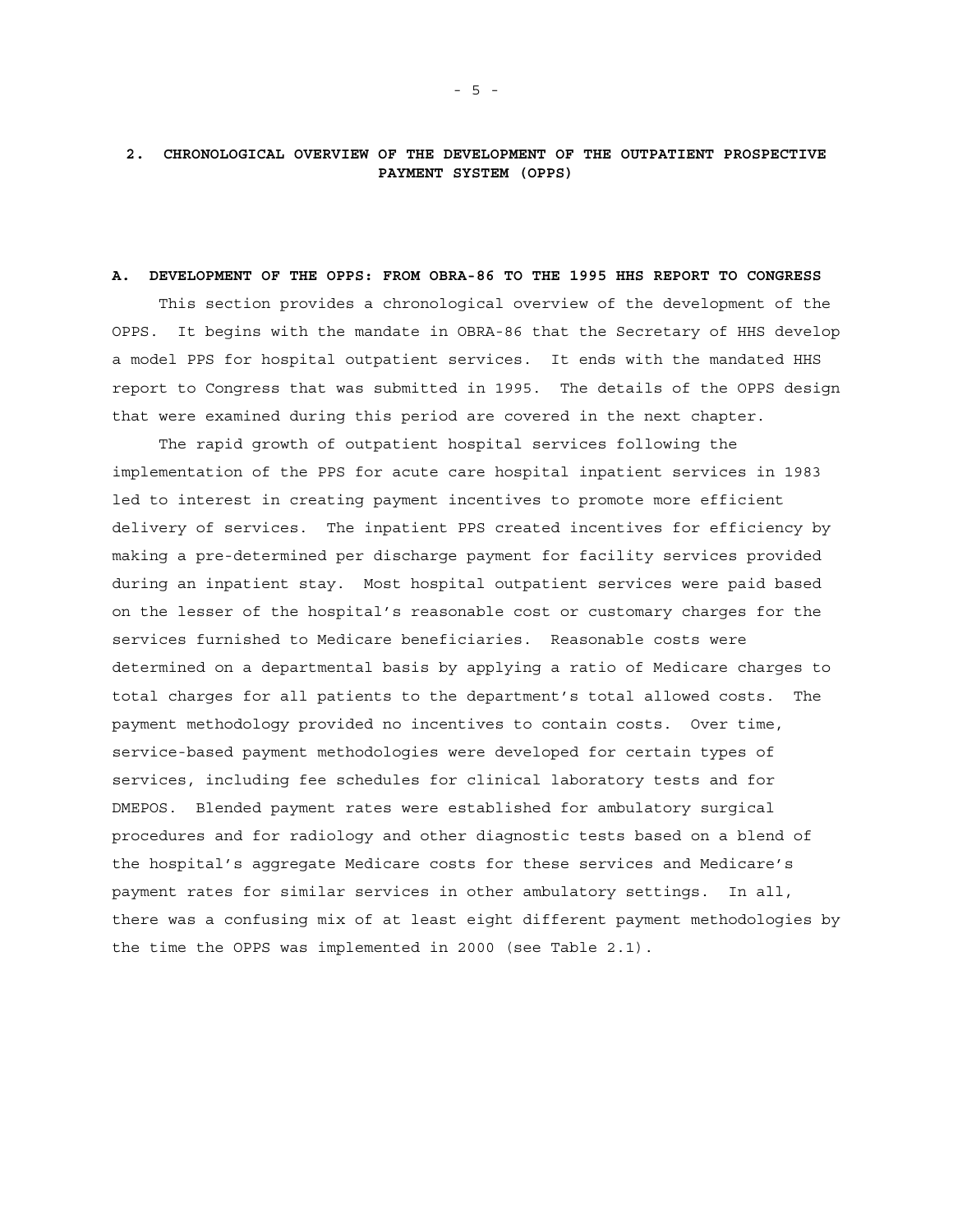| ran L |  |  |
|-------|--|--|
|-------|--|--|

## **Medicare Payment Methodologies for Hospital Outpatient Services Prior to the BBA**

| Services Furnished in Hospital<br>Outpatient Department (HOPD)                                                                        | Medicare Payment Amount                                                                                                                                                                                                                                                                                                                                  |
|---------------------------------------------------------------------------------------------------------------------------------------|----------------------------------------------------------------------------------------------------------------------------------------------------------------------------------------------------------------------------------------------------------------------------------------------------------------------------------------------------------|
| ASC approved surgical procedures                                                                                                      | Lesser of 1) cost payment amount<br>[reasonable cost or customary<br>charges less 20% customary charges<br>(not to exceed 80% reasonable cost]<br>and 2) blended rate [42% cost<br>payment amount and 58% ASC rate<br>amount].                                                                                                                           |
| Other surgical and non-surgical<br>procedures (including ambulance,<br>emergency room, drugs, clinic<br>visits, and physical therapy) | Lesser of reasonable cost or<br>customary charges less 20%<br>customary charges (not to exceed<br>80% reasonable cost)                                                                                                                                                                                                                                   |
| Renal dialysis                                                                                                                        | 80% of prospective composite rate                                                                                                                                                                                                                                                                                                                        |
| Radiology (facility component) and<br>other diagnostic tests other than<br>clinical diagnostic tests                                  | Lesser of 1) cost payment amount<br>[reasonable cost or customary<br>charges less 20% customary charges<br>(not to exceed 80% reasonable cost)<br>and 2) blended rate [42% cost<br>payment amount and 58% physician<br>fee schedule technical component<br>for radiology tests; 50% cost<br>payment and 50% fee schedule for<br>other diagnostic tests]. |
| Laboratory                                                                                                                            | 100% of clinical laboratory fee<br>schedule amount                                                                                                                                                                                                                                                                                                       |
| Intraocular Lenses                                                                                                                    | 80% of DMEPOS fee schedule amount                                                                                                                                                                                                                                                                                                                        |
| Durable Medical Equipment<br>(DME)                                                                                                    | 80 % of DMEPOS fee schedule amount                                                                                                                                                                                                                                                                                                                       |

Note: A 10% reduction applied to payments for capital-related costs and a 5.8% reduction applied to other cost-based payments

OBRA-86 spurred the development of an OPPS. The legislation required HHS to develop and report to Congress on a fully prospective payment system for hospital outpatient services in two stages:

• The first stage was to focus on ambulatory surgical procedures. To the extent practicable, there was to be an all-inclusive payment rate that included all services commonly furnished in connection with ambulatory surgical procedures exclusive of physician services. The rates were to take into account the costs of performing the procedures in hospital outpatient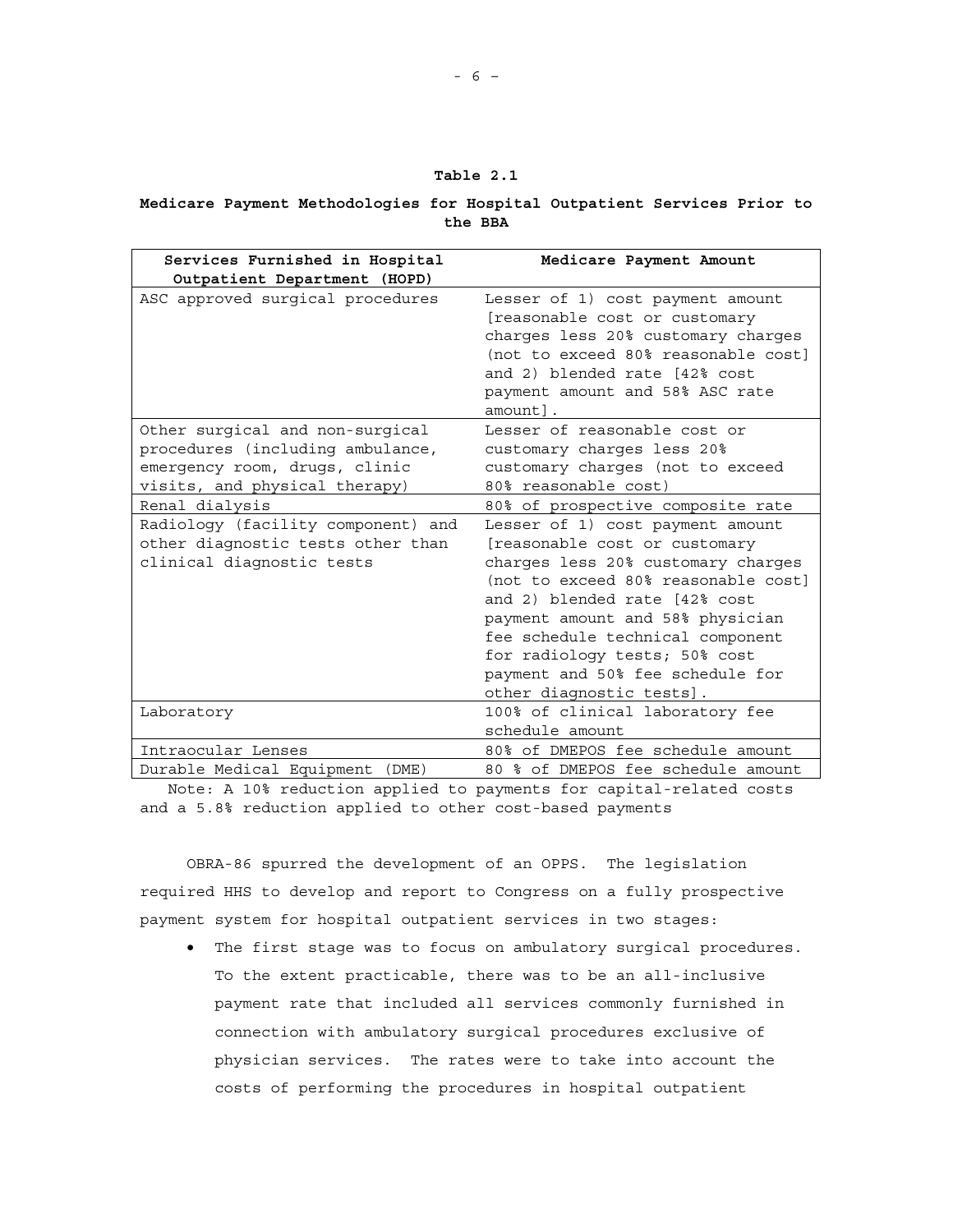departments and in ambulatory surgical centers and the extent to which differences in costs were justified. An interim report on the development of a fully prospective payment system for these services was due April 1, 1988 and the final report by April 1, 1989.

• The second stage was to develop a model system for other hospital outpatient services. The legislation did not elaborate on the considerations for the model system. The report to Congress on the model system was due January 1, 1991.

Importantly, OBRA-86 also required changes in hospital billing for outpatient services to facilitate the development of OPPS. First, hospitals were required effective July 1, 1987 to begin using the Health Care Financing Administration (HCFA) Common Procedure Coding System (HCPCS) instead of the International Classification of Diseases Version 9-Clinical Modifications (ICD-9-CM) procedure codes on outpatient claims. This coding system is based on the Common Procedure Terminology—Version 4 (CPT-4) and is used to pay for physician and other Part B services.<sup>2</sup> Second, the requirement that hospitals bill for all services furnished during an inpatient stay was extended to outpatient services effective October 1, 1987. The intent was to associate all services furnished during an outpatient visit for purposes of setting OPPS rates; however, technical issues delayed implementation until the final OPPS rule was issued in April 2000. $3$ 

The Omnibus Budget Reconciliation Act of 1989 (OBRA-89) required ProPAC to issue a report examining the sources of growth in spending for hospital outpatient services and cost differences across ambulatory settings. ProPAC's report included a set of principles that the

- 7 –

<sup>2</sup> While this requirement established a coding system across ambulatory settings, hospitals billed for services by revenue center code rather than procedure code. An individual claim could include only the portion of the services provided during an encounter or services from multiple encounters.

<sup>3</sup> As a result, outpatient claims used to establish the initial OPPS payment rates did not include services that were ordered during an outpatient stay but performed by another entity, such as diagnostic tests provided by an independent laboratory or free-standing imaging center.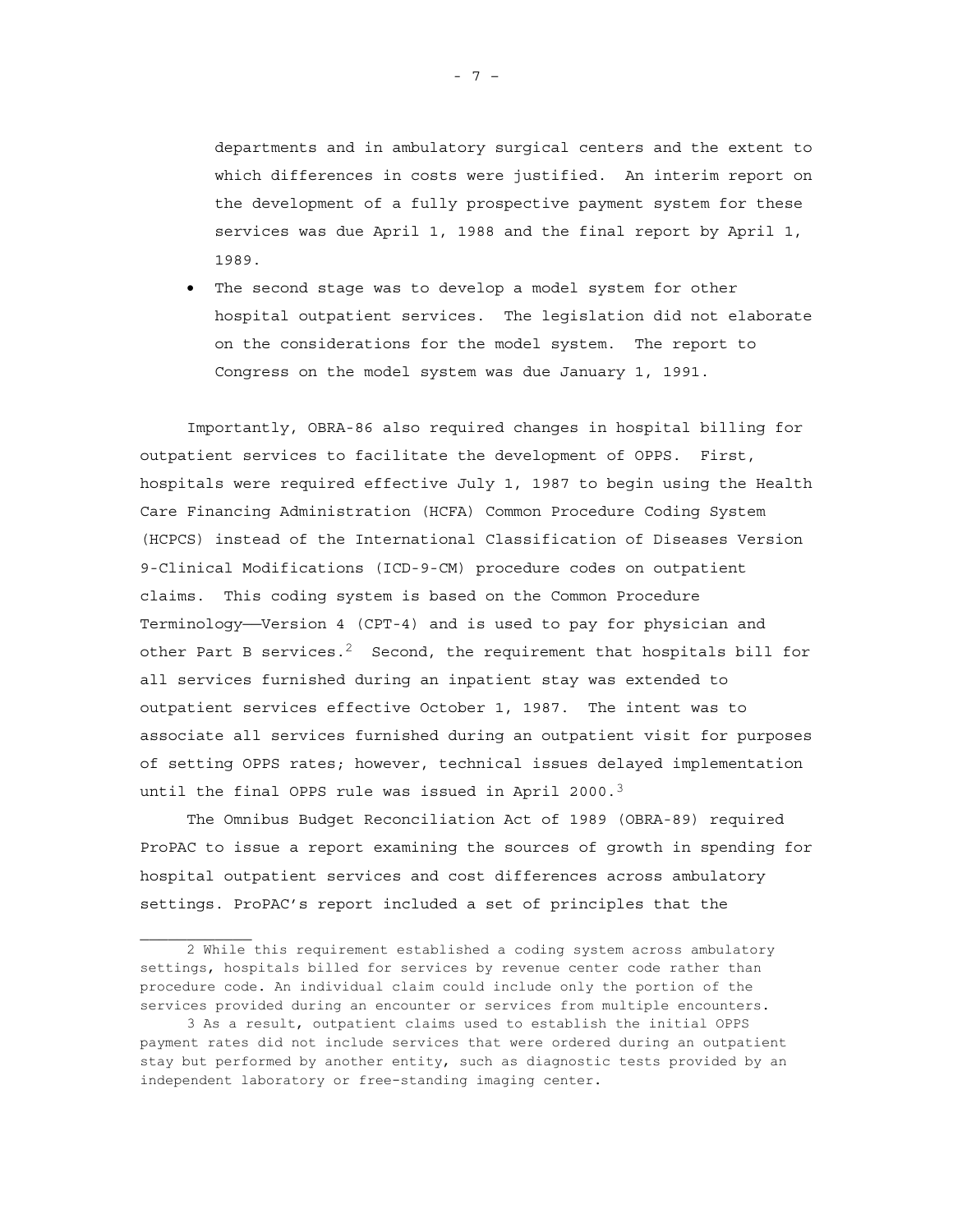Commission would use to evaluate OPPS alternatives (see Figure 2.1). Overall, the criteria were whether the OPPS provided incentives for the efficient delivery of high quality medically necessary care to Medicare beneficiaries. Other important attributes were whether the system provided similar financial incentives for care across ambulatory settings, administrative simplicity, predictability, and limited opportunities for "gaming" (ProPAC, 1990).

- *1. The system should provide incentives for controlling total expenditures.*
- *2. The system should maintain general access to high quality care for Medicare beneficiaries.*
- *3. The system should not inhibit appropriate care or encourage unnecessary services because of differing incentives for physicians and hospitals. It should encourage quality care at the lowest reasonable costs overall.*
- *4. The system should recognize alternative sites and changing methods of providing care and provide similar financial incentives for this care as well as care offered on the hospital outpatient setting.*
- 5. *The system should recognize justifiable differences in costs of furnishing services.*
- *6. The system should limit the opportunity for provides to influence payment rates through billing strategies or changes in medical record documentation. It should promote predictability and administrative simplicity. Finally, the system should accommodate appropriate changing medical practice patters and new technologies. The system should provide incentives for controlling total expenditures.*

Source: ProPAC (1990).

#### **Figure 2.1——Factors Identified by ProPAC to Evaluate Proposals for OPPS**

The Omnibus Budget Reconciliation Act of 1990 (OBRA-90) set out a range of policy issues that the HHS Secretary was to consider in developing the OPPS, including: the need for limits on outpatient expenditures, the classification system and packaging policies that should be used to establish the unit of service, the facility-level adjustments, and the appropriateness of varying payment across different settings. The legislation required that research reports on the OPPS still be submitted by January 1991 but extended the deadline for the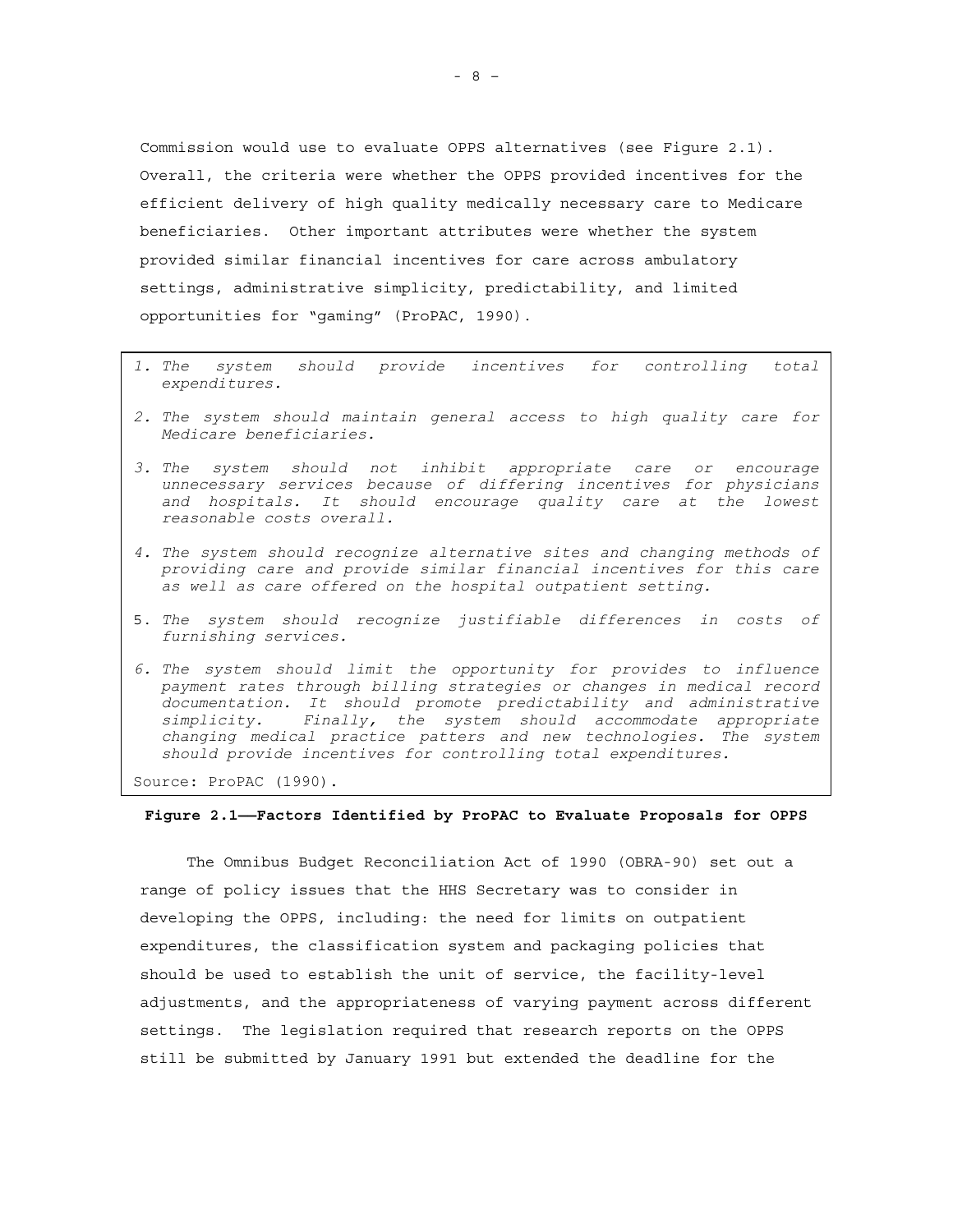report to Congress on the OPPS to September 1991. ProPAC was required to submit analysis and comments on the proposal six months later.

HCFA-sponsored external research for the OPPS was conducted largely during the period 1986-1991, and reports from various OPPS studies were submitted to Congress in December 1991. These studies investigated different approaches that might be considered in establishing the OPPS and examined differences in payment methodologies and costs across ambulatory settings.

HCFA completed a draft report to Congress on the OPPS in 1992, but the report was not cleared and submitted to Congress until 1995. The report followed the two-stage implementation anticipated in OBRA-86. It recommended that the OPPS be phased in, starting with ambulatory surgical procedures, radiology and other diagnostic tests using an Ambulatory Payment Group (APG)-like classification system with limited packaging. The specified services were subject to the blended payment methodology. As a result, the data quality and packaging issues were less problematic for these services than for medical visits. The report made no recommendations regarding issues such as the extent of packaging and bundling procedures, classification of medical visits, outlier policies, or mechanisms to control aggregate expenditures. Four general areas were identified as requiring additional research: defining the unit of payment (packaging and bundling policies), determining how well accounting costs reflect resource costs, examining the use of APGs in other ambulatory settings, and accounting for legitimate cost differences across classes of hospitals. The report indicated that as further research was completed and better data became available, the OPPS could evolve to include more extensive packaging of ancillary services and to cover services in other ambulatory settings.

The 1995 HHS report to Congress also raised a major concern with beneficiary coinsurance. The law required that beneficiaries pay 20 percent of submitted charges for hospital outpatient services paid on a cost-related basis. HCFA found through its payment simulation models that hospital charges substantially exceeded Medicare's cost-based payment amount. As a result, beneficiaries typically paid substantially more than 20 percent of Medicare's payment amount. If the OPPS

- 9 –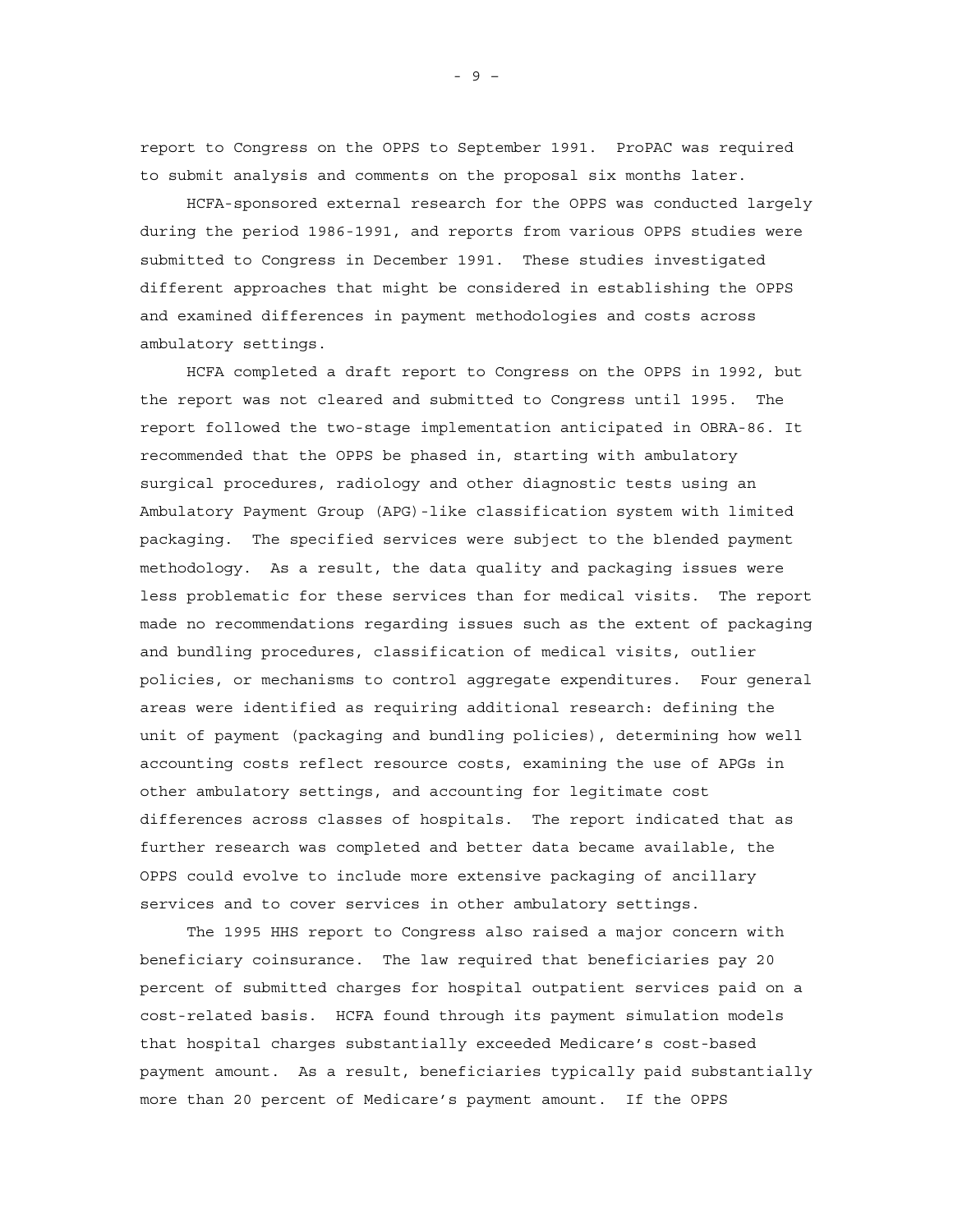coinsurance amount were set at 20 percent of the prospective payment rate, a substantial increase in Medicare expenditures would have been required to maintain the total aggregate payment levels for hospital outpatient services. A related problem with the existing blended payment formula was also identified that resulted in an unintended increase in Medicare payments (the so-called "formula-driven" overpayment) (HHS, 1995).

The 1995 HHS report included five premises that had been used to evaluate the alternative payment systems that were generally comparable to those recommended in the earlier ProPAC report (Figure 2.2). A new premise was that the OPPS should provide a basis for addressing the beneficiary coinsurance issue. The need to find an equitable solution to the beneficiary coinsurance problem became paramount and dwarfed other design considerations. The cost of correcting the beneficiary coinsurance problem stalled further legislative action on OPPS until the BBA of 1997.

- *1. The system should be fairly simple to understand and to administer, preferably using a similar payment methodology for all hospital outpatient services.*
- *2. The system should be fair and equitable to providers, beneficiaries, and the Medicare program.*
- *3. The system should have the potential to be extended to all outpatient providers. To the extent feasible, payments should be based on type of services rendered, not on type of provider or supplier rendering the services. However, in applying this "level playing field" approach, the system must be able to recognize legitimate cost differences among settings.*
- *4. Any patient classification system used to group services should be based on clinically coherent categories and, at the same time, should reflect resource utilization. This would limit opportunities to "upcode" or "game" the system.*
- 5. *The system should provide incentives to furnish services as efficiently as possible without sacrificing the quality of care or limiting access to care.*

Source: HHS (1995**).** 

**Figure 2.2——Factors Identified by HHS to Evaluate Proposals for OPPS**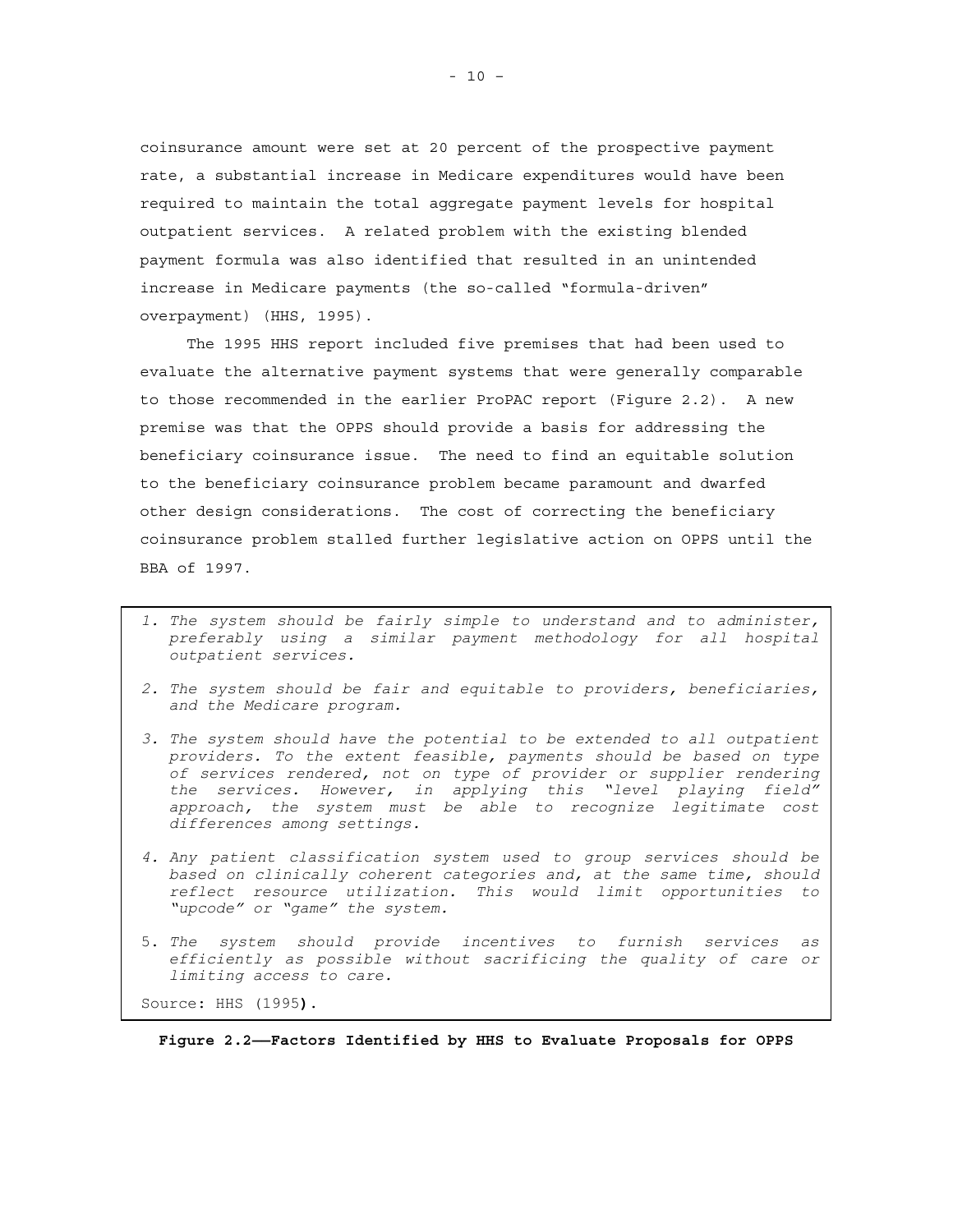ProPAC's analysis of the 1995 HHS proposal identified three major concerns. First, the Commission recommended against a phased implementation. ProPAC argued that a phase-in:

- Entailed implementation costs without the benefits of administrative simplification,
- Created incentives to shift overhead costs to services that continued to be paid on a cost basis, and
- Might make it more difficult to expand the system to other services in the future since there would be "winners and losers".

Second, ProPAC concluded that a prospective payment system based on fee-for-service payments should be accompanied by a strategy to control volume growth. The Commission recommended that the HHS Secretary explore methods that would rely on payment incentives and on administrative controls. Third, ProPAC recommended that beneficiary coinsurance be set at 20 percent of the payment rate and that savings from the formula-driven overpayment be used to offset the cost to Medicare of reducing beneficiary coinsurance. The Commission also recommended that the Congress require HHS to submit full specifications for a comprehensive OPPS as soon as possible.

## **B. INITIAL IMPLEMENTATION OF OPPS: FROM THE BBA TO THE FINAL OPPS RULE**

Section 4523 of the BBA of 1997 required the establishment of a prospective payment system for hospital outpatient services effective January 1, 1999. The proposed rule was issued in September 1998. Subsequently, the BBRA made changes in the OPPS statutory provisions in response to issues that had been raised following publication of the proposed rule and postponed the effective date because of Y2K concerns. The final rule was issued in April 2000 and the new payment system was effective August 1, 2000. This section presents an overview of the basic OPPS design and the issues that were raised during the rulemaking process. The major characteristics of the system and how they changed through the legislative and rulemaking processes are summarized in Table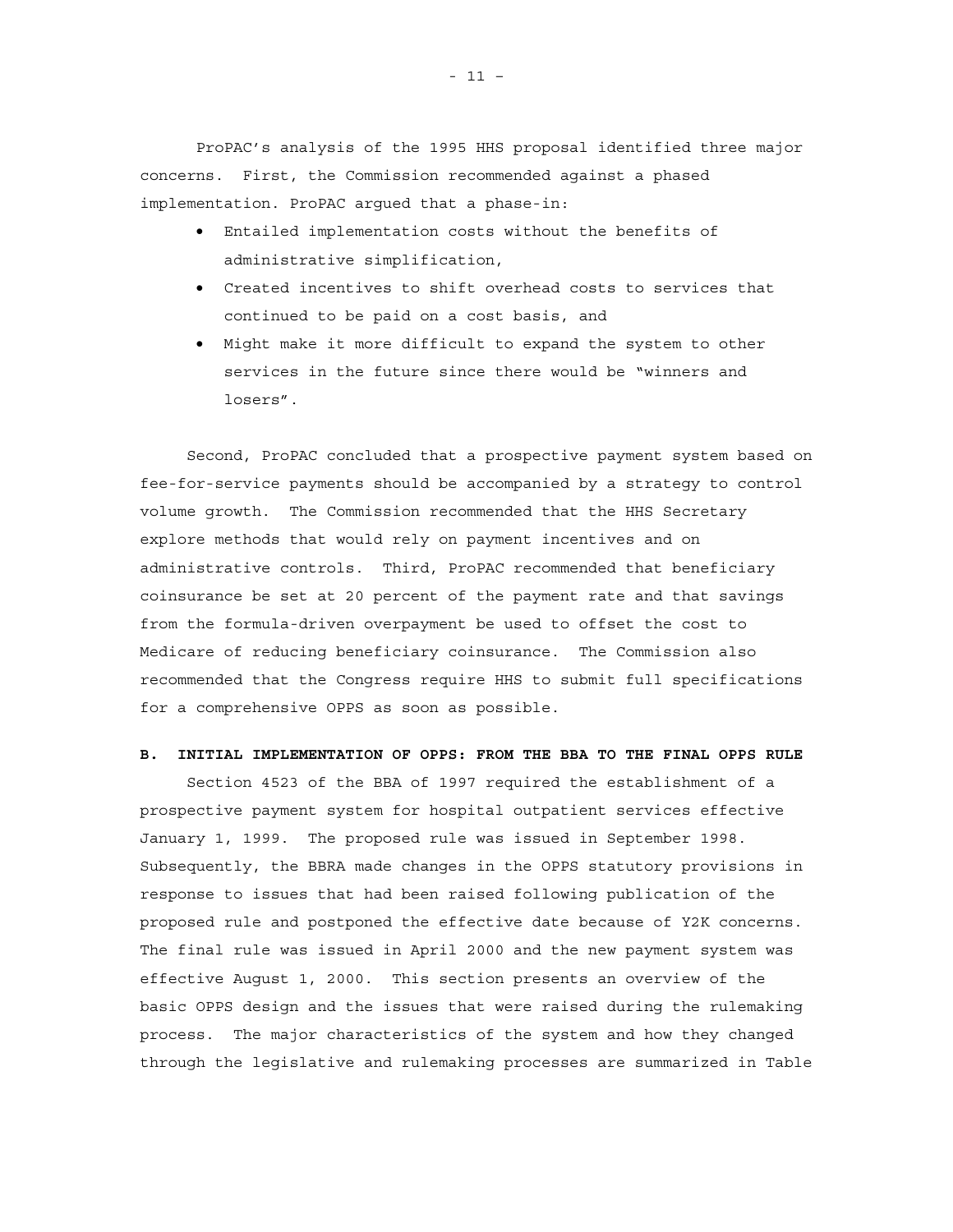2.2 and form the basis for the analysis of the alternatives discussed in greater detail in the next chapter.

# **Table 2.2**

# **Major Features of the OPPS: From the BBA through the April 2000 Final Rule**

| Feature        | BBA          | Proposed Rule   | <b>BBRA</b>    | Final Rule   |
|----------------|--------------|-----------------|----------------|--------------|
| Services       | Services     | Exclude         | Include        | Excluded     |
| subject to the | designated   | services        | implantable    | corneal      |
| OPPS           | by the       | already subject | prosthetics    | tissue       |
|                | Secretary;   | to a fee        | and DME and    | acquisition  |
|                | excluded     | schedule or PPS | tests          | costs        |
|                | ambulance    |                 | associated     |              |
|                | and          |                 | with the       |              |
|                | therapies    |                 | implants       |              |
| Unit of        | Service-     | Service-based   | Service-based  | Service-     |
| Payment        | based        |                 |                | based        |
| Classification | Secretary to | 346 Ambulatory  | Highest median | Services     |
| System         | develop      | Payment         | (or mean cost) | Covered      |
|                | groups of    | Classification  | for item or    |              |
|                | services     | $(APC)$ groups; | service in     |              |
|                | that are     | 121 medical     | group can't    |              |
|                | comparable   | visit groups    | exceed 2x the  |              |
|                | clinically   | based on body   | lowest;        |              |
|                | and with     | system and      | exception for  |              |
|                | respect to   | HCPCS codes     | low-volume     |              |
|                | resource use | grouped into    | items/services |              |
|                |              | three levels    |                |              |
| Bundling       | [Main        | Dropped earlier | No provision   | Minimal      |
|                | provision in | proposal that   |                | changes from |
|                | OBRA-86]     | had required    |                | proposed     |
|                | Expanded     | the hospital to |                | rule         |
|                | physician    | bill for all    |                |              |
|                | assistant    | diaqnostic      |                |              |
|                | exemption to | tests furnished |                |              |
|                | NPs and      | outside the     |                |              |
|                | clinical     | hospital        |                |              |
|                | nurse        | ordered during  |                |              |
|                | specialists  | an outpatient   |                |              |
|                |              | encounter       |                |              |
| Packaging      | No specific  | Operating and   | No provision   | Eliminated   |
|                | provision    | recovery room,  | other than     | packaging    |
|                |              | anesthesia,     | transitional   | for casts    |
|                |              | supplies,       | pass-through   | and splints; |
|                |              | observation,    |                | corneal      |
|                |              | pharmaceuticals |                | tissue;      |
|                |              | other than      |                | blood and    |
|                |              | chemotherapy,   |                | blood        |
|                |              | IOLs, casts and |                | products;    |
|                |              | splints,        |                | items        |
|                |              | corneal tissue  |                | subject to   |
|                |              | acquisition     |                | the          |
|                |              | cost,           |                | transitional |
|                |              | incidental      |                | pass-through |
|                |              | procedures      |                |              |

- 12 –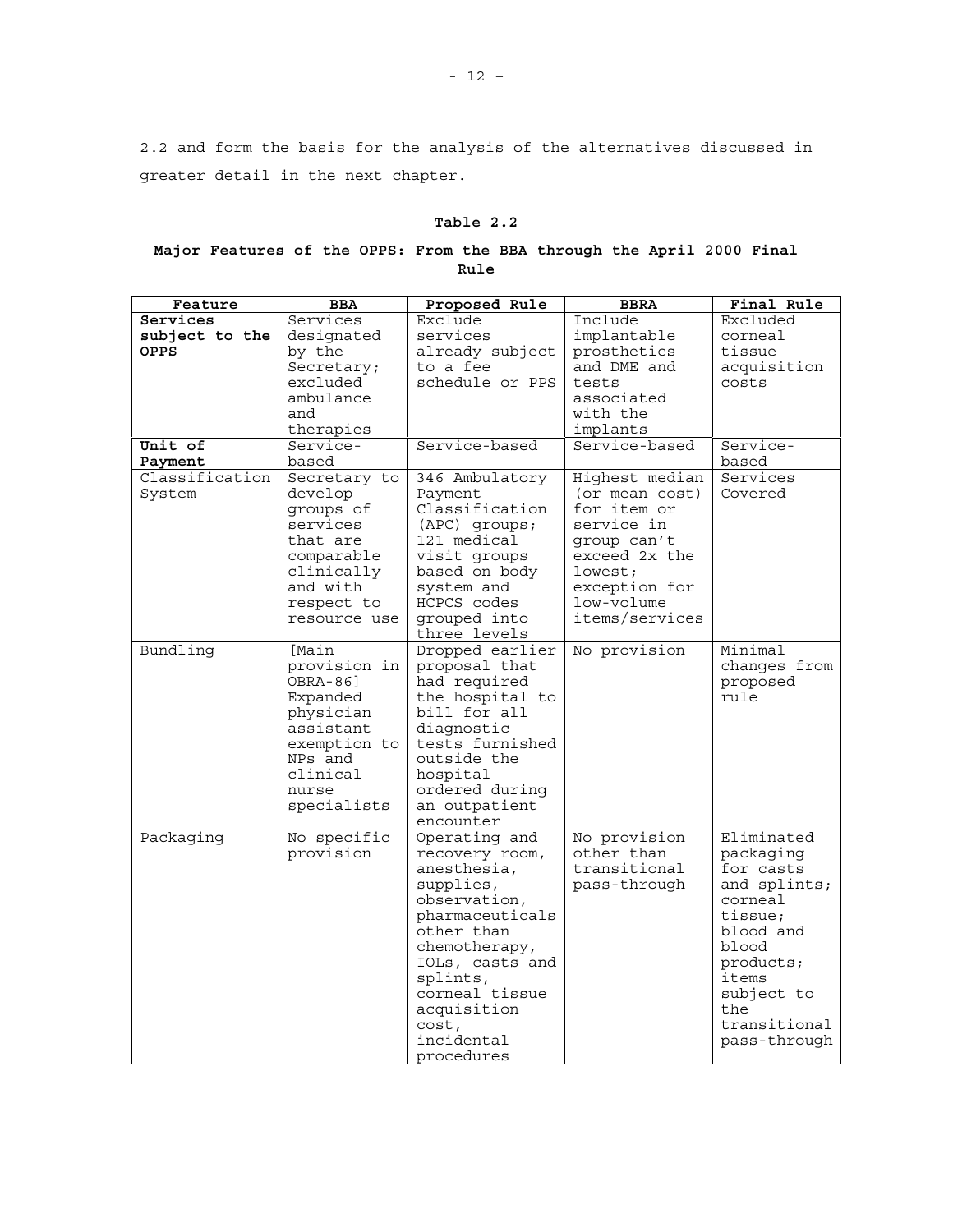| Feature                             | <b>BBA</b>                                                                                                          | Proposed Rule                                                                                                                                       | <b>BBRA</b>                                                                                                                              | Final Rule                                                                                                                                               |
|-------------------------------------|---------------------------------------------------------------------------------------------------------------------|-----------------------------------------------------------------------------------------------------------------------------------------------------|------------------------------------------------------------------------------------------------------------------------------------------|----------------------------------------------------------------------------------------------------------------------------------------------------------|
| Payment Rate                        |                                                                                                                     |                                                                                                                                                     |                                                                                                                                          |                                                                                                                                                          |
| Relative<br>Weights                 | Based on<br>median<br>hospital<br>costs for<br>group                                                                | Based on median<br>costs from<br>single procedure<br>claims using<br>cost reports<br>beginning in FY<br>1995 and 1995<br>single procedure<br>claims | Secretary has<br>authority to<br>base on either<br>mean or median<br>hospital costs<br>from most<br>recent cost<br>reports and<br>claims | Based on<br>median costs<br>from 1996<br>single<br>procedure<br>claims using<br>cost reports<br>beginning in<br>FY 1997                                  |
| Conversion<br>Factor                | Based on<br>amounts<br>Medicare<br>would have<br>paid in 1999<br>(including)<br>extension of<br>cost<br>reductions) | Budget neutral<br>to 1999 with<br>cost reduction<br>provisions and<br>behavioral<br>offset                                                          | Eliminated cost<br>reductions<br>effective with<br>implementation<br>of PPS                                                              | Based on<br>amounts that<br>Medicare<br>would<br>otherwise<br>paid in 1999<br>updated by<br>MB-1 with no<br>behavioral<br>offset                         |
| Standard<br>facility<br>Adjustments | Waqe<br>adjustment<br>and other<br>factors<br>Secretary<br>finds<br>necessary                                       | Wage adjustment<br>only                                                                                                                             | No provision                                                                                                                             | No change                                                                                                                                                |
| Special<br>Payment<br>Provisions    | Other<br>adjustments<br>determined<br>necessary<br>for<br>equitable<br>payment                                      | No other<br>adjustments                                                                                                                             | No provision                                                                                                                             | No change                                                                                                                                                |
| Outliers                            | Authorized<br>but no<br>specific<br>provision                                                                       | No provision                                                                                                                                        | Required<br>budget neutral<br>outlier<br>payments<br>capped at 2.5%<br>before 2004<br>and $3\%$<br>thereafter                            | $Set$ at $2\frac{6}{5}$ of<br>total<br>payments;<br>payment set<br>75% of<br>at<br>estimated<br>cost in<br>excess of<br>2.5 times<br>standard<br>payment |
| Type of<br>hospital                 | Cancer<br>hospitals<br>exempt 1 <sup>st</sup><br>year and may<br>have a<br>unique<br>conversion<br>factor           | Solicited<br>comment on<br>transition<br>policy for<br>rural hospitals                                                                              | Transitional<br>corridors<br>through 2003<br>with rural<br>hospitals and<br>cancer<br>hospitals<br>held-harmless                         | Implemented<br><b>BBRA</b><br>provisions                                                                                                                 |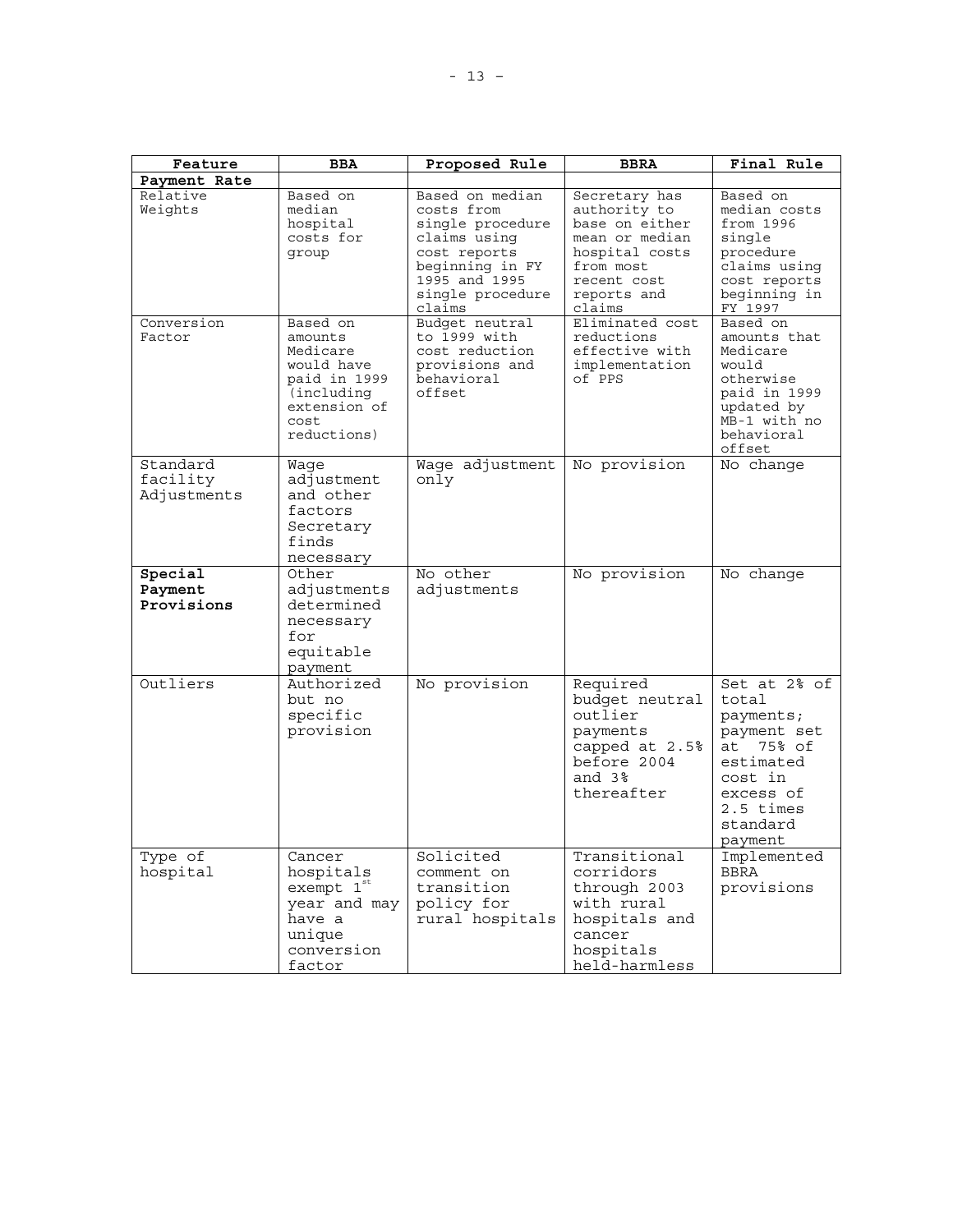| Feature                  | <b>BBA</b>                                                                       | Proposed Rule                                                                                    | <b>BBRA</b>                                                                                                                                                               | Final Rule                                                                                                                   |
|--------------------------|----------------------------------------------------------------------------------|--------------------------------------------------------------------------------------------------|---------------------------------------------------------------------------------------------------------------------------------------------------------------------------|------------------------------------------------------------------------------------------------------------------------------|
| Drugs                    | No specific<br>provision                                                         | Packaged other<br>than<br>chemotherapy                                                           | Budget neutral<br>transitional<br>pass-through<br>for 2-3 years<br>capped at 2.5%<br>before 2004<br>and $2.0\%$<br>thereafter for<br>certain new<br>drugs and<br>devices. | Implemented<br>new druq<br>pass-through<br>on an item-<br>by-item<br>basis.                                                  |
| Devices                  | No specific<br>provision                                                         | Packaged except<br>implantable<br>devices paid<br>under DMEPOS                                   | See drug<br>provision<br>above.<br>Packaged<br>implantable<br>devices.                                                                                                    | Implemented<br>new device<br>pass-through<br>on an item-<br>by-item and<br>packaged<br>devices.                              |
| New technology           | No specific<br>provision                                                         | Assign to<br>existing APC<br>most closely<br>resembling the<br>new item or<br>service            | No provision<br>other than for<br>drugs and<br>devices.                                                                                                                   | Created new<br>technology<br>APCs for<br>items and<br>services not<br>qualifying<br>for<br>transitional<br>pass-<br>through. |
| Update<br>Provisions     | Periodic<br>revision<br>authorized.                                              | Annual revision<br>to waqe index                                                                 | Review of all<br>components not<br>less than<br>annually                                                                                                                  | Implemented<br>BBRA.                                                                                                         |
| Rates                    | MB (except<br>MB-1 through<br>2002)                                              | Same as BBA.                                                                                     | Same as BBA.                                                                                                                                                              | Same as BBA.                                                                                                                 |
| Groupings and<br>weights | Periodically                                                                     | Revise<br>groupings as<br>needed;<br>solicited<br>comment on<br>frequency of<br>recalibration    | Use outside<br>advisory panel<br>to review<br>groupings and<br>weights                                                                                                    | Implemented<br>BBRA.                                                                                                         |
| Volume Control           | Secretary to<br>develop<br>method for<br>controlling<br>unnecessary<br>increases | Sustainable<br>qrowth rate-<br>like approach<br>for 2000 only<br>based solely on<br>OPD services | No provision                                                                                                                                                              | No provision                                                                                                                 |

# **Balanced Budget Act of 1997 (BBA)**

In laying out the overall design for the OPPS, the BBA drew on the 1995 HHS Report to Congress. Critical features of the system needed to determine OPPS budget impacts were spelled out. These included policies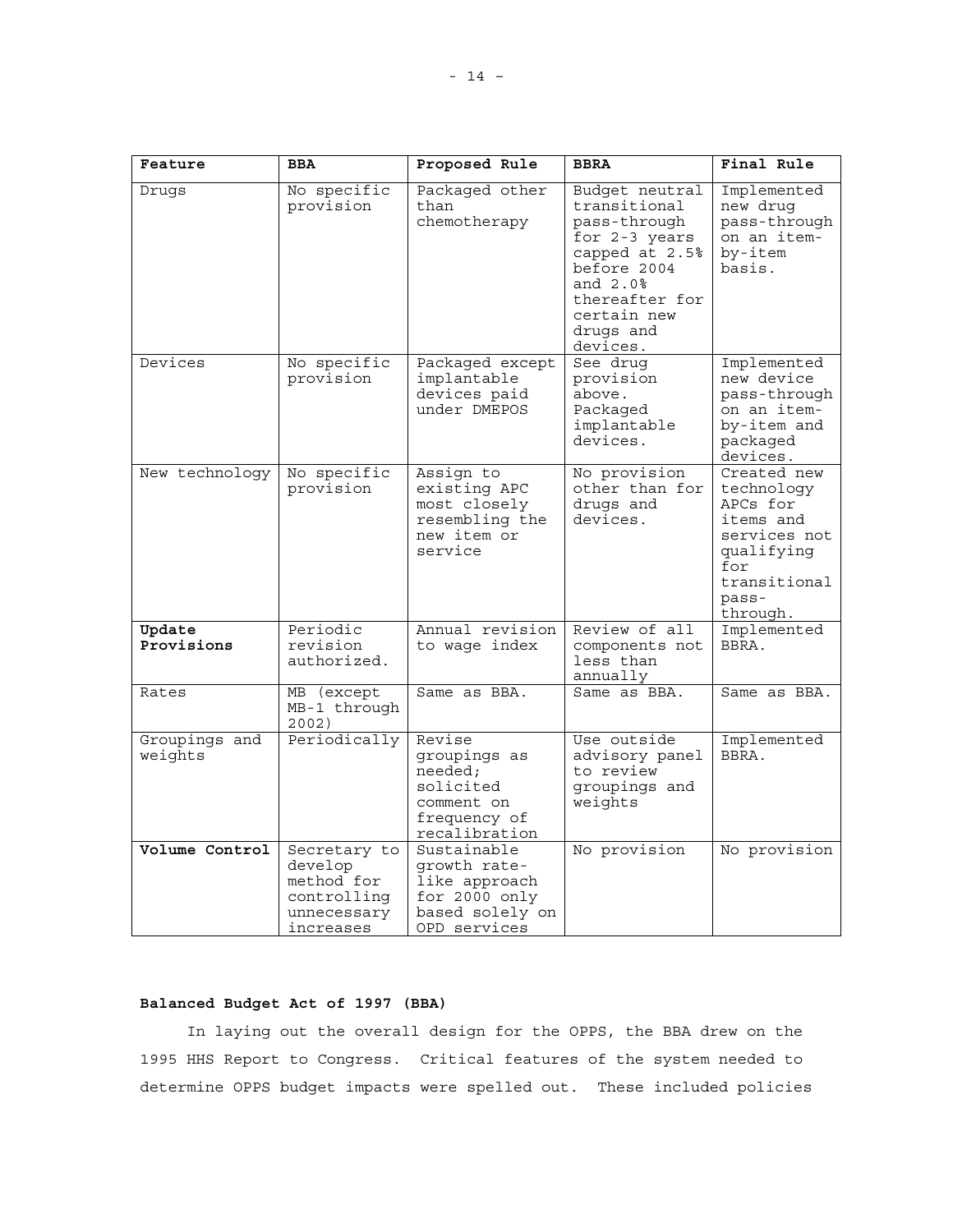related to the budget neutrality target for setting the relative weights and the process for phasing down beneficiary coinsurance amounts to 20 percent of the payment over time. However, many of the specific details of the system were left to the Secretary's discretion, including: the services that would be covered by the system, whether the unit of payment should be individual services or groups of services, bundling and packaging policies, facility adjustments and other special payment adjustments. The discretionary policies subsequently created the most policy debate and are of interest for this study. The study does not examine the budget baseline or coinsurance issues.  $4$ 

#### **Proposed Rule Implementing the OPPS**

The proposed rule implementing the OPPS and the OBRA-86 bundling rules was published in the *Federal Register* in September 1998.<sup>5</sup> The rule provided for grouping procedures into 346 APG-like ambulatory payment classification (APC) groups of services that were comparable clinically and with respect to resource use. Comment was explicitly solicited on the classifications for medical visits. The proposed APCs packaged services that "are recognized as contributing to the cost of services in an APC," but which Medicare did not separately pay for as a service. Packaged items included: operating and recovery room, anesthesia, medical/surgical supplies, pharmaceuticals (other than chemotherapy drugs which had separate APCs), observation services, blood, intraocular lenses, casts and splints, donor tissues, and various incidental services such as venipuncture. The packaging policy was generally consistent with the packaging rules already in place for ambulatory surgical procedures, radiology and other diagnostic tests.

The BBA gave the Secretary authority to designate the services covered by the OPPS but specifically excluded ambulance and outpatient therapy services. These services were to be paid under separate fee

<sup>4</sup> The major budget baseline issue pertained to continuation of provisions reducing Medicare payments for capital and diagnostic tests for purposes of determining the budget neutrality target for 1999. This issue was addressed by the BBRA, which eliminated the cost reductions effective with the implementation of the OPPS.

<sup>5</sup> An extensive correction notice was published in June 1999.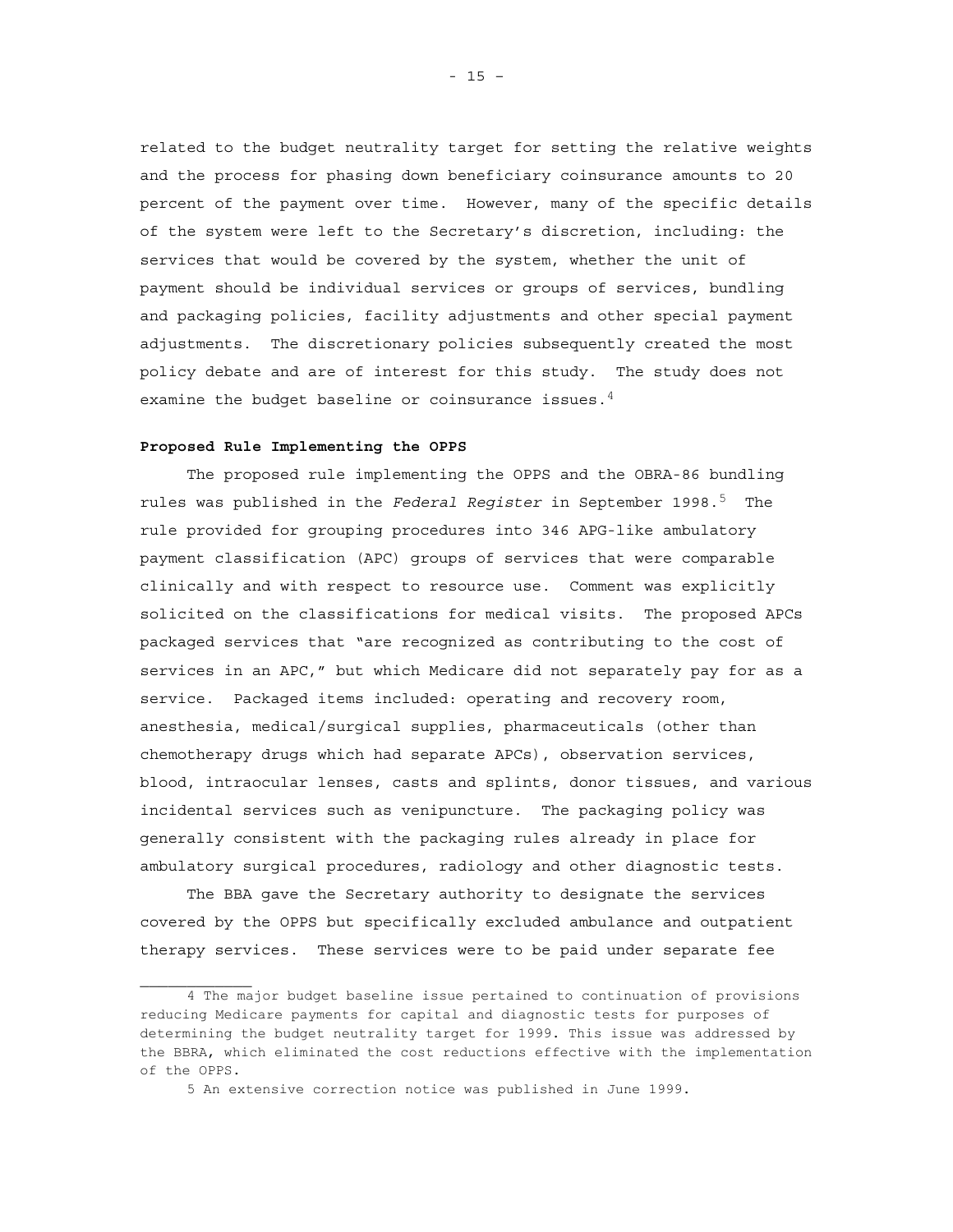schedules that were also established by the BBA. The proposed rule excluded other services paid under existing fee schedules applicable in all settings, e.g., clinical diagnostic laboratory services, DMEPOS, and End-stage Renal Dialysis (ESRD) services covered by the composite rate.

As noted in Table 2.2, the rule was fairly straightforward in that there were minimal facility adjustments or special payment policies. The only facility adjustment was the BBA-mandated adjustment for area differences in hospital wage levels. The Secretary's authority to provide other adjustments was not exercised. HCFA solicited comment on whether a transitional payment policy should be established for small rural hospitals that would be adversely affected by the OPPS but did not propose such a policy.

With regard to volume control measures, an update in the 1999 budget neutrality target was proposed as a CY 2000 expenditure target using the sustainable growth rate policy used in the physician fee schedule as a model. The 1999 budget neutrality target would be adjusted to reflect inflation, changes in the number of Medicare Part B fee-for- service enrollees, and an allowance for new technology. If actual calendar year 2000 expenditures exceeded the target, HCFA proposed to adjust the CY2002 conversion factor.

A proposed rule implementing the OBRA-86 bundling provision for outpatient services had been published in August 1988 but had not been finalized. The proposal was republished as part of the OPPS proposed rule with one major change. The initial proposal was developed at a time HCFA was considering more extensive packaging under the OPPS. It had required that the hospital bill for any diagnostic tests performed outside the hospital that had been ordered during an outpatient encounter. This policy was dropped in the OPPS proposed rule. The revised policy required hospitals to bill only for services that were provided on the hospital premises on the same day as an outpatient encounter.

The proposed rule noted that the complexity of the Y2K issues would preclude implementation any earlier than January 2000. The proposed rule originally provided for a 60-day comment period. It was extended four times and ultimately closed on July 30, 1999.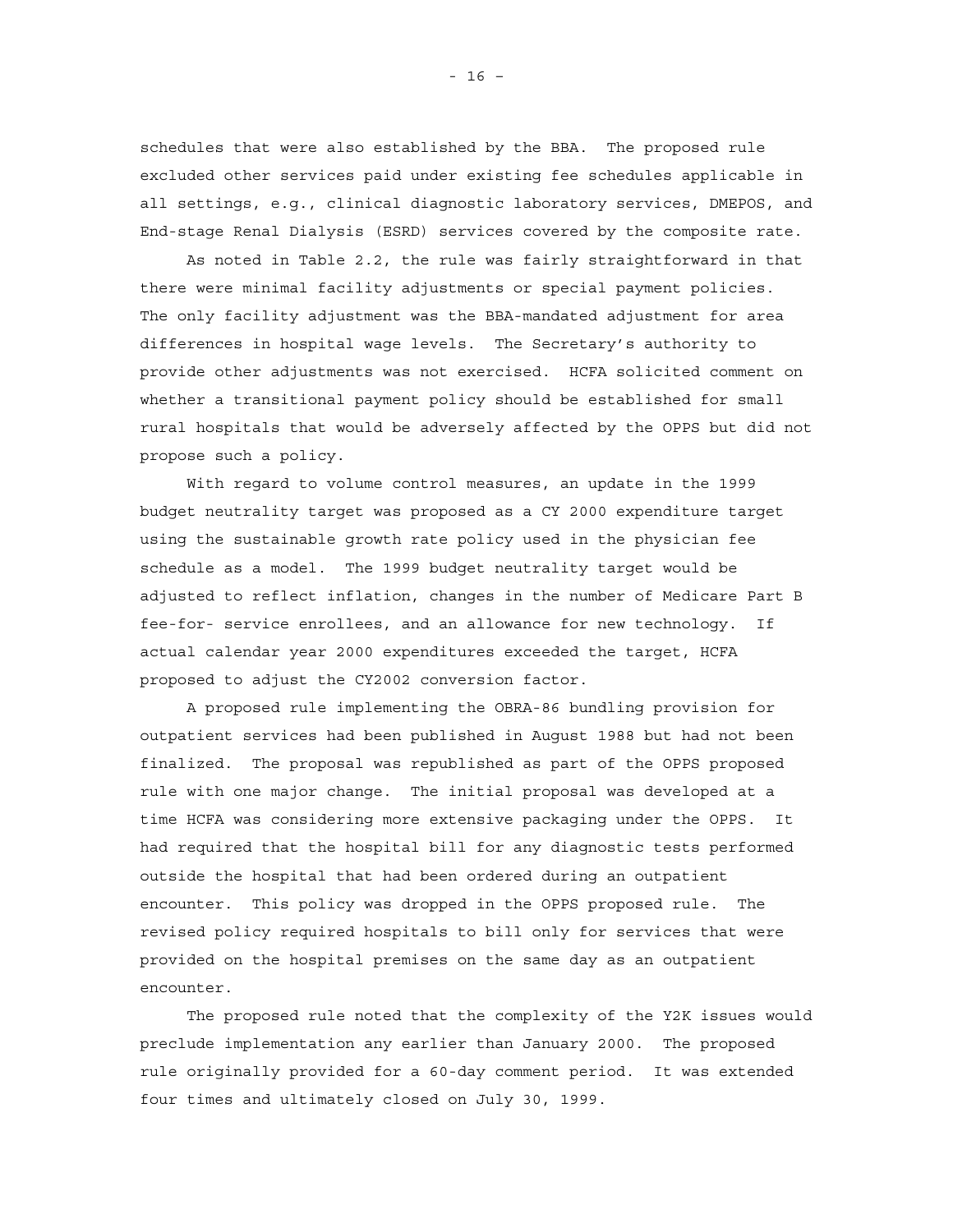### **Balanced Budget Refinement Act of 1999 (BBRA)**

The BBRA was enacted in November 1999 after the comment period for the proposed rule closed. Section 201 of the BBRA contained provisions that affected the OPPS. There were budget neutral provisions to require outlier payments for services whose costs exceed a given threshold and to establish a temporary transitional pass-through for certain medical devices, drugs and biologicals. Implantable devices were explicitly covered under the OPPS and packaged into the APC for the associated procedure. The proposed rule had excluded and paid for implantable devices under the DMEPOS fee schedule.

The BBRA also included provisions that affected the APC classification system and relative weights. The Secretary of HHS was given discretion to base the relative weights on either the median or average cost of the procedures within the APC. The amount of variation within a given APC was limited so that the highest cost procedure could not be more than two times the cost of the lowest cost procedure within the APC. Exceptions were allowed for low volume procedures. The Secretary was also required to review the groupings and relative weights (as well as other payment factors) annually and to consult with an expert outside advisory panel in doing so. The panel was authorized to use non-HHS data in its review.

Another change affected payments through the transition. A provision applicable to all hospitals partially offset reductions in Medicare aggregate payments though 2003 based on each hospital's payment-to-cost ratio in the base year (cost reporting periods ending in 1996) compared to the PPS year. Cancer hospitals and rural hospitals with fewer than 100 beds were held harmless under the provision and paid at no less than the base year payment-to-cost ratio.

#### **Final Rule Implementing the OPPS**

A final rule with comment period implementing the OPPS was published in April 2000 and was initially to become effective July 1, 2000. The comment period pertained to the provisions implementing the BBRA provisions. For the most part, the April 2000 rule clarified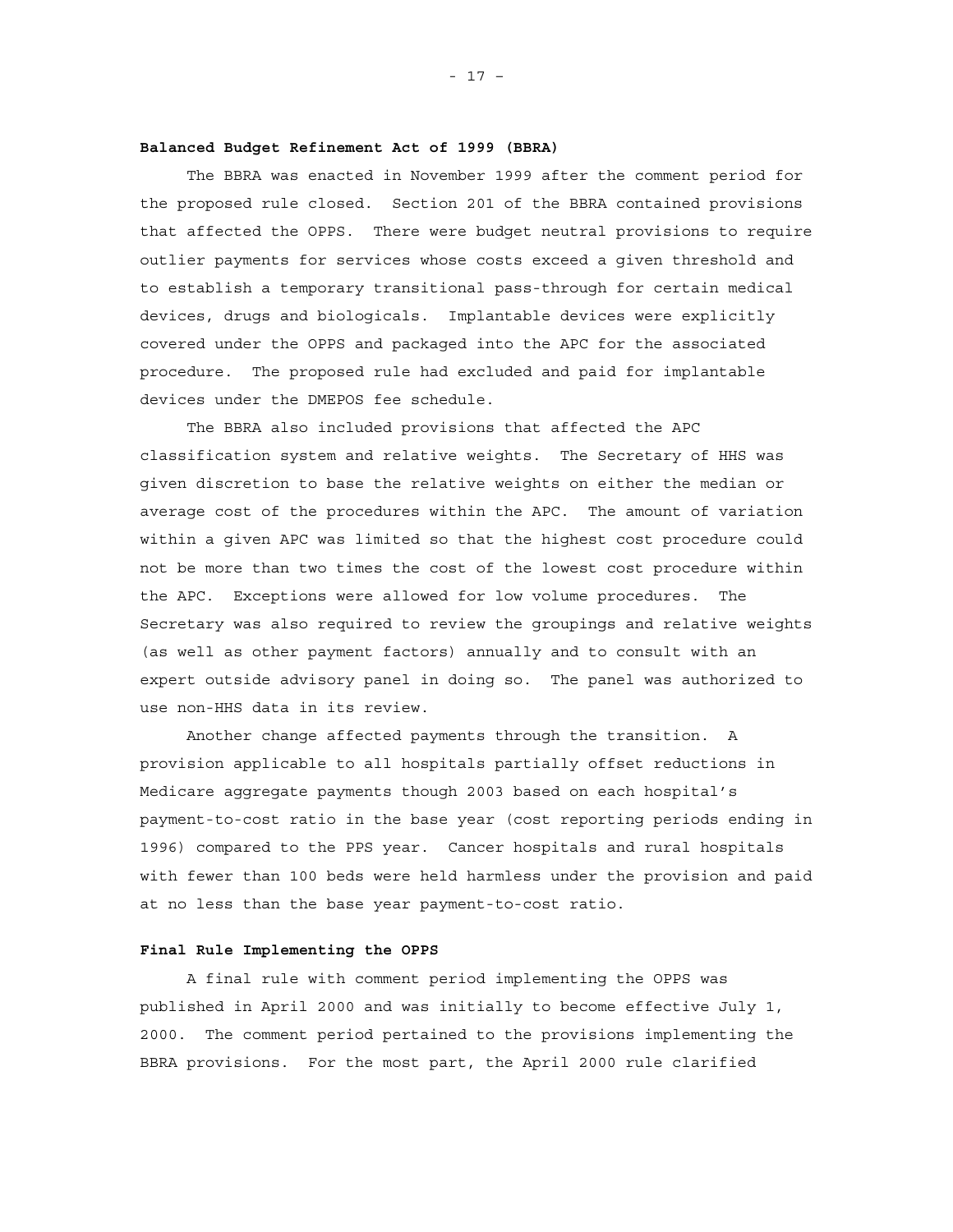issues that had been raised in public comments and implemented the BBRA provisions. Other policy changes included:

- Corneal acquisition costs were excluded from the OPPS and paid on a reasonable cost basis.
- Packaging was no longer required for casts and splints, blood and blood products; and,
- The proposal for a volume control measure was indefinitely deferred.

Two additional notices followed the April 2000 notice. A July 2000 interim final rule with comment period modified the policies for the transitional pass-through and delayed the effective date of the OPPS to August 1, 2000. A third interim rule published in November 2000 addressed the comments on the BBRA changes and was effective January 1, 2001.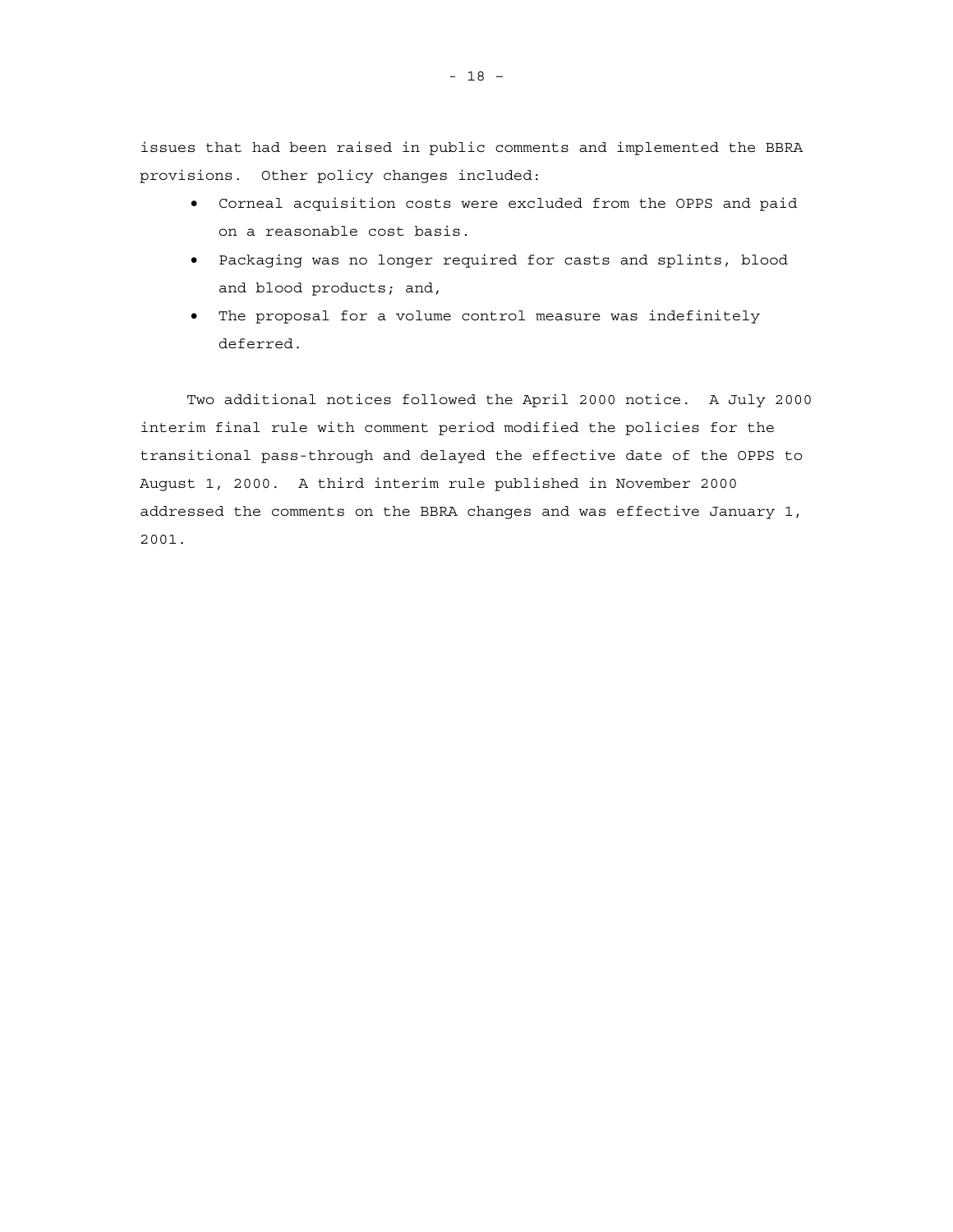### **3. MAJOR DESIGN CONSIDERATIONS FOR THE OPPS**

This chapter focuses on alternatives that were considered during the development and implementation of the OPPS that relate to on-going issues with the payment system. These issues include:

- How the unit of payment is defined.
- How relative weights are established for procedure groupings.
- How new technology and drugs are accounted for in the ratesetting process.
- The consistency of payment for facility services across ambulatory settings.
- Volume controls on Part B expenditures.

This report does not discuss the transition payment issues. These policies have now expired and are no longer relevant except with respect to rural hospitals, where current studies are already underway. Also, the report does not examine issues related to outlier payments because they received little attention during the design of OPPS and were recently examined by MedPAC in its March 2004 report.

In examining the alternative policies that were considered in designing the OPPS, the limitations of the data that could be used to establish the initial payment system should be kept in mind.

- The sheer volume of the claims and codes that needed to be handled in the rate-setting process posed challenges. There were 80 million claims for outpatient services in 1996 (the claims year used to establish the rates) that matched to a cost report and could potentially be used to establish payment rates. More than 10,500 HCPCS codes were in use, of which over 5,000 described services that the Secretary designated as covered by the OPPS.
- All services associated with an outpatient encounter were not necessarily on a single bill. If a patient was seen in several departments on the same day, there might have been multiple claims, which could have been for treatments for the same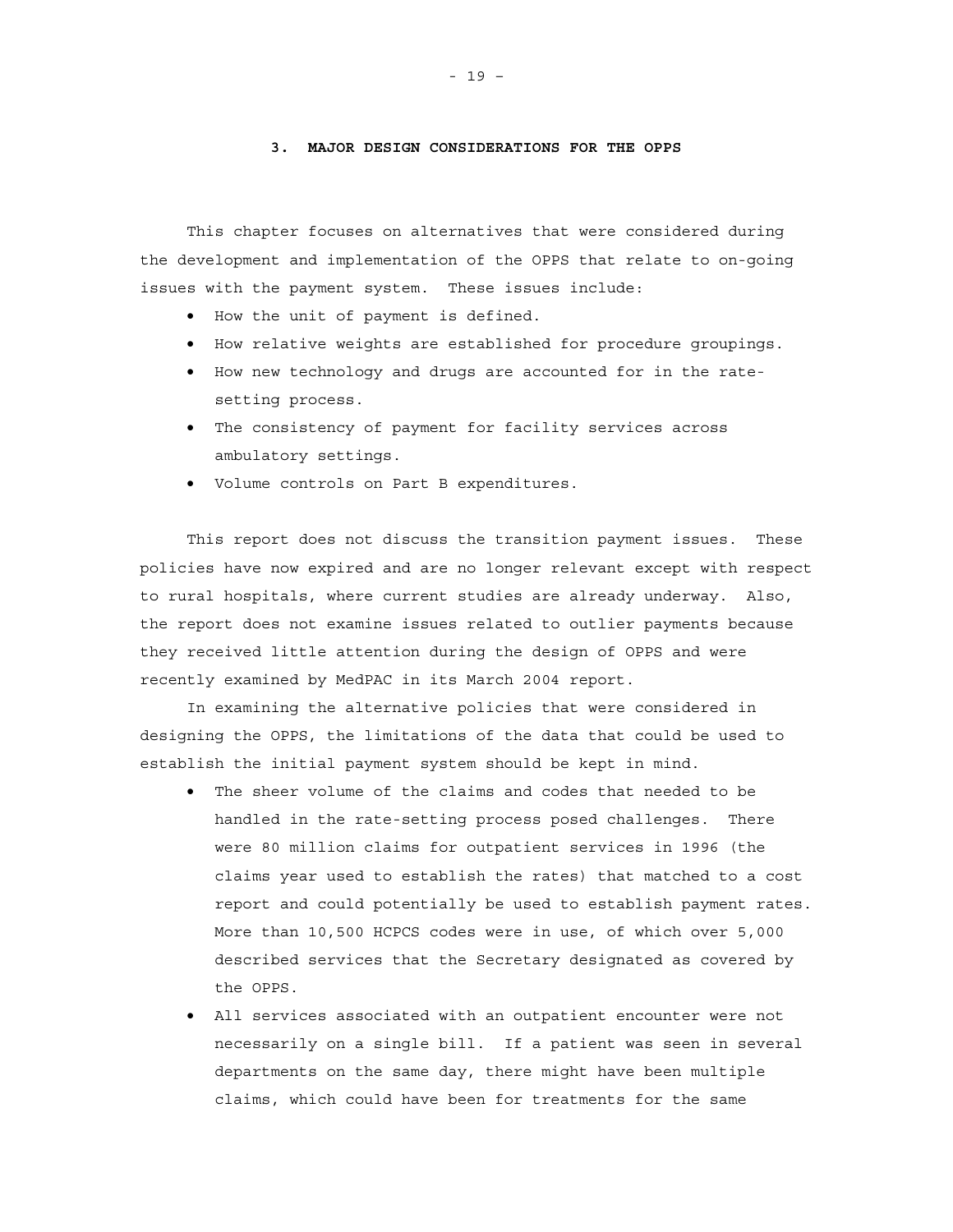condition or for different conditions. Conversely, a single claim could include services over multiple visits over a period of time and/or for multiple conditions.

- Not all the services associated with the outpatient encounter may have been billed by the hospital. Services may have been ordered during an encounter that were performed and billed by another entity, such as a freestanding radiology treatment center.
- There was considerable evidence of poor diagnosis and procedure coding practices, particularly for medical visits where the coding did not affect payment. Some hospitals did not differentiate between levels of clinic visits and used a single code for all visits.
- Hospitals charged for their services by revenue centers rather than procedure codes. To estimate procedure costs, revenue center charges needed to be cross-walked into ancillary departments or cost centers used on the hospital cost report so that departmental cost-to-charge ratios could be applied. Charging practices for some services, including ambulance services (where only total charges were reported instead of base charges and mileage rates) and therapy services (where multiple procedures are typically performed during a single session) made developing service-based rates for these services particularly problematic.
- Only single procedure bills could be used to establish relative weights for procedures. This is because packaged items and services could not be assigned to a procedure if multiple procedures were reported on the same bill. For example, if two surgical procedures were reported on the same claim and there were charges for an operating room, there was no basis for allocating the operating room charges between the two procedures. Of the 80 million claims that were matched with a cost report in establishing the initial OPPS rates, 34.6 million had multiple procedures and could not be used to calculate the median costs for the APC. After discarding about 24 million

- 20 –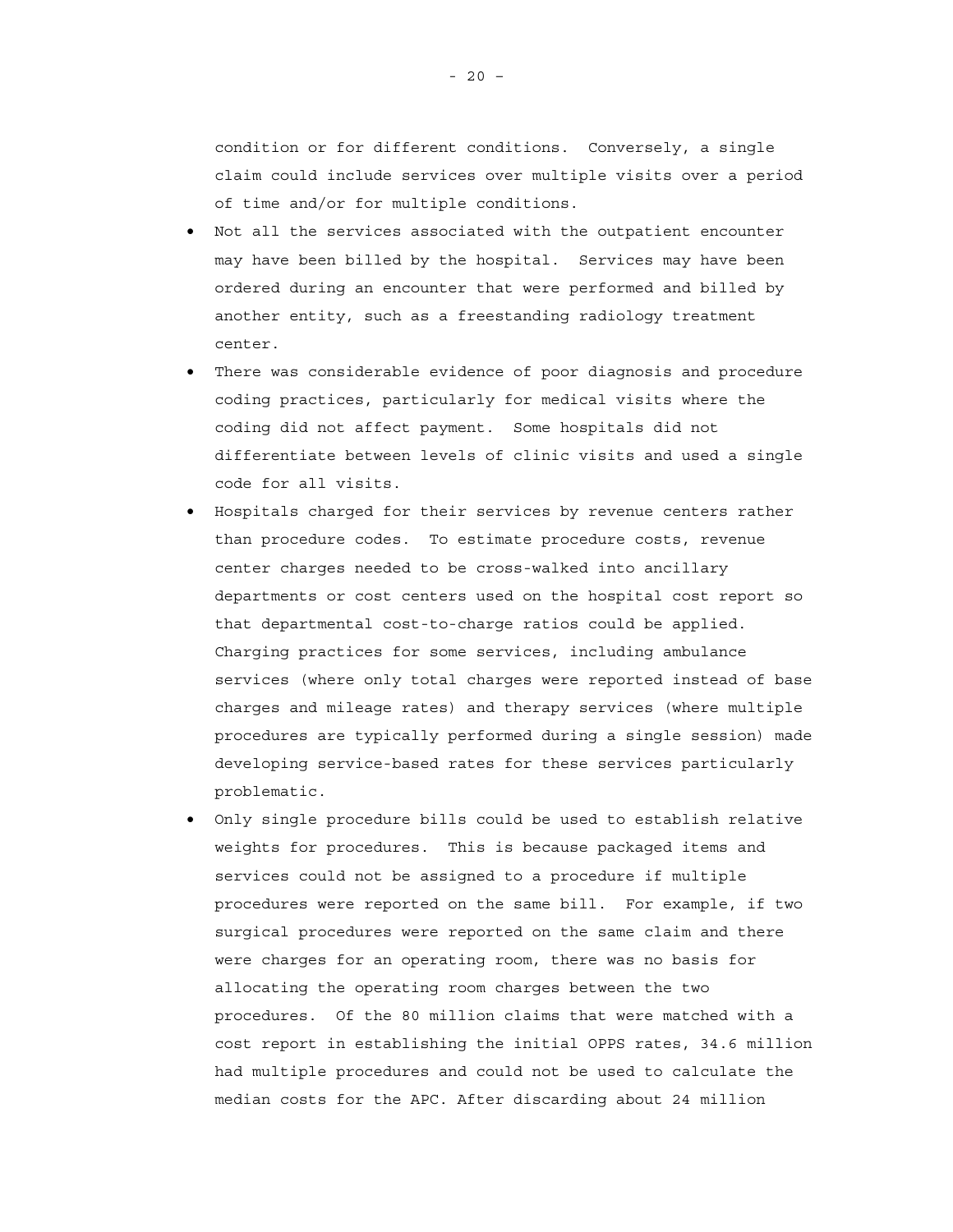single procedure claims for services that were not subject to OPPS (e.g., laboratory service only), the final relative weights were based on 21.4 million single procedure claims.

### **A. TYPE OF SERVICES COVERED BY THE OPPS**

Starting with the early discussions on the OPPS onward, a policy goal was to move payment for all hospital outpatient services from costbased reimbursement to prospectively determined rates. Prospectively determined rates provide an incentive to control the costs that reasonable cost reimbursement does not. Further, a mix of reasonable cost and fee schedule payments was seen as adding administrative complexity and creating incentives to shift overhead costs to the services that remained cost-reimbursed. The 1995 HHS report recommendation that the OPPS be phased in beginning with ambulatory surgical centers, radiology and other diagnostic tests was based on the state of research at the time the report was written rather than policy considerations. As research progressed and it became feasible to establish prospective rates for medical services, the question of whether certain types of services should remain on a cost-related basis received minimal attention. The beneficiary coinsurance issue and concerns that partial implementation would add administrative complexity and create incentives for cost-shifting provided impetus to assure all services were paid on a prospectively determined rate. The policy issue was primarily which services should be covered under the OPPS and which should be covered by other fee schedules.

By the time the OPPS was implemented, prospective rates or fee schedules already applied to several types of services furnished by HOPDs, including clinical diagnostic laboratory tests, DMEPOS and, with the enactment of the BBA, ambulance services and outpatient therapy services. The issue that received some attention was whether the OPPS should apply to all services furnished by hospitals to outpatients or whether existing fee schedules should be utilized where the services were not packaged with an OPPS-payable service. The issue involved a trade-off between the administrative simplicity of having a single payment system for HOPD services and the long-term goal of "leveling the

- 21 –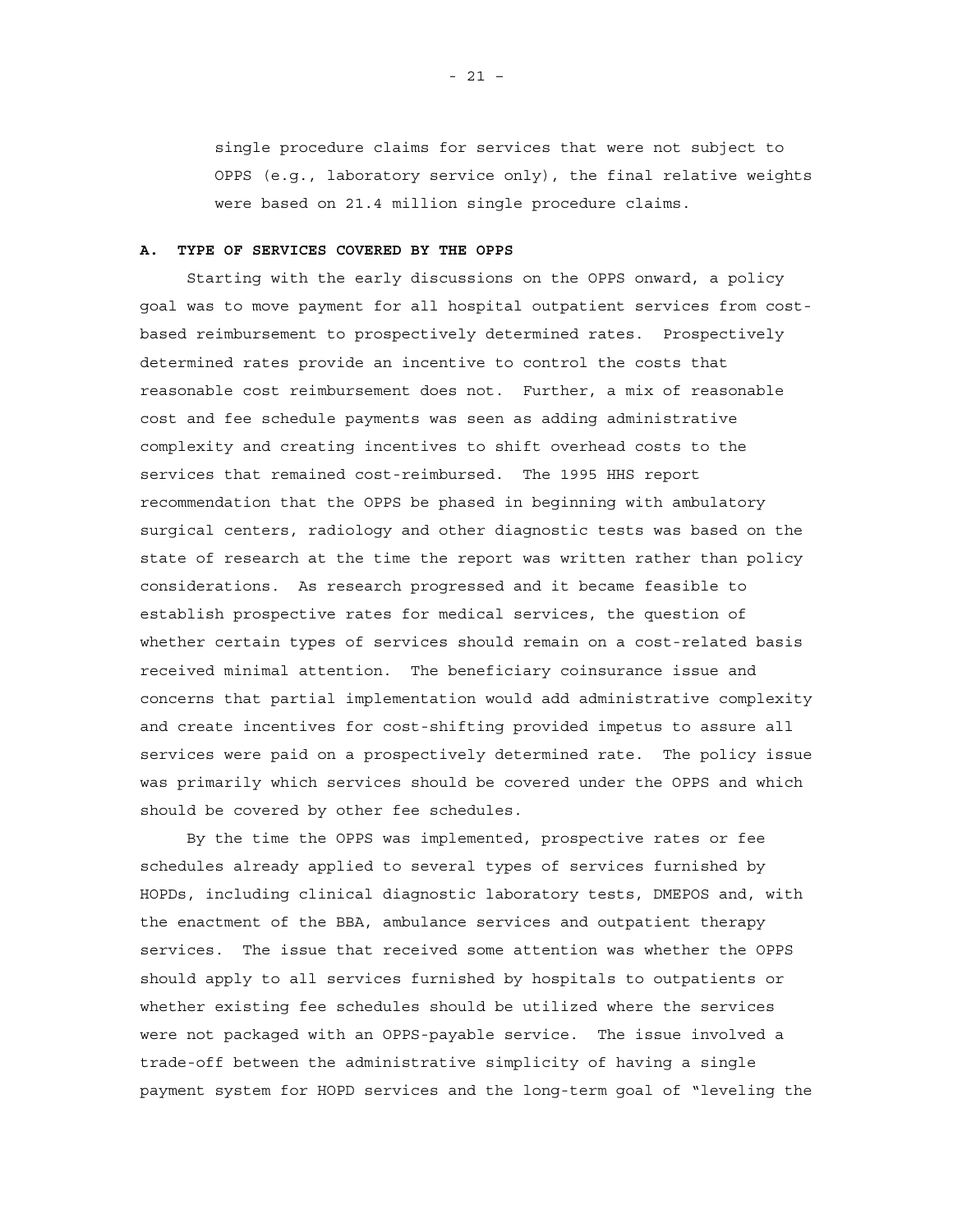playing field" between hospitals and others who provided the same services. Establishing an OPPS payment for individual services that were already paid across ambulatory settings under an existing fee schedule was perceived as a step backward. The BBA explicitly excluded ambulance and outpatient therapy services from the OPPS and established new fee schedules for those services. Hospital cost data and charges were by revenue center and developing individual service-based rates for these services from cost report data was problematic. The ambulance and outpatient therapy services fee schedules were seen as a way to both establish a service-based payment for individual services and create a more level playing field.

Two types of services received attention between the proposed rule and the final rule.

- The proposed rule excluded implantable devices from the OPPS and paid for them using the DMEPOS fee schedule. The proposal was consistent with how the items were currently paid, statutory language that appeared to give the DMEPOS precedence over other fee schedules, and ASC payment rules. Responding to concerns that the DMEPOS did not account for new technology in a timely way, the BBRA required that implantable devices be paid under the OPPS. The BBRA conference report stated that the current DMEPOS fee schedule was not appropriate for certain implantable medical items such as pacemakers, defibrillators, cardiac sensors, venous grafts, drug pumps, stents, neurostimulators, and orthopedic implants as well as items that come into contact with internal human tissue during invasive medical procedures, but are not permanently implanted.
- The proposed rule explicitly noted that there were regional variations in corneal acquisition costs and raised the issue of whether these costs should be covered by a prospective payment rate or reimbursed on a reasonable cost basis (as inpatient organ acquisition costs were). The final rule provided for payment based on reasonable cost to assure access was not adversely affected in those areas of the country with higher costs.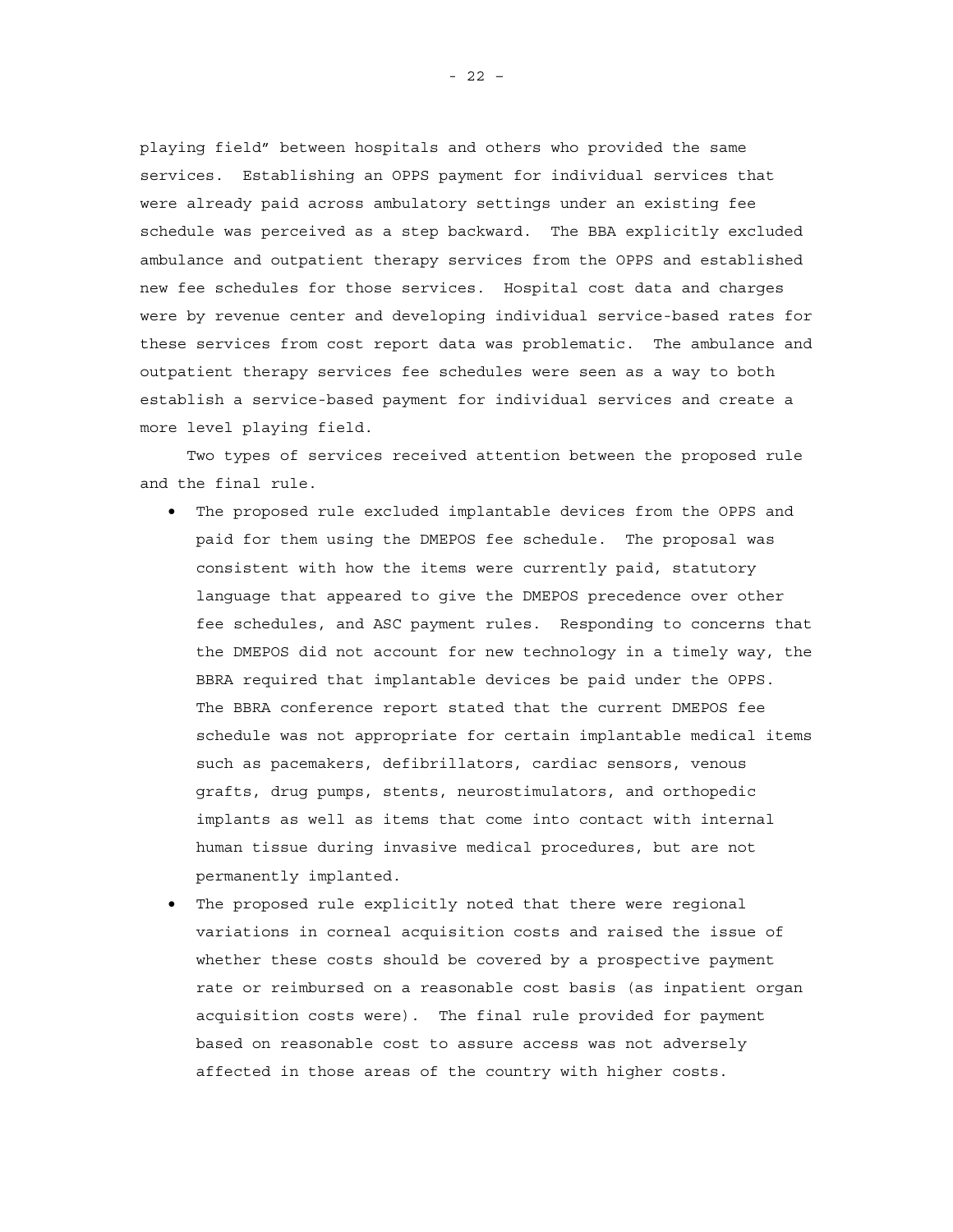### **B. DEFINING THE UNIT OF PAYMENT**

Much of the policy debate surrounding the OPPS has revolved around issues related to defining the product——or the unit of payment——that would be used in the system. Researchers and policymakers examined three basic questions:

- *Grouping*. The extent to which clinically similar procedures should be grouped for payment purposes and the logic that should be used for the groupings
- *Packaging*. The extent to which ancillary services associated with a significant procedure should be packaged into a single payment for the procedure
- *Bundling*. The extent to which multiple significant procedures over a period of time should be bundled into a single unit of payment.

A prospective payment system relies on an "averaging" concept, so that payment may be more or less than the estimated costs of providing particular services, but on average it is adequate to assure access to high quality care. The policy decisions regarding grouping, bundling, and packaging involved a trade-off between establishing incentives for efficiency through larger units of payment and payment accuracy. Different aspects of payment accuracy were raised in the OPPS policy debate:

• One aspect related to establishing an accurate payment rate for unit each of payment. Here, a major issue is the use of *accounting costs* to reflect differences in resource costs. Accounting costs refers to a method of determining the costs of outpatient services using annual cost reports filed by hospitals. Direct and indirect costs are allocated to each ancillary service department through a cost finding methodology and then apportioned to Medicare based on a ratio of Medicare charges to total charges for the ancillary service department. The methodology relies on accurate cost finding and on charges that are consistently related to costs. Other issues include: the use of median or mean costs to determine payment rates; the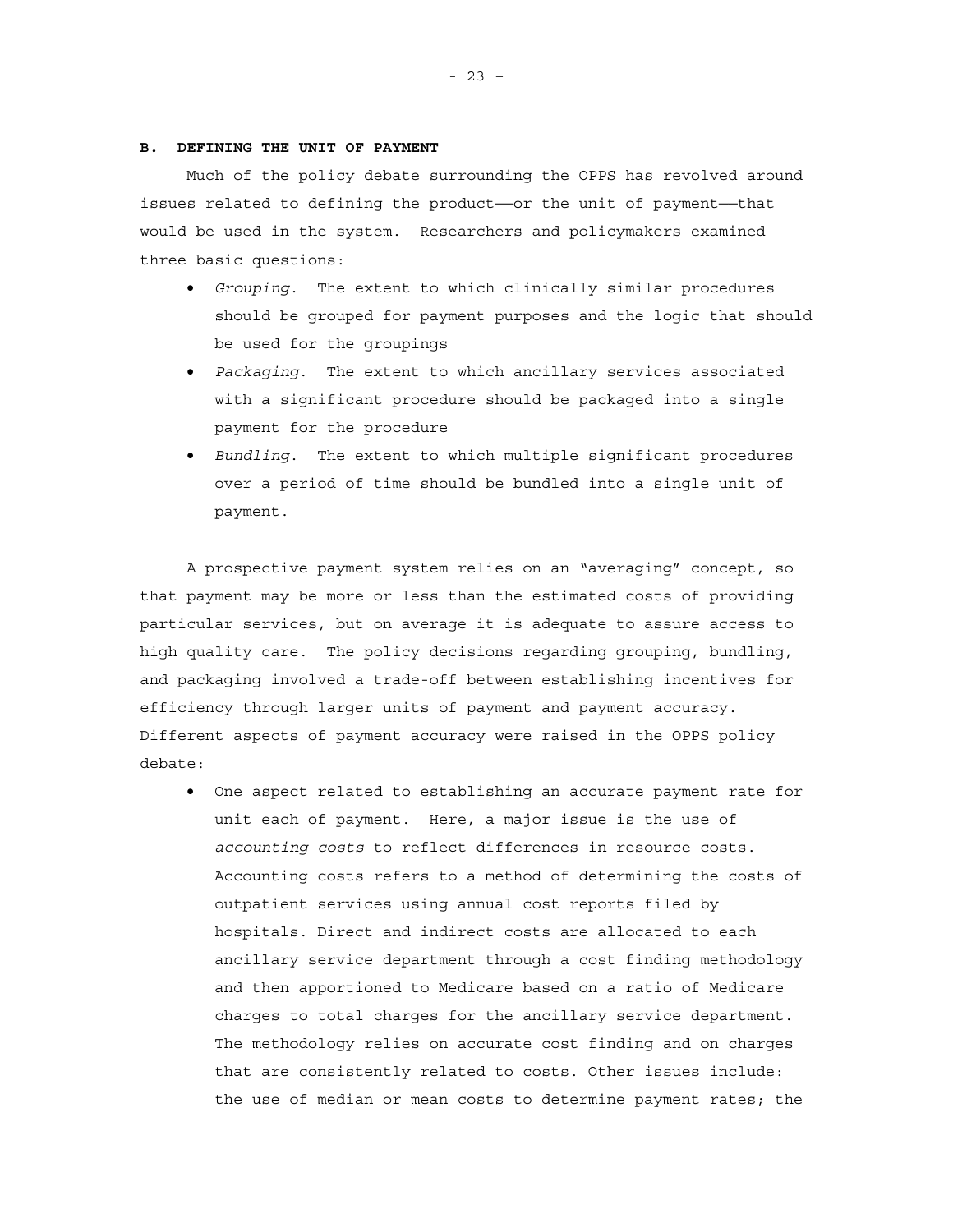reliability of cost data for low-volume procedures; assigning ancillary procedures when multiple significant procedures are performed; and, the combining services that were separately billed into a single unit of payment.

• A second aspect relates to the amount of cost variation within the unit of payment (or procedure groupings). There is variation across hospitals in the cost of providing a particular procedure. Additional variation is introduced through broad procedure groupings, packaging of associated ancillary services with the primary procedure, and bundling of multiple procedures related to an outpatient encounter into a single payment (or bundling of all procedures performed over a period of time into a single per episode of care payment). Here, the issue is the likelihood that on average the payment will be accurate given the amount of cost variation within the grouping. Increased cost variation does not necessarily reduce payment accuracy at the hospital-level unless there are systematic differences across hospitals in the services included in the unit of payment. However, it reduces service-level payment accuracy and could create inappropriate incentives for "gaming" by shifting higher cost services to alternative ambulatory settings.

The two aspects of payment accuracy are somewhat inter-related. If the unit of payment is relatively large, there is more room for balancing inaccuracies in establishing the cost of the services covered by the rate than if the rate covers a small unit of payment such as an individual procedure.

The final OPPS provided for using APCs to group individual procedures that were similar clinically and with respect to resources with minimal bundling and packaging of ancillary services; namely, those ancillary services that were an integral part of the procedure and furnished on the same day in the hospital were included in the APC payment for the procedure.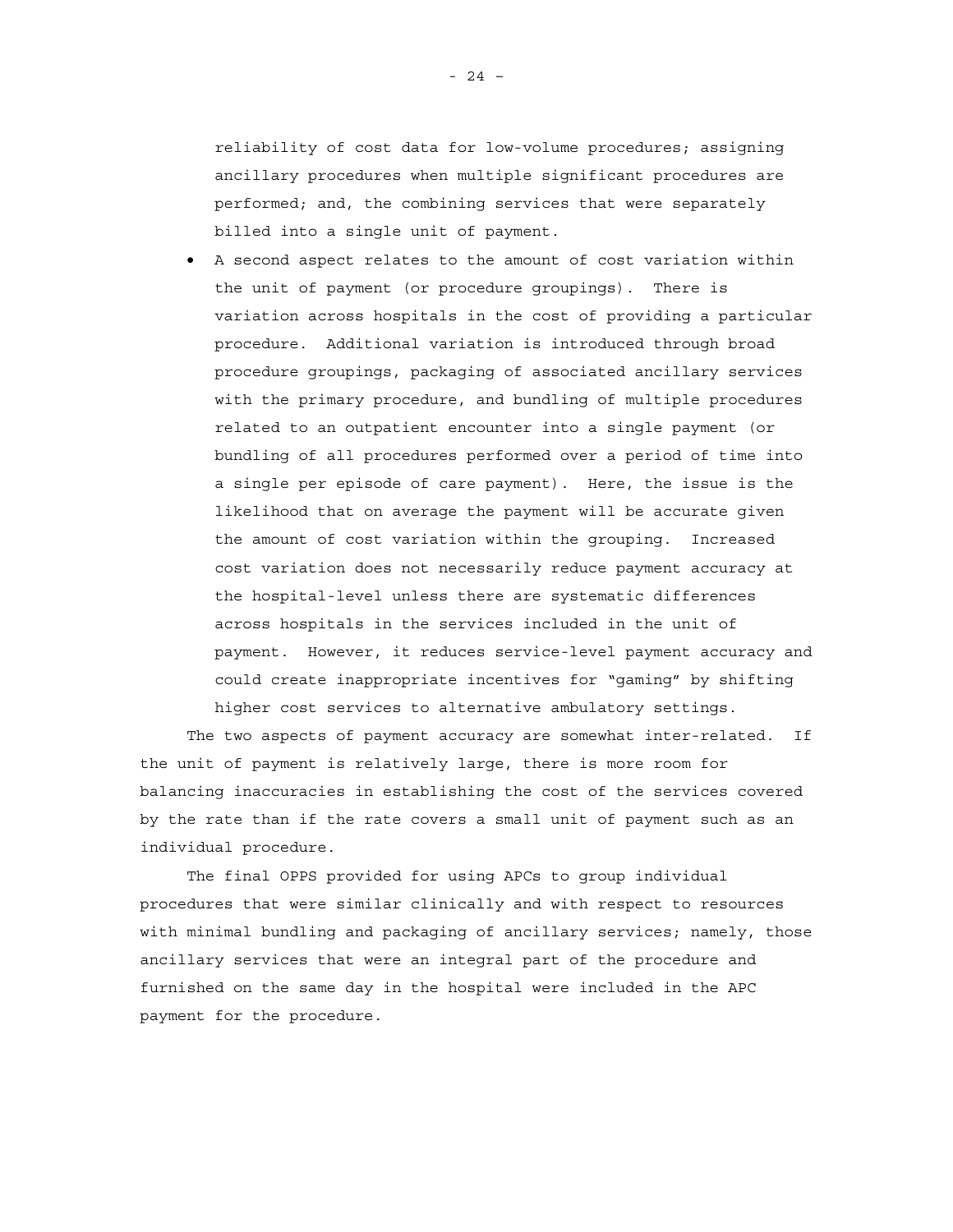### **Procedure Groupings**

An initial assumption in designing the OPPS was that some type of mechanism was needed to group the procedures for purposes of setting prospective payment rates. It was thought that the large number of procedure codes that could be used by hospitals, many of which were very low volume, required procedure groupings. Early research on potential ways to group procedures examined classification systems ranging from the diagnosis-related groups used to pay for inpatient hospital services to ones that were based on resource requirements with no clinical considerations, such as the ASC payment groupings. The 1995 HHS report to Congress discussed five potential classification systems: Diagnosisrelated Groups (DRGs), Ambulatory Visit Groups (AVGs), Products of Ambulatory Care (PAC) and Products of Ambulatory Surgery (PAS), ASC payment groups, and APGs. These groups were among the systems that had been evaluated by the Urban Institute and Brandeis University (see Appendix A). The evaluation focus was on potential classification systems for surgical services because of the phased approach to OPPS in OBRA-86. Little work had been done to assess the suitability of the classification systems for non-surgical services before the 1995 HHS report to Congress was drafted. However, one of the evaluation criteria that HHS used was whether the system could be expanded to include other outpatient services.

The DRG classification system and the AVGs, both of which had been developed by Yale University, were found to have problems in the grouping logic for ambulatory surgery. Of the three systems that were seen with some potential for use in the OPPS (APGs, the ASC payment groups, and PAS), the 1995 HHS report concluded that the APGs held the most promise. The APG system used approximately 300 groups of clinically similar significant procedures and ancillary procedures based on CPT-4 codes and medical visits based on ICD-9-CM diagnosis codes.<sup>6</sup> Unlike the DRG system, where a patient is classified into a single DRG during an inpatient stay, outpatients could be assigned to more than one APG. The perceived advantages of APGs were:

<sup>6</sup> Version 2.0 of the APGs had 139 procedure, 83 medical, 58 ancillary, 2 incidental and 8 error APGs.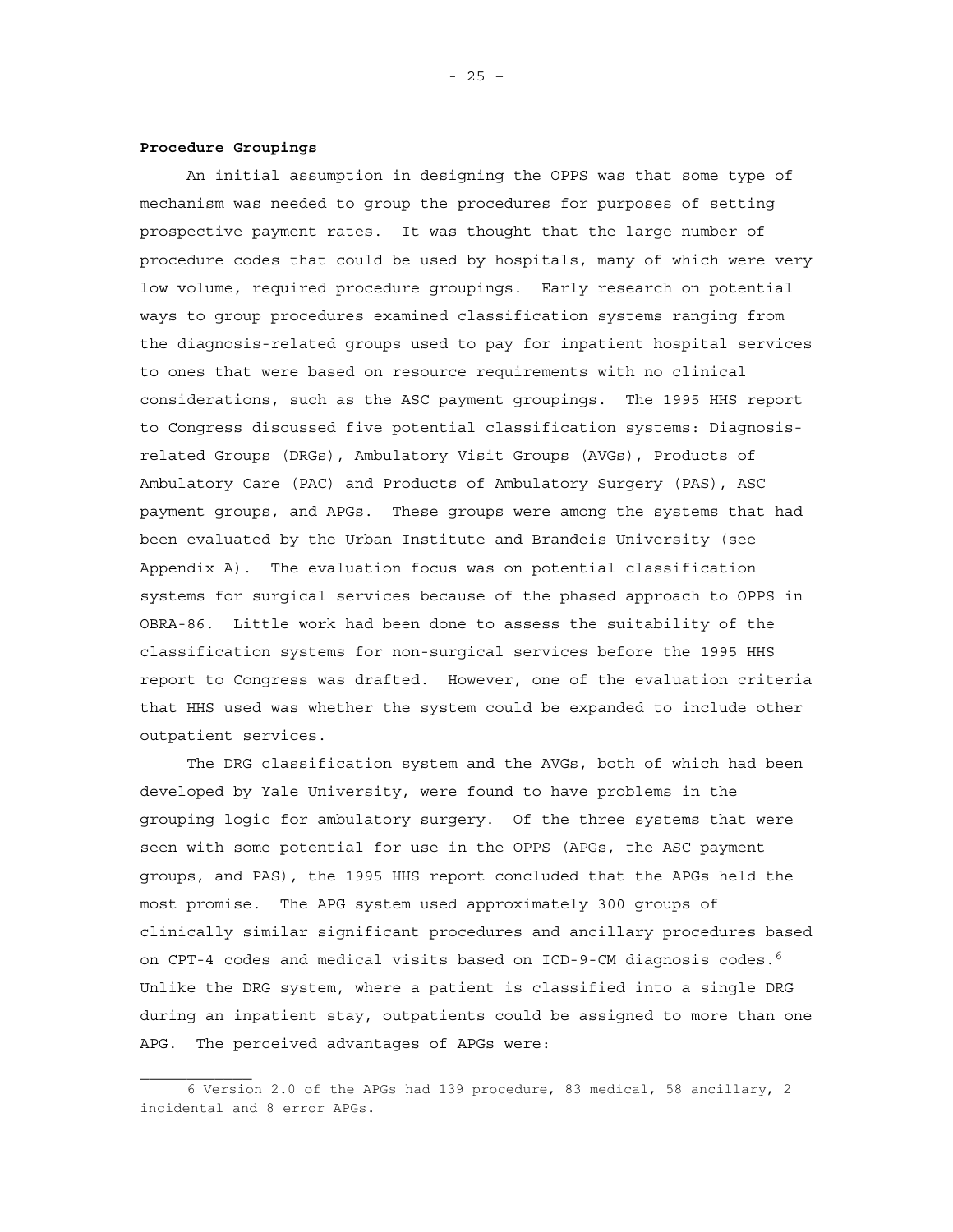- The APGs were designed to include the full range of hospital outpatient services and were developed using Medicare hospital outpatient data.
- The APG classification logic assigns each surgery code in a single group and grouped procedures based on clinical coherency and resource considerations, thereby eliminating the potential gaming created by some of the other systems. Gaming can occur under systems that group based solely on resource considerations when clinically similar procedures are assigned to different payment groups.
- The groupings are flexible enough to accommodate different bundling and packaging decisions and to implement changes in those policies over time. They could also be extended to other ambulatory settings in the future.
- By being clinically based, the unit of payment could also be used for clinical management and quality assurance.

While the APGs took into account both clinical and resource considerations, the ASC payment groupings took into account only resource costs. There were eight payment groups (now nine) that were developed using \$75 intervals of estimated wage-adjusted median ASC costs (derived from applying cost-to-charge ratios to procedure charges). The ASC payment groups were potentially attractive because the classification system was simple and already in use both to pay ASCs and in the blended payment methodology. Several disadvantages were identified:

- The payment groups include only approved ASC procedures. The payment categories did not include medical visits, ancillary tests and services.
- The payment groups were based on ASC cost structures and were not necessarily appropriate for hospital outpatient services. The Urban Institute study found that some procedures are more costly when performed in an HOPD than in an ASC while others are less costly.
- The system is not clinically based.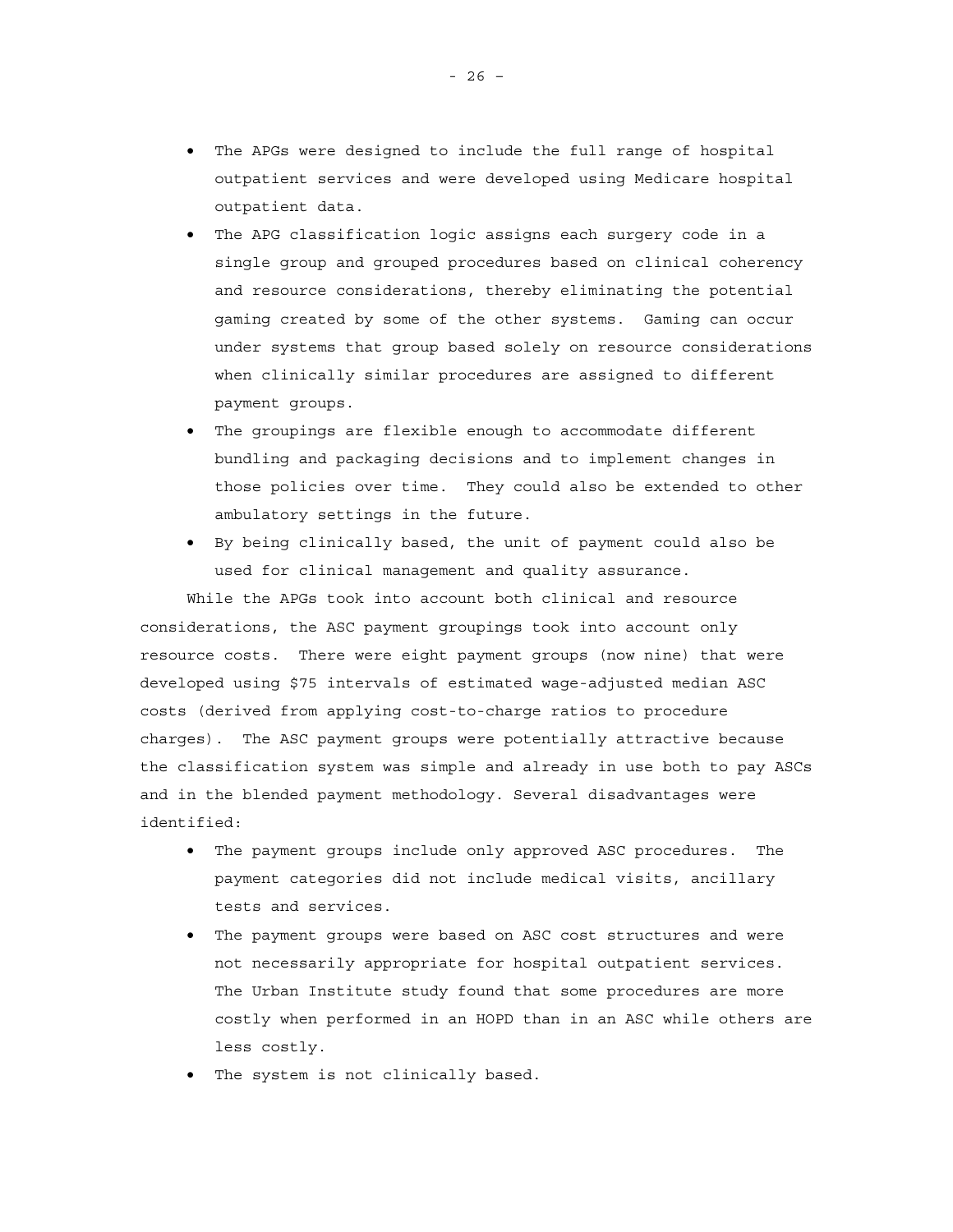The Urban Institute examined ways to adapt the ASC payment methodology to a broader range of services. One approach assigned additional services to the payment groups based on their estimated costs. Another approach created charge-based decile payment groupings for ambulatory procedures based on estimated average charges. The researchers concluded that establishing large payment groupings based solely on similar estimated costs was not advisable because it would be easy to game the system and change groups to increase payment. This is because clinically similar procedures were assigned to different payment groups.

The Products of Ambulatory Care (PAC) and Products of Ambulatory Surgery (PAS) were developed by the New York State Department of Health for use in its Medicaid program. The PAC was attractive because it was actually in use and packaged ancillary services with medical visits. Disadvantages were that the PAC included physician as well as facility services, contained groupings that were not relevant for the Medicare population, and did a relatively poor job of explaining cost variation in facility services.

The PAS was a relatively straightforward 42-group system that categorized surgery into 18 surgical categories that were further subdivided where appropriate based on whether the procedure was therapeutic, diagnostic, or reconstructive. Procedures requiring substantially different resources could be grouped together since the grouping logic was based on clinical considerations only. The PAS classification logic and unique assignment of codes provided less opportunity for gaming than the ASC payment groupings. While the 1995 HHS report suggested the PAC and PAS systems should be given consideration, there do not appear to have been further investigation of their potential use for the Medicare OPPS. Instead, analyses concentrated on evaluating and refining the APGs and exploring related packaging and bundling issues.

As the work progressed on designing a payment system based on APGlike groupings, concerns were expressed regarding the extent to which procedures, particularly high volume procedures, should be grouped for rate-setting purposes. The arguments favoring grouping centered

- 27 –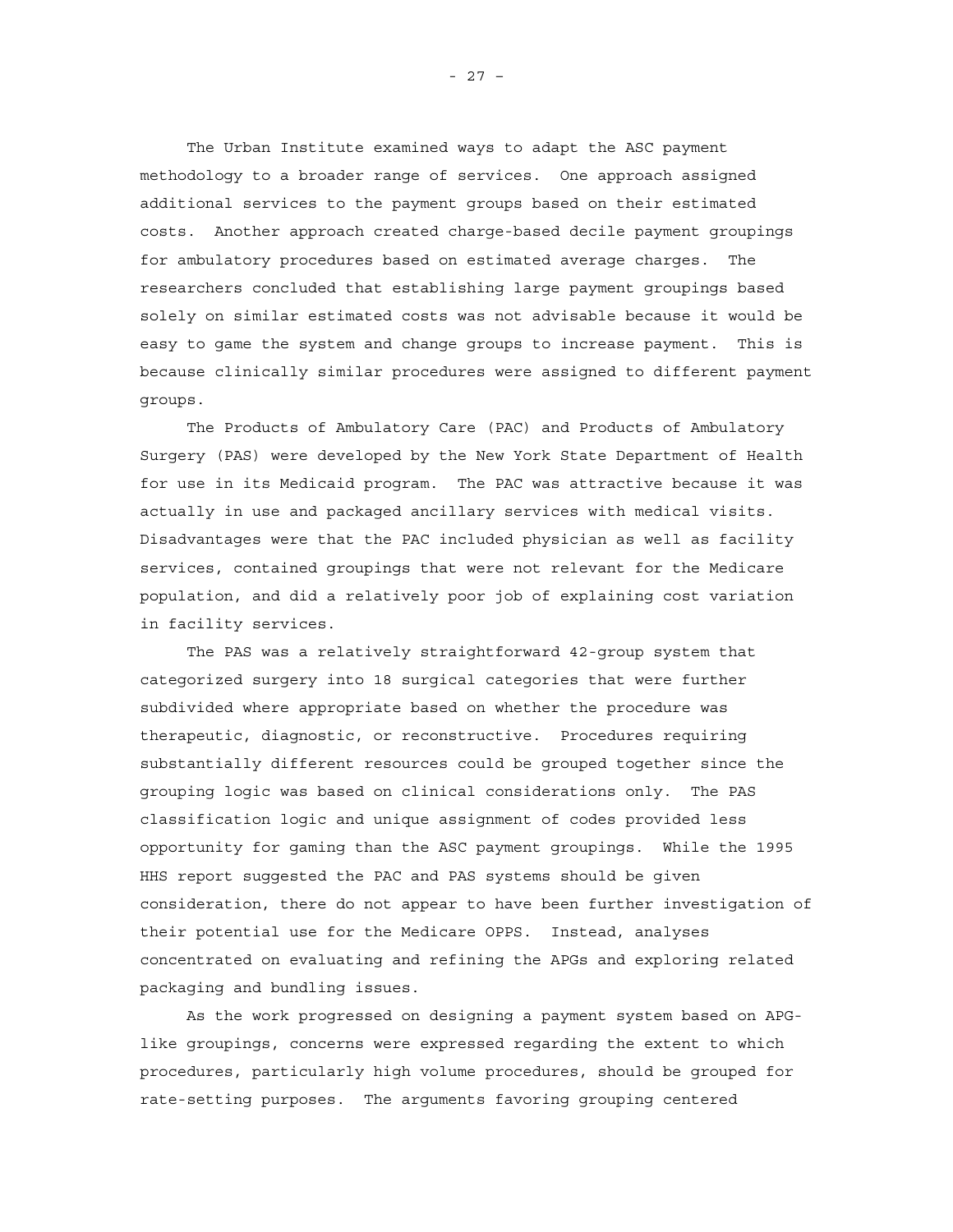primarily on the manageability of setting rates for a large number of procedures, payment accuracy and price stability for low-volume procedures, ease of pricing new services and technologies, and face validity. Individual pricing revealed some aberrant cost patterns where procedures that should require comparable costs had substantially different median costs because of differences in hospital coding and charging practices.

MedPAC's March 1998 report argued against procedure groupings and recommended that the payment rates be based on individual services to help ensure consistent payments across ambulatory settings. The main arguments against groupings were that:

- Payment accuracy is diminished for procedures that are more costly or less costly than the average cost for the procedures assigned to the grouping. The groupings could unfairly reward or penalize hospitals that systematically performed procedures that were below or above the average cost procedure in the grouping.
- Groupings mask questionable cost data for new and low volume procedures.
- Groupings impose more administrative burden than a fee schedule for individual services because new software and educational training may be required.
- A fee schedule for individual services would make it easier to "level the playing field" across ambulatory sites in the future.

Alternative approaches that were suggested for low-volume procedures included:

- Price high volume procedures individually and establish prices for groupings of the remaining low-volume procedures;
- Assign high volume procedures to unique payment groups and assign low-volume procedures that were clinically similar (in the same code series) to that grouping.

In the proposed rule implementing the OPPS, HCFA proposed to use Ambulatory Payment Classifications (APCs). These were essentially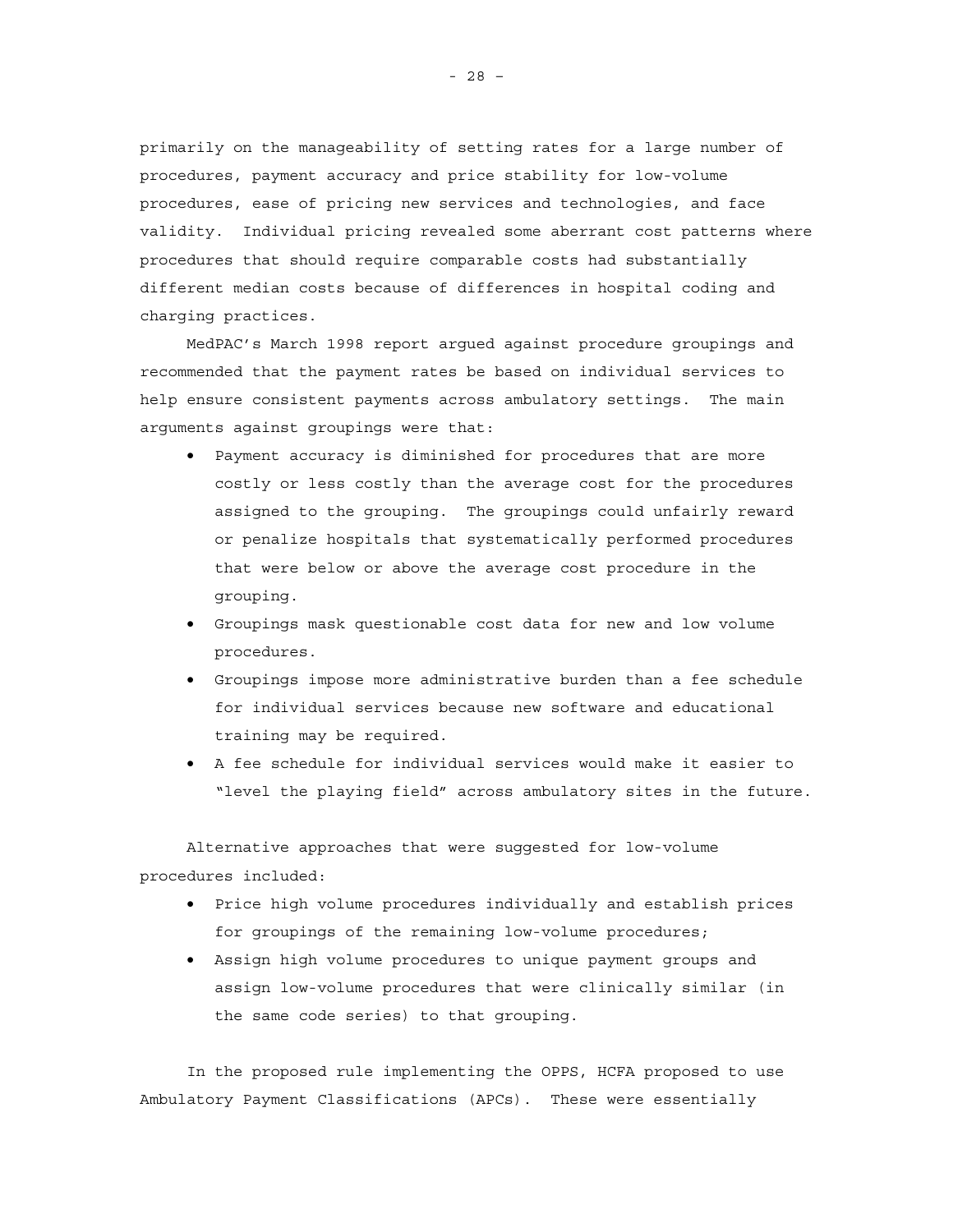Version 2 APGs with additional refinements using more current cost data and minimal packaging. The agency reiterated the arguments in favor of grouping procedures and took issue with several arguments that had been advanced against groupings:

- Separate groupings for low-volume procedures would either require deviation from the principle of groupings based on clinical coherency and resource considerations or result in a large expansion in the number of APCs.
- Grouping closely related services discourages the upcoding that occurs when clinically similar services have disparate median costs.
- The APCs did not increase administrative burden because the grouping was made transparent to hospitals. The same relative weight was assigned to the multiple HCPCS codes that grouped to a given APC. As a result, hospitals did not need to group the procedure codes to the appropriate APC to determine payment.

HCFA specifically invited comment on the decision to group procedures for purposes of determining the payment amount. Alternatives recommended by commenters included:

- Fee schedule payments based on individual services. New codes could be priced based on costs of comparable services and/or through consulting with the Relative Value Update Committee or similar group.  $7$
- Expand the number of APCs by tightly controlling the amount of cost variation within an APC.

The final regulation contained extensive changes in the APC classifications. Some changes were based on public comment or additional HCFA analyses. However, most changes were made to comply with the BBRA's limit on variation within groups. The BBRA provided that the median cost of the highest cost procedure assigned to a

 $^7$  The American Medical Association's Relative Value Update Committee provides input to CMS on the relative values for the work component of the physician fee schedule.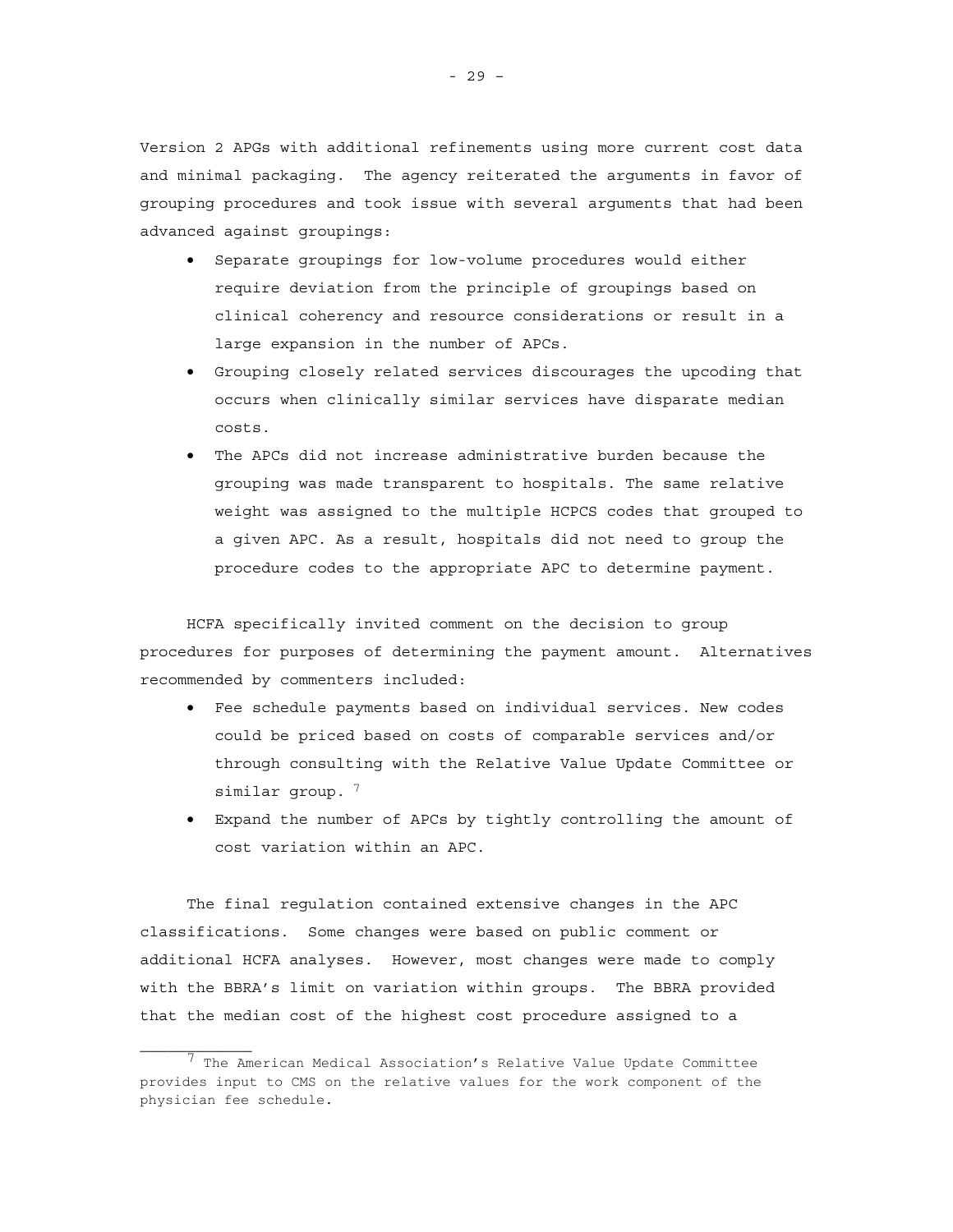particular APC could not exceed two times the median cost of the lowest cost procedure assigned to the APC. The BBRA limit was a significant factor in the final APC groupings. HCFA expressed concern at the time that the BBRA limit may have required some unnecessary (and possibly ill-advised) splits in the groupings. The exception to the two times rule was used for 20 APGs. The exceptions were based on factors such as low procedure volume (less than 2 percent of claims in the APG), suspect or incomplete cost data, concerns about inaccurate or incomplete coding, or compelling clinical reasons. The changes in the number of groupings are shown in Table 3.1. In addition to the APC classification changes, there were 161 new APCs that were specific to a particular drug (or radio-pharmaceutical, blood product or brachytherapy seeds that were also eligible initially for a temporary pass-through).

| m. | Tabl |  |  |
|----|------|--|--|
|    |      |  |  |

# **Comparison of the Number of APGs by Service Category in the Proposed and Final OPPS Rules**

| Major APC Category              | Proposed Rule | Final Rule |
|---------------------------------|---------------|------------|
| Medical Visits                  | 120           | 7          |
| Surgical Procedures             | 133           | 149        |
| Significant Procedures          | 47            | 79         |
| Ancillary Services              | 40            | 39         |
| Partial Hospitalization         | 1             | 1          |
| New Technology                  | 0             | 15         |
| Drugs, Biologicals, Blood, etc. | 4             | 161        |
|                                 |               |            |
| Total                           | 345           | 451        |

### **Medical Visit Classification Logic**

As originally developed, the Version 2 APG classification logic used ICD-9-CM diagnosis codes to establish 80 APGs with several groups for each body system. The groups were designed to accommodate extensive packaging and became less useful in differentiating costs when HCFA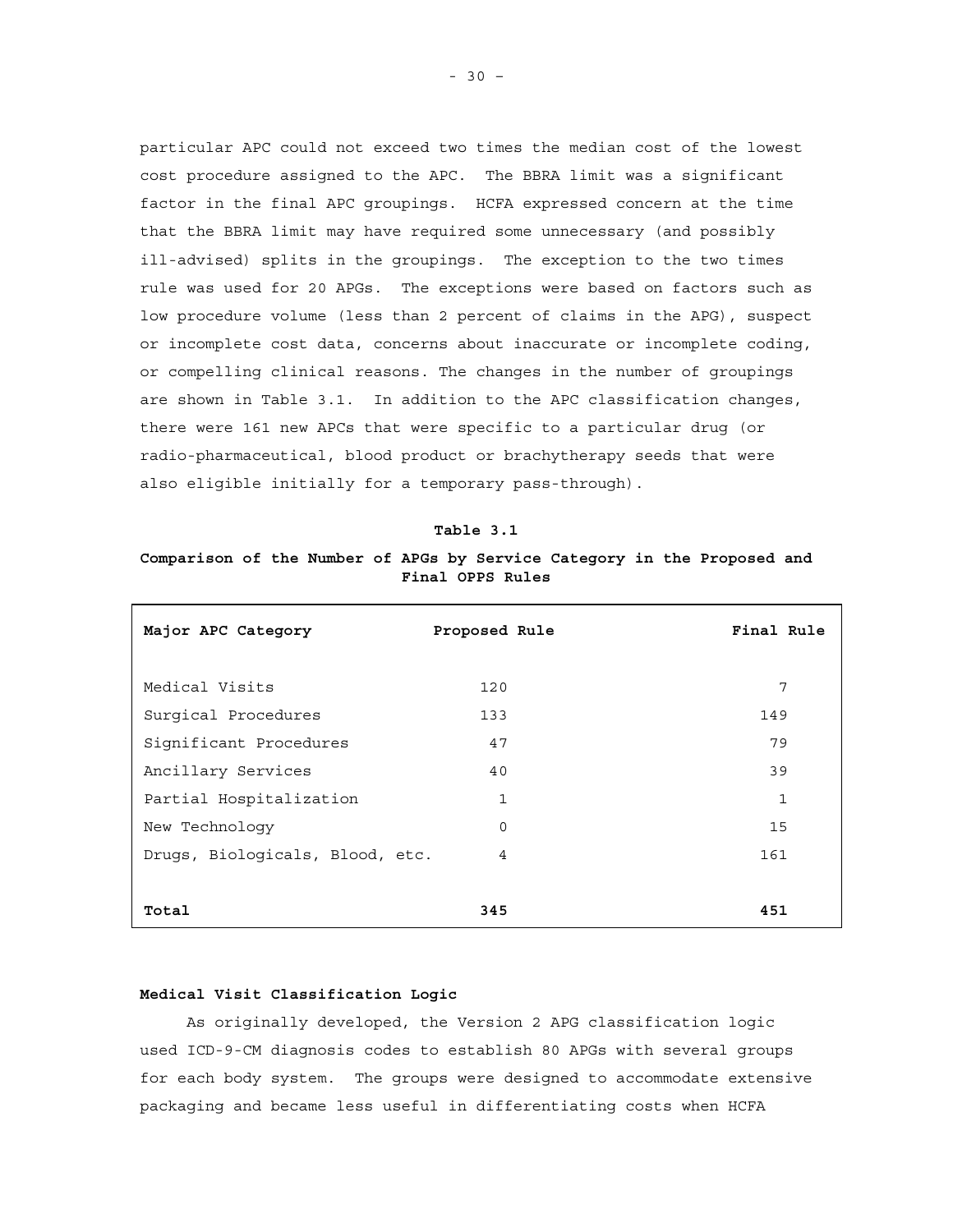decided to use minimal packaging in the initial OPPS. The most costly APC was only 4.5 times more costly than the least costly APC and comingled resource-intensive and less resource-intensive encounters within a single APC.

HCFA discussed three potential medical visit groupings in the proposed rule: the diagnosis based visit groupings, a classification logic based on CPT-4 codes only, and a hybrid approach that used both diagnosis and body system to classify medical visits.

- An argument in favor of the diagnosis groupings was that payment would be based on the type of patient treated.
- Classification based on CPT-4 codes was seen a way to differentiate service intensity consistent with the physician fee schedule. HCFA considered grouping clinic visits and emergency room visits separately by three intensity levels (low, mid-, and high-level) and creating a separate APC for critical care. CPT-4 groupings were used instead of individual codes because the data showed little cost differentiation between several codes. A problem in using only CPT-4 codes to construct relative weights was that the range of costs reflected hospital billing patterns and were more determined by hospital chargemasters than the actual resources required to treat the patient. Some hospitals did not differentiate for service intensity in their charge structure and used a single code to describe all medical visits.
- The hybrid approach used a matrix of the CPT groupings and the body system to introduce more cost variation between the groupings while reducing cost variation within the groupings. There were 121 groupings in total. The hybrid approach was also seen as a way to improve diagnosis coding in HOPDs, which was critical for expanding packaging in the future. A concern was that it would make it more difficult to establish more consistent payments for the facility service payment for HOPD clinic visits and the practice expense component of physician office visits in the future.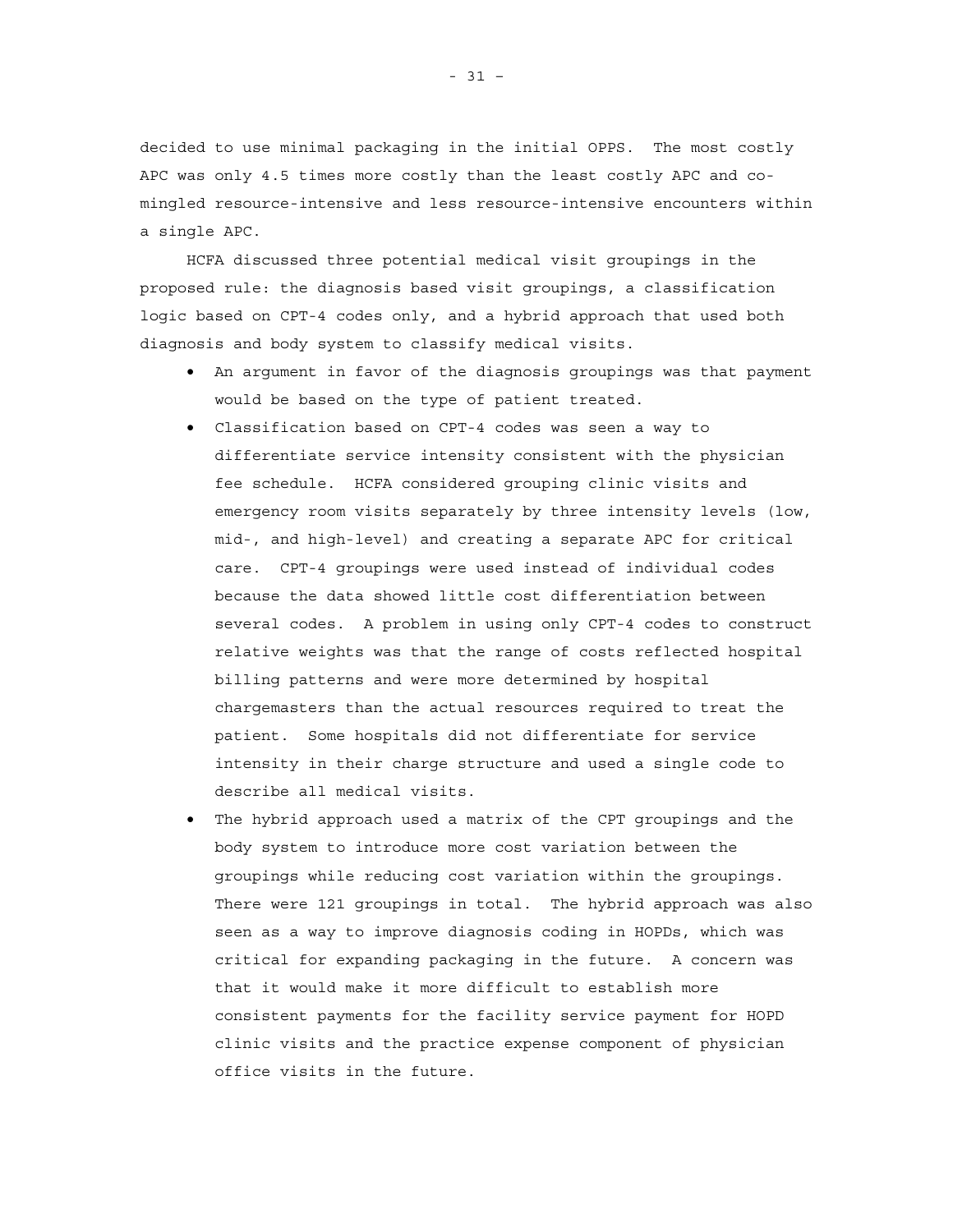HCFA proposed using the hybrid approach but explicitly solicited on how medical visits should be classified. Industry commenters argued that none of the alternatives discussed in the proposed rule adequately captured differences in patient resource use and expressed concern that using diagnosis in the classification logic added administrative complexity. One CPT code——high-level emergency room visit, major signs, symptoms and findings——was seen as contributing to most of the cost differentiation using the hybrid approach. One suggestion was to use diagnosis in setting rates for this code but to pay for other medical visits based on the CPT-4 code only. In its 1999 March report, MedPAC noted that diagnoses at the time services are delivered are not likely to be a good patient-level adjustor and recommended that the Secretary study means of adjusting base PPS rates for patient characteristics such as age, frailty, co-morbidities and coexisting conditions. The recommendation was made in the context of rationalizing payment differences across ambulatory settings, but has applicability to the issue of establishing appropriate rates for HOPD medical visits. The final rule dropped the hybrid approach and implemented the groupings based solely on CPT-4 codes.

### **Packaging**

Under the inpatient PPS, all services related to an inpatient stay are packaged into the per discharge unit of payment. The packaging creates an incentive to eliminate unnecessary services. Drawing on this model, the concept of packaging most services related to a given procedure into a single payment was identified as an OPPS policy goal during the developmental stage. From the outset, however, the feasibility of doing so was uncertain given the diversity of outpatient sites, variation in why patients receive HOPD care, and the high percentage of medical service costs associated with ancillary services. A concern was that there might be considerable variation in the services provided during an outpatient encounter. The policy options that were considered ranged from full packaging of all services provided during an outpatient encounter to minimal packing consistent with the ASC and physician fee schedules. Under these fee schedules, only the medical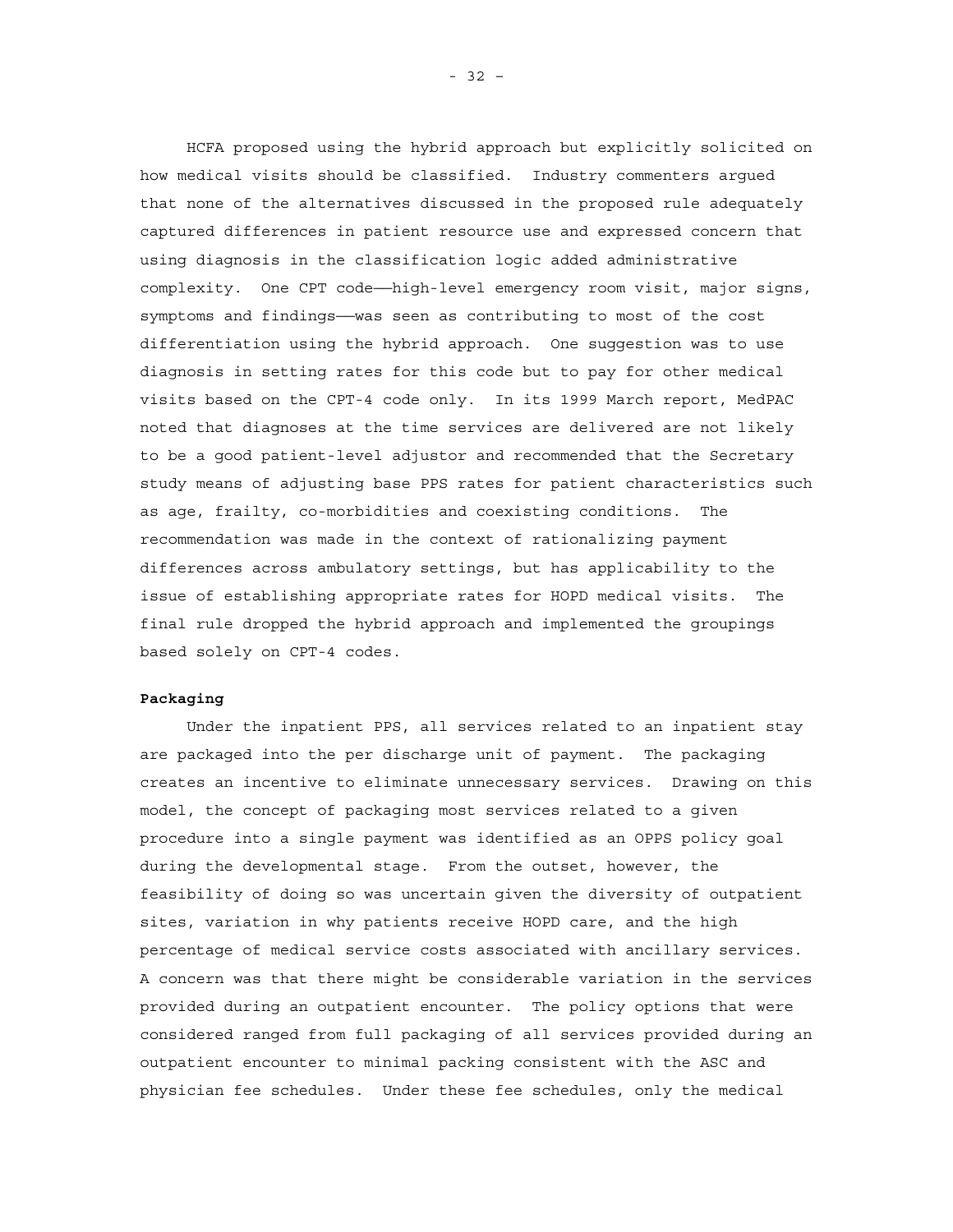and surgical supplies that were an integral part of the service were packaged into the payment for the significant procedure. Separate payment was made for other ancillary services. The ASC payment rate also packaged the operating and recovery room services and anesthesia supplies that were not separately payable under the DMEPOS.

When researchers at Urban Institute looked at this issue for surgical procedures, they found that almost 60 percent of outpatient surgery claims had charges for ancillary services that accounted on average for 15% of the charges. Some patterns of ancillary usage were identified, with respect to both the surgeries that generally involve laboratory or radiology procedures and the types of laboratory and radiology services associated with particular surgical procedures. The researchers concluded that any bundling of ancillary services should be as an add-on for particular procedures, and that more expensive and less routinely performed ancillary services should be reimbursed separately. This would reduce the likelihood of underpayment when the less common ancillary services are furnished. More extensive packaging would put hospitals at risk for medically necessary services.

The developers of the APG system evaluated three packaging options in their final report on the Version 2 APGs. Medical supplies and drugs other than chemotherapy and incidental services were always packaged. A limited packaging option only packaged anesthesia services. The simple packaging option added simple ancillary tests. The full packaging option added some additional frequently performed ancillary services and some minor medical services. An all-inclusive packaging option was not examined because it put providers at risk for high-cost infrequently performed ancillary services. The researchers evaluated how much of the variation in costs was explained when using full versus limited packaging. Simple and full packaging explained about the same amount of cost variation.8 For medical claims, full packaging explained less cost variation than limited packaging.<sup>9</sup> The lower amount of explained variation for medical claims was attributed to the combined effect of

 $8$  The R<sup>2</sup> was 0.757 for full or simple packaging vs. 0.773 for limited packaging.

 $9$  The R<sup>2</sup> was 0.588 for full packaging vs. 0.745 for limited packaging.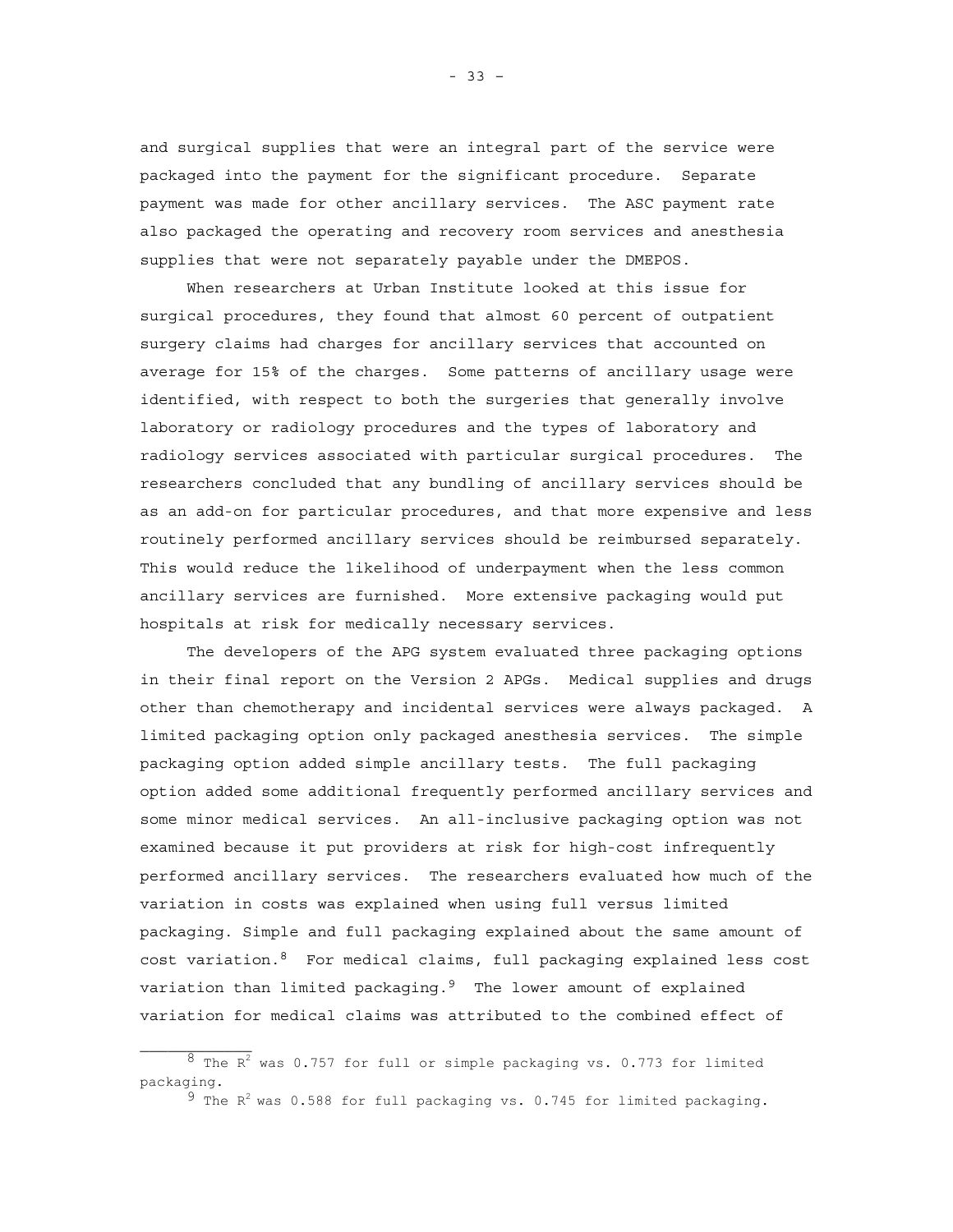more variability in the use of ancillary services in medical encounters and the higher percentage of costs attributable to ancillary services. The researchers recommended that full packaging be used because of the incentives it would create for efficient use of ancillary services. The impact analysis indicated that there would be some redistributional impacts across classes of hospitals, with teaching hospitals with resident-to-bed ratios > 0.25 gaining 3.3% in payments relative to a limited packaging option. Medicare dependent small rural hospitals and sole community hospitals would have gained 1.8 % and 0.7% respectively, but rural referral centers would have lost 0.7% relative to the limited packaging option.

Although packaging was attractive as an incentive for controlling ancillary usage, it raised a number of policy and operational issues:

- Packaging adds administrative complexity to the payment system and would require more complex billing and claims processing systems.
- There is less payment accuracy with packaging, particularly with a uniform policy that applies across all procedures and groupings. The alternative is a procedure-specific or APCspecific packaging policy based on clinical considerations. It adds additional administrative complexity to the system and is more prone to gaming than a uniform policy.
- Since ambulatory services can be provided in multiple settings, packaging could encourage shifts in where ancillary services are furnished. To protect the integrity of the payment system, bundling policies would need to be developed to require the hospital to bill for services that are ordered for an outpatient but performed by non-hospital entities and the claims processing system would need to be able to identify these services.
- Extensive packaging is inconsistent with the way services are paid under the ASC and physician fee schedules.
- While packaging helps control common low-cost ancillary usage, hospital outpatient expenditures are heavily influenced by the volume of visits and the use of higher cost ancillary services.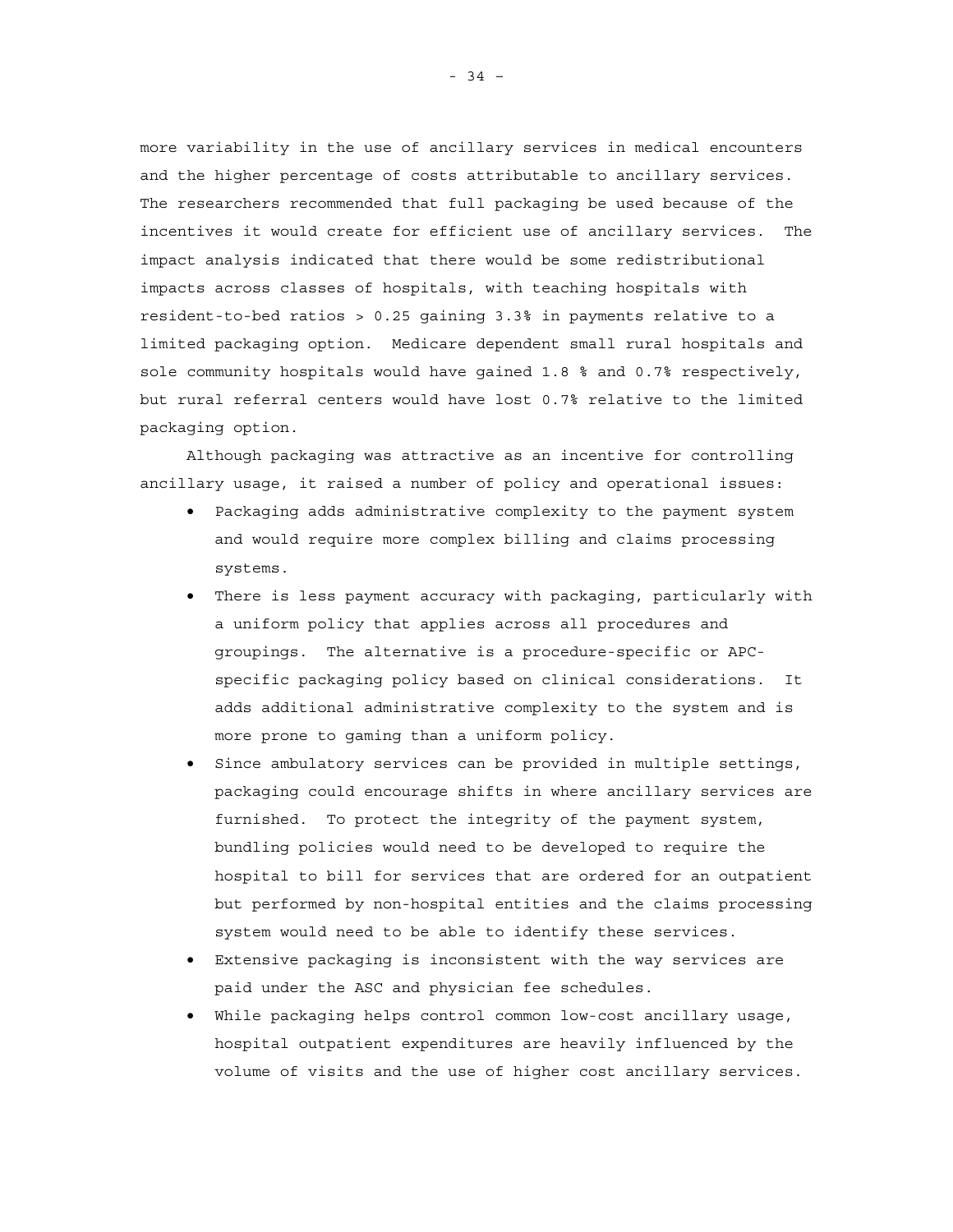As responsibility for the OPPS moved from the research to the policy-side of HCFA, support for extensive packaging in the initial PPS waned. The Administration's main focus was on getting an OPPS established as quickly as possible so that the beneficiary coinsurance issue could be addressed. When it became clear that packaging posed a number of policy and operational issues would need to be addressed before it could be implemented, there was concern that packaging might complicate and delay the development of a comprehensive OPPS proposal. Also, the hospital associations favored a simple system without any special software to group claims and opposed packaging beyond that already used in the blended rate payment methodologies. HHS was able to garner more support for the OPPS with minimal packaging than with more extensive packaging methodologies.

The 1998 proposed rule for the implementation of the PPS proposed a minimal packaging policy that packaged items and services that are directly related and integral to performing a procedure or furnishing a service and are not separately payable. The packaged items included the use of an operating suite, procedure room or treatment room, recovery room or observation bed; anesthesia supplies and equipment; medical and surgical supplies and equipment; casting, splinting, and strapping services; blood and blood products; pharmaceuticals other than chemotherapy agents; surgical dressings; intraocular lenses; tissue acquisition costs, and incidental services such as venipuncture.

In response to comments, the final rule made dropped several categories of packaged items and services and created new APC groups that allowed separate payment to be made for these services. The services that were not packaged in the final rule were:

- Corneal tissue acquisition costs (separate payment for these acquisition costs is based on a hospital's reasonable costs incurred to acquire corneal tissue);
- Blood and blood products, including anti-hemophilic agents;
- Immunosuppressive drugs for patients following organ transplant; and,

- 35 –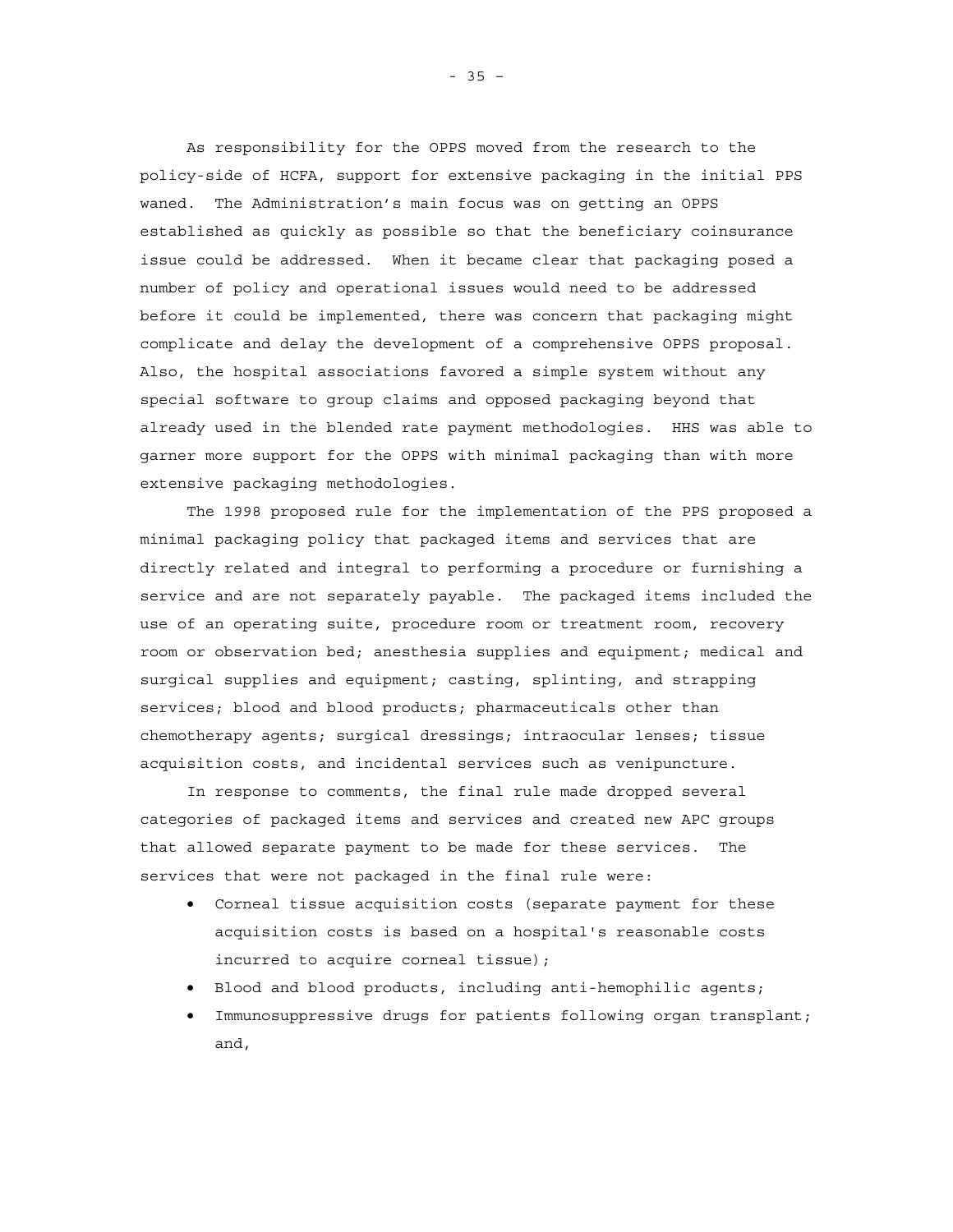• Certain other high cost drugs that are infrequently administered and that were not included in the transitional pass-through payment provision (see discussion below).

In developing the initial OPPS, analysis of costs for individual drugs was complicated by the lack of consistent data. Based on the Version 2 APG groupings, which had packaged all drugs other than chemotherapy drugs, HCFA had only required that chemotherapy drugs be reported using HCPCS codes and allowed hospitals to continue to bill for other drugs using only revenue codes. This precluded identification of particular drugs and their associated charges. As a result, the costs of individual drugs could not be isolated when the APCs were constructed. The proposed rule packaged all pharmaceuticals other than chemotherapy drugs. The final rule adopted the same policy but acknowledged the likelihood that the APCs might not reflect the costs of some very expensive, infrequently used drugs, which might put the hospitals that furnish them at financial risk. HCFA noted that many of these drugs were relatively new and would be paid for under the new technology pass-through established by the BBRA.

# **Bundling**

For purposes of this study, the term bundling is used in conjunction with policies related to the span of services covered by the prospective rate. The bundling options range from the separate payments for each significant procedure or service furnished by the hospital on the same day to more expanded bundles involving services furnished over time or multiple settings.

Various bundling alternatives were discussed during the design of the OPPS. Two alternatives were considered primarily as mechanisms to prevent "gaming" by shifting the timing or location of packaged ancillary services. The alternatives were not mutually exclusive and were seen as increasing in importance as packaging became more extensive. The first alternative was to establish a time window for packaged ancillary services. For example, the APG developers examined a 3-day and 7-day window of time around the visit and included any

- 36 –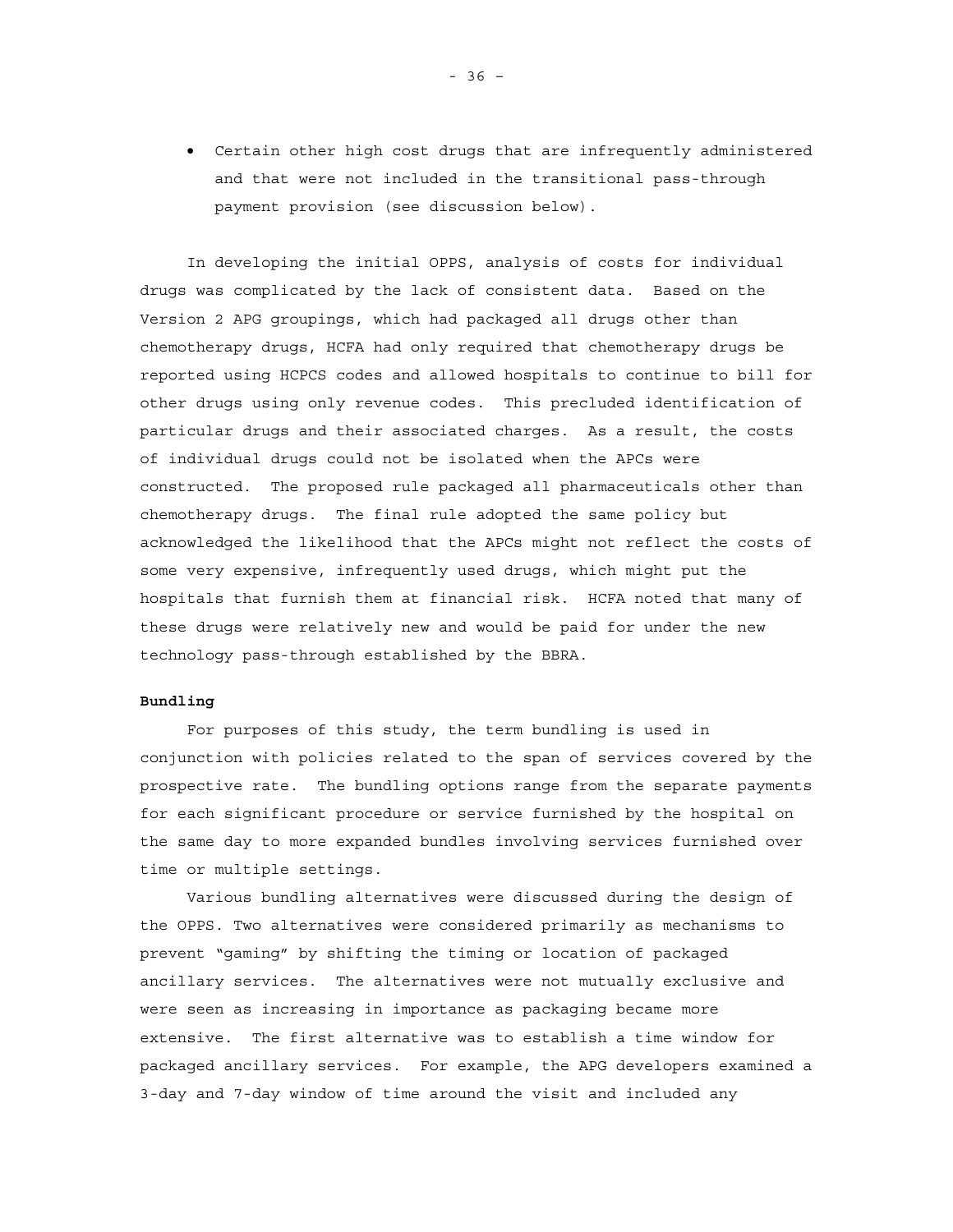packaged ancillaries that were furnished during this window. Expanding the bundle had no substantial impact on amount of variation in costs explained by the APGs. The percentage of APG costs accounted for by the packaged ancillaries increased only slightly (from 15.4% in a same day bundle to 16.3% in a 7-day bundle in a full packaging approach). The second alternative was to include packaged ancillaries ordered for a hospital outpatient but performed outside the hospital by a non-hospital entity. This alternative was considered unnecessary when the minimal packaging policy was adopted since all services that were an integral part of the procedure should have been furnished at the time the service was provided.

An alternative recommended by MedPAC was intended to increase payment consistency across ambulatory settings. The 1999 MedPAC report recommended that the unit of payment be defined consistently across all ambulatory settings and include limited follow-up care if integral to the primary service. HCFA indicated that it was not adopting "limited follow up" visits in the final rule because of the difficulty of matching the costs for the follow-up services with the primary encounter.

The most comprehensive alternative was to bundle all care provided into a single "episode of care" payment. This alternative was mentioned in the HHS reports to Congress as a way to provide incentives for efficient delivery of care comparable to the DRG payments for inpatient care. It was the most complex and resource intensive of the alternatives to analyze since it would involve multiple providers and require substantial database development and analysis. Creating episodes of care for surgical encounters (the day of surgery plus preand post- surgery windows) was suggested as more feasible than medical encounters and consistent with global billing policies for physician services (Miller and Sulvetta 1995). Other than a cataract demonstration that combined all pre-and post-surgical facility and physician services, further work was not initiated on constructing episodes of care.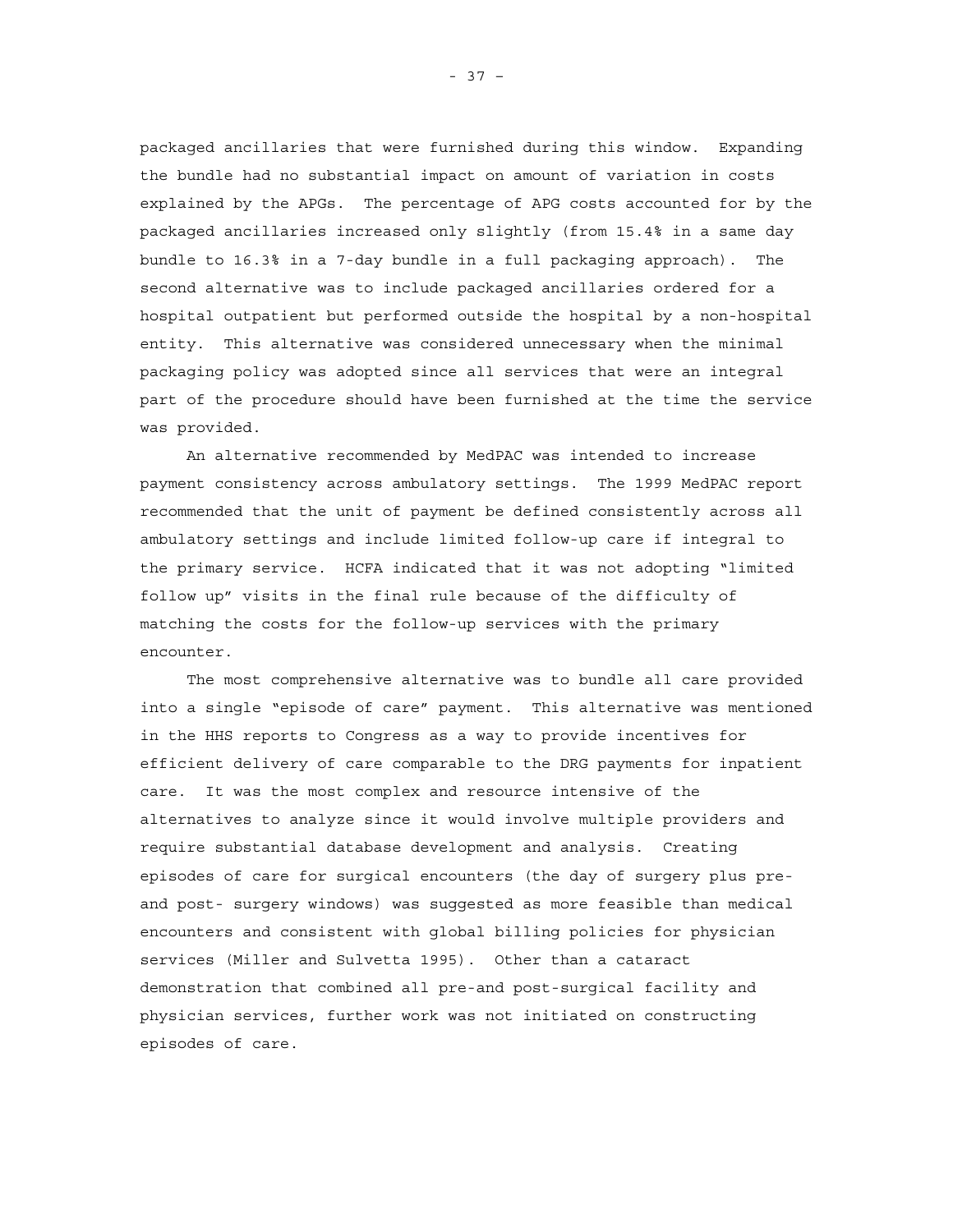### **C. ESTABLISHING THE STANDARD PAYMENT RATE**

During the developmental stage of the OPPS, the issue of consistent payment methodologies and rates across ambulatory settings also received considerable attention. In the end, the BBA required that the OPPS payment parameters be based solely on hospital utilization and cost data. This decision was largely driven by available cost data and need for additional research before informed policy decisions could be made regarding appropriate payment differentials, if any, across ambulatory settings.

The BBA required that the standard payment for a service be based a relative weight for the group of procedures (or procedure) multiplied by a conversion factor that has been adjusted for wage differentials and other factors needed to assure appropriate payment. The relative weight is a measure of the relative costliness of a group of procedures (or procedure) to a reference group of procedures. The BBA specified that the relative weights should be derived from median HOPD costs and that the conversion factor should result in aggregate payment levels that were budget neutral to aggregate payments for hospital outpatient services under the previous payment methodologies.

### **Leveling the Playing Field**

In its 1995 report to Congress, HHS explored several alternatives for establishing the payment rates for the ambulatory surgical services, radiology and other diagnostic tests (those services that would initially be paid under the Secretary's OPPS proposal). In addition to evaluating payments based solely on hospital costs, the report investigated alternatives that considered the fee schedule payment for facility services in other ambulatory settings:

- The lesser of the hospital median cost for the procedures in the APC or a weighted average of the ASC facility fee or radiology technical component, as applicable;
- A blend of the hospital cost-based and fee schedule amounts; and,
- Fee schedule amounts for cataracts and plain film X-rays and hospital cost-based amounts for other services.

- 38 –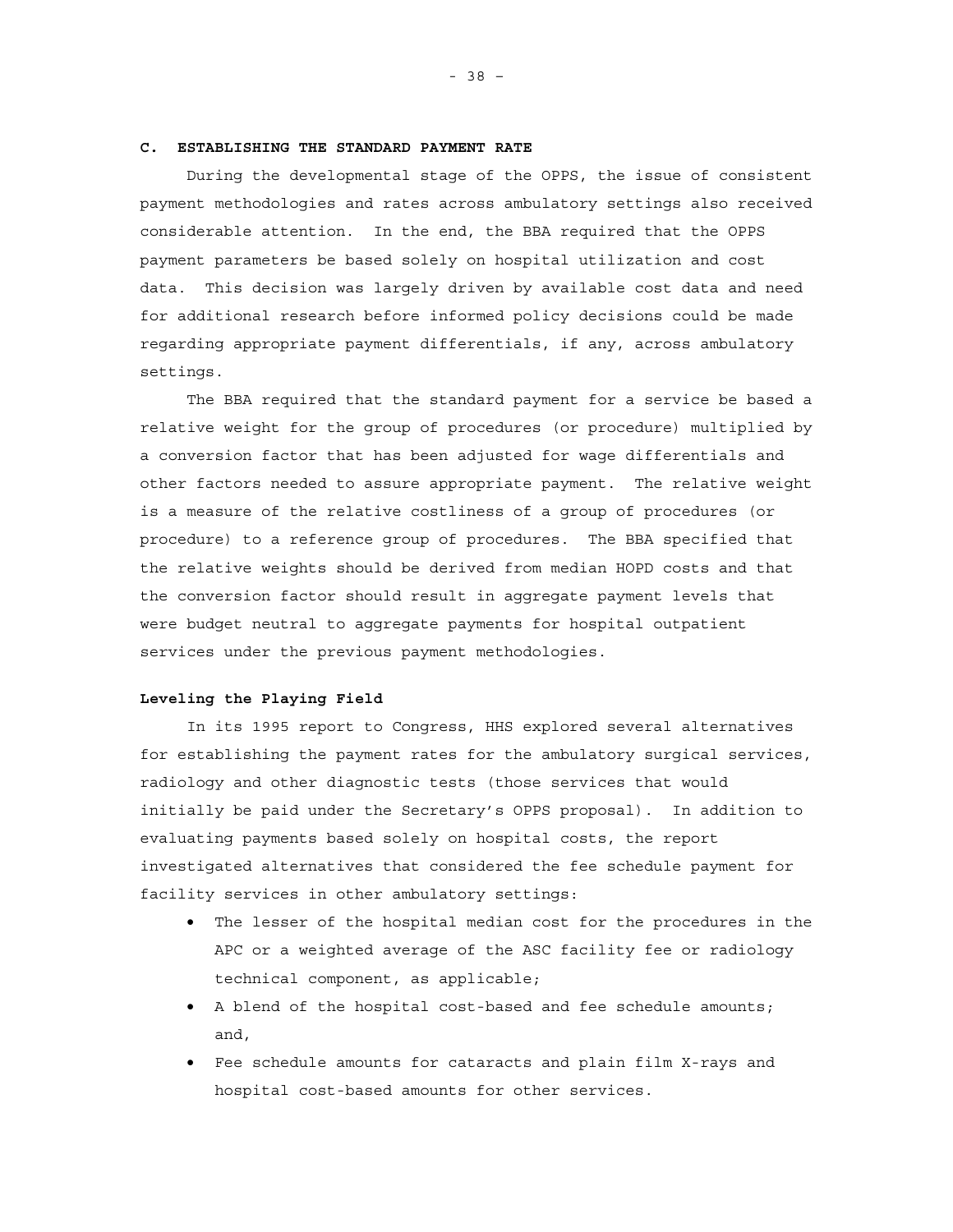The report recommended that the payment rates be based solely on hospital costs. A primary reason for the recommendation was that the hospital cost data were superior to the data used to set the payment rates for ASC facility services and the technical component of radiology services. After eliminating cataract surgeries, ASCs provided 1-2 percent of the remaining ambulatory surgical procedures. The technical component of radiology procedures was charged-based rather than resource-based in 1995 and therefore was not as good a measure of cost as the hospital data. The report discussed potential expansion of the APG system to other ambulatory settings. It suggested that rates based solely on hospital costs were most appropriate until more information was available on comparative costs across ambulatory settings. There was an expectation was that results from studies examining differences in resource costs across ambulatory settings would inform future refinements and expansion of the OPPS.

During the 1990's, the Center for Health Policy Studies conducted several studies using resource-costing techniques to look at differences in the costs of selected procedures in different ambulatory settings. Resource costing identifies each component of a health care activity, the type and amount of resources used for each component, and attaches unit costs to each resource so that the cost of each component and the overall cost of the activity can be calculated. It is an expensive cost finding methodology, and the studies used small provider samples to explore the feasibility of using this methodology in the OPPS. The sample size limitations meant that the findings were suggestive but not definitive (see Appendix A). The methodology allows for actual cost comparisons by component (e.g., direct and indirect, salaries, drugs, etc.) for individual procedures independent of charging practices and is most feasible for high volume procedures. A major disadvantage is the large sample sizes needed to develop payment rates for infrequently performed procedures. A further limitation is that the methodology does not account for any differences in patient characteristics that might affect the resources required to perform the procedure and where it is performed.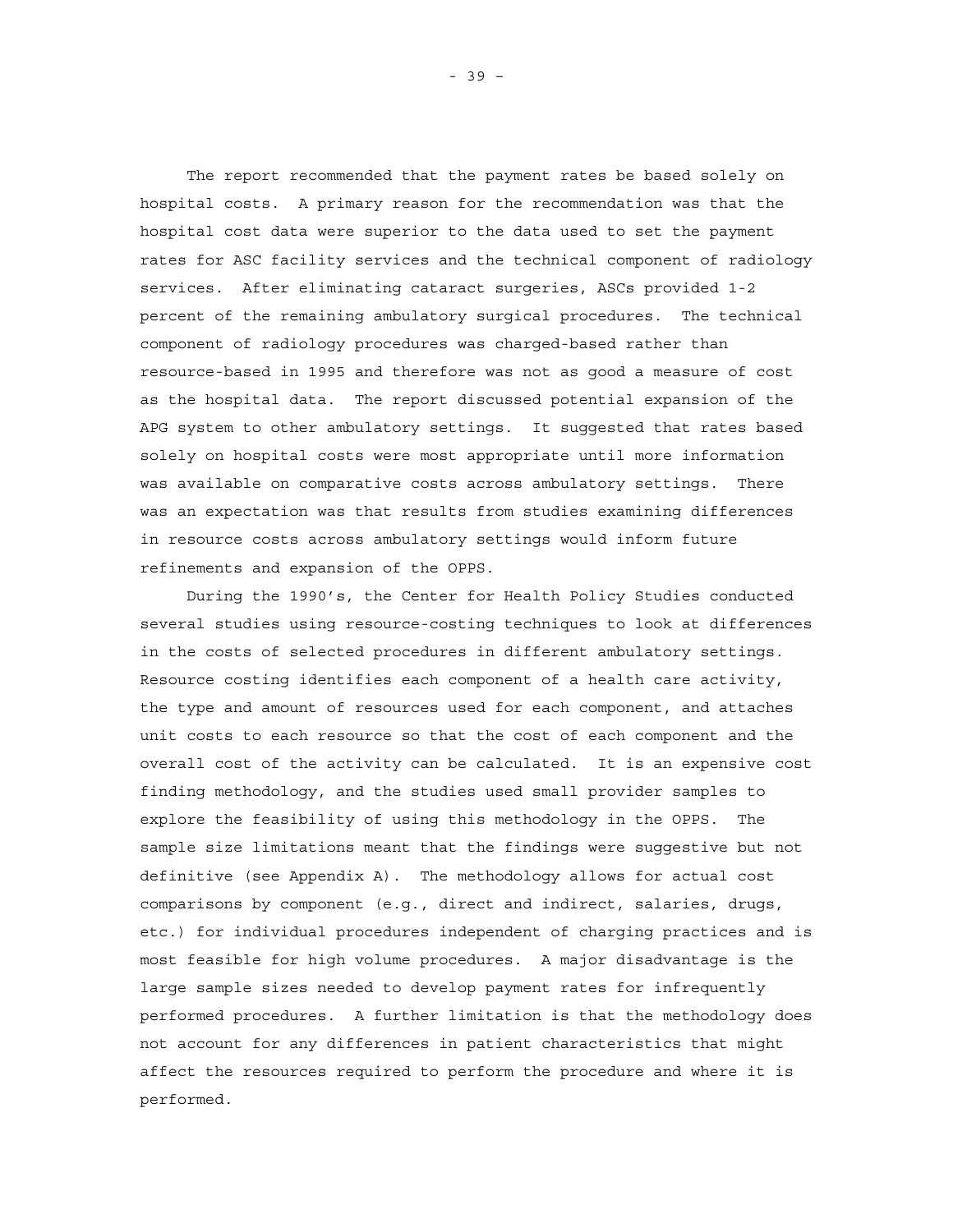### **Establishing Relative Weights**

Most research on OPPS alternatives used estimated costs to determine the relative weights for procedure groupings. To calculate costs for services, only single-procedure bills were used. Claims that included more than one HCPCS code were excluded because it was not possible to specifically allocate charges or costs for packaged items and services to a particular procedure when more than one significant procedure or medical visit was billed on a claim. Costs were determined by applying departmental cost-to-charge ratios to the revenue center charges. Using charges instead of estimated costs to determine relative weights, as HCFA did for the DRG relative weights, was discarded as an alternative methodology early in the developmental stage when it was determined charges introduced more variation into the system and had distributional impacts. Researchers at 3M/HIS found that the cost-tocharge ratio in ancillary departments tended to be lower than other departments. Charge-based relative weights for ancillary services are higher than cost-based weights. They would increase payments to hospitals that deliver ancillary services as their primary outpatient services and decrease payments to hospitals whose primary services are clinic and emergency room visits.

The cost-to-charge ratio methodology yielded an estimate of the accounting costs of providing various services. Work by the Center for Health Policy Studies found that hospital charges were not consistently related to resource costs and that lower charge procedures were more closely related to cost than higher charge procedures (i.e., the latter had higher markups). The researchers concluded that use of accounting cost-to-charge ratios to establish relative values would overpay expensive procedures and underpay inexpensive procedures. The researchers also found that hospitals had shifted accounting costs from inpatient services to outpatient services after the implementation of the inpatient PPS. This had implications for making comparisons across ambulatory settings using hospital accounting cost data.

While relative weights based on resource costs were seen as a longterm policy goal, they were not feasible in the short-run (or in the long run for low-volume procedures). Reflecting current research and

 $- 40 -$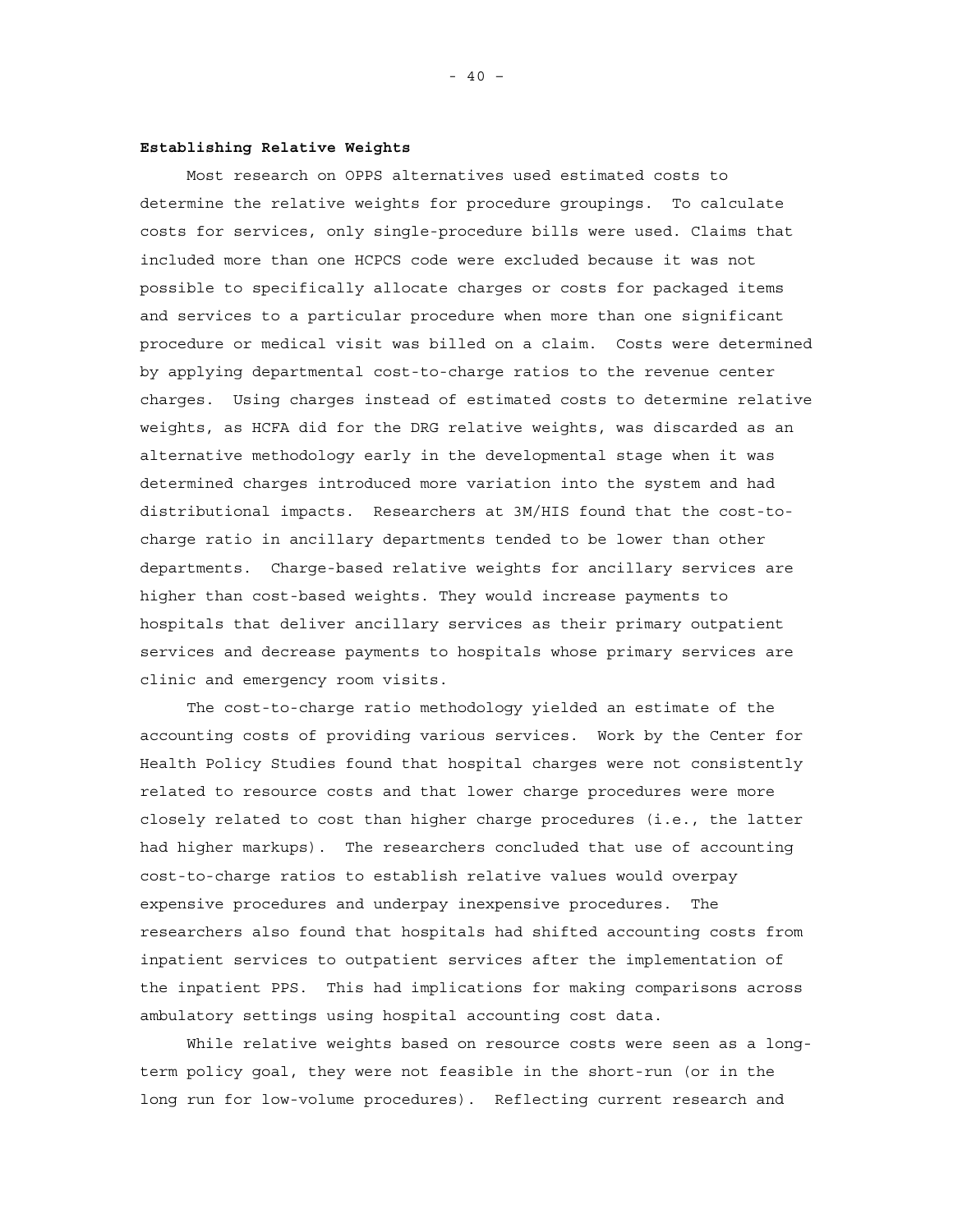development activities related to the OPPS, the BBA required that the relative weights be derived from the median cost of the group of procedures (or procedure). The BBRA allowed the relative weights to be based on either median costs or mean costs. The final rule continued to use median costs to establish the relative weights. The cited advantage of using median costs was that it limited the extent to which infrequently performed services with suspect costs could affect the payment rate of an APC group. Evaluating the impact of using mean costs would have delayed issuing the final rule and implementation of the OPPS. Some commenters on the proposed rule expressed concern that the median failed to account for relatively high cost procedures within an APG and that the geometric mean would be a preferred way to account for these procedures.

# **D. NEW TECHNOLOGY**

The issue of new technology received little attention during the development of the OPPS, other than a general acknowledgement that periodic evaluation of the APGs and recalibration of the relative weights would be needed to take into account new technology. The implications of the proposed OPPS for access to new and expensive technology was not explicitly addressed in the proposed policies for the new payment system. Appropriate payment for new technology and other high items has been a major issue since the implementation of the OPPS.

### **Pass-through for Drugs, Devices and Biologicals**

The BBRA provided for transitional pass-through payments for certain drugs, pharmaceuticals, and biologicals. The proposed rule had packaged these items (except for cancer therapy drugs) in the APC payment for the service or procedure with which they were used. $^{10}$  Under

 $10$  Under the pass-through provision, an additional payment was also to be made for current orphan drugs, current cancer therapy drugs, biologicals, and brachytherapy, and current radiopharmaceutical drugs and biological products. "Current" referred to those drugs and biologicals for which payment was made on the OPPS effective date and included the following: 1) orphan drugs; 2) cancer therapy drugs and biologicals, including chemotherapeutic agents, antiemetics, hematopoietic growth factors, colony stimulating factors, biological response modifiers, bisphosphonates, and a device of brachytherapy (seeds); and, 3) radiopharmaceutical drugs and biological products. The pass-through for these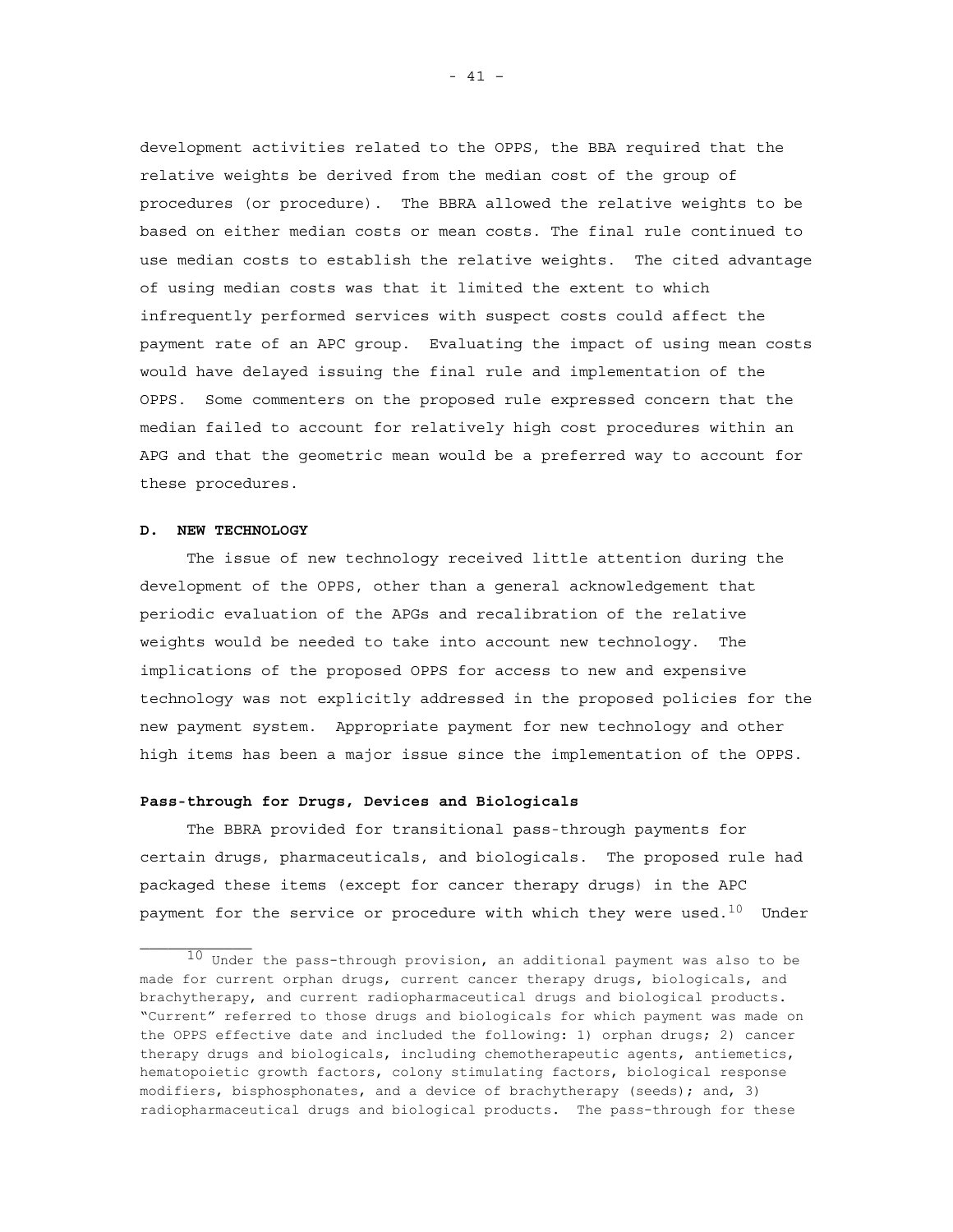the pass-through provision, an additional payment was to be made new or innovative medical devices, drugs or biologicals whose costs are "not insignificant" in relation to the APC payment for the group of services with which they are used and were not reflected in the cost data used to establish the relative weights. The BBRA limited the pass-through to 2- 3 years (until the new technology would be reflected in the cost data used to establish the relative weights). The BBRA required that for drugs and biologicals, the additional payment would be the difference between 95 percent of average wholesale price (AWP) and the portion of the OPPS rate associated with the pass-through items. The additional payment for devices would be the difference between a hospital's charges adjusted to costs and the portion of the applicable hospital outpatient department fee schedule amount associated with the device. Aggregate pass-through payments were limited to not more than 2.5 percent of total outpatient PPS payments through 2003, and to not more than 2.0 percent thereafter. A pro-rata reduction was to apply if HCFA prospectively determined that pass-through payments would otherwise exceed the aggregate cap. HCFA established interim requirements for new covered drugs, biologicals and devices to be eligible for the pass-through in the April 2000 interim final rule.<sup>11</sup> These interim criteria, which were subject to comment, are summarized in Figure 3.1. In setting out its criteria for determining whether the cost of a new technology was significant, HCFA indicated an intent to reduce administrative burden by limiting the pass-through to those items that were significantly more costly and by excluding new technologies whose costs were not large enough relative to the APG payment amount to provide a disincentive for their use in the short term. Comments received during the rulemaking process ultimately led to policies that allowed more items to qualify for the pass-through payments. The most significant changes were to reduce the cost threshold for determining whether an items cost was "not insignificant" from 25 percent to 10 percent and to drop the requirement

÷

items has expired and the on-going provision for new drugs and devices is discussed in the body of this report.

<sup>11</sup> Drugs that can be self-administered are not covered under Part B of Medicare (with specific exemptions for certain oral chemotherapeutic agents and antiemetics, bloodclotting factors, immunosuppressives, and erythropoietin for dialysis patients).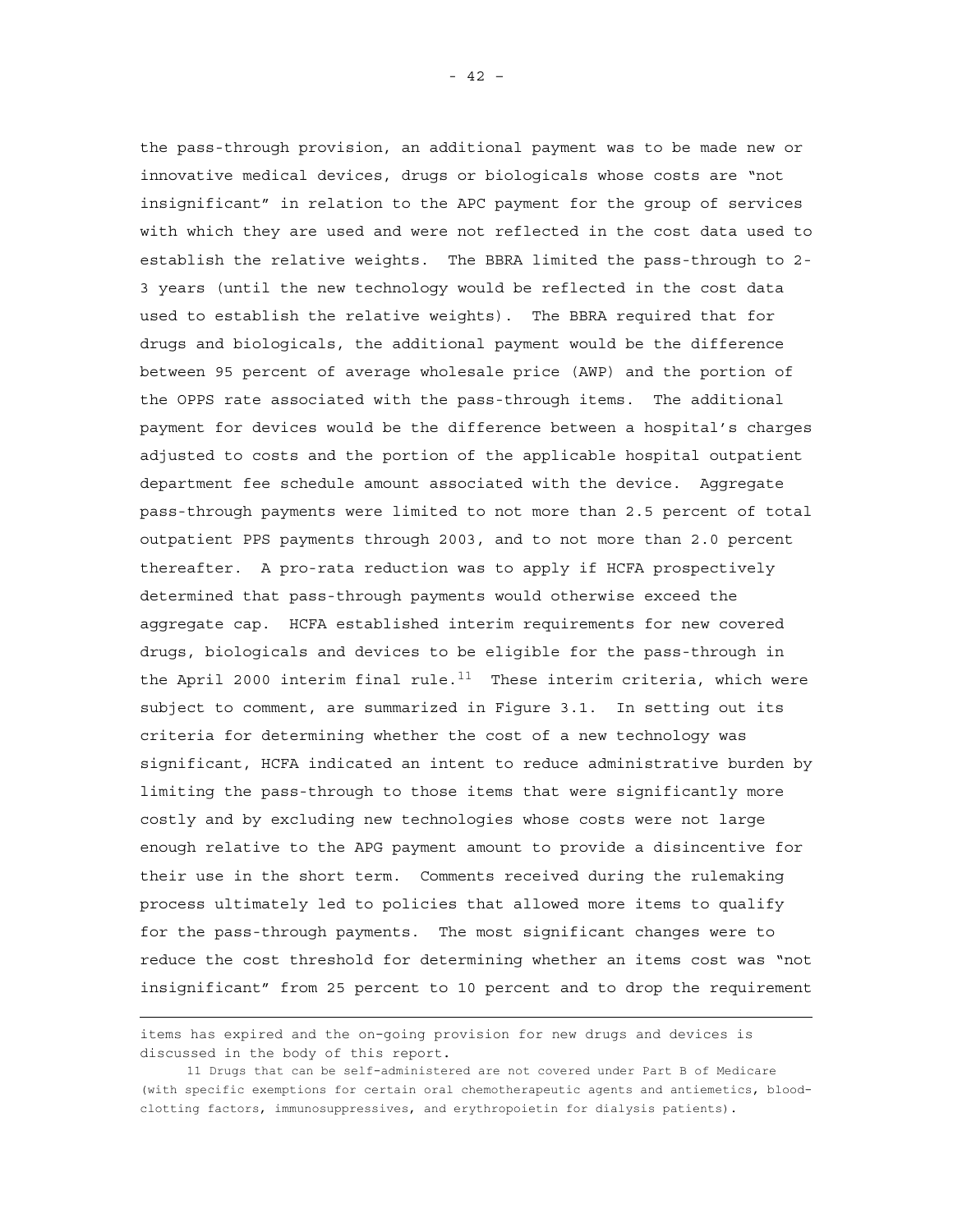that a device must remain with the patient when he or she is discharged from the HOPD. The latter change allowed pass-through payments for nonprosthetic devices that are temporarily inserted during an outpatient procedure (e.g., cardiac catheters and stents). Commenters recommended that a category-specific approach be used instead of an item-by-item approach to establishing eligibility for pass-through payments. They argued that this would allow additional payments to start as soon as the FDA approved a new device and lessen the competitive disadvantages for new devices. HCFA did not agree with this alternative. The agency indicated in its response that the item-by-item approach provided better information on the cost and use of particular new devices, permitted finer discrimination in the pass-through decisions, and gave new devices the full period for pass-through status. (The Beneficiary Improvement and Protection Act of 2000 subsequently required that pass-through eligibility be determined by categories of new devices). Some commenters also suggested that the more expansive definition of a device in the Federal Food, Drug and Cosmetic Act be used. This definition, which would have included some items that are treated as supplies, reusable items, or capital equipment by the Medicare payment systems, was not adopted.

#### **APCs for New Technology Services**

Many commenters on the 1998 proposed rule implementing the OPPS expressed concern about the inadequate recognition of new technology. The April 2000 interim final rule provided special treatment for new technology that did not qualify for a pass-through. The rule established separate APC groups to which HCFA could temporarily classify new technology services while it gathered additional data and gained pricing experience. There were 15 new technology groups with a payment range from about \$25 in the lowest cost group to about \$5,500 in the highest cost group. In contrast to other APC groups, the new technology APC groups include services that are similar only with respect to costs and may not be clinically similar. As with the pass-through payments, a qualifying new technology service would be eligible for the special payment for at least two years, but not more than three.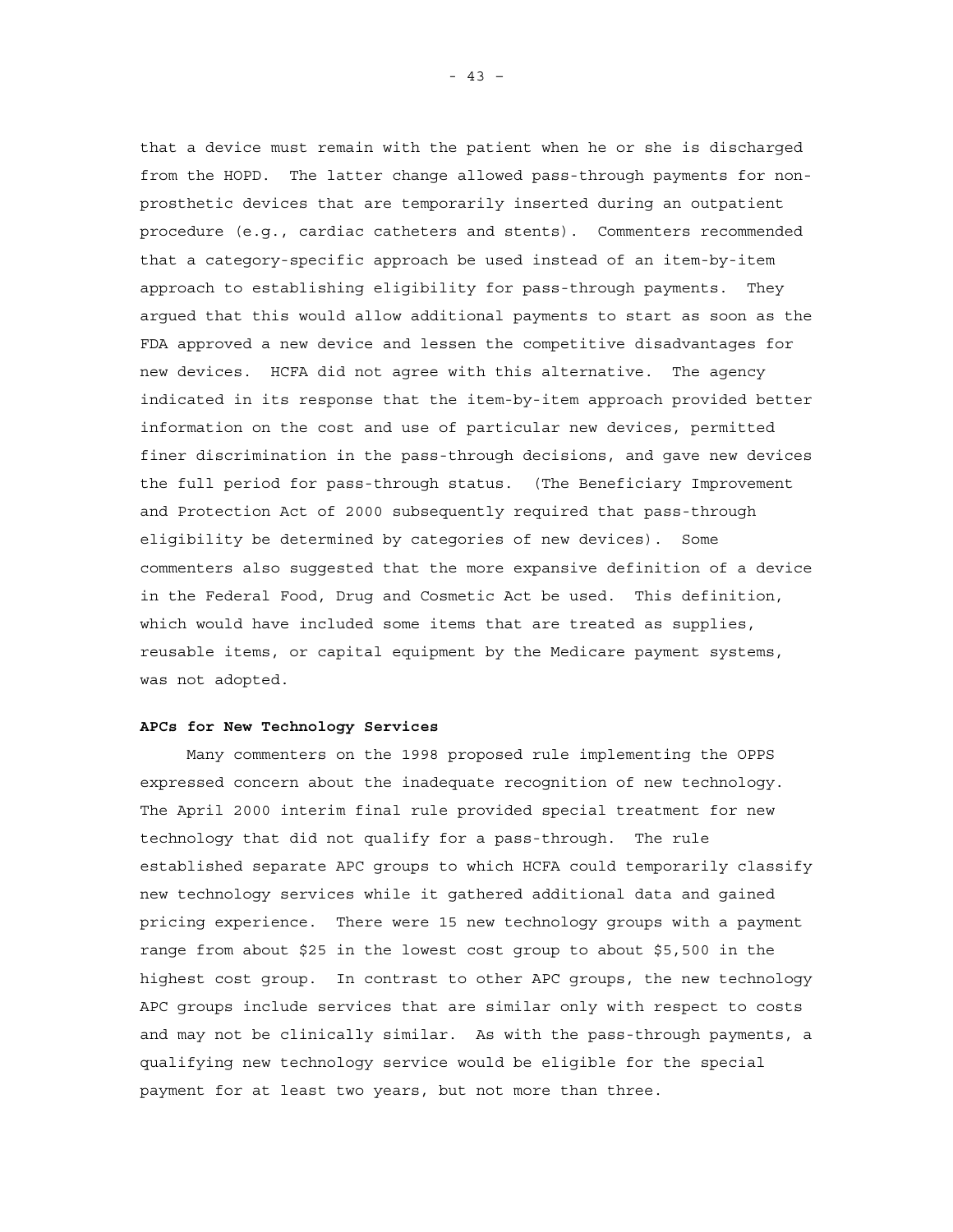- *The item was not paid as an outpatient service prior to January 1, 1997(and therefore was not reflected in the cost data used for rate-setting).*
- *A cost for the drug or device was significant relative to the APC if all of the following criteria are met:* 
	- *(1) the expected reasonable cost of the new drug, biological, or device exceeds 25 percent of the applicable fee schedule amount for the associated service;*
	- *(2) its expected reasonable cost exceeds the portion of the fee schedule amount determined to be associated with the drug, biological, or device by 25 percent; and*
	- *(3) the difference between the expected reasonable cost of the item and the portion of the hospital outpatient department fee schedule amount determined to be associated with the item exceeds 10 percent of the applicable hospital outpatient department fee schedule amount.*
- *A determination must be made that the item is reasonable and necessary for the diagnosis or treatment of an illness or injury or to improve the functioning of a malformed body member.*
- *In addition, a qualifying device must be an integral and subordinate part of the procedure performed, used for one patient only, surgically implanted or*  inserted, and remain with that patient after the patient is released from the *hospital outpatient department. It could not be:* 
	- *(1) equipment, instruments, apparatuses, implements, or such items for which depreciation and financing expenses are recovered as depreciable assets;*
	- *(2) materials and supplies such as sutures, clips, or customized surgical kits furnished incident to a service or procedure;*
	- *(3) materials such as biologicals or synthetics that may be used to replace human skin.*
- The amount of the applicable fee schedule amount associated with the relevant *drug, biological, or device would be determined on an item-by-item basis using hospital outpatient department claims data to the extent possible but external*

# **Figure 3.1——Criteria Used in the April 2000 Interim Final Rule for the New Technology Pass-Through**

#### **Quarterly Updates to Recognize New Technology**

In the April 2000 rule, HCFA also stated its intention to reflect new technology "on an ongoing basis as expeditiously as our systems permit." Due to claims processing systems requirements, however, the agency indicated it would make changes only at the beginning of a calendar quarter and projected that its process and systems requirements would impose a time-lag of at least six months and perhaps as long as nine months before a new technology was actually recognized in a payment change.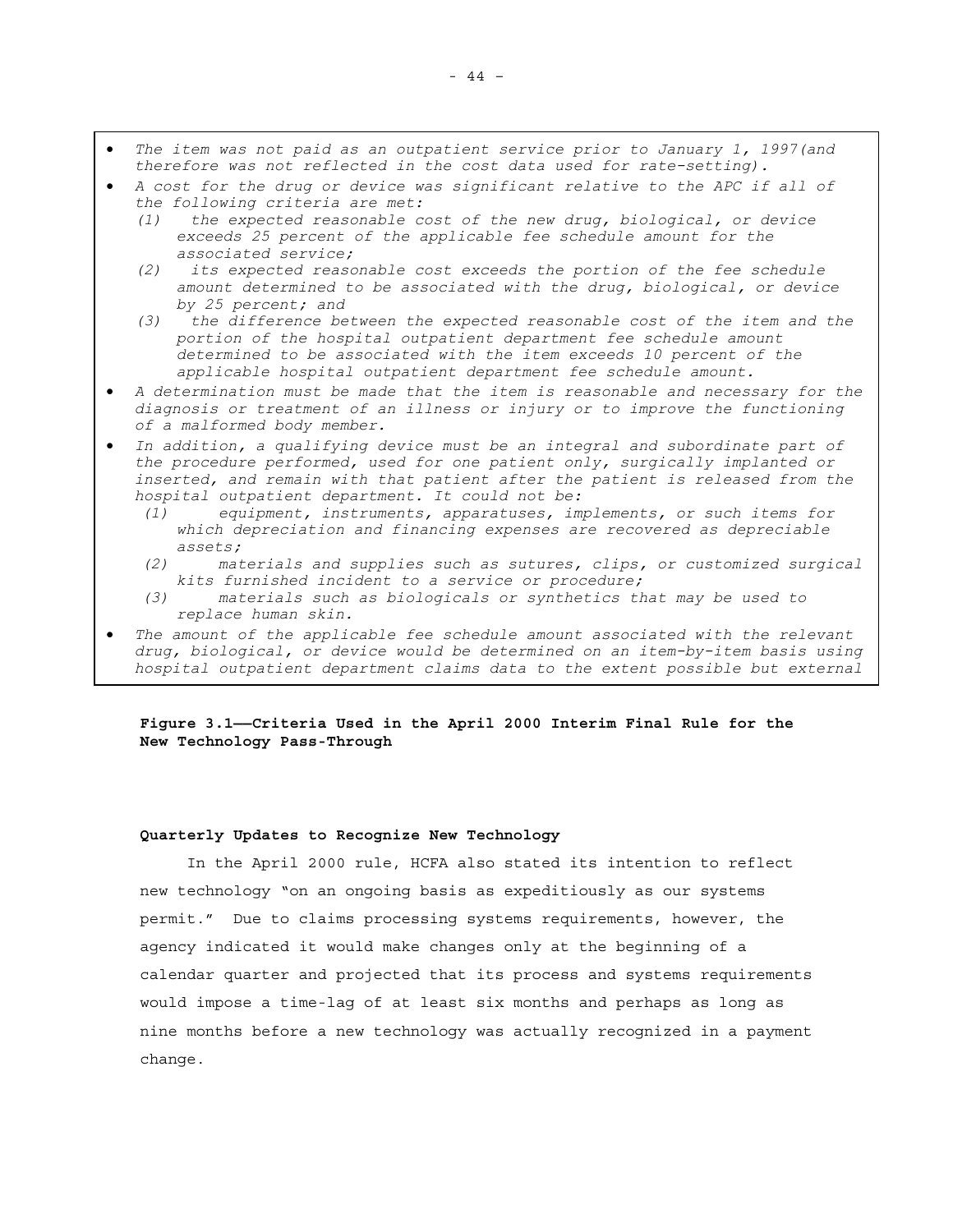#### **E. VOLUME CONTROLS**

A common theme among those involved with the design of the OPPS was that the system would not be able to control expenditure growth for hospital outpatient services unless the fee-for-service payment system were coupled with some type of volume controls. The 1995 HHS report discussed three ways to control volume expenditure growth but made no recommendation. The alternatives were:

- Expand the volume performance standard (VPS) for physician services to include HOPD services. The rationale was that physicians rather than facilities largely drive HOPD volume.
- Develop a VPS method that applied directly to OPD payments. The cited drawbacks to this approach was that it would unfairly penalize hospitals for physician-controlled volume and that setting the target would be complicated because of shifts in site of care.
- Expand the physician VPS by adding a facility value for all ambulatory services and link it to all ambulatory facility payments. This approach was seen as more closely aligning physician and facility incentives but also potentially unfairly affecting certain providers for growth in other types of services (unless there was policy discretion in how the standard was applied).

The ProPAC analysis of the HHS proposal also stressed the importance of controlling volume and reviewed several alternatives. The Commission had previously recommended including hospital outpatient services in the physician VPS to the same extent they would be if they were furnished in physician offices. (This would generally be the technical component of referred laboratory and radiology services under the HHS two-stage approach for OPPS). ProPAC recommended that HHS consider both methods that rely on financial incentives, such as volume performance standards and capitation payment, and administrative controls such as utilization review and practice guidelines. With respect to expenditure targets, ProPAC made several points but no recommendations: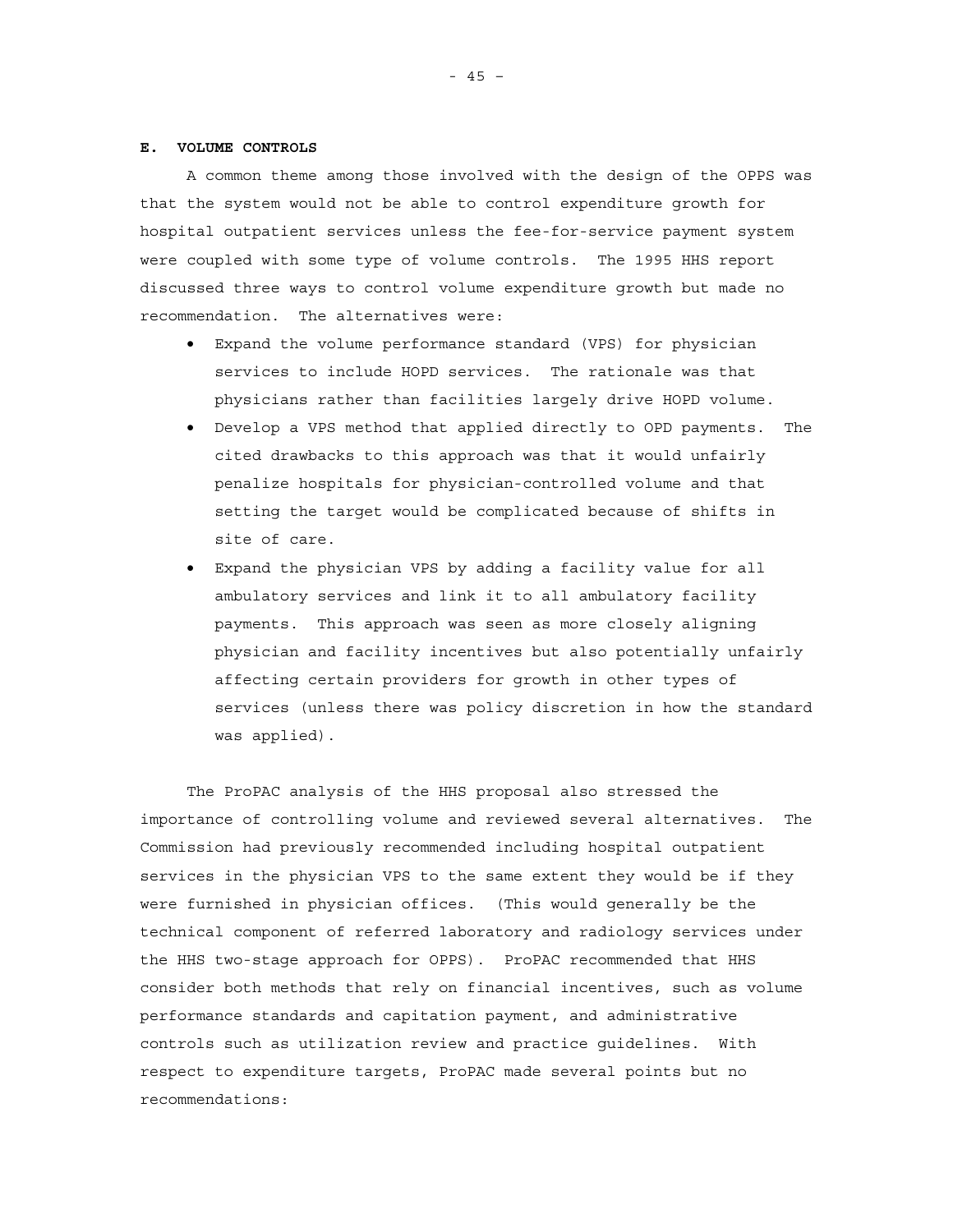- The risk pool for the expenditure target could be hospitals only, all providers of ambulatory services, or physicians who order the services. Establishing an expenditure control specific to HOPD services might create an incentive to shift services to other ambulatory care settings. Putting physicians at risk would be a more powerful incentive.
- The larger the risk pool, the weaker the incentives to control expenditures. The physician VPS was designed to provide a collective incentive to control volume through, for example, educational programs. Reductions in the size of the risk pool by geographic region or physician specialty had been suggested but raised several issues:
	- o It could change the distribution of Medicare payments among geographic regions and could ultimately lead to payment rates that are increasingly unrelated to resource costs of producing identical services.
	- o It would be difficult to set meaningful expenditure targets for smaller pools.

The BBA required that the Secretary develop a method for controlling unnecessary increases in service and provided for an adjustment to the update to the conversion factor if the Secretary determined that the volume of services has increased beyond amounts established through the methodology. The 1998 proposed rule provided for a sustainable growth rate (SGR)-like approach for 2000 only based solely on OPD services that took into account inflation, changes in Part B fee-for-service enrollment, and an allowance for increases in service intensity and new technology. The rule indicated that a method for determining expenditure targets in the future would be proposed after further study. While this was deemed the most feasible approach in the short term, the proposed rule indicated that a more integrated approach that also addressed ASCs and physicians would be preferable but might require statutory changes. Commenters objected to the proposed volume control measure, arguing that it would not be a reliable way to distinguish the growth of necessary from unnecessary services, could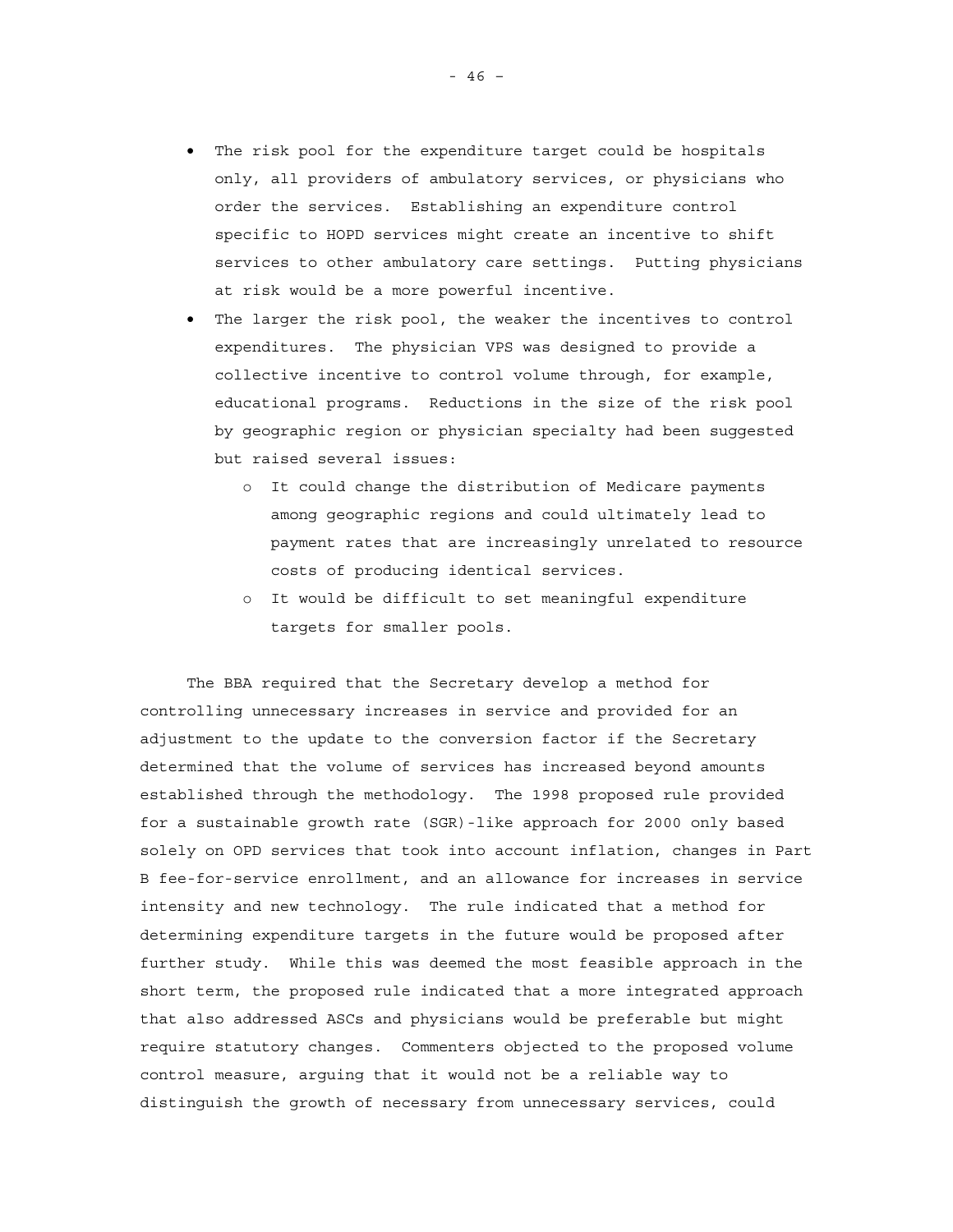penalize hospitals for increases attributable to technological changes that shift service delivery from inpatient to outpatient settings, and could reduce payments to an inadequate level that adversely affects access to care. Another objection was that expenditure caps should affect the physicians who order and control services instead of hospitals. HCFA dropped the proposal in the final rule.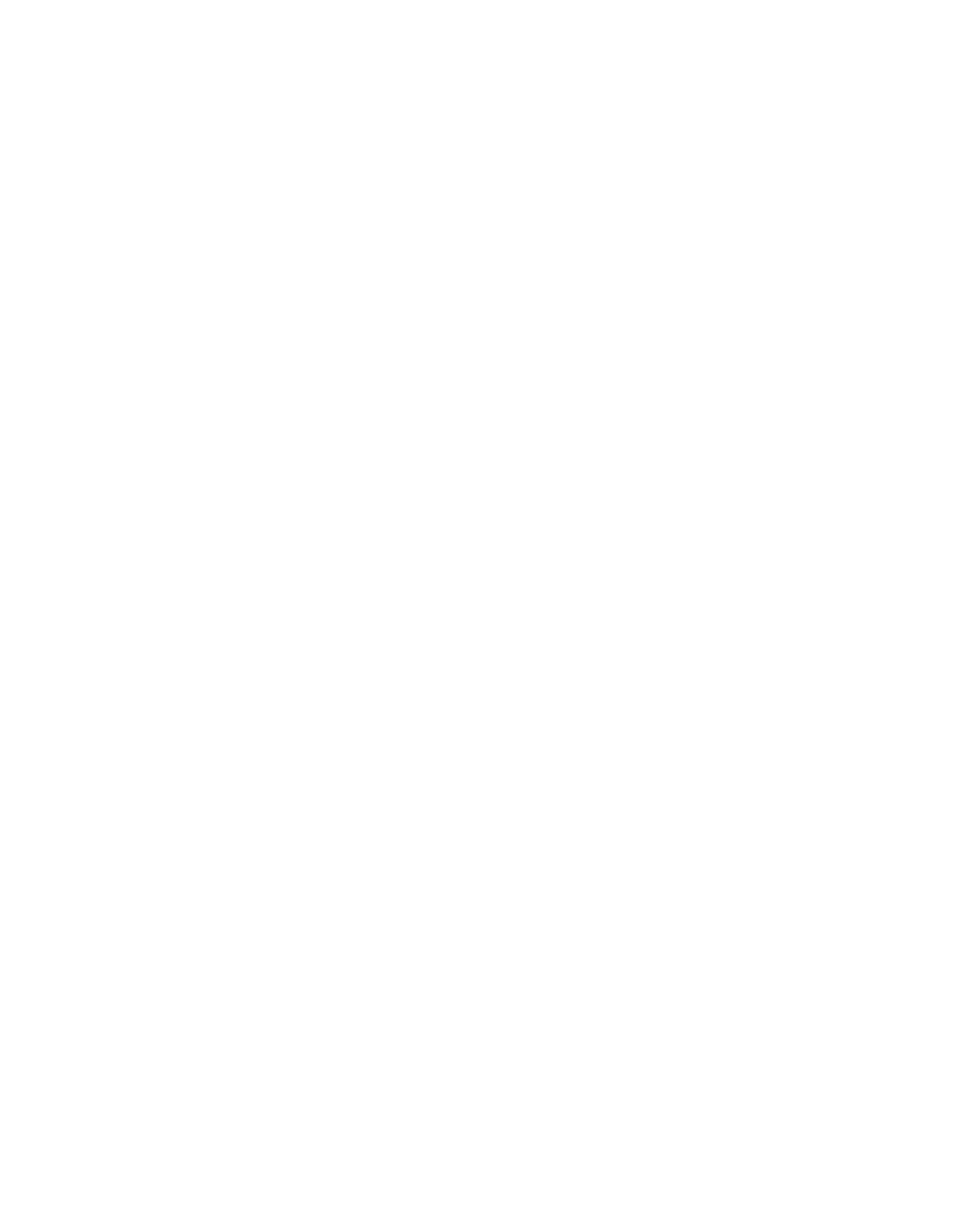#### **4. IMPLICATIONS FOR REFINING THE CURRENT OPPS**

Many policy decisions affecting the initial design of the OPPS were influenced in the short run by what was feasible technically and acceptable to the policy process. The beneficiary coinsurance issue created an impetus for establishing an OPPS as soon as possible. Adopting policies that were technically feasible to implement in the short-run and which would not require protracted policy development and debate became overriding considerations in the initial PPS design. Articulated policy goals that were deferred as implementation became the overriding concern were:

- Creating financial incentives for the efficient use of ambulatory services through extensive ancillary packaging and comprehensive bundling policies;
- Establishing consistent payment policies across ambulatory settings; and,
- Controlling aggregate expenditures for hospital outpatient services.

The complexities of ambulatory care made progress on the prerequisite research and policy development for these goals problematic during the development of the initial OPPS. These complexities remain. Care is provided in multiple ambulatory settings, patients seek the same ancillary and medical services for different reasons, and an episode of care is difficult to define. Differences in patient characteristics, services and cost structures across ambulatory settings are still not well understood.

The perceived advantages and disadvantages of alternative policies that were considered when OPPS was initially implemented generally remain relevant. However, as the OPPS has evolved, the accuracy of the payment rate for services furnished to particular patients has become an increasingly important policy objective and has overridden some of the other goals that were considered important when the payment system was implemented. The "averaging" concept that underlies the inpatient PPS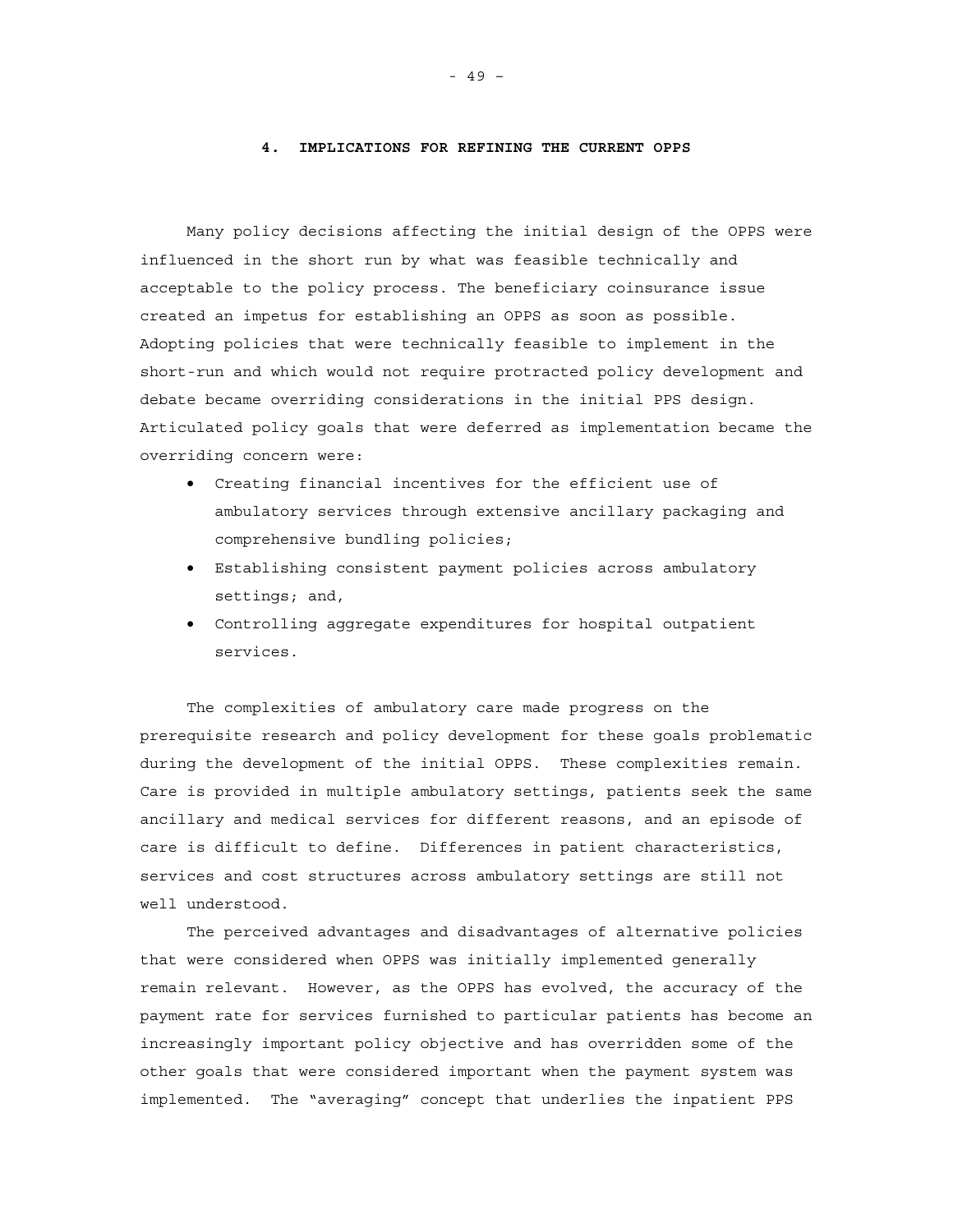and the initial OPPS-construct has eroded as OPPS payments have become increasingly less packaged and the procedure groupings have narrowed. Arguably, unpackaging further increases the importance of payment accuracy since there is increasingly less room within the payment to offset higher costs for some items and services with lower costs (or no usage) for others. As a result, goals such as administrative simplicity and financial incentives for efficient use of ancillary services have assumed less importance. At the same time, the OPPS payment policies increasingly resemble those for other ambulatory settings. Indeed, the more fee schedule-like appearance of the OPPS rates coupled with other developments——such as growth of ASC services, implementation of the resource-based practice expense component of the physician fee schedule, improved coding on HOPD claims——might facilitate progress on rationalizing the payment systems across ambulatory settings. However, more current research on differences in resource costs for high volume procedures should be considered as part of this initiative. In using accounting costs to set the APC relative weights, the OPPS depends on hospital charges being consistently related to costs. Hospital charges have increased rapidly relative to costs and there is evidence of substantial differences in hospital markups across hospitals and by type of service. Current hospital charging practices, which are largely driven by arrangements with payers, challenge more than ever the assumption that accounting costs accurately reflect a hospital's costs for specific items and services.

Several issues that have created considerable policy debate during the post-implementation stage——new technology, devices and expensive drugs——received minimal attention in the initial PPS development. There are probably several reasons for this:

- HCPCS codes were only being used for chemotherapy drugs, which were known to have substantial cost variation. Other expensive drugs could not be readily identified and their costs evaluated.
- Devices were paid under the DMEPOS fee schedule so issues such as cost variation and differential markups were not considered or evaluated for these items.

- 50 –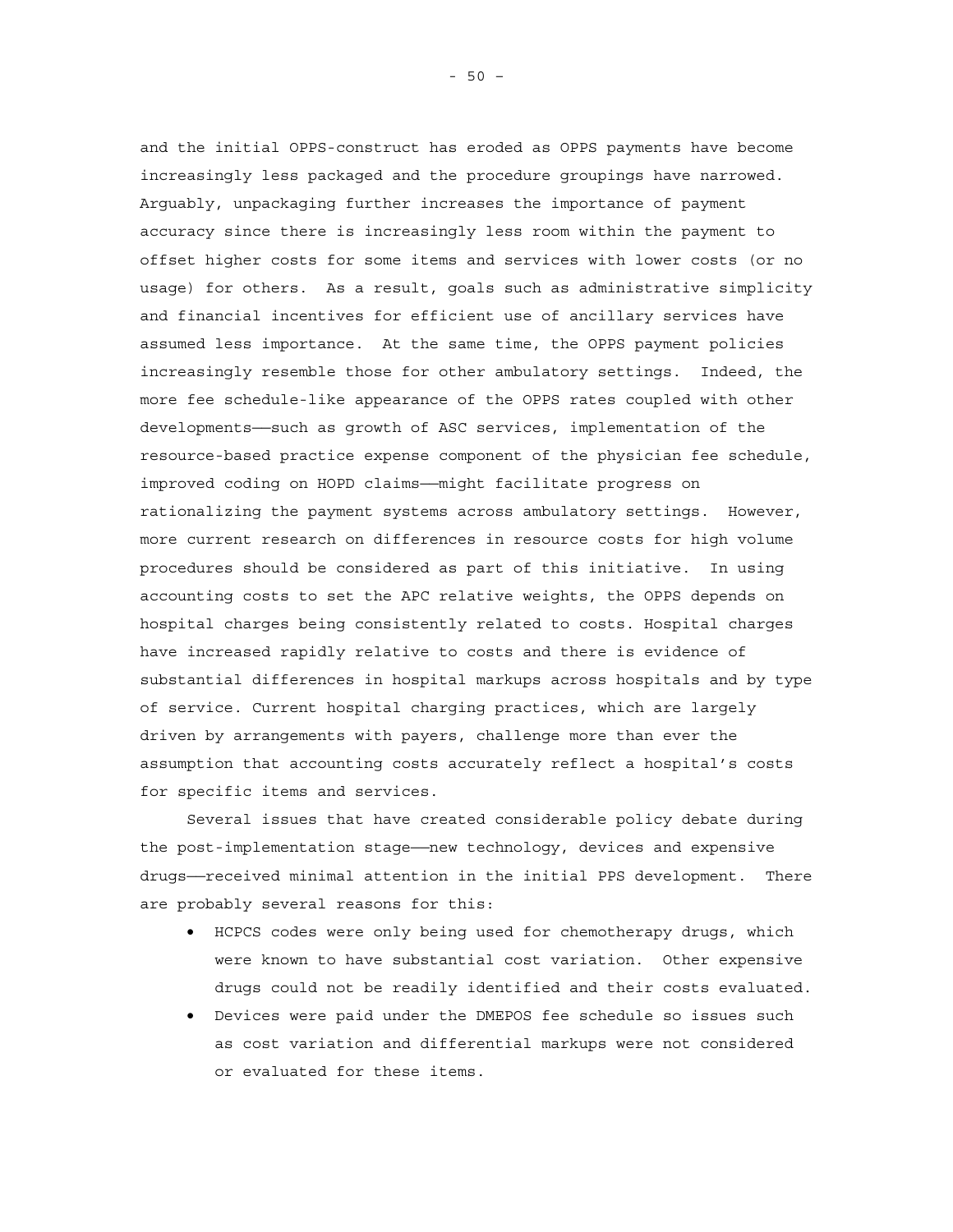The rapid technological advances that were affecting the shift of services to the outpatient setting and the provision of expensive new technology were not appreciated. As a result, the timeliness of recognizing high cost new technology was not an issue during the design phase.

One implication is that there is little information on alternatives that were considered for new technology. After the proposed rule was issued, policy development for new technology proceeded on two tracks. The BBRA provided for transitional pass-through payments for high cost new drugs and devices. HCFA proceeded to develop the new technology APCs and elected to keep them in the final rule. It is not clear that both policies are needed. The new technology APCs (expanded to include services that qualify for the transitional pass-through) might be preferable since they involve less administrative burden by keeping all services on a prospectively determined rate.

The reports produced by HHS and MedPAC envisioned that work would proceed towards the longer-term policy goals after the initial PPS was implemented. That is, the payment system would evolve to include more packaging and to expand to other ambulatory settings. However, other priorities and the resource demands imposed by the current system and continuing legislative changes interfered with research and policy development activities on the longer-term goals. When the OPPS is viewed independently, the individuals who were interviewed for this study seemed to believe that the OPPS payment system for the most part was maturing and stabilizing. However, when OPPS is considered within the broader context of ambulatory care payment, the goals of rationalizing the payment systems across ambulatory settings and using financial incentives to control aggregate ambulatory expenditures remain important but unrealized.

- 51 –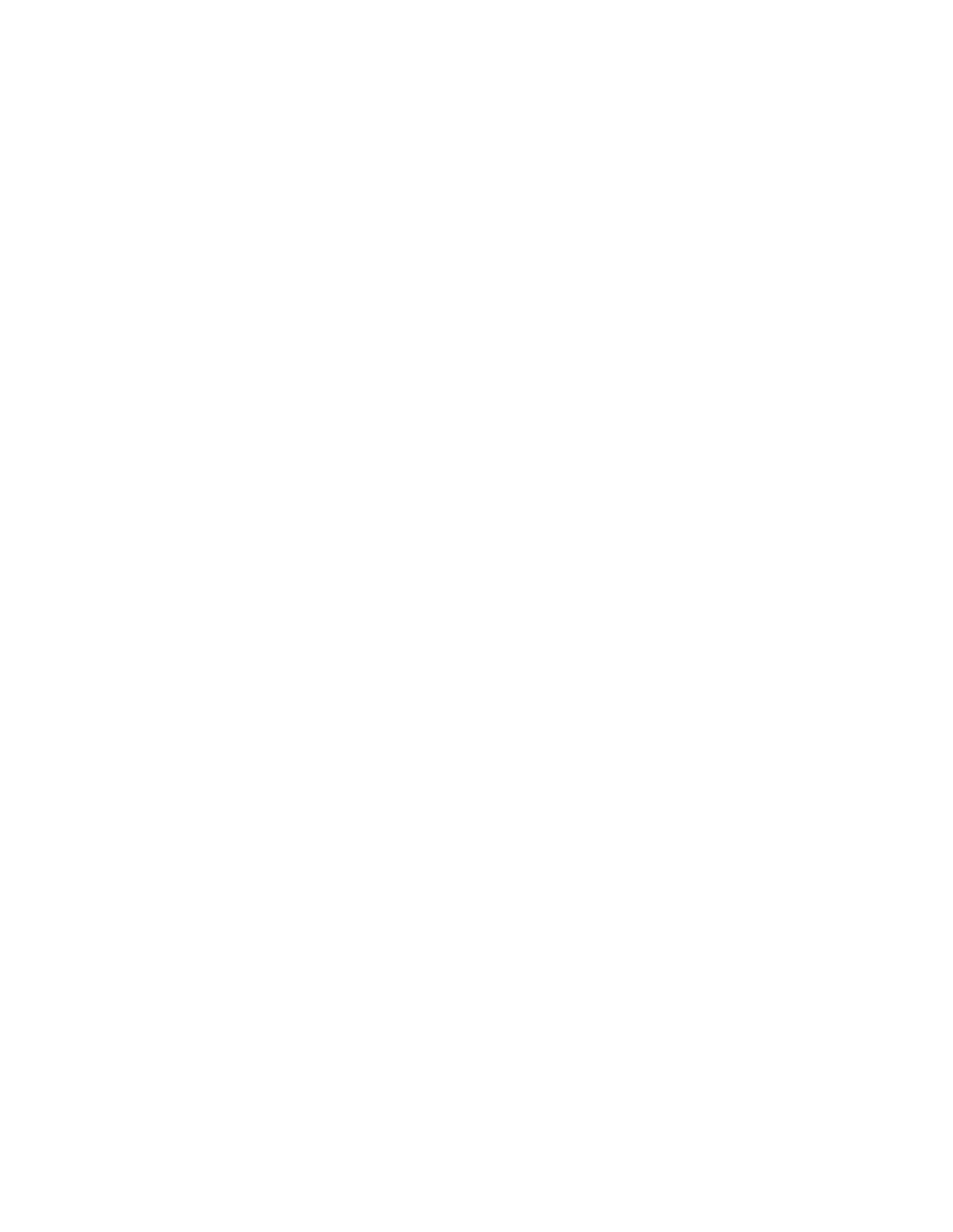### **APPENDIX A: KEY DOCUMENTS IN OPPS DEVELOPMENT**

# **I. LEGISLATIVE PROVISIONS IMPACTING DEVELOPMENT AND IMPLEMENTATION OF OPPS**

### **a. Omnibus Budget Reconciliation Act of 1986 (P.L. 99-509)**

Section 9343(f): Payments for Ambulatory Surgery: Development of a Prospective Payment Methodology for Hospital Outpatient Services

### *PPS for Ambulatory Surgical Procedures*

Requires a fully prospective payment system for ambulatory surgical procedures performed on hospital outpatients. The system to the extent practicable shall provide for an all-inclusive payment rate that encompasses payment for facility services and all medical and other health services, other than physician services, that are commonly furnished in connection with the procedure. The system shall provide for appropriate payment rates that take into account:

- The costs of hospitals providing ambulatory surgical procedures;
- The costs to Medicare (i.e., payments) for such procedures performed in ambulatory surgical centers (ASCs);
- The extent to which any differences in costs are justified.

### *Reports*

- Requires an interim report to Congress on the development of the system by April 1, 1988.
- Requires a final report to Congress by April 1, 1989 that includes recommendations for implementation.

#### *Comprehensive OPPS*

Requires the Secretary to develop a model payment system for other hospital outpatient services and to submit a report to Congress by January 1, 1991.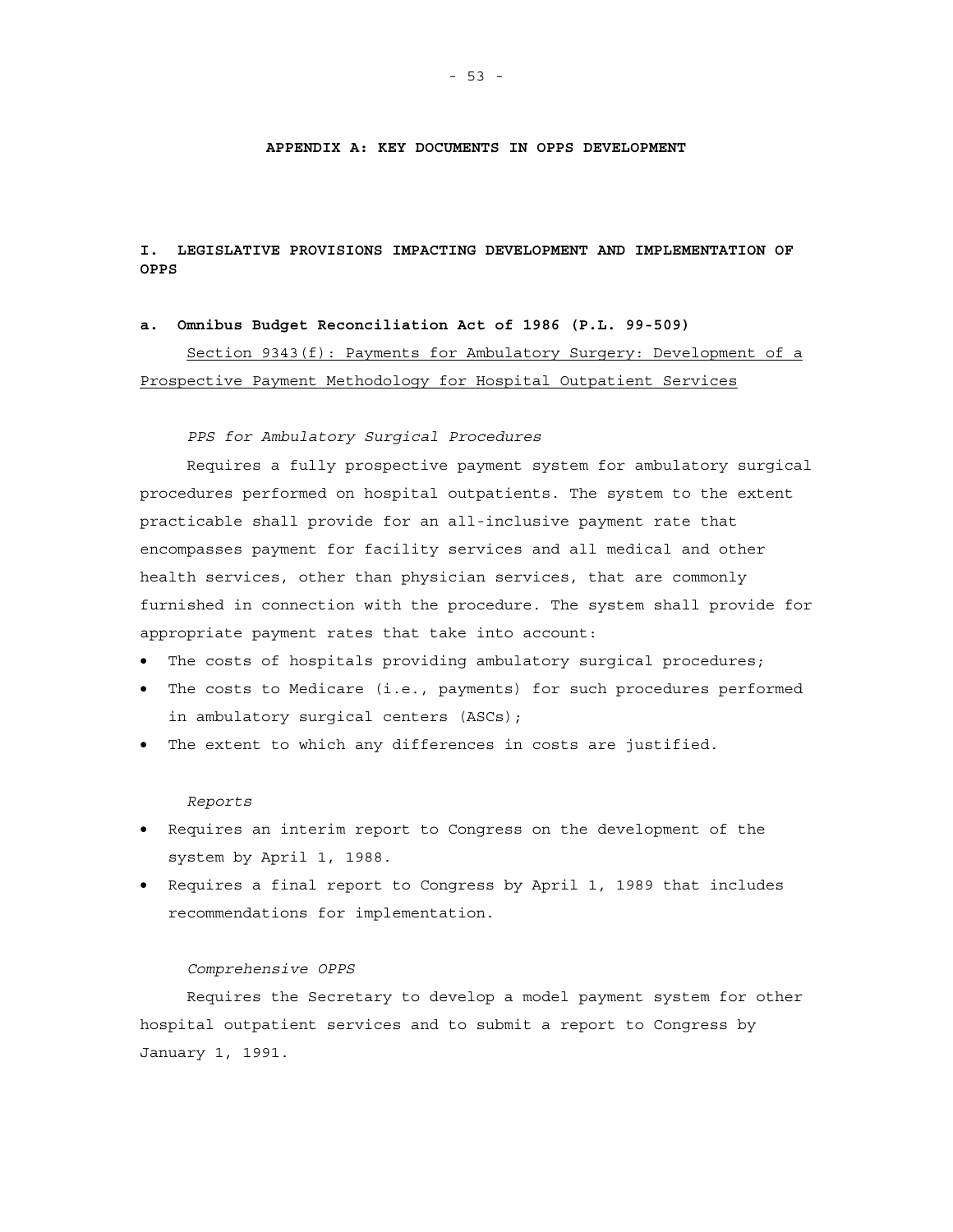### **b. Omnibus Budget Reconciliation Act of 1987**

# Section 4068(b): Development of a Prospective Payment Methodology for Hospital Outpatient Services

Amends the OBRA-86 provisions to require that the Secretary:

- Consider whether a differential payment rate is appropriate for specialty hospitals; and,
- Solicit the views of the Prospective Payment Assessment Commission in developing the proposals for a prospective payment system for hospital outpatient surgical services and for a comprehensive OPPS.

### **c. Omnibus Budget Reconciliation Act of 1990 (Public Law 101-508)**

Section 4151 (b)(2): Payments for Hospital Outpatient Services: Development of a Proposal

Requires the Secretary of HHS to develop a proposal to pay for hospital outpatient services on the basis of prospectively determined rates. In developing the proposal, the Secretary is to consider:

- The need to provide for appropriate limits on increases in expenditures under the Medicare program;
- The need to adjust prospectively determined rates to account for changes in a hospital's outpatient case mix, severity of illness of patients, volume of cases, and the development of new technologies and standards of medical practice;
- Providing hospitals with incentives to control the costs of providing outpatient services;
- The feasibility and appropriateness of including payment for outpatient services not currently paid on a cost-related basis under the Medicare program (including clinical diagnostic laboratory tests and dialysis services) in the system;
- The need to increase payments under the system to hospitals that treat a disproportionate share of low-income patients, teaching hospitals, and hospitals located in geographic areas with high wages and wage-related costs;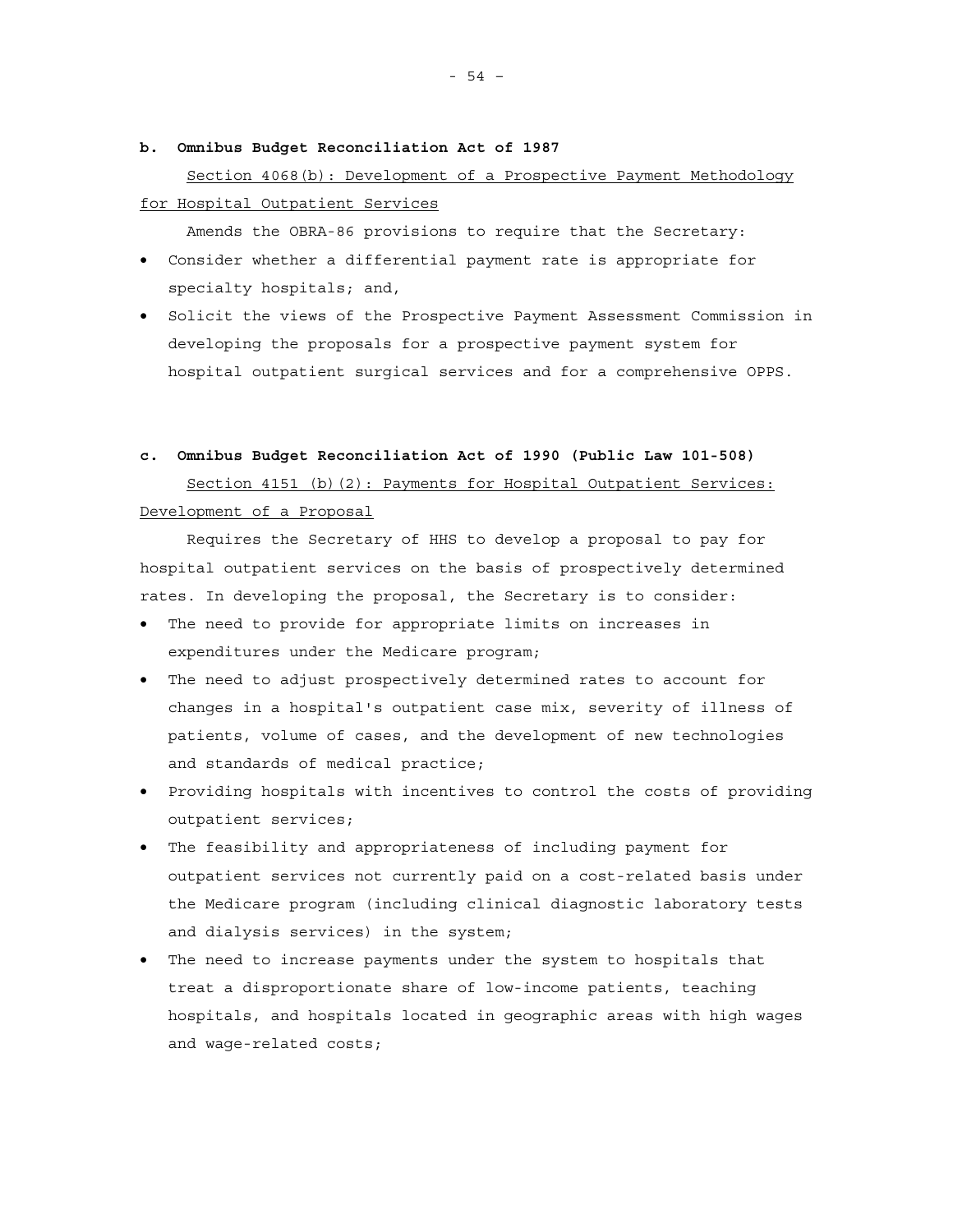- The feasibility and appropriateness of bundling services into larger units, such as episodes or visits, in establishing the basic unit for making payments under the system; and
- The feasibility and appropriateness of varying payments under the system on the basis of whether services are provided in a freestanding or hospital-based facility.

*Reports* 

- The Administrator of the Health Care Financing Administration is required to submit research findings relating to prospective payments for hospital outpatient services to the Congress by January 1, 1991.
- The Secretary of HHS is required to submit the OPPS proposal to Congress by September 1, 1991.
- The Prospective Payment Assessment Commission is required to submit an analysis of and comments on the Secretary's proposal by March 1, 1992.

### **d. Balanced Budget Act of 1997**

# Section 4523: Prospective Payment System for Hospital Outpatient Department Services

Establishes a prospective payment system (OPPS) for hospital outpatient department (HOPD) services effective January 1, 1999. The services included under the OPPS will be (1) OPD services designated by the Secretary (but not including therapy services and ambulance services), and (2) services covered under part B that are provided to hospital inpatients who have exhausted Part A benefits or are not entitled to Part A.

*OPPS Requirements* 

- The Secretary will develop a classification system consisting of groups of services so that services within each group are comparable clinically and with respect to the use of resources.
- The Secretary will establish relative payment weights for each group based on median hospital costs and estimated frequencies of utilization of services in 1999.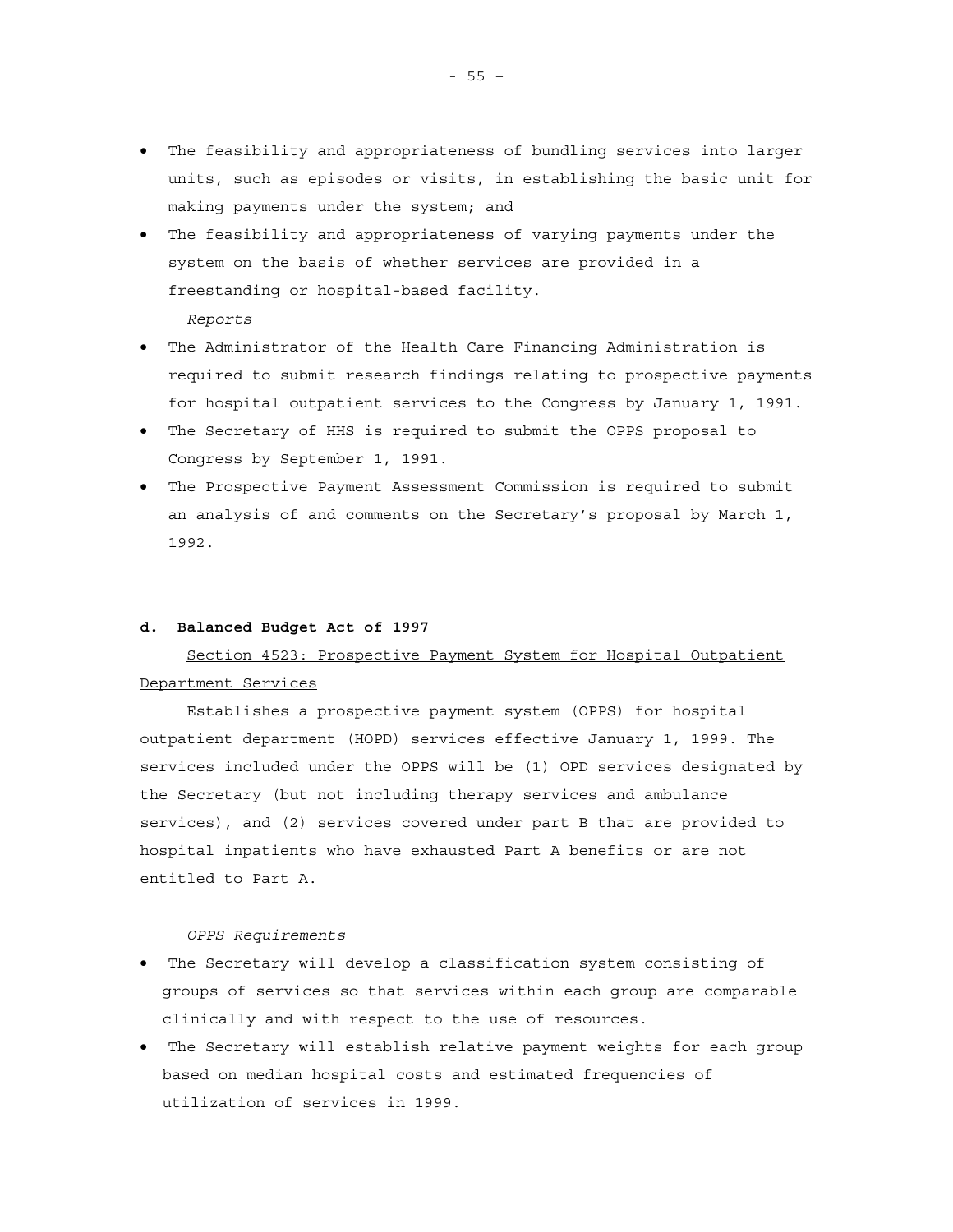- The Secretary will also establish a wage adjustment factor as well as other adjustments determined to be necessary to ensure equitable payments, such as outlier adjustments or adjustments for certain classes of hospitals.
- The Secretary may periodically review and revise the groups, the relative payment weights, and the wage and other adjustments to take into account changes in medical practice, changes in technology, the addition of new services, new cost data, and other relevant information and factors. Such adjustments must be made in a budget neutral fashion

## *Calculation of OPPS Fee Schedule Amounts*

- The Secretary will estimate the sum of (1) the total amount that would otherwise be paid by Medicare for OPD services in 1999, and (2) the total amount of co-payments that are estimated to be paid under the OPPS (see below).
- A conversion factor will be used to convert the weights into fee schedule amounts. This conversion factor will be calculated in a manner so that the sum of the products of the fee schedule amounts and the frequencies equals the aggregate sum of Medicare payments and co-payments estimated above.
- For each group, the OPD fee schedule amount will equal the conversion factor multiplied by the weight.
- In future years, the conversion factor will be updated by the hospital market basket (except that for 2000-2002, the update will be equal to the hospital market basket reduced by 1 percentage point)

### *Calculation of Co-payment Amounts*

• An "unadjusted co-payment amount" will be established for each OPD group based on 20 percent of the national median of the charges for services in the group furnished during 1996, and updated to 1999 using the Secretary's estimate of charge growth. If the unadjusted co-payment amount results in an amount that is less than 20 percent of the OPD fee schedule amount, then the co-payment amount will be established to be 20 percent of the OPD fee schedule amount.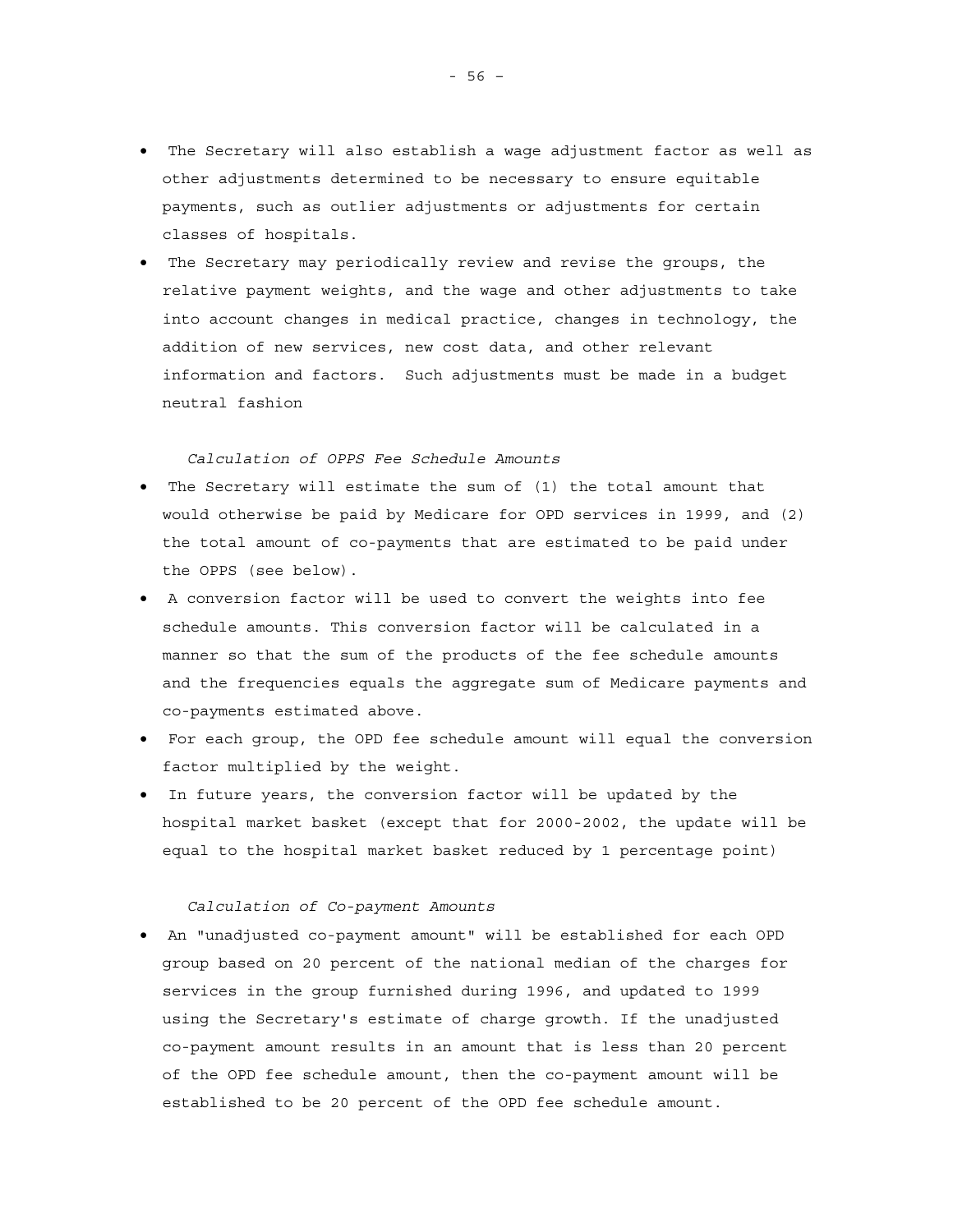- A pre-deductible payment percentage will be calculated for each group in each year. It will be equal to the ratio of (I) the OPD fee schedule amount minus the unadjusted co-payment amount to (II) the OPD fee schedule amount.
- To determine payment for a particular group in a particular area: (1)The OPD fee schedule amount for the group will be adjusted by the wage adjustment factor and other factors determined to he necessary by the Secretary;
	- (2)The Medicare portion of the OPD fee schedule amount will be equal to the adjusted OPD fee schedule amount multiplied by the predeductible payment percentage;
	- (3)The amount of beneficiary co-payment will be equal to the adjusted OPD fee schedule amount in (1) minus the Medicare portion of the payment calculated in (2).
- In each year, the unadjusted co-payment amount remains unchanged. The pre-deductible payment percentage and the Medicare payment, however, will continue to be calculated in the same manner so that Medicare assumes a larger portion of the total OPD fee schedule amount each year.
- At the point in time when the co-payment amount for a group equals 20 percent of the OPD fee schedule amount, the co-payment amount will be maintained each year at 20 percent of the fee schedule.
- The Secretary is required to establish a procedure whereby a hospital could elect to reduce the co-payment amount for some or all OPD services to a lower amount (but not less than 20 percent of the fee schedule amount).

### *Other Provisions*

• Volume Adjustment*.* The Secretary is required to develop a method for controlling unnecessary increases in the volume of services. If the Secretary determines under such a methodology that the volume of services has increased beyond amounts established through such methodology, the Secretary may adjust the update to the conversion factor.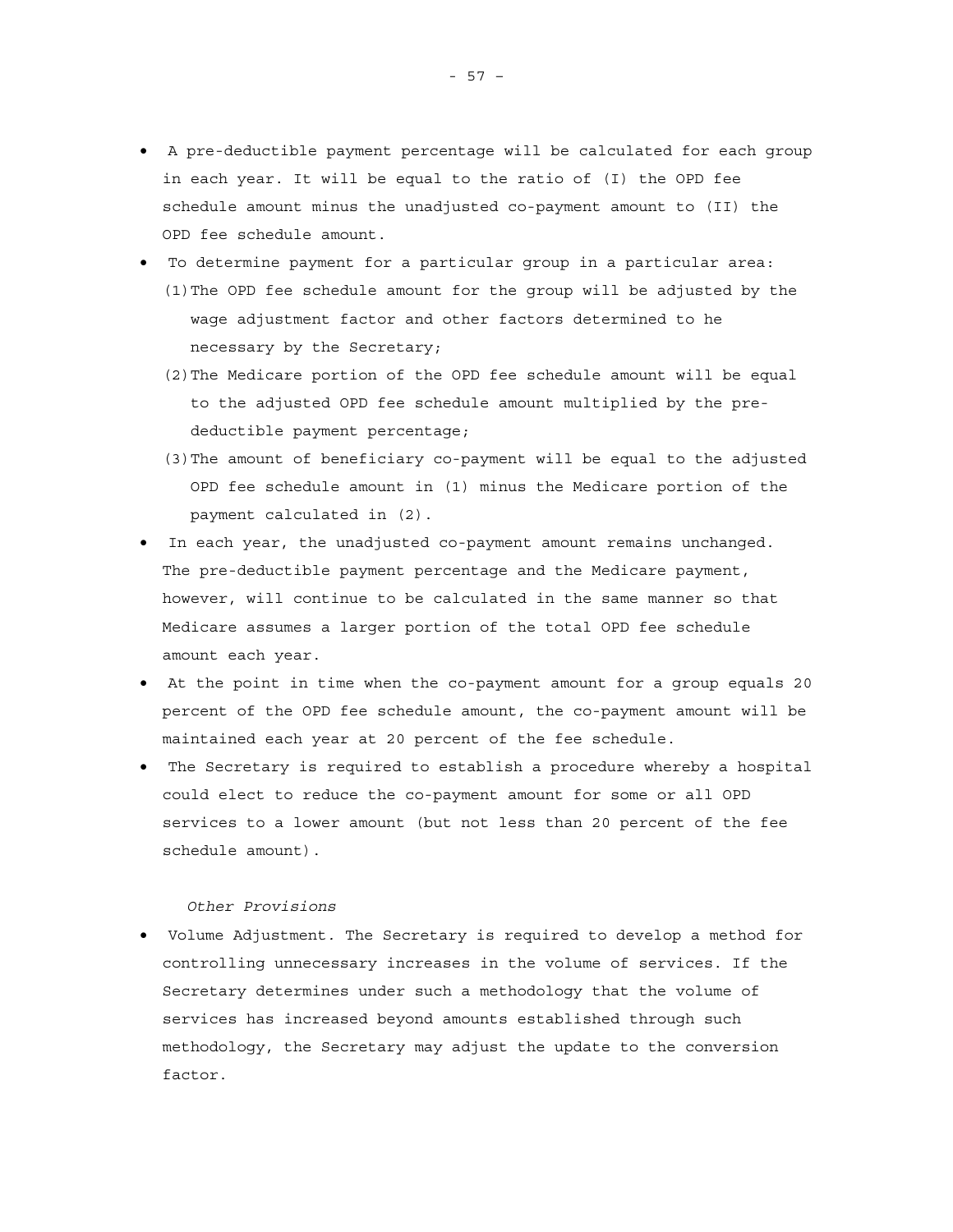- Cancer Hospitals. The PPS for OPD services shall not apply to cancer hospitals until January 1, 2000. The Secretary may establish a separate conversion factor for their services that specifically takes into account the unique costs incurred by them by virtue of their patient population and service intensity.
- Limitation on Review*.* There shall be no administrative or judicial review of the development of the classification system, wage adjustment factors, other adjustments, and volume performance methodologies, the calculation of base amounts, periodic adjustments, and the establishment of a separate conversion factor for cancer hospitals.

### **e. Balanced Budget Refinement Act of 1999**

Section 201. Outlier Adjustment and Transitional Pass-Through for Certain Medical Devices, Drugs, and Biologicals.

*Outlier Adjustment* 

- Requires an additional payment for each covered OPD service (or group of services) for which a hospital's charges, adjusted to cost, exceed (i) a fixed multiple of the sum of the applicable fee schedule amount and (ii) any transitional pass-through payment and (iii) any such fixed dollar amount as the Secretary may establish.
- The amount of the additional payment shall approximate the marginal cost of care beyond the applicable cutoff point.
- The total additional payments may not exceed 2.5% of total aggregate payments for a year before 2004 and 3.0% beginning in 2004.
- For services furnished before 2002, the additional payments may be determined on a bill basis rather than for a specific group of services and may use an overall cost-to-charge ratio rather than ratios for specific hospital departments.

*Transitional Pass-Through for Additional Costs of Innovative Medical Devices, Drugs, and Biologicals*.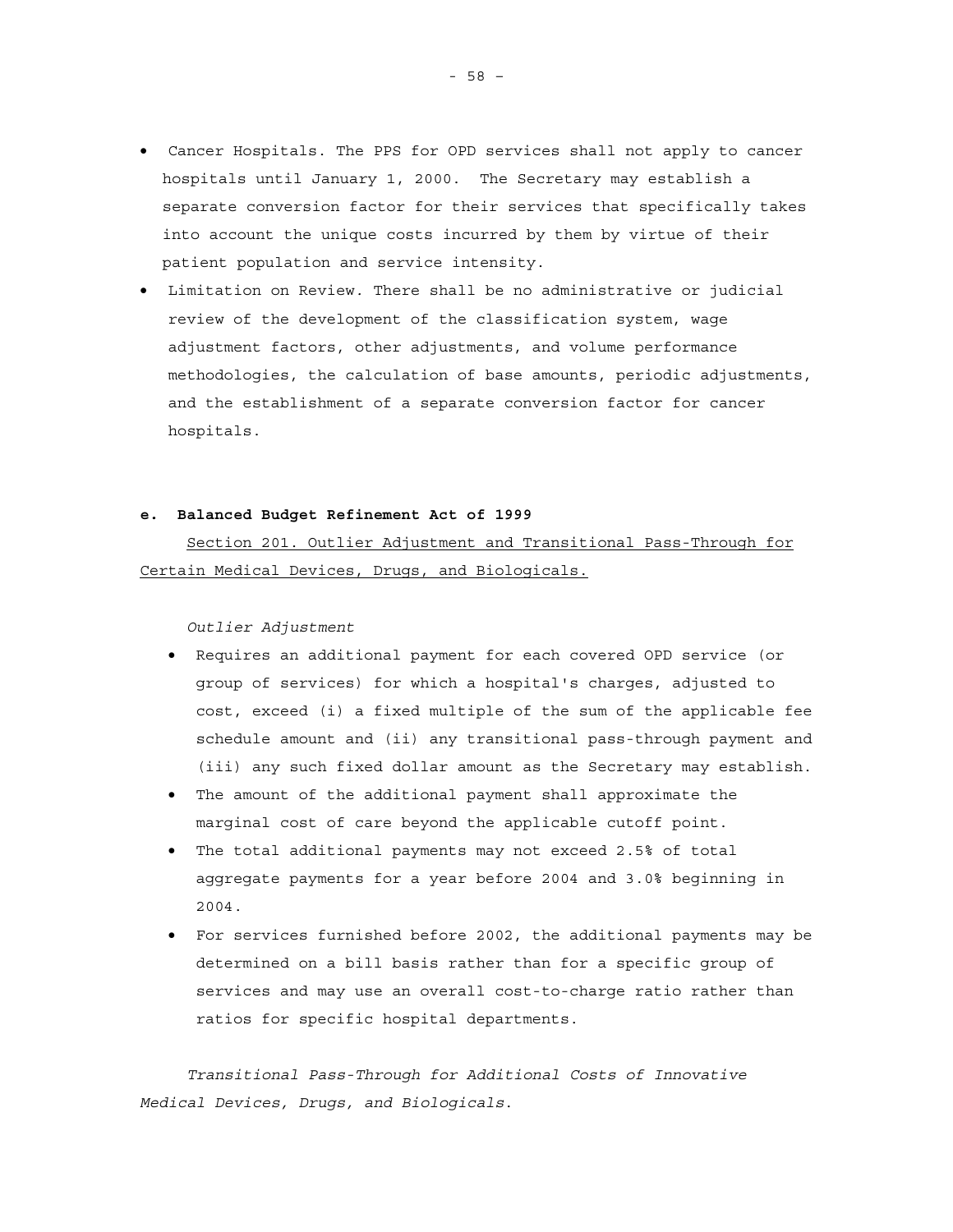Requires an additional payment for current orphan drugs, current cancer therapy drugs and biologicals and brachytherapy, current radiopharmaceutical drugs and biological products, and new medical devices, drugs, and biologicals if:

- Payment for the device, drug or biological was not being made as a outpatient hospital service as of December 31, 1996 and
- The cost of the item is not insignificant.

The payment applies for 2-3 years beginning the later of the effective date of the provision or the date payment is first made for the new medical devices, drug or biological. It shall be based the difference between the cost (or 95 % of the average wholesale price, in the case of drugs) for the service and the portion of the OPD payment that is associated with the service. Total aggregate payments for the transitional pass-through shall not exceed 2.5 percent for a year before 2004 and 2.0 percent in 2004 and thereafter. The additional payments will be budget neutral and a uniform pro rata reduction is to be made if the estimated payments would otherwise exceed the aggregate limit.

# *Inclusion of Certain Implantable Items Under System*

Requires that implantable items be included in the OPPS and classified to the group that includes the service to which an item relates.

*Classification Groups and Relative Weights* 

- Authorizes the weights to be based on either median or mean hospital costs.
- Limits the variation within a group so that the highest median cost (or mean cost) for an item or service in the group is no more than two times the lowest median cost (or mean cost). The Secretary may make exceptions in unusual cases, such as low volume items.
- Requires consultation with an expert outside advisory panel composed of an appropriate selection of representatives of providers to review and advise the Secretary concerning the clinical integrity of the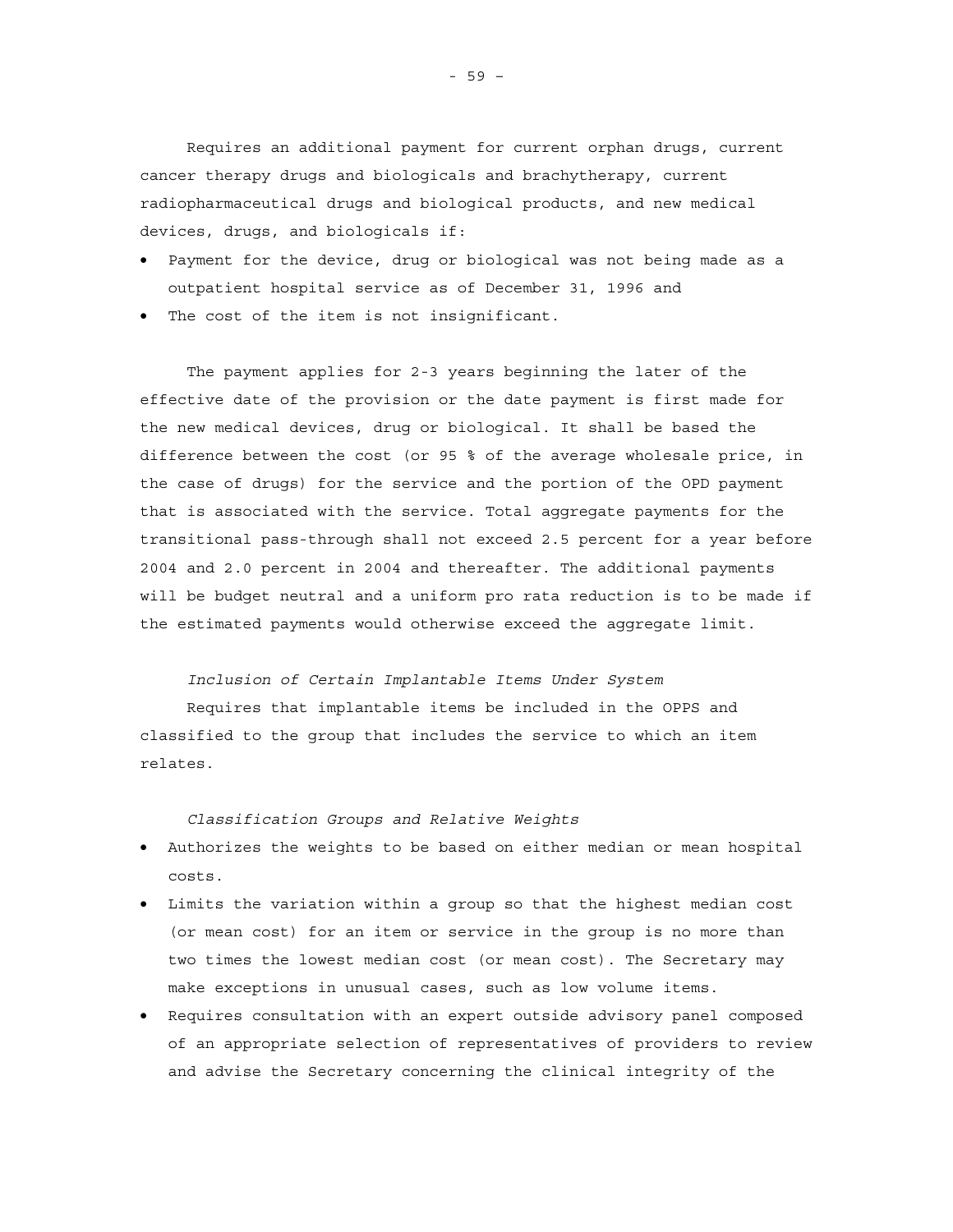groups and weights. The panel may use data collected or developed by outside organizations in conducting the review.

*Annual Review of OPD PPS Components* 

Requires review at least annually of the parameters used to establish the payment amounts.

Sec. 202*.* Establishing a Transitional Corridor for Application of OPD PPS.

Sec. 203. Study and Report to Congress Regarding the Special Treatment of Rural and Cancer Hospitals in Prospective Payment System for Hospital Outpatient Department Services*.*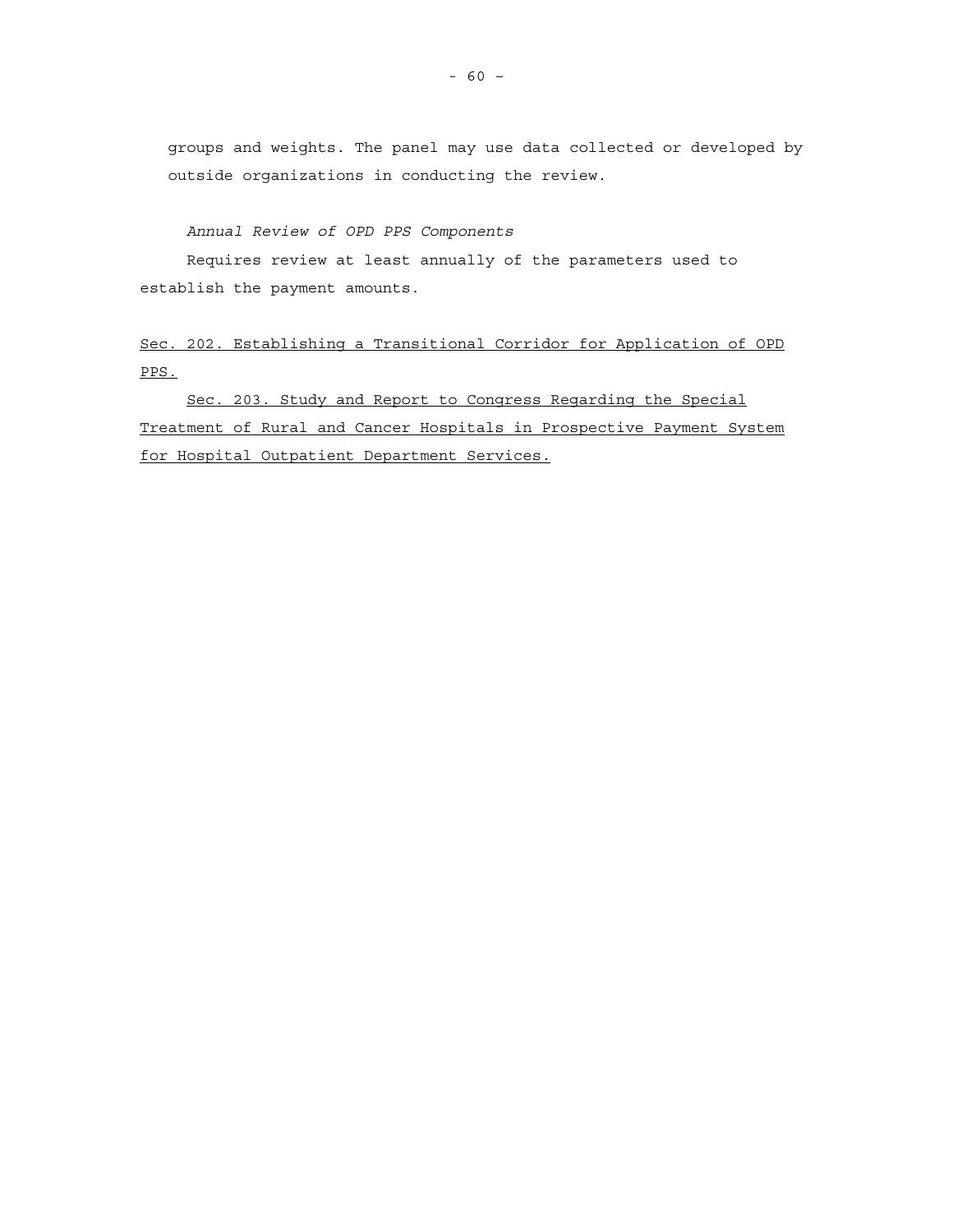### **II. MAJOR RESEARCH REPORTS RELATED TO THE DESIGN OF OPPS**

**a. Averill, Richard, Norbert Goldfield, Laurence Gregg, Thelma Grant and Boris Shafir,** *Design and Evaluation of a Prospective Payment System for Hospital Based Outpatient Care***, 3M Health Information Systems, 1995 (HCFA Cooperative Agreement 17-C-90057/5-01).** 

The study presented the results from the development of the Ambulatory Payment Groupings (Version 2.0) and simulation of various policy options. Version 2.0 had 290 APGs: 139 procedure APGs, 83 medical APGs (based on body system and diagnosis), 2 incidental APGs and 8 error APGs. The simulations examined 5 components of the payment system:

- *Basis of the payment weights*. The study found that cost-based and charge-based weights explained the same amount of cost variation. However, hospital mark-ups vary considerably across hospital departments and that the choice of charge-based versus cost-based weights had distributional implications. Charge-based relative weights for ancillary services are higher than cost-based weights and would increase payments to hospitals that deliver ancillary services as their primary outpatient services and decrease payments to hospitals whose primary services are clinic and emergency room visits.
- *Ancillary packaging.* The report found that the amount of packaging affected the amount of cost variation explained by the APGs . The report examined three packaging options that always packaged medical supplies and drugs other than chemotherapy and incidental services.
	- o A *limited* packaging option only packaged anesthesia services.
	- o The *simple* packaging option added simple ancillary tests to the packaging option.
	- o The *full* packaging option added some additional frequently performed ancillary services and some minor medical services.

An all-inclusive packaging option was not examined because it put providers at risk for high-cost infrequently performed ancillary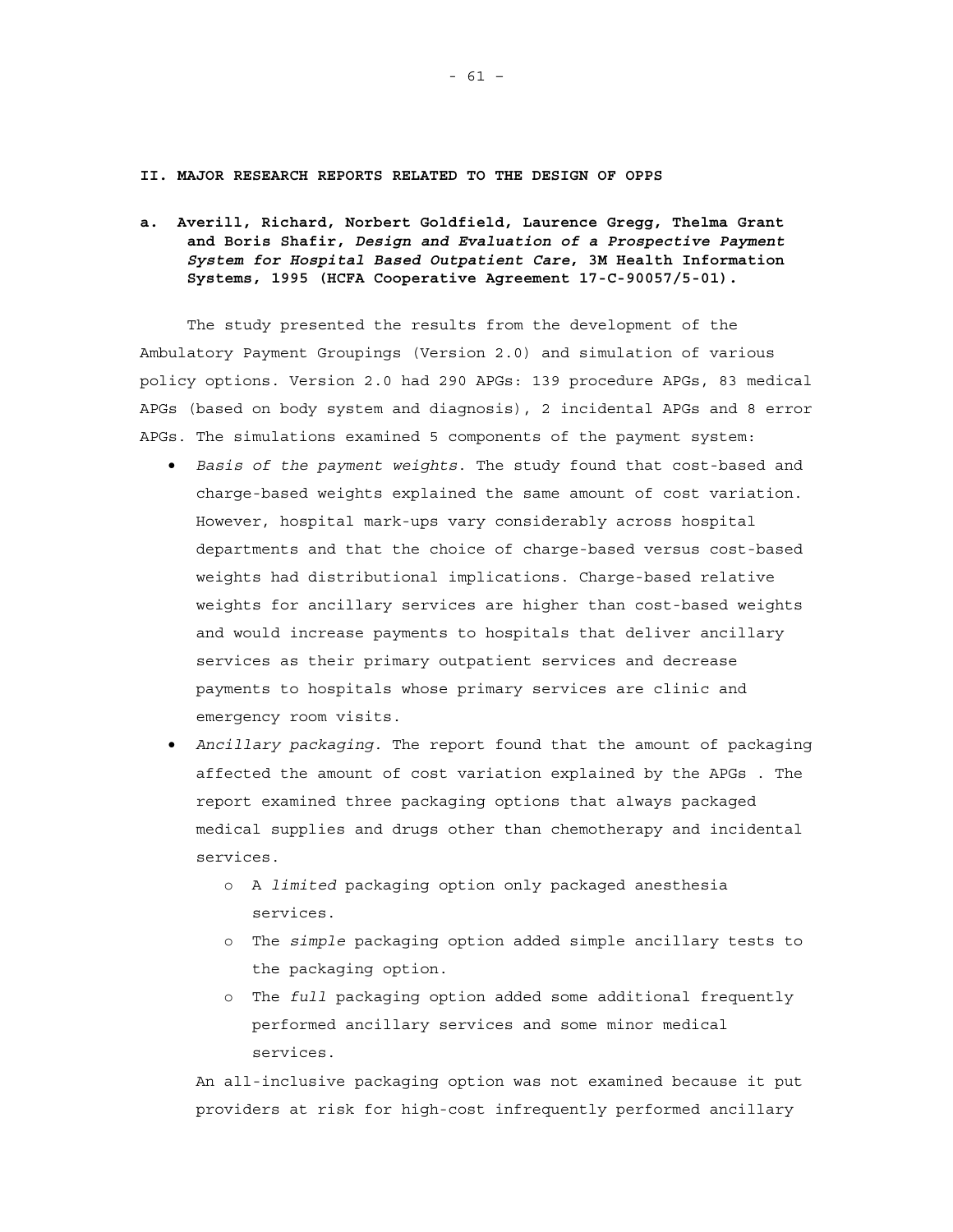services. Simple and full packaging explained about the same amount of cost variation.<sup>12</sup> For medical claims, full packaging explained less cost variation than limited packaging.<sup>13</sup> The lower amount of explained variation for medical claims was attributed to the combined effect of more variability in the use of ancillary services in medical encounters and the higher percentage of costs attributable to ancillary services. The report recommended that full packaging be used because of the incentives it would create for efficient use of ancillary services. The impact analysis indicated that there would be some redistribution impacts across classes of hospitals, with teaching hospitals with resident-to-bed ratios > .25 gaining 3.3% in payments relative to a limited packaging option. Medicare dependent small rural hospitals and sole community hospitals would have gained 1.8 % and .7% respectively, but rural referral centers would have lost .7% relative to the limited packaging option.

- *Outlier policy.* The report examined three outlier payment options: no outlier set-aside, one percent of total payments set-aside for outliers, and a three percent set-aside. There was a small reduction in the amount of cost variation explained in moving from 3% to 1% outlier payments but a large reduction for medical claims if outliers were eliminated entirely.<sup>14</sup> The distributional impacts of the different policies across hospitals were minimal. The report recommended a one percent set aside.
- *Ancillary discounting.* The report examined the impact of a 20 percent discounting where there are multiple ancillaries in the same APG. (Discounting when there were multiple significant procedures was assumed throughout, i.e., the highest value significant procedure was paid at 100 percent and the remainder at 50 percent). The ancillary discounting had minimal effect on the

 $13$  The R<sup>2</sup> was .588 for full packaging vs. .745 for limited packaging. <sup>14</sup> The R<sup>2</sup> for the medical visit APGs was .804, .439 and .745 using a 3%, 1% and no outlier set aside, respectively. The  $R^2$  for all services was .823, .773, and .721 using a 3%, 1% and no outlier set aside, respectively.

 $12$  The R<sup>2</sup> was .757 for full or simple packaging vs. .773 for limited packaging.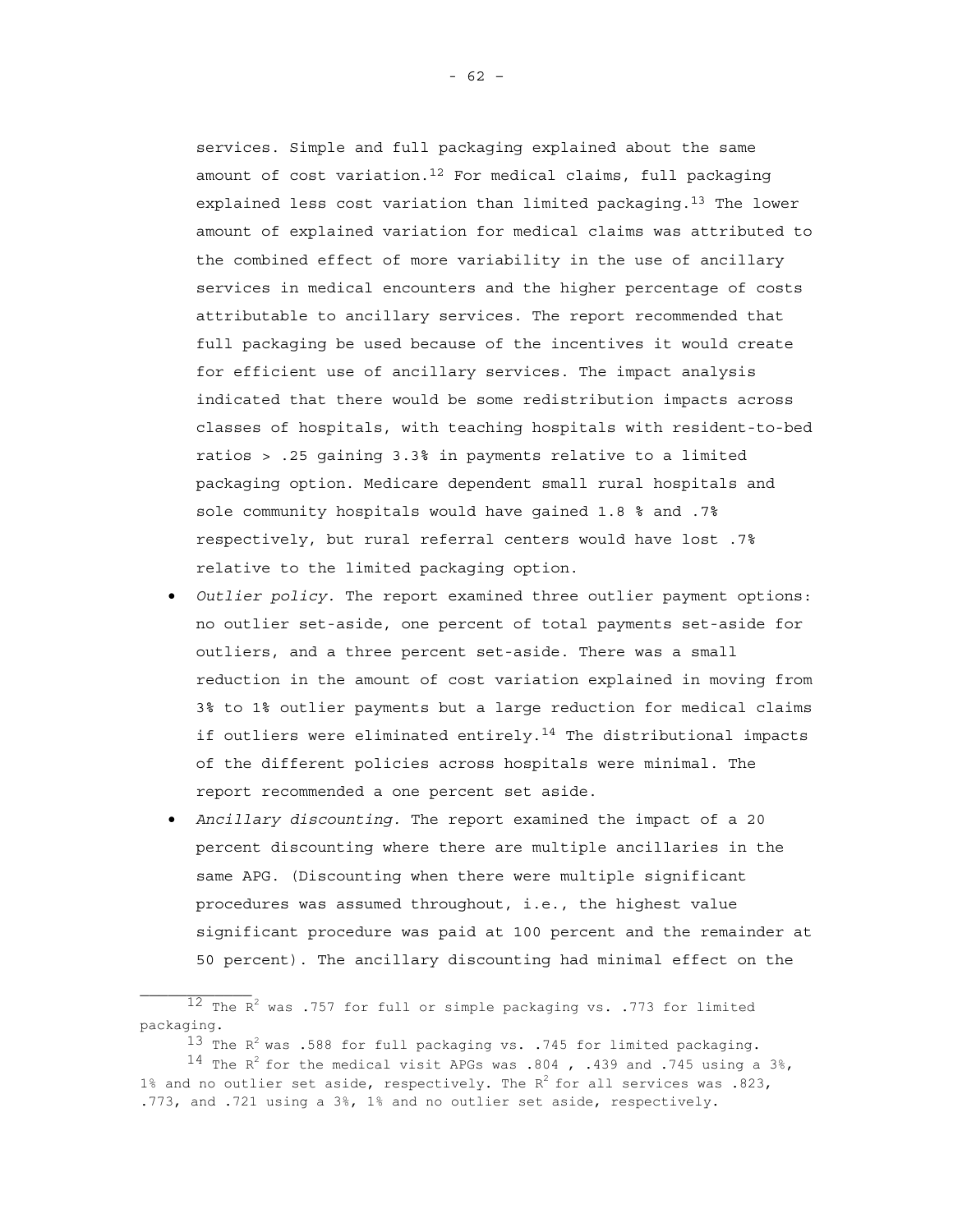amount of cost variation explained by the APGs. Discounting of the ancillary services was not recommended because it would add administrative complexity with little benefit in payment accuracy.

• *Time period for bundling*. The report examined same day, three day, and 7 day windows for packaging ancillary services. The percentage of APG cost from packaged ancillaries increased slightly as the time window expanded. The report concluded that although a broad time span would be desirable to preclude "gaming", moving beyond same day services would impose a substantial administrative burden because the current billing form did not indicate the physician who ordered the ancillary service.

The report also made recommendations for modifications to the claims (such as date of service reporting for services and requiring identification of the ordering physician). These were seen as important tools for monitoring and enabling potential expansion of the time frame for bundling.

# **b. Sulvetta, Margaret, Lisa Dubay, Colin Flynn, John Holahan and Mark Miller,** *Prospective Payment for Medicare Outpatient Services: Final Report,* **Washington, DC: The Urban Institute, August 1992.**

The study was originally focused on outpatient surgery but was later expanded to encompass all hospital outpatient procedures. Other than the first task, which used 1985 data, 1987 claims data were used to investigate various issues that would need to be considered in designing a prospective payment system for hospital outpatient services.

• *Impact of casemix on outpatient surgery costs*- Hospital case mix indices for outpatient surgery and other explanatory variables were regressed using the log of hospital costs for surgical procedures as the dependent variable. A surgery case mix index was highly significant, implying that a set of weights based on procedure codes could be used in a payment system. Other factors that help explain cost variation were wages, size (larger hospitals had lower costs than smaller hospitals) and specialization (hospitals that specialize have lower costs than hospitals that provide a wide range of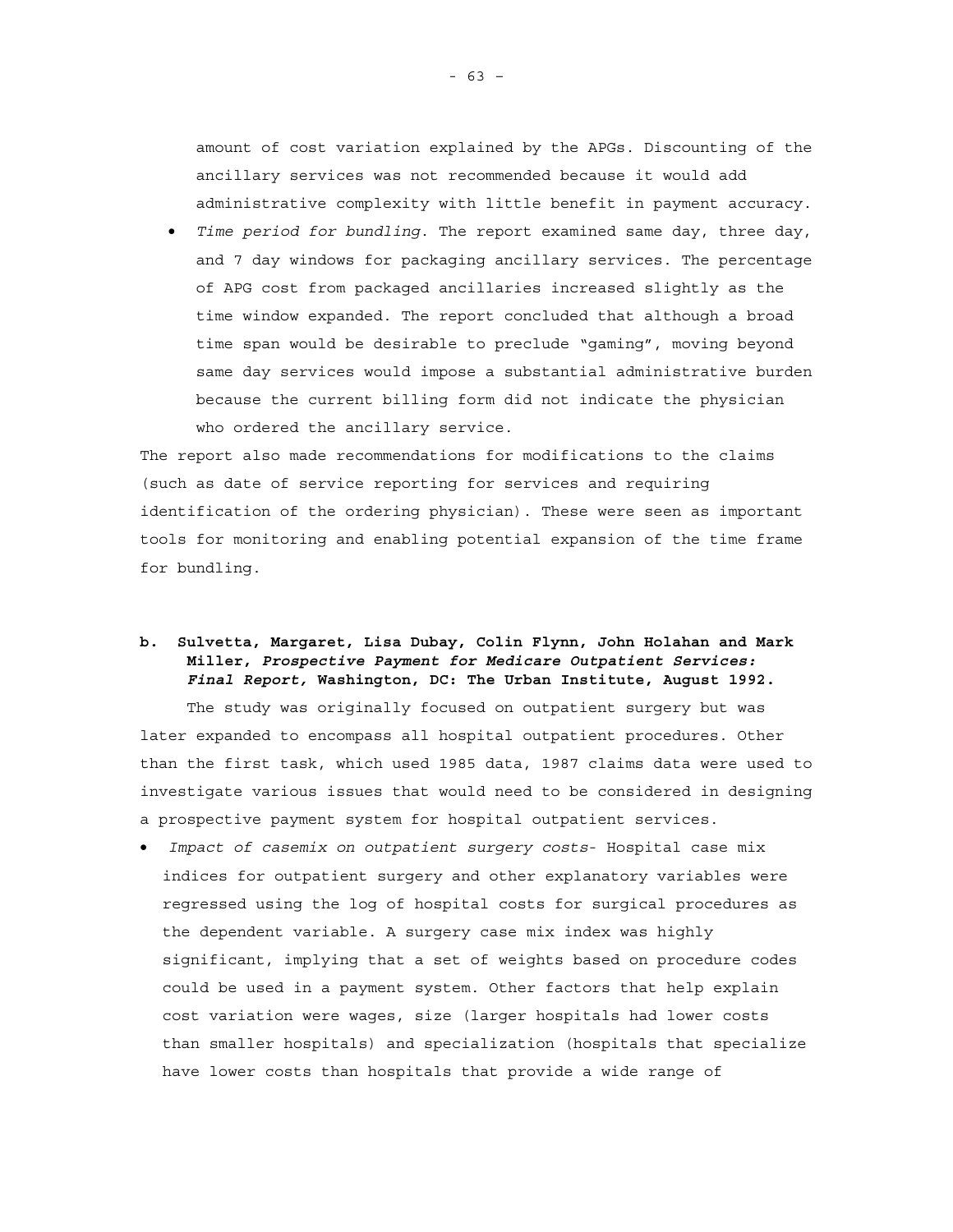procedures. Surgery costs were also lower in more competitive markets.

- *Packaging of ancillary services into surgery payment* Hospital bills for radiology and laboratory services were associated with high volume surgery procedures. Almost 60 percent of outpatient surgery claims had charges for ancillary services that accounted on average for 15% of the charges. Some patterns of ancillary usage were identified, both with respect to the surgeries that generally involve laboratory or radiology procedures and the types of radiology and the types of laboratory and radiology services associated with particular procedures. The researchers concluded that any packaging of ancillary services should be as an add-on for particular procedures, and that more expensive and less routinely performed ancillary services should be reimbursed separately.
- *Descriptive analysis of HOPD services* The analysis used single procedure code claims to look at patterns of usage, charges and costs. Finding that relatively few procedures drive Medicare HOPD spending, the researchers concluded that relatively few payment groups should be sufficient for an OPPS. Much of the volume and spending was for ancillary services, which suggested to the researchers that "bundling" should be considered since it offers some control over volume growth. Nevertheless, the researchers also found high variation around average costs and suggested that an outlier policy be considered. Rural and small hospitals had higher case-mix adjusted costs than other hospitals. The research also highlighted the issue of whether "referred" ancillary services (those services ordered by a community physician over which the hospital has little control) should be included in the OPPS and the implications that the site of service differential might have on where care is delivered.
- *Evaluation of alternatives for outpatient surgery-* The study examined seven potential prospective payment classification systems for outpatient surgery in terms of appropriateness for the Medicare population, explained variance, stability, administrative complexity, and provider incentives:

- 64 –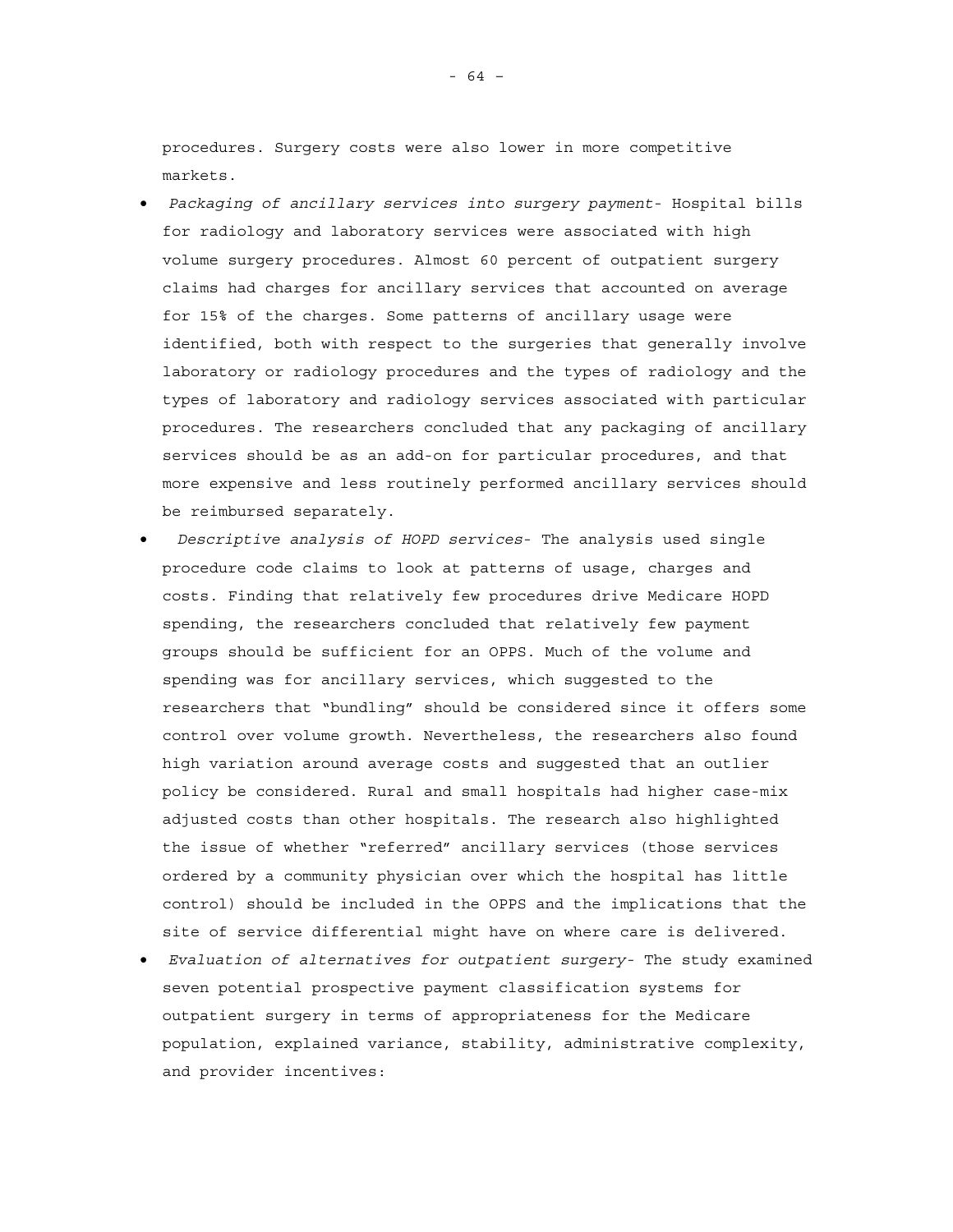- o *Diagnosis-related Groups –* 475 groups used to pay for Medicare inpatient hospital services based on principal and secondary diagnoses, surgical procedures, and age.
- o *Ambulatory Visit Groups* 570 groups designed for use in physician offices that were formed by sorting primary diagnostic codes into 19 Major Ambulatory Diagnostic Categories which were further divided into medical clusters.
- o *Products of Ambulatory Surgery* A 42-group classification developed by New York State for the Medicaid population that first classified patients into 18 major surgical categories which were further subdivided where appropriate based on whether the procedure was therapeutic, diagnostic, or reconstructive.
- o *Ambulatory Surgical Center* (ASC) *payment groups* Groupings of procedures based on estimated costs developed by HCFA to pay for approved surgical procedures in ASCs. A four-group, sixgroup- and eight-group system was evaluated.
- o *Ambulatory Surgical Center* (ASC) *methodology*-ASC grouping methodology expanded to include all HOPD surgical procedures regardless of whether they were on the ASC list of approved procedures.
- o *Charge-based decile system* Ten groups of procedures developed by Urban Institute using arrayed average procedure-level charges, which each grouping containing about 10 percent of all procedures.
- o *Type of Service system* Developed by Urban Institute to classify CPT-4 services into types of service. Only the classification for surgical procedures was evaluated with eye procedures disaggregated into cataract and other eye procedures.

In examining how well the potential classification systems explained cost or charge variation, the R-square ranged from .43 for the Type of Service system to .65 for the decile system. The AVGs, ASC methodology and charge-based decile systems performed nearly equally, and were superior to the remaining systems. The DRG, PAS and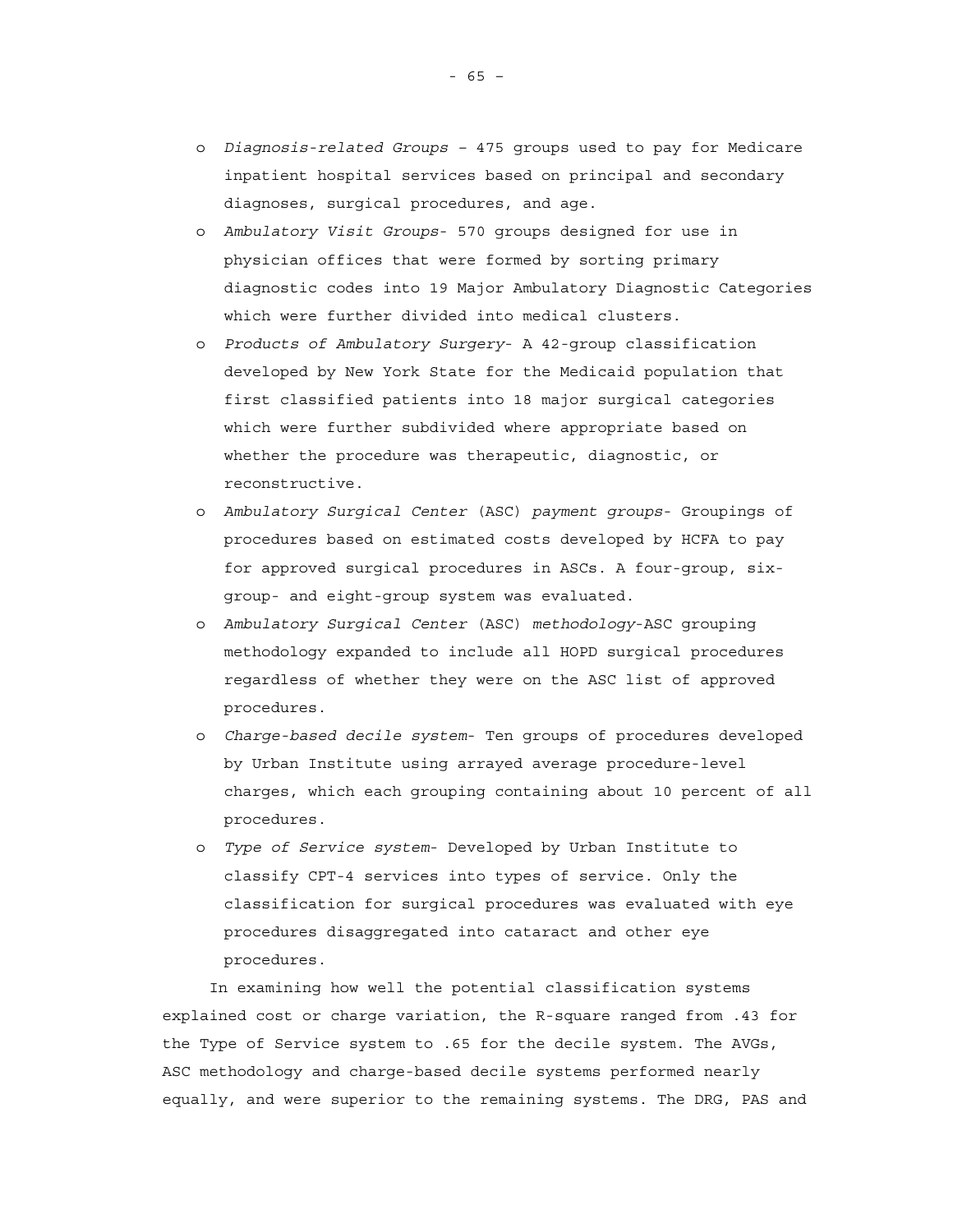ASC were next and tightly clustered with an R-square range of .53- .56. Each of the systems had high coefficients of variation in grouplevel charges in many of its groups, which the researchers attributed to charge variation at the procedure level as well as group level. The DRGs and AVGs were judged inferior because using diagnosis as the first logic for grouping does not provide unique group assignments for a given procedure code and were judged to have too many groups with low volumes of claims. The ASC payment groups were rejected because they contained less than half of all outpatient procedures. Using subjective criteria, the researchers concluded that the Products of Ambulatory System and the Type of Service systems held the most promise. They were administratively simple, held less opportunity for gaming than the decile or ASC methodology, incorporated some measure of case complexity, covered the full range of outpatient services, and should be transportable to other ambulatory settings.

- *Econometric Analysis of HOPD Services* The study developed chargebased and cost-based relative weights for high volume OPD services at the procedure code level and "catch-all" groupings for the remaining procedures. Much of the variation in average costs among hospitals was found to be attributable to case-mix, with no class of hospitals more than 6 percent above or below the national average. Using charges introduced more variability into the system. Small and rural hospitals had higher costs than other hospitals, with sole community hospitals 5 percent above average. Teaching was significant and positive for all services but disproportionate share hospitals had lower than average costs.
- *Comparing ASCs and HOPDs-* The analysis simulated what payments would be if the ASC payment rates were used to pay for HOPD surgery. The researchers found that ASCs and HOPDs perform different types of surgery, that HOPDs perform a broader range of surgeries, and that using the ASC payment rates would reduce aggregate payments to hospitals by 15 percent but that there was variation by body system regarding which setting had lower payments and payments for low cost procedures would increase.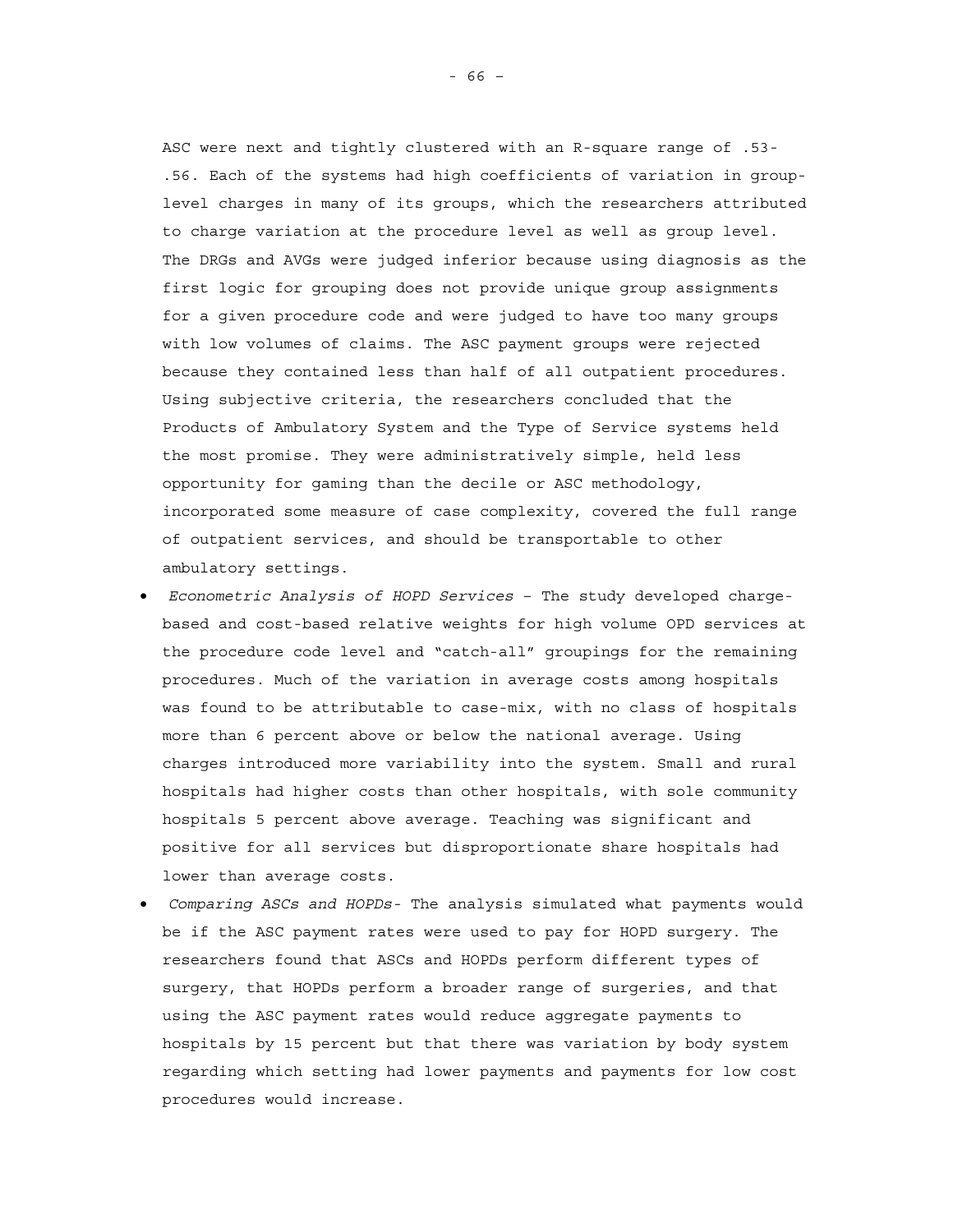- *Evaluating APGs-* Version 1.0 of the groupings developed by 3M/HIS were evaluated and found to effectively classify outpatient claims and to explain more variation that the other systems that were examined. The latter would be expected since there can be multiple APGs per claim whereas the other systems used one group per claim. The researchers suggested that the APCs raised three areas of concern:
	- o The complexity of the collapsing of codes through consolidation, packaging and discounting obscures the incentives to provide cost-effective care.
	- o The bundles could create incentives to provide multiple visits.
	- o Implementing the APCs for HOPD services only could create incentives to shift site of service.

# **c. Miller, Henry, Brian Balicki, and Maureen Nuschke,** *Replication of 1982 Study of Resource Costs in 25 Hospitals, Final Report,* **Center for Health Policy Studies. Contract No. DHHS-100-88-0038. April 6, 1990.**

The study replicated an earlier resource costing study in 25 hospitals to assess the impact that the inpatient PPS had on hospital costs, productivity and accounting practices. It also included a study of ambulatory surgery in hospitals and freestanding centers. Hospitals were found to overstate outpatient clinic costs at a more substantial rate than previously, primarily because of increased indirect cost allocations. The researchers concluded that differences between resource costs and reported accounting costs varied so greatly that a uniform reduction (such as the 5.8% that was later implemented for the Medicare program) would not result in accurate payment levels. Neither charges nor reported costs were seen as an appropriate way to establish outpatient prices.

Hospital costs were lower than ASC costs. The researchers identified two reasons for this: higher productivity (staff handle more cases and space is used more productively) and procedure volume. The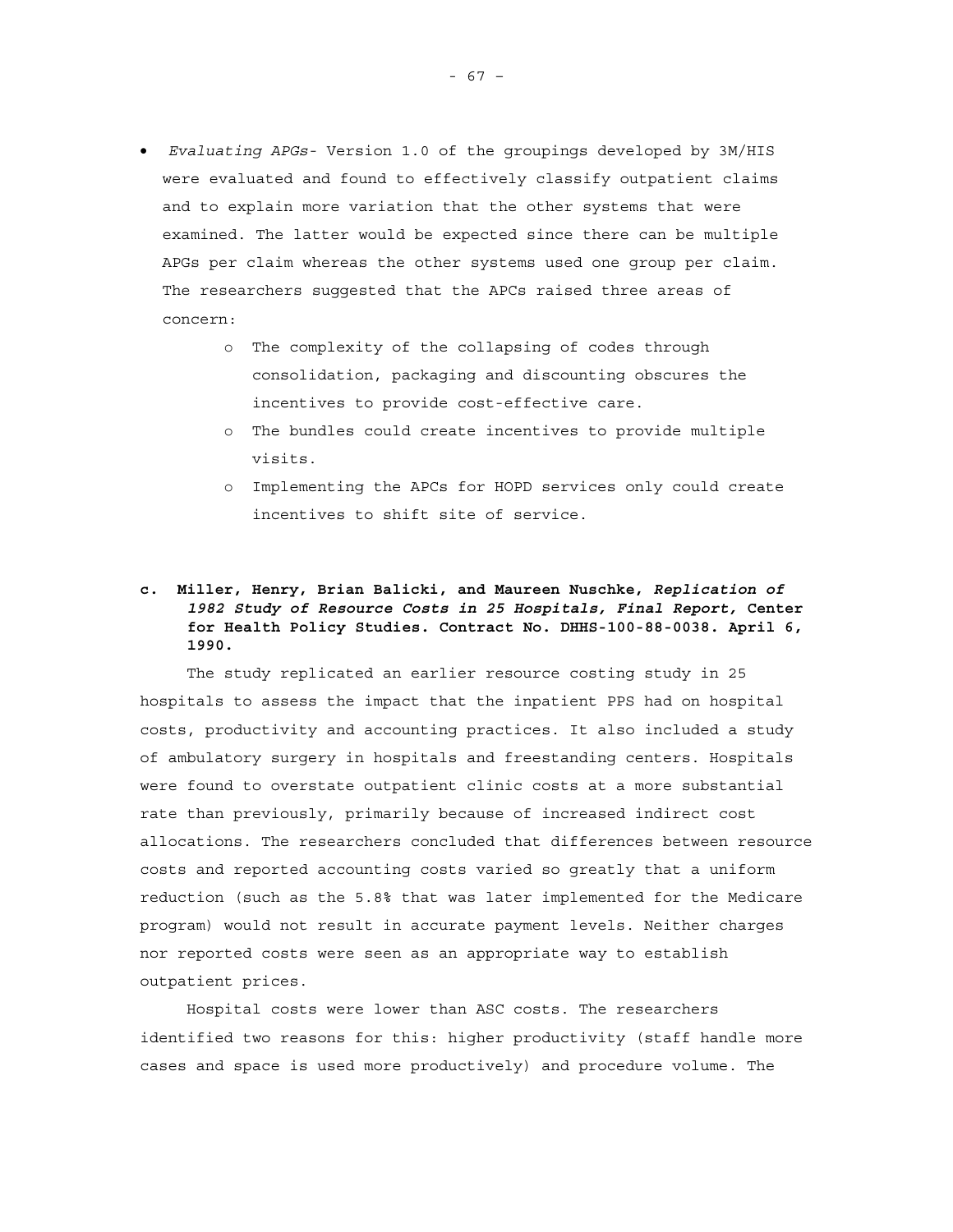ASCs were operating at less than full capacity and were not able to achieve the same economies of scale as hospitals.

# **d. Miller, Henry, William Kelly, Horen Boyagian, John McCue and JoAnna Burnette,** *Outpatient Resource Costing Final Report,* **Center for Health Policy Studies, August 7, 1995.**

The purpose of the study was to examine the feasibility of resource or micro-costing as a method of identifying the costs of specific health services in HOPD, ASCs, and physician offices. This method identifies the component of a health care activity, the type and amount of resources used for each component, and attaches unit costs to each resource so that the cost of each component and the overall cost of the activity can be calculated. High volume procedures within APGs for surgical, radiology, laboratory and medical visits were selected for study. The study involved a random sample of 35 hospitals and 32 ASCs and a convenience sample of 25 physicians' offices.

*Indirect costs.* The researchers found that indirect costs comprised a larger portion of total costs in ASCs (52%) than in HOPDs (42%). Indirect costs are spread over a lower volume of procedures in ASCs and many hospitals consider ambulatory surgery as a joint product with inpatient surgery and are able to realize more efficiencies with indirect costs. Indirect costs also had less impact on hospital radiology costs relative to physician offices.

*Direct costs.* Little differences in direct costs between ASCs and HOPDs were identified for surgical procedures. There were no substantial differences in nursing salaries or fringe benefits. Differences in the costs of IOLs were identified that were due only in part to volume but not fully understood. The researchers concluded that there were no reasons why costs would vary systematically since the both perform the actual procedures similarly.

Physician offices appeared to be the least costly of all settings but the small sample size did not provide sufficient confidence levels to support the conclusion for most procedures. Lower costs were consistently tied to the use of fewer and often lower salaried staff to perform supportive services. Physicians also have less equipment and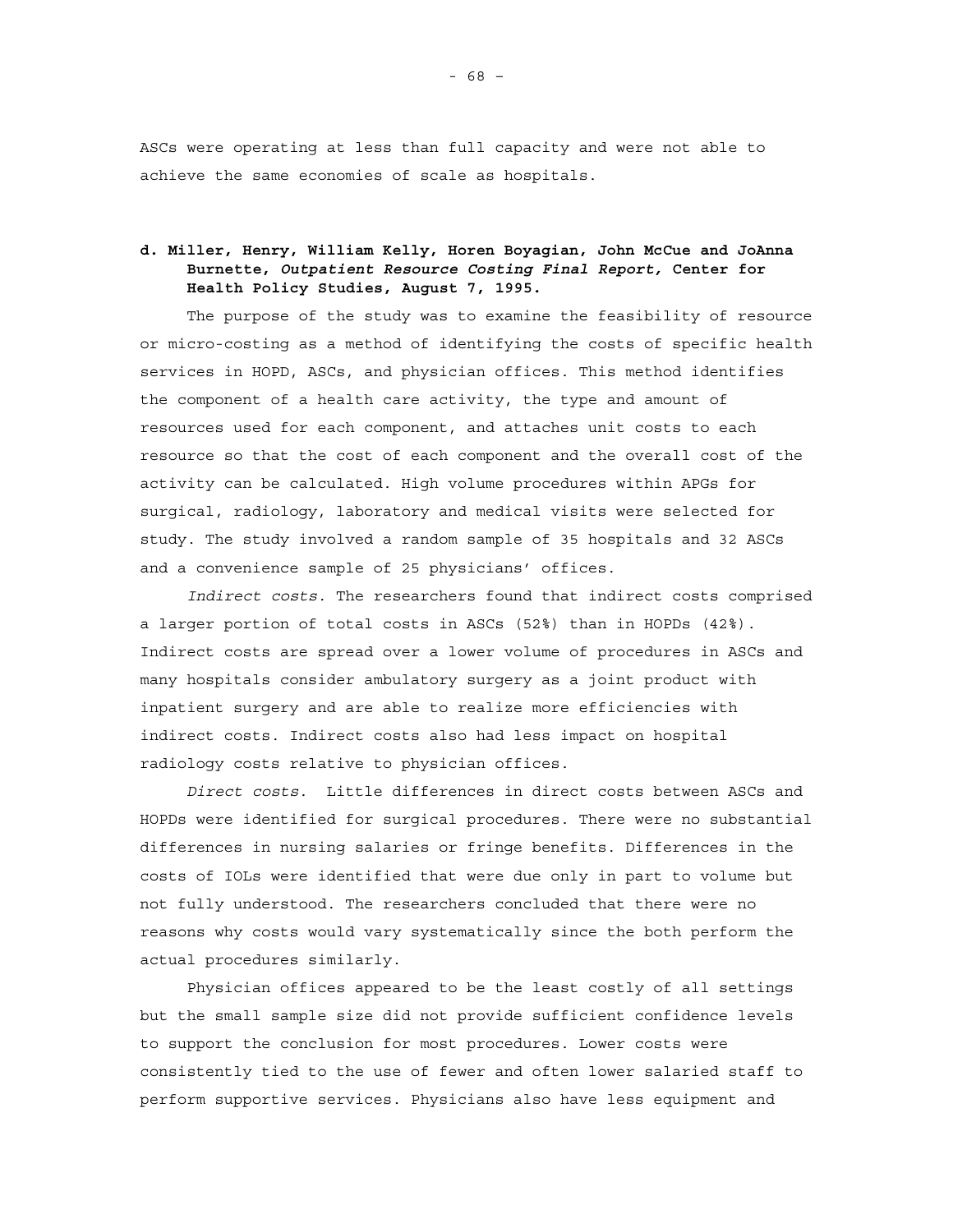overhead costs. Surgical procedures performed in a physician's office (such as excision) were more costly when performed in an ASC or HOPD, which the researchers attributed to patterns of care in non- physician office settings, such as two nurses in the operating room and facility protocols for recovery from surgery.

*Volume.* No consistent relationship between volume and either direct or indirect costs was found.

*Multiple procedures.* Three combinations of surgical procedures were examined. The results suggested that the cost of performing a second surgical procedure was about 30 percent of the costs of performing it separately- but were not definitive given the small sample sizes.

*Hospital markups.* Hospital charges did not display a consistent relationship to resource costs. Lower charge procedures were more closely related to cost than higher charge procedures (i.e., the latter had higher markups). The researchers conclude that use of accounting cost-to-charge ratios to establish relative values will overpay expensive procedures and underpay inexpensive procedures.

*Sample size.* The small sample precluded establishing confidence levels for infrequently performed procedures. However, the researchers suggested that to have an adequate sample for these procedures a far larger study would be required and that modest expansions in sample size would not be sufficient.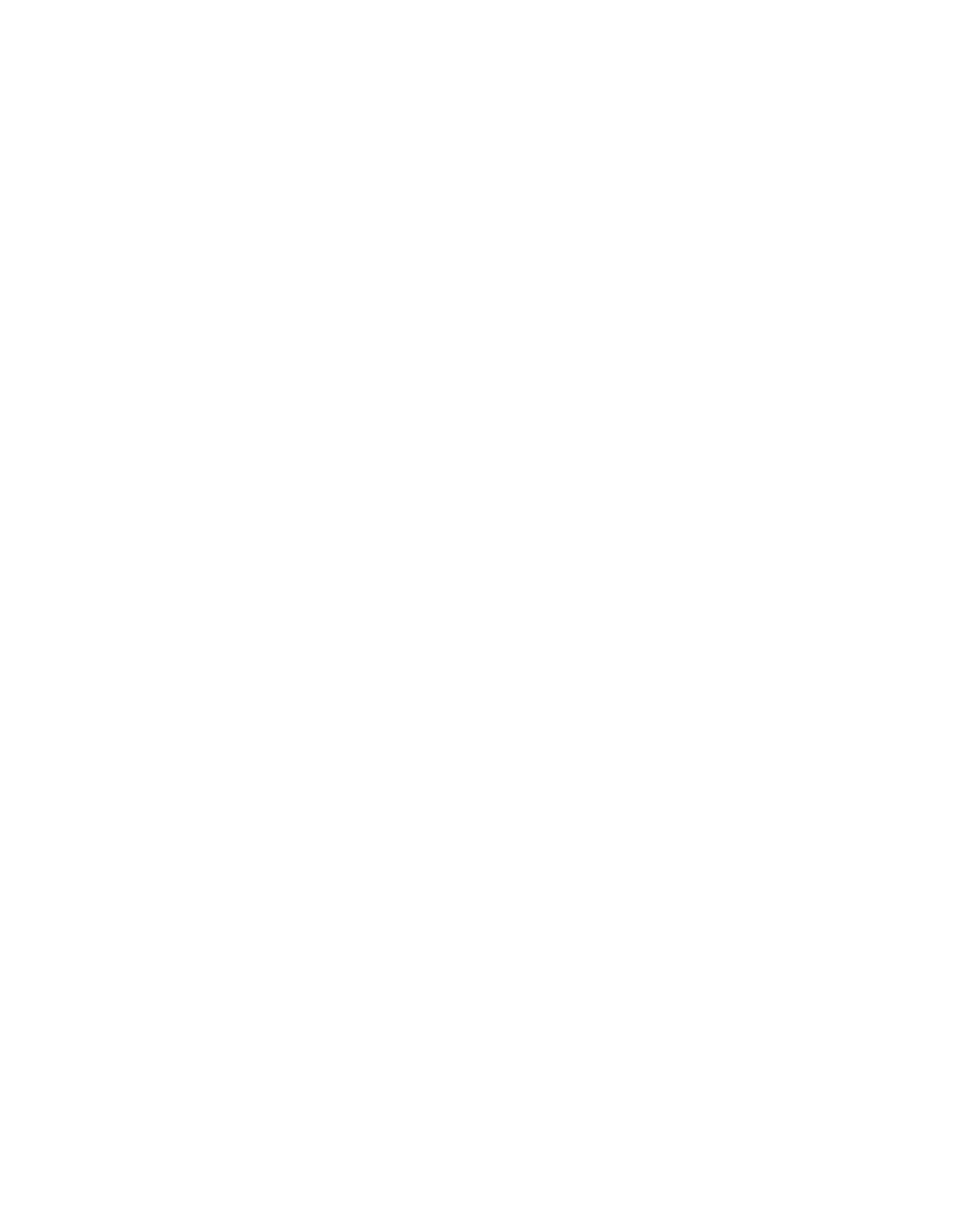**III. REPORTS TO CONGRESS ON DESIGN AND IMPLEMENTATION OF OPPS** 

#### **a. Reports submitted by the Secretary of Health and Human Services**

# **Interim Report to Congress: Development of Prospective Payment Methodology for Outpatient Hospital Surgical Services. Submitted by Otis R. Bowen April 1988.**

This was an interim report that summarized differences in payment policies for ambulatory surgical procedures between ASCs and hospital outpatient departments, reviewed the OBRA-86 statutory provisions affecting payment for ambulatory surgery, and summarized both prior and on-going research examining issues related to the design of a prospective payment system for ASC services. The on-going research included:

- New York Ambulatory Care Prospective Payment Project
- Brandeis University evaluation of Ambulatory Visit Groups and DRGs (both developed by Yale University) for use in an OPPS for ambulatory surgical services; and,
- Urban Institute examination of cost and utilization patterns to inform issues such as the classification system, bundling, and facility adjustments.

Goals relevant to the development of the system and the issues that would need to be addressed were identified, but were not analyzed in any depth nor were any recommendations made.

## **Medicare Hospital Outpatient Prospective Payment. Submitted by Donna Shalala on March 17, 1995.**

The report recommended that the OPPS be implemented in two phases, beginning with surgery, radiology, and other diagnostic tests using APGlike procedure groupings for the patient classification system and hospital cost data to set the relative weights. The report indicated that HCFA was ready to implement the system for the recommended services, and as further research was conducted, the system could evolve to include more extensive packaging of services and all HOPD services.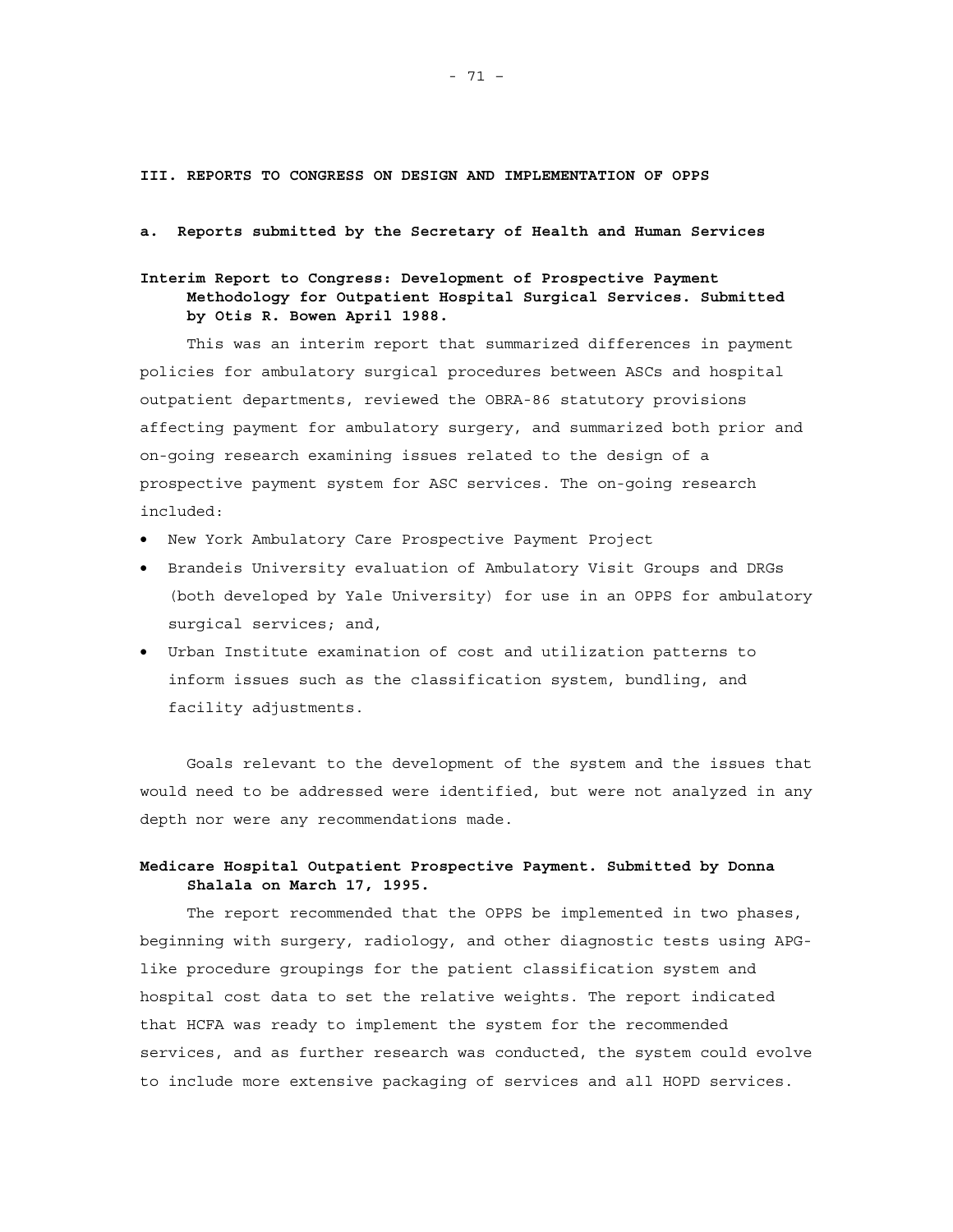The cited advantages of the APG system was that it covered the full range of HOPD services, was clinically based, reflected Medicare resource use, and could accommodate packaging.

The report concluded that other payment classification systems were flawed:

- Diagnosis-related groups (DRGs) were developed for inpatient use and were inappropriate for HOPD services.
- The ambulatory surgical center (ASC) payment groups were not clinically based and covered about 2,300 of the 7,000 codes that can be used to HOPDs.
- The Ambulatory Visit Groups (AVGs) contained more groups than necessary and were subject to manipulation since a procedure code can be assigned to different groups based on diagnosis.
- The medical groups in the Products of Ambulatory Care and Surgery system were so broadly defined so that 80 percent of HOPD medical visits fall into only four groupings and do not explain cost variation well.

The report also suggested that a payment system based on individual procedure codes would be problematic because hospitals could receive different payment amounts for similar procedures and would have an incentive to upcode. In addition, it would be difficult to set accurate rates for low-volume procedures.

No recommendations were made regarding the extent of packaging, discounting of multiple procedures, classification of medical visits, or outlier policies. In addition, four general areas were identified as requiring additional research: defining the unit of payment (packaging), determining how well accounting costs reflect resource costs, examining use of APGs in other ambulatory settings, and accounting for legitimate cost differences across classes of hospitals.

The report also discussed three ways to control volume expenditure growth:

• Expand the volume performance standard (VPS) for physician services to include HOPD services since physicians rather than facilities largely drive HOPD volume.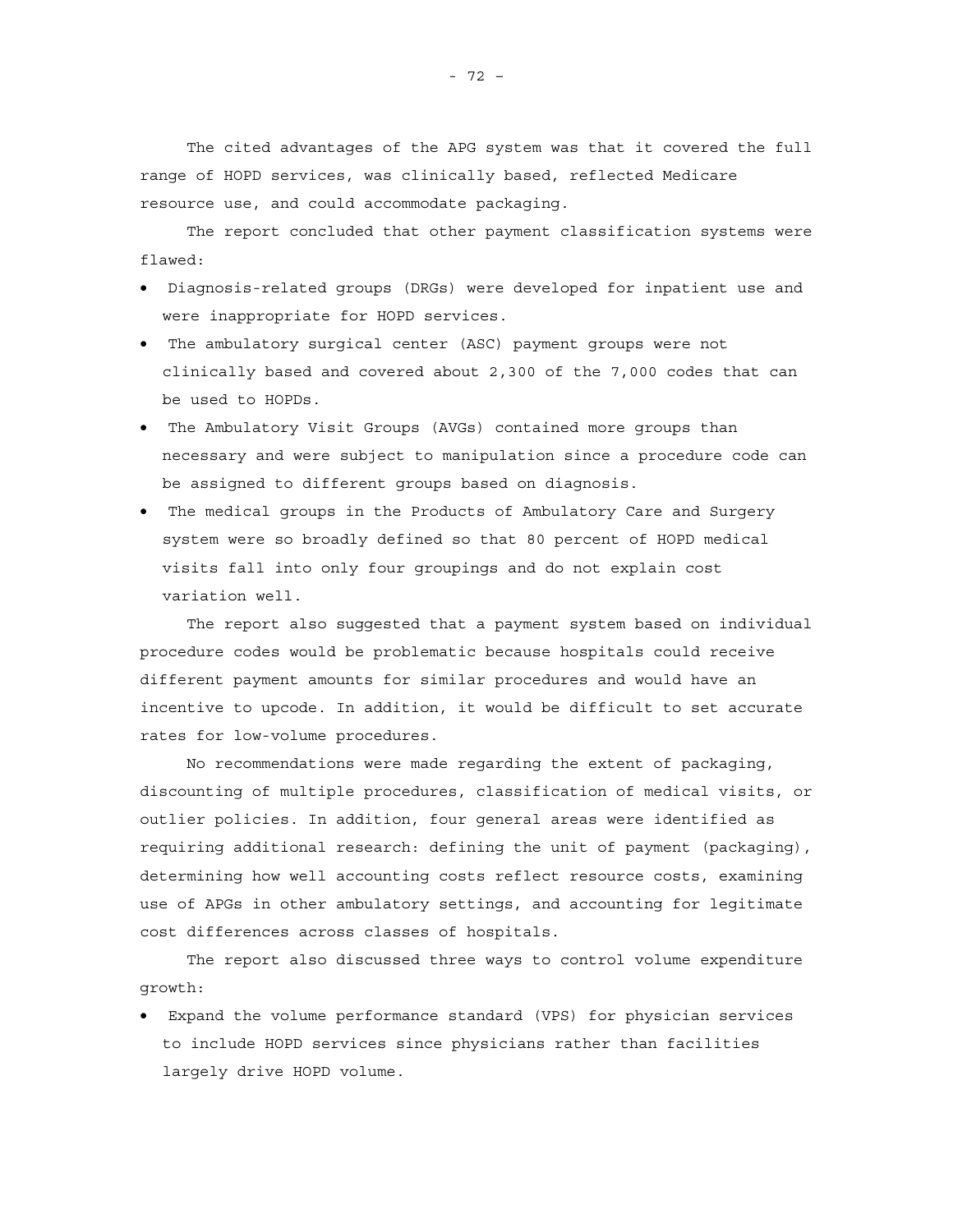- Develop a VPS method that applied directly to HOPD payments. The cited drawbacks to this approach was that it would unfairly penalize hospitals for physician-controlled volume and that setting the target would be complicated because of shifts in site of care.
- Expand the physician VPS by adding a facility value for all ambulatory services and link it to all ambulatory facility payments. This approach was seen as more closely aligning physician and facility incentives but also creating the potential for unfairly affecting certain providers for growth in other types of services (unless there was policy discretion in how the standard was applied).

In addition to making recommendations on the OPPS, the report called attention to the beneficiary coinsurance issue and the formuladriven overpayment for service paid on the blended payment methodology.

### **b. Report Submitted by the Prospective Payment Assessment Commission**

# **Pettengill, Julian, Green, Tim, Kelly, Dana, Lynch, Ann-Marie and Claire Sharda.** *Analysis of the Secretary's Proposal for Medicare Payment for Hospital Outpatient Services***, Washington, DC: Prospective Payment Assessment Commission, July 1995 (C-95-01).**

ProPAC's analysis of the HHS proposal identified three major concerns. First, ProPAC recommended against a phased implementation, arguing that it entail implementation costs without the benefits of administrative simplification, could create incentives to shift overhead costs to services that continued to be paid on a cost basis, and might make it more difficult to expand the system to other services. Second, ProPAC concluded that a prospective payment system based on fee-forservice payments should be accompanied by a strategy to control volume growth and recommended that the Secretary explore methods that would rely on payment incentives. Third, the Commission recommended that beneficiary coinsurance be set at 20 percent of the payment rate and that savings from the formula-driven overpayment be used to offset the cost to Medicare of reducing beneficiary coinsurance. The Commission recommended that the Congress require HHS to submit full specifications for a comprehensive OPPS as soon as possible.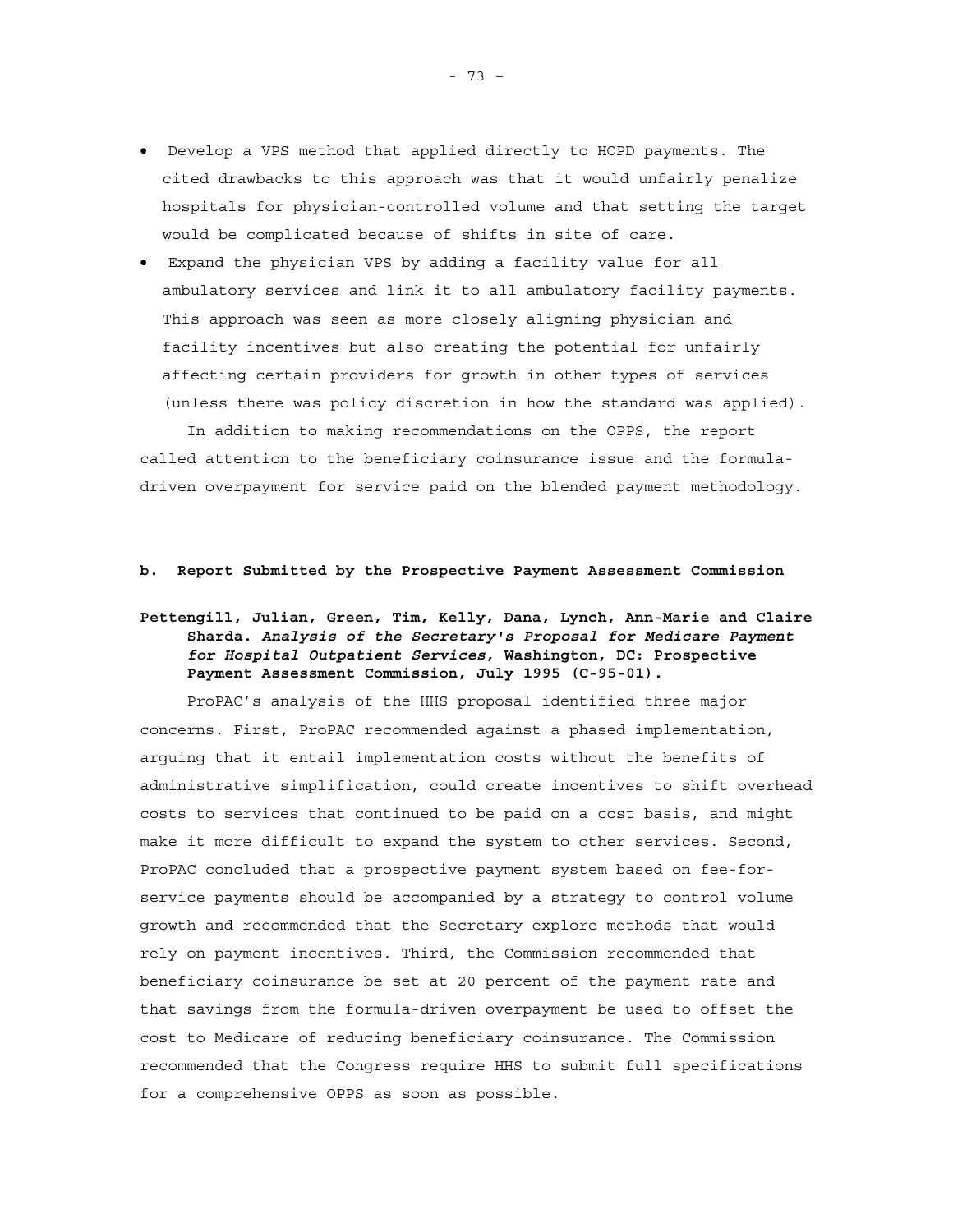The report discussed design issues and alternatives but did not make specific recommendations.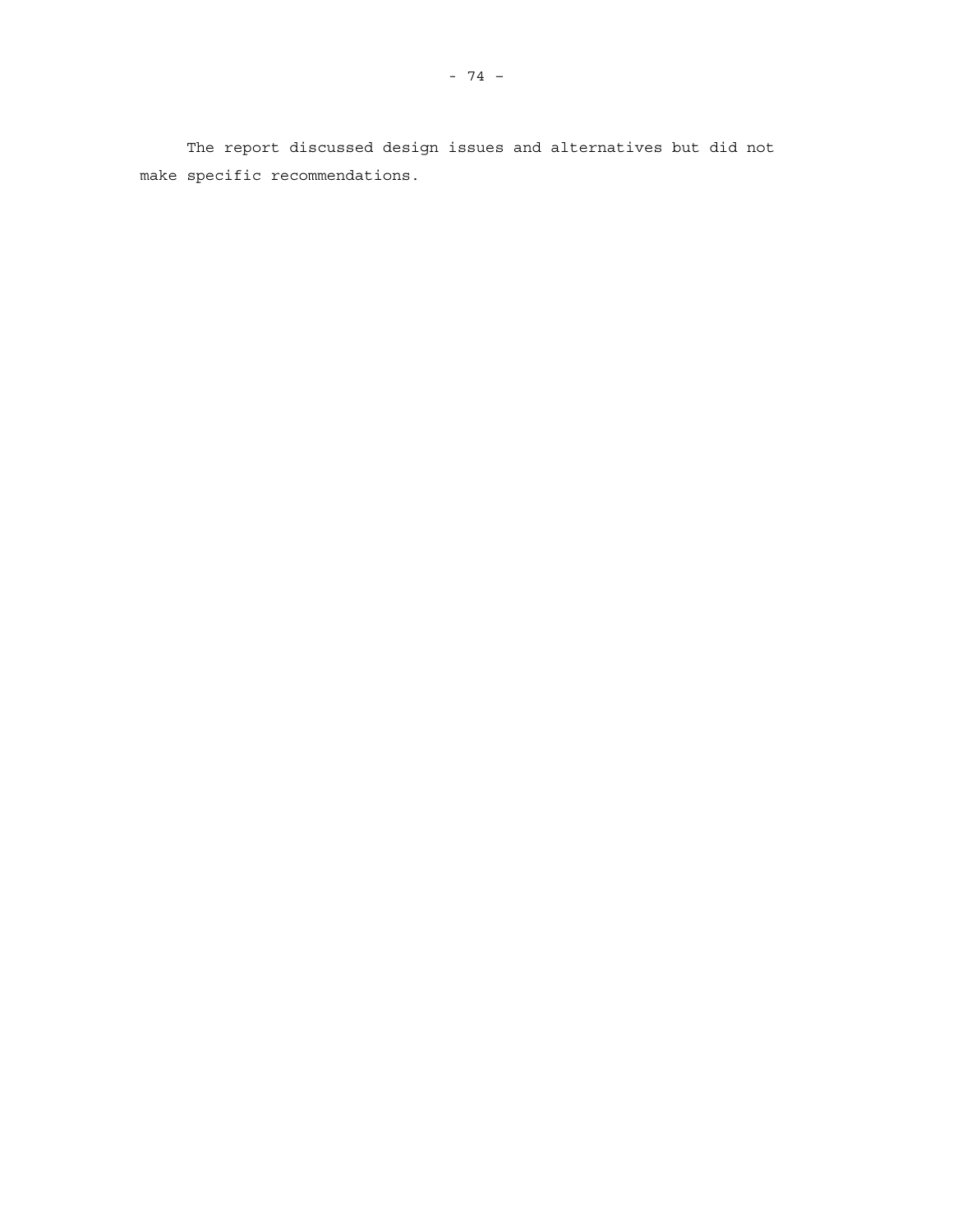### **APPENDIX B: MATERIALS SENT TO INTERVIEWEES**

#### **I. LETTER SENT TO POTENTIAL INTERVIEWEES**

Dear XXX ,

MedPAC is thinking about doing some analytical work on outpatient PPS and has asked me to interview individuals who were involved development of the initial payment systems to identify the various issues and alternatives that were considered when outpatient PPS was initially developed. Would you be willing to be interviewed? I anticipate it will take about 1-11/2 hours.

The objective for the interviews is to identify the alternative approaches that were considered for payment of hospital outpatient services when the outpatient PPS was designed. I will be particularly interested in your perceptions of the most important issues and alternatives that were considered between the first mandate for a prospective payment system for hospital outpatient services (OBRA-86) and the implementation of the OPPS in August 2000. As part of our study, we will be identifying the strengths and weaknesses of the alternative approaches, the policy rationale for the final design of the initial PPS, and the relevance of both the alternatives and the policy considerations today. Any input you might have on the alternatives will be greatly appreciated. MedPAC has also asked us to see if you might still have any analyses that examined alternative policies during the developmental period that you would be willing to share. We already have collected some research reports, the reports to Congress and the rulemaking documents.

I'll be interested in understanding your role in the development of the outpatient PPS, the stages at which your involvement occurred, and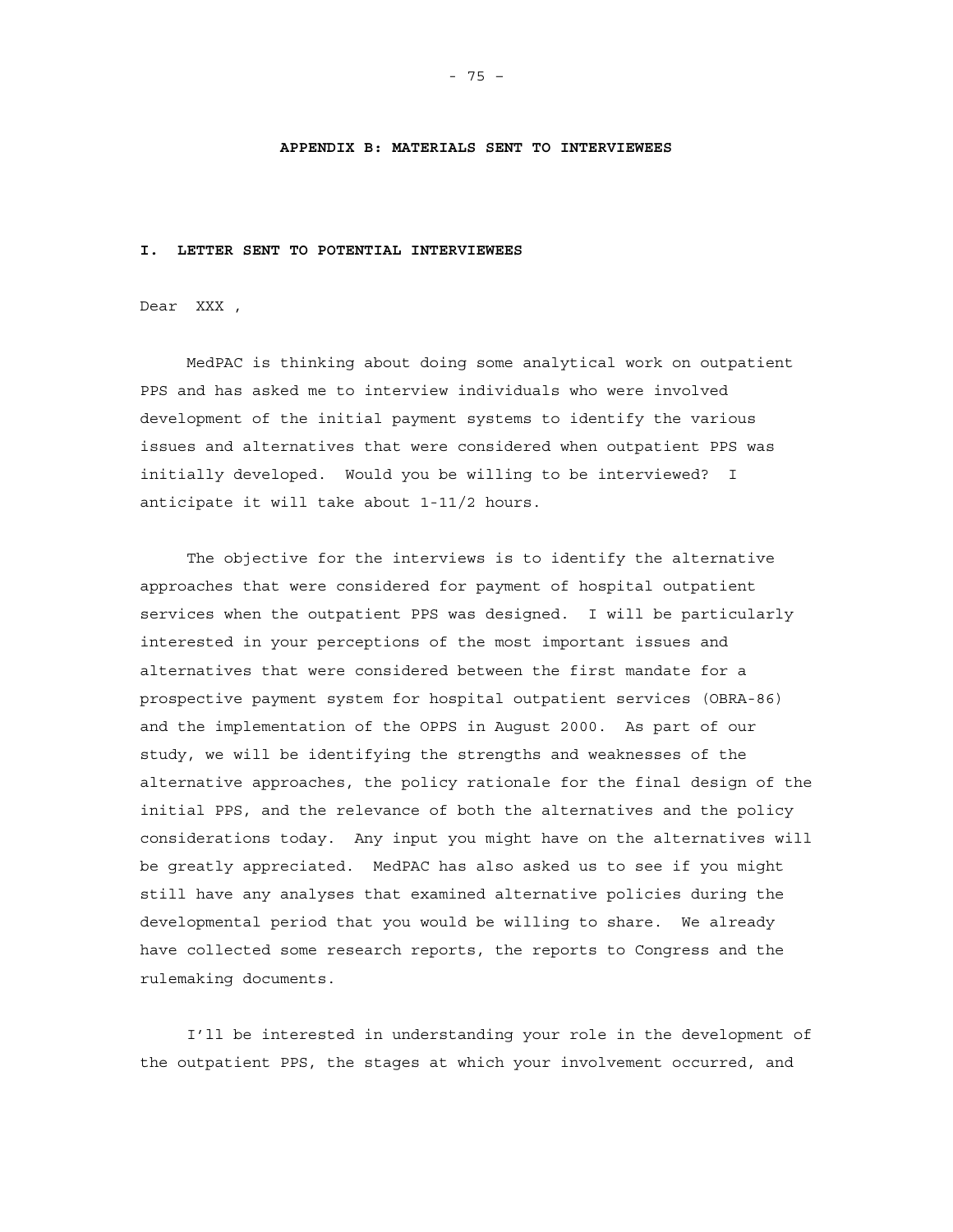the research and/or policy issues that you were involved in. These issues might have included:

- Scope of the payment system, i.e., which services are covered by the payment system
- Unit of payment (how big a bundle)
- Classification system used to map specific services to payment categories (e.g., APCs, or ASC groupings)
- Standard payment methodology
- Method and data for setting rates
- Aggregate payment level
- Special issues (e.g., drugs, devices, rural hospitals, transition policies)

If you're like me, you may be rusty on the policy issues 4-6 years after your involvement in the implementation of OPPS and have attached a Centers of Medicare and Medicaid Services (CMS)-prepared fact sheet on the key provisions in the OPPS final rule as a reminder.

I'm hoping to be able to schedule an interview with you within the next two weeks and hope that we will be able to find a convenient time for you. My Administrative Assistant, Kathryn Khamsi, will be contacting you to set up a time. Alternatively, she can be reached at 703-413-1100, ext. 5169 or khamsi@rand.org.

I'm looking forward to catching up with you and "reliving" some Medicare payment history.

Barbara Wynn Senior Health Policy Researcher RAND Health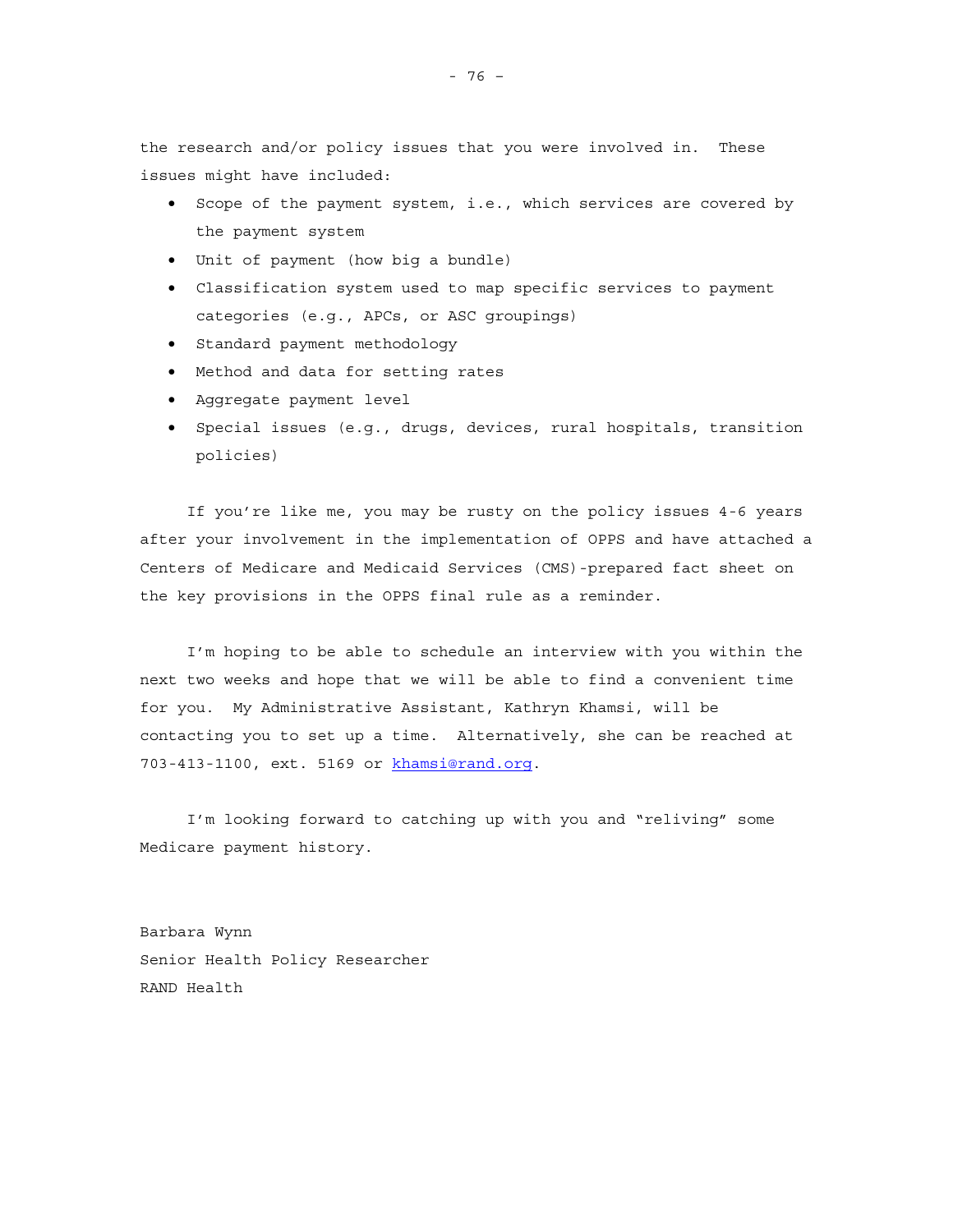**II. LETTER ENCLOSURE: MEDICARE HOSPITAL OUTPATIENT SYSTEM**  Source: http://www.cms.hhs.gov/media/press/release.asp

Fact Sheet

| For Immediate Release:   | Contact:                     |
|--------------------------|------------------------------|
| Saturday, April 01, 2000 | CMS Office of Public Affairs |
|                          | $202 - 690 - 6145$           |

For questions about Medicare please call 1-800-MEDICARE or visit www.medicare.gov.

A new Medicare payment system for hospital outpatient services has been announced in a final regulation. The system is designed to ensure the program and its beneficiaries pay appropriately for services and to encourage more efficient delivery of care.

The final regulation discusses the Health Care Financing Administration's implementation of the prospective payment system (PPS) enacted in the Balanced Budget Act of 1997. A proposed regulation discussing HCFA's proposal to implement the PPS was published on Sept. 9, 1998. The final regulation was published in the *Federal Register* on April 7, 2000. HCFA expects to implement the new payment system on July 1, 2000.

Outpatient PPS will save beneficiaries billions of dollars in coinsurance over the next several years, while assuring more accurate and equitable payments under Medicare. Hospitals should find the PPS less complicated than the current system, with more predictable revenues. The new payment system also will encourage hospitals to become more efficient, while continuing to provide quality care for Medicare beneficiaries.

## **Background**

Medicare payment for services performed in the hospital outpatient setting is now primarily cost-based. Hospitals are paid under a number of different payment methods, including fee schedules for diagnostic laboratory tests, and payments based on blends of hospital costs and the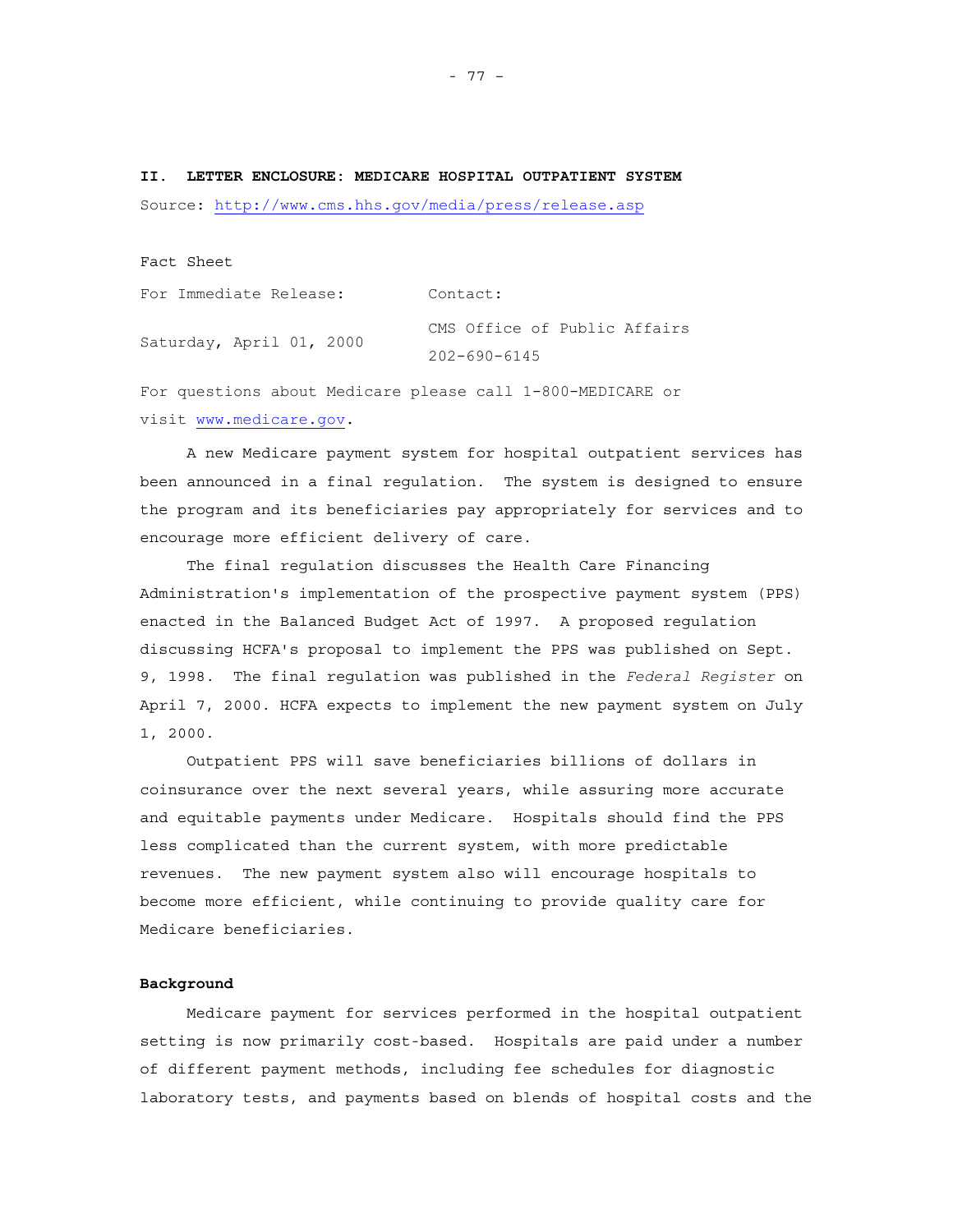rates paid in other ambulatory settings or physician offices for certain procedures. For most other services, payments are based on costs.

On average, beneficiary coinsurance now accounts for about 50 percent of the total payments to hospitals for outpatient services. Beneficiary coinsurance is based on 20 percent of the hospital's billed charges for the outpatient services, while Medicare's payment for the same services is typically based on costs.

The Balanced Budget Act of 1997 required HCFA to replace the costbased system with the PPS, which will pay hospitals specific predetermined payment rates for outpatient services. The law also changed the way beneficiary coinsurance is determined for services under the PPS.

Generally, under the new PPS, coinsurance amounts will be based on 20 percent of the national median charge billed by hospitals for the service.

The Balanced Budget Refinement Act of 1999 (BBRA) also contained a number of major provisions affecting the hospital outpatient PPS. These changes, which have been incorporated in the regulation, help ensure a smoother transition to the new system for hospitals and establish special payments for new drugs and technologies.

#### **Overview of the Outpatient Hospital PPS**

PPS will cover all Medicare participating hospitals, except critical access and Indian Health Service hospitals and hospitals in Maryland. (Indian Health Service hospitals will be excluded only temporarily and will eventually be paid under the PPS). Community Mental Health Centers (CMHCs) that provide partial hospitalization services to Medicare beneficiaries will also be paid under the PPS. In addition, antigens, vaccines, casts and splints furnished by home health agencies; antigens, splints and casts furnished by hospices; and vaccines furnished by comprehensive outpatient rehabilitation facilities will be paid under the PPS.

The new PPS will include most hospital outpatient services and Medicare Part B services furnished to hospital inpatients who have no Part A coverage. A new fee schedule is being developed for ambulance

- 78 –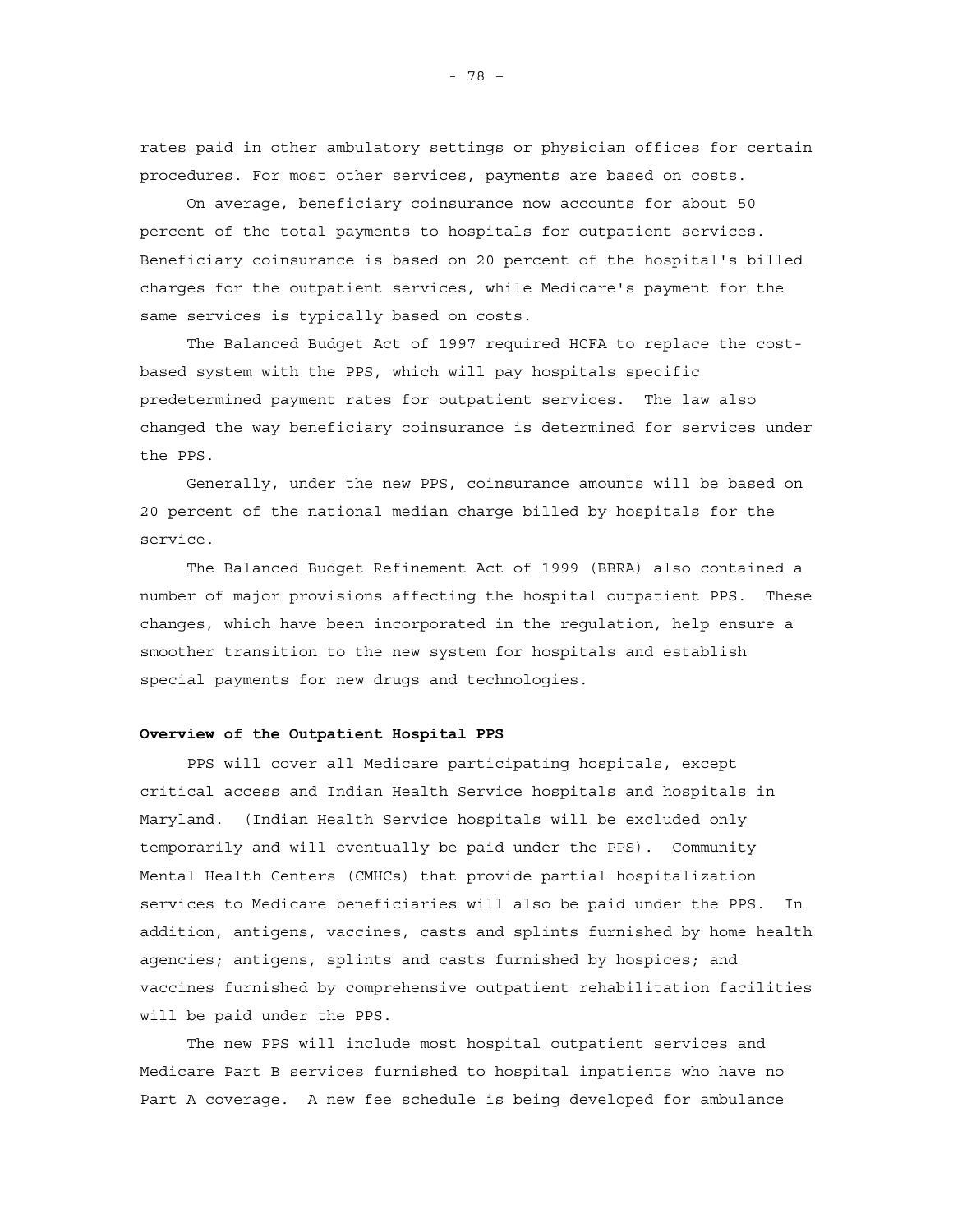services, which are excluded from PPS by law. HCFA will continue to use fee schedules to pay for physical, occupational, and speech therapies; durable medical equipment; clinical diagnostic laboratory services; and non-implantable orthotics and prosthetics.

The payments will be based on the ambulatory payment classification (APC) system, which divides all outpatient services included in the new payment schedule into 451 groups. The services within each group are clinically similar and require comparable resources.

Each APC is assigned a relative payment weight based on the median cost of the services within the APC. The APC payment rates are initially determined on a national basis. The rates actually paid to hospitals in an area will vary, depending on the area's wage level. To adjust for wage differences across geographic areas, the labor-related portion of the payment rate (60 percent) will be wage adjusted, using an individual hospital's wage index.

Some incidental items and services will be packaged into the APC payment for the services, including anesthesia, certain drugs, supplies, recovery room and observation services. A hospital may furnish a number of services to a beneficiary on the same day and receive an APC payment for each service.

(However, multiple surgical procedures performed on the same day will be discounted. Full payment will be made for the highest paid procedure and 50 percent will be paid for each additional surgical procedure. Beneficiary coinsurance will also be discounted for multiple surgical procedures.)

### **Effect of BBRA Amendments on the PPS**

BBRA contains a number of major provisions that affect the PPS, which have been incorporated in the regulation including:

- annual updating of the APC payment weights, rates, payment adjustments, and groups;
- annual consultation with an expert provider advisory panel in the review and updating of payment groups;
- budget-neutral outlier adjustments based on the charges, adjusted to costs, for all PPS services included on the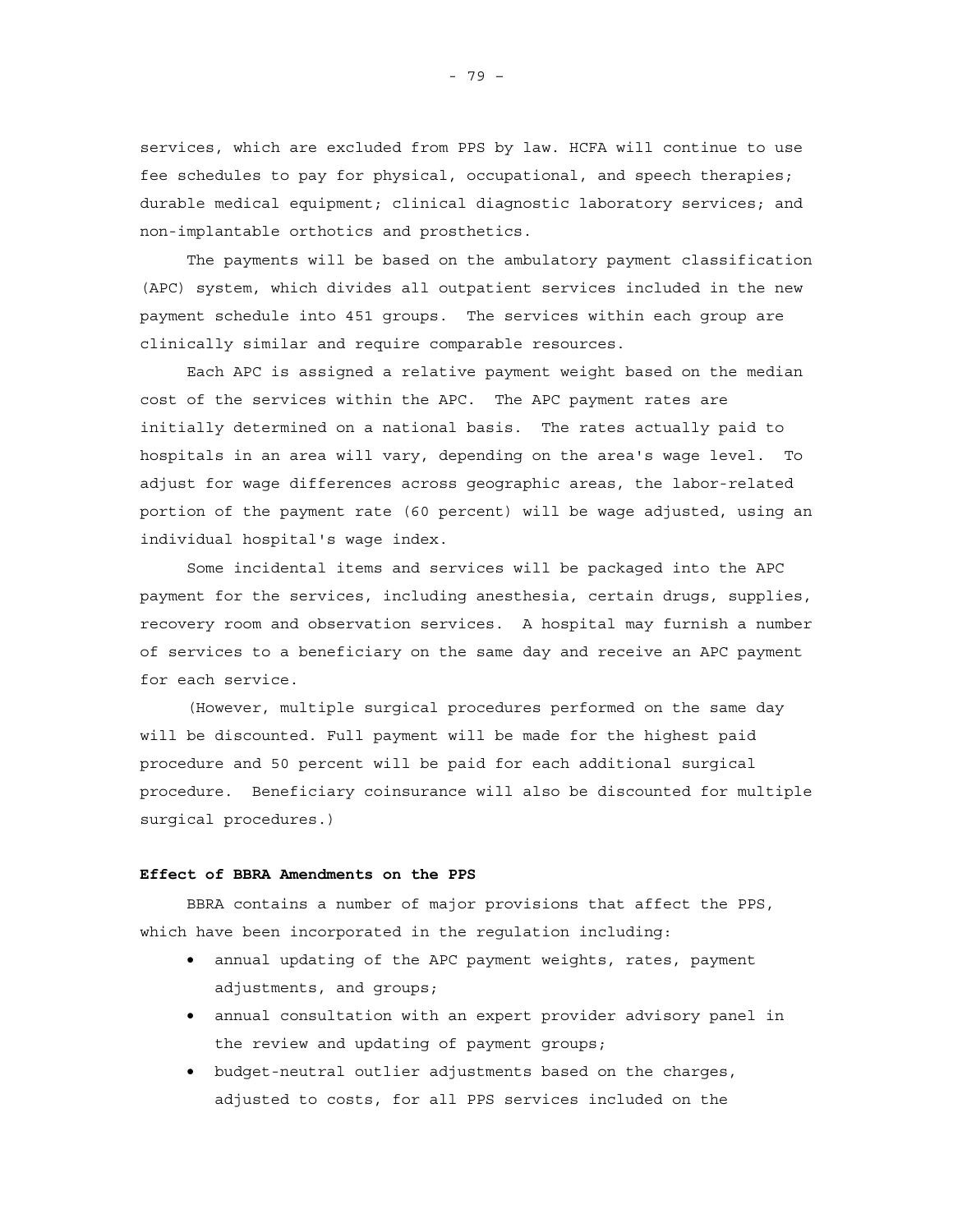submitted outpatient bill for services furnished before January 1, 2002, and thereafter, based on the individual services billed;

- transitional payments for the additional costs of new and current medical devices, drugs, and biologicals for at least 2 years but not more than 3 years;
- payment under the PPS for implantable devices, including durable medical equipment, prosthetics and those used in diagnostic testing;
- transitional payments to limit providers' losses for the first 32 years under the PPS for community mental health centers and most hospitals. For small rural hospitals, losses will be fully replaced during the first 32 years. The 10 cancer centers that are excluded from hospital inpatient PPS will be protected permanently from any reduced Medicare payments.
- limits on beneficiary coinsurance for an individual service paid under the PPS to the inpatient hospital deductible.

Because these provisions have not previously been subject to public comment, they will be open for comment for a 60-day period, and the agency may make revisions in response to comments at a later time.

## **HCFA's Educational Activities**

HCFA has been working on a cooperative basis with representatives of the hospital industry as the agency developed the detailed program instructions for PPS' implementation. HCFA is also planning to monitor the progress of hospitals as they make the changes necessary to implement the PPS, and HCFA will continue working closely with the hospital associations to address any unanticipated problems that may arise as implementation draws closer.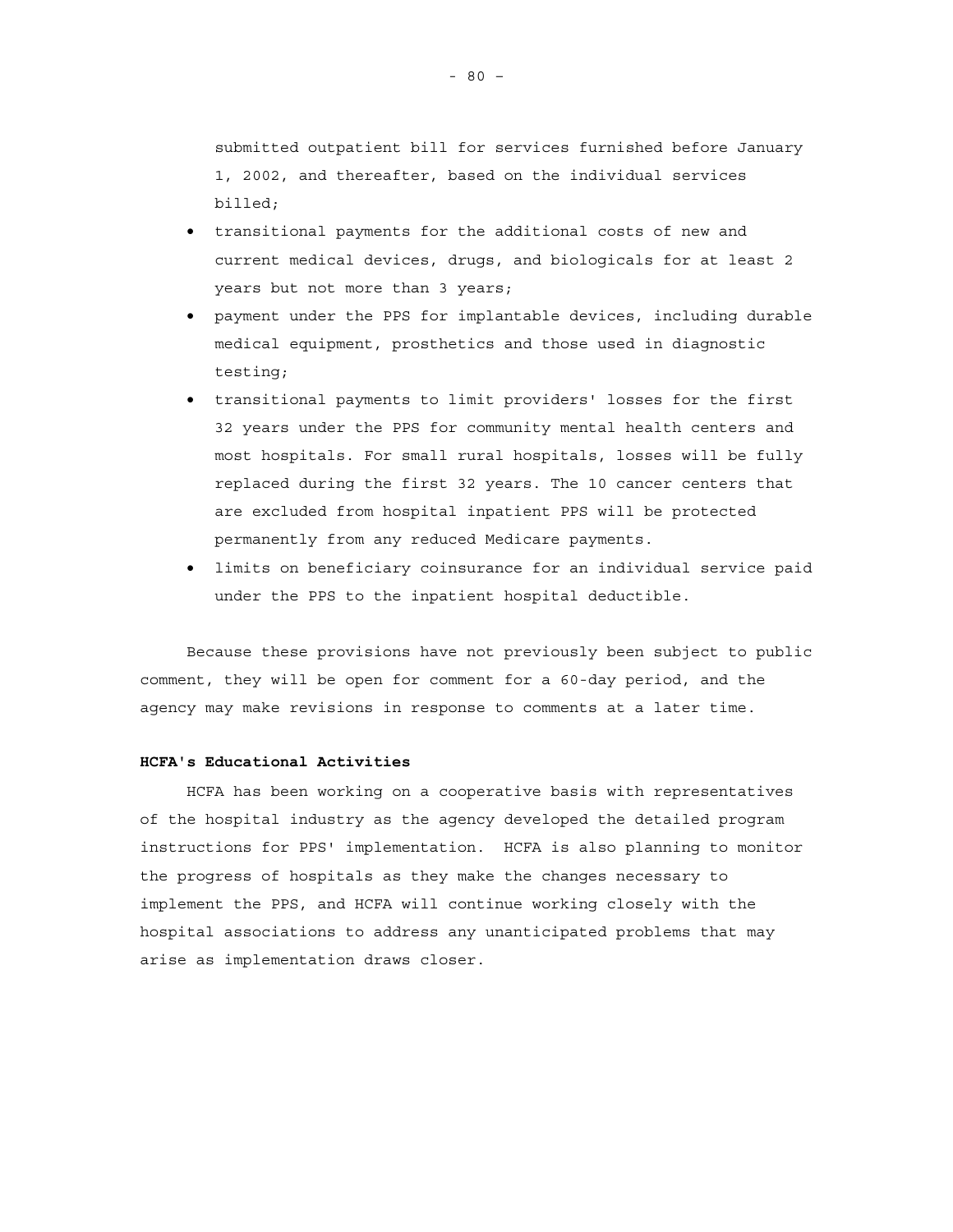#### **BIBLIOGRAPHY**

- Ault, Thomas, "Outpatient Payment: The View from HCFA," *Health Systems Review*, May/June 1992, p. 36.
- Averill, Richard, Norbert Goldfield, Laurence Gregg, Thelma Grant and Boris Shafir, "Design and Evaluation of a Prospective Payment System for Hospital Based Outpatient Care," New Haven, CN: 3M Health Information Systems, 1995 (HCFA Cooperative Agreement 17-C-90057/5-01).
- Department of Health and Human Services (Otis Bowen, Secretary), "Interim Report to Congress: Development of Prospective Payment Methodology for Outpatient Hospital Surgical Services," Washington, DC: DHHS, April 1988.
- Department of Health and Human Services (Donna E. Shalala, Secretary), "Report to Congress: Medicare Outpatient Prospective Payment, Washington, DC: DHHS, March 17, 1995.
- Horn, Susan, "Ambulatory Severity Index: Development of an Ambulatory Case Mix System," *Journal of Ambulatory Care and Management*, Vol. 11, No. 4, pp. 53-62 (1998).
- Fillmore, Herbert, "Visit Status and Diagnostic Complexity: Two Dimensions of Ambulatory Care Case Mix Severity," New York State Department of Health. Undated report supported by HCFA Grant 11-C-98574-2.
- Gold, Marsha, "Common Sense on Extending DRG Concepts to Pay for Ambulatory Care," *Inquiry*, 25: 281-289 (1988).
- Kelly, William and Herbert Fillmore, "A Working Paper: Service Classification Concepts for Medicaid Ambulatory Care Services," New York State Department of Health, March 15, 1985.
- \_\_\_\_\_, "A Working Paper: Selection of a Patient Classification System for Ambulatory Surgery," New York State Department of Health, September 7, 1998.
- Medicare Payment Advisory Commission (MedPAC), "Report to the Congress: Medicare Payment Policy," Washington, DC: MedPAC, March 1998.
- \_\_\_\_\_, "Report to the Congress: Medicare Payment Policy (Volume I: Recommendations)," Washington, DC: MedPAC, March 1999.
- \_\_\_\_\_, "Report to the Congress: Report to Congress: Selected Medicare Issues," Washington, DC: MedPAC, June 2000.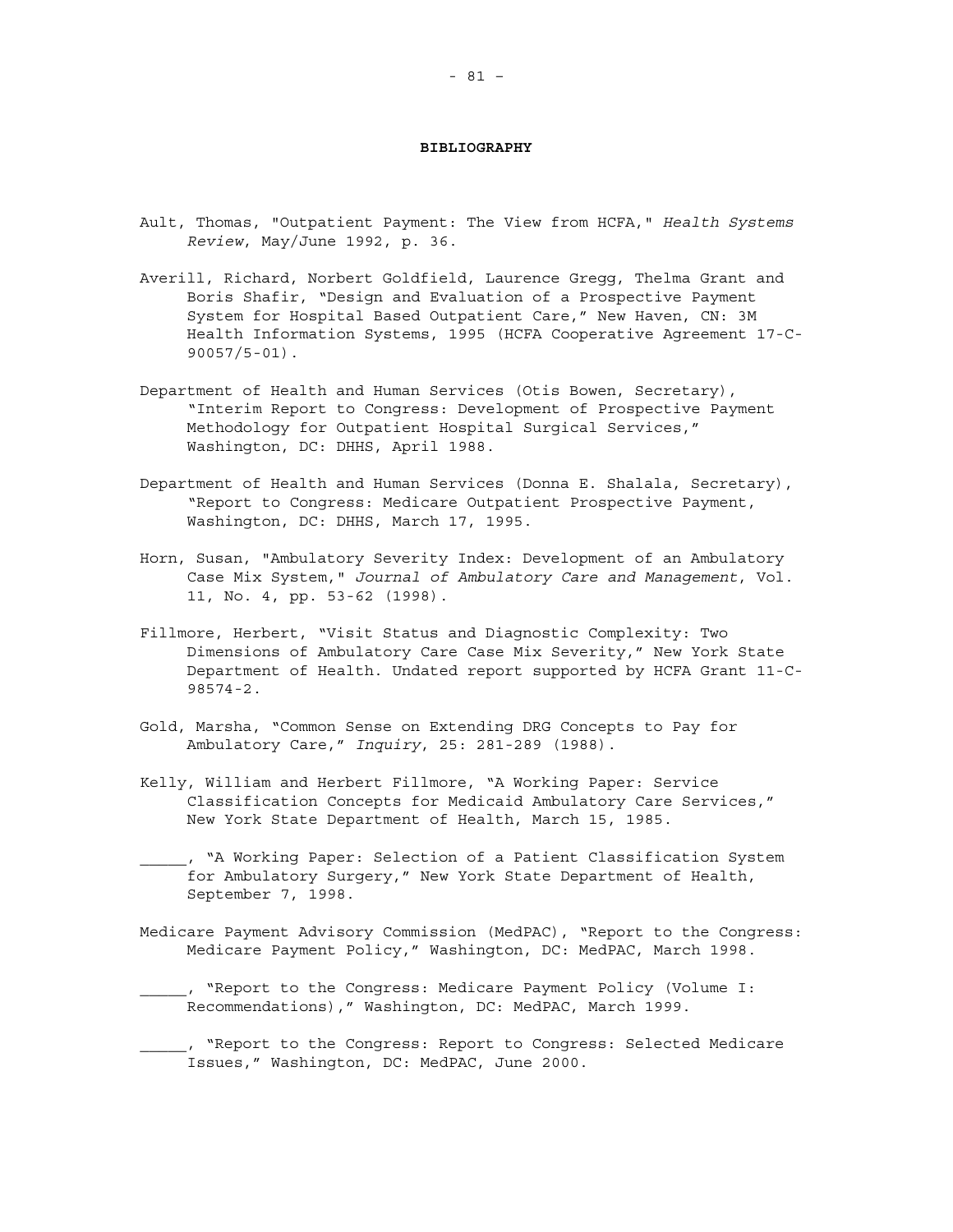- Miller, Henry, Brian Balicki, and Maureen Nuschke, "Replication of 1982 Study of Resource Costs in 25 Hospitals, Final Report". Columbia, MD: Center for Health Policy Studies, April 6, 1990. Supported by Office of the Assistant Secretary for Planning and Evaluation, HHS, Contract No. DHHS-100-88-0038.
- \_\_\_\_\_, Henry, William Kelly, Horen Boyagian, John McCue and JoAnna Burnette, "Outpatient Resource Costing Final Report"*,* Columbia, MD: Center for Health Policy Studies, August 7, 1995. Supported by HCFA grant 18-c-90123/3-02.
- Miller, Mark and Margaret Sulvetta, "Bundling Outpatient Hospital Physician Services: Results and Implications," The Urban Institute, Washington D.C., August 1991. Supported by HCFA Cooperative Agreement 99-C-98526/1-06.
- \_\_\_\_\_\_, Mark and Margaret Sulvetta, "Growth in Medicare's Hospital Outpatient Care: Implications for Prospective Payment," *Inquiry*, 32:2, Summer 1995.
- Office of Inspector General, Health Care Financing Administration, "Medicare Program; Prospective Payment System for Hospital Outpatient Services; Proposed Rules," Department of Health and Human Services Federal Register, Part II 42 CFR Part 409, et al., 8 September 1998.
- \_\_\_\_\_, "Office of the Inspector General; Medicare Program Prospective Payment System for Hospital Outpatient Services; Final Rule," Department of Health and Human Services Federal Register, Part II 42 CFR Part 409, et al., 7 April 2000.
- \_\_\_\_\_, "Medicare Program; Prospective Payment System for Hospital Outpatient Services: Revisions to Criteria to Define New or Innovative Medical Devices, Drugs, and Biochemicals eligible for Pass-Through Payments and Corrections to the Criteria for Grandfather Provision for Certain Federally Qualified Health Centers," 42 CFR Parts 413 and 419 [HCFA-1005-IFC] in Department of Health and Human Services Federal Register, Vol. 65, No. 150, 3 August 2000.
- \_\_\_\_\_, "Medicare Program; Prospective Payment System for Hospital Outpatient Services; Interim Final Rule," Department of Health and Human Services Federal Register, Part II 42 CFR Part 419, et al., 13 November 2000.
- Pear, Robert, "New Cost Control Asked on Medicare," The New York Times, June 9, 1991.
- Prospective Payment Assessment Commission, "Hospital Outpatient Services Background Report," Washington, DC: ProPAC, 1990.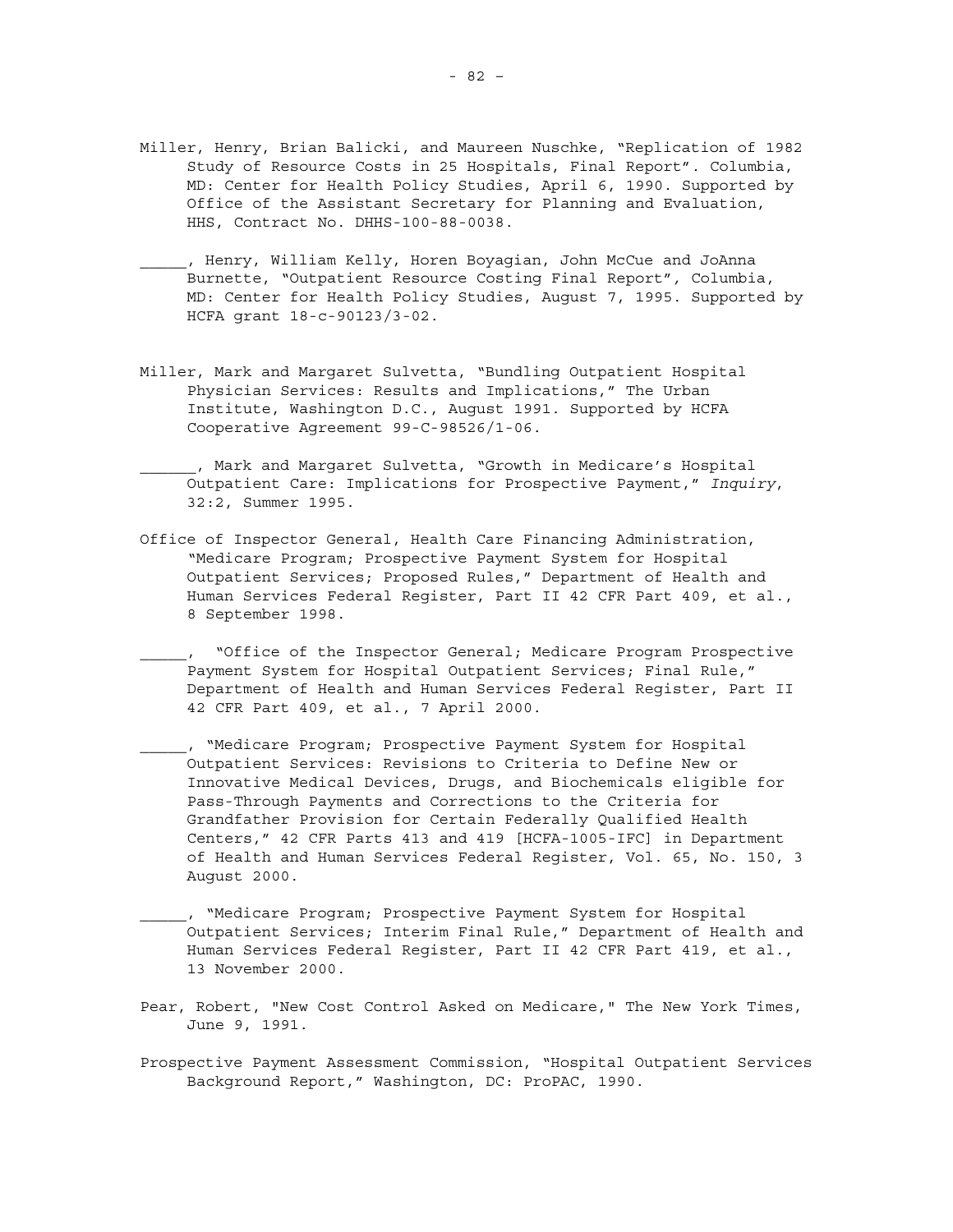- \_\_\_\_\_, "Report and Recommendations to the Congress," Washington, DC: MedPAC, March 1995.
- \_\_\_\_\_, "Report and Recommendations to the Congress," Washington, DC: MedPAC, March 1996.

\_\_\_\_\_\_, "Report and Recommendations to the Congress," Washington, DC: MedPAC, March 1997.

- Pettengill, Julian, Green, Tim, Kelly, Dana, Lynch, Ann-Marie and Claire Sharda. *Analysis of the Secretary's Proposal for Medicare Payment for Hospital Outpatient Services*, Washington, DC: Prospective Payment Assessment Commission, July 1995 (C-95-01).
- Schneider, Karen, Jeffrey Lichenstein, Jean Freeman, Robert Newbold, Robert Fetter, Louis Gottlieb, Philip Leaf and Carol Portlock, "Ambulatory Visit Groups: An Outpatient Classification System," *Journal of Ambulatory Care and Management*, Vol. 11, No. 3, pp. 1- 12.
- Sulvetta, Margaret, "Remarks to the Prospective Payment Commission," Washington, DC: The Urban Institute September 18, 1989.
- \_\_\_\_\_, "Evaluating Prospective Payment Options for Outpatient Surgery: A Seven-System Analysis," Washington, DC: The Urban Institute, February 1991. Supported by HCFA Cooperative Agreement 17-C-99019/3.

\_\_\_\_\_\_, "Evaluation of Version Two of the Ambulatory Patient Group System," Washington, DC: The Urban Institute, January 1998. Supported by HCFA Grant 17-C-90036/3.

\_\_\_\_\_\_\_\_, Margaret, Lisa Dubay, Colin Flynn, John Holahan and Mark Miller, "Prospective Payment for Medicare Outpatient Services: Final Report," Washington, DC: The Urban Institute, August 1992. Supported by HCFA Grant 17-C-99019/3.

\_\_\_\_\_\_\_\_, Margaret, Jill Marsteller and Mark Miller, "Payment Policy Interactions," Washington, DC: The Urban Institute, 1994.

U.S. House of Representatives, "Providing for Reconciliation Pursuant to Section 2 of the Concurrent Resolution on the Budget for Fiscal Year 1987," 99<sup>th</sup> Congress (2<sup>nd</sup> Session) Conference Report (H.R. 5300) 99-1012, 17 October 1986.

 $\_$ , "Balanced Budget Act of 1997," 105 $^{\rm th}$  (1 $^{\rm st}$  Session) Congress Conference Report (H.R. 2015) 105-217, 30 July 1997.